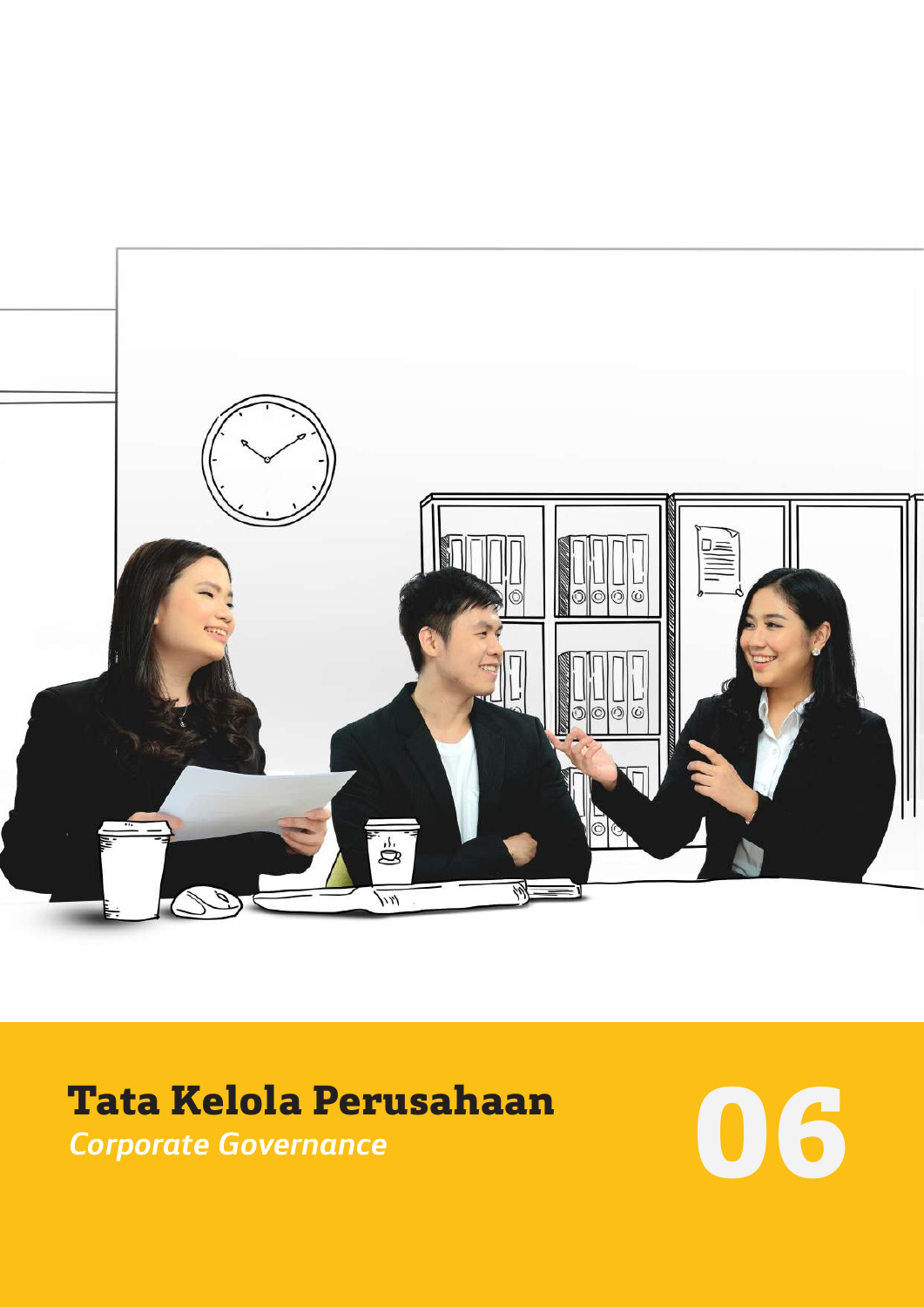# **KOMITMEN PENERAPAN TATA KELOLA PT BANK COMMONWEALTH**  *Implementation of Corporate Governance in PT Bank Commonwealth*

PT Bank Commonwealth senantiasa berupaya meningkatkan penerapan *Good Corporate Governance* (GCG) yang mengacu pada prinsip-prinsip keterbukaan, akuntabilitas, pertanggungjawaban, independensi dan kewajaran. Kelima prinsip ini merupakan landasan dalam proses pengambilan keputusan dan pengembangan usaha demi menciptakan keseimbangan antara perbaikan efektivitas operasional, peningkatan kinerja keuangan dan kontribusi Bank di masyarakat.

*PT Bank Commonwealth constantly strives to improve its implementation of Good Corporate Governance (GCG), which refers to the principles of transparency, accountability, responsibility, independence and fairness. These five principles are foundational to the process of decision making and business development, in order to strike the right balance between improving operational effectiveness, enhancing financial performance and enhancing the Bank's contribution to society.*

# **DASAR PENERAPAN TATA KELOLA**  *Basis of Governance Application*

PT Bank Commonwealth merujuk pada kebijakan tata kelola dalam melaksanakan prinsip-prinsip tata kelola perusahaan yang baik. Acuan kebijakan tata kelola di antaranya Undang-undang Perseroan Terbatas, Peraturan Otoritas Jasa Keuangan, Peraturan Bank Indonesia, dan Anggaran Dasar Bank.

### **STRUKTUR DAN MEKANISME GCG**

Dalam menjalankan kegiatan operasional Bank, seluruh karyawan di semua tingkat organisasi harus mematuhi kebijakan, kode etik dan *standard operating procedure* (SOP) yang menjadi mekanisme pelaksanaan GCG.

*PT Bank Commonwealth refers to governance policies in implementing the principles of good corporate governance. References to governance policies include Limited Liability Companies Law, Financial Services Authority Regulations, Bank Indonesia Regulations, and the Bank's Articles of Association.*

# *GCG STRUCTURE AND MECHANISM*

*In carrying out the Bank's operational activities, all employees at all levels of the organization must comply with policies, Code of Conduct and Standard Operating Procedures (SOP) which are the mechanisms for GCG implementation.*

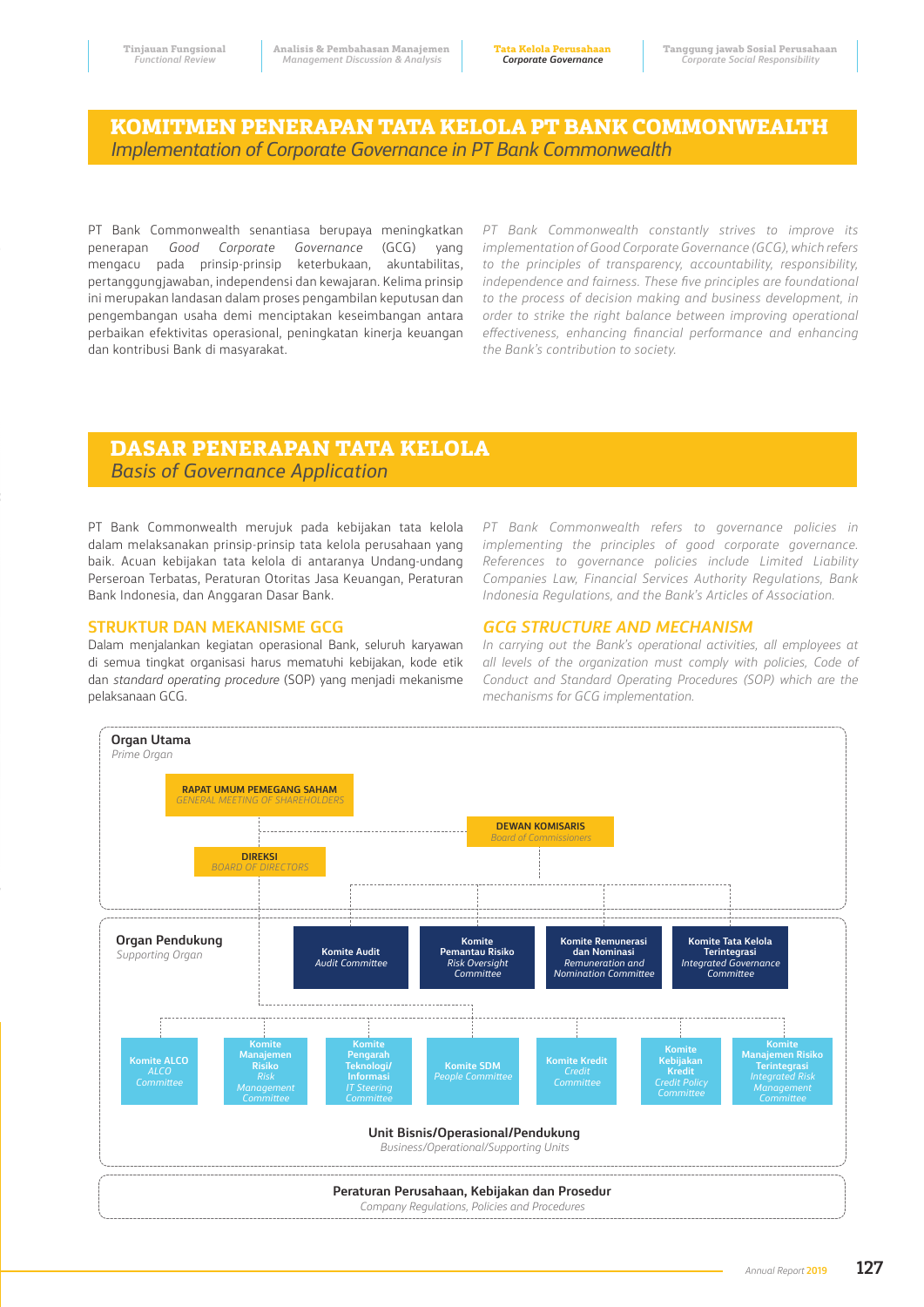

**Laporan Manajemen** *Management Report*

Implementasi GCG dilakukan melalui tiga organ utama Bank yang terdiri dari Rapat Umum Pemegang Saham (RUPS), Dewan Komisaris, dan Direksi.

Praktik penerapan tata kelola perusahaan oleh Dewan Komisaris dan Direksi dibantu oleh organ-organ pendukung yaitu komite-komite di tingkat Dewan Komisaris dan Direksi, satuan kerja independen dan Sekretaris Perseroan.

Dewan Komisaris memiliki komite-komite yang mendukung pelaksanaan tugas dan tanggung jawabnya. Dewan Komisaris memiliki Komite Audit, Komite Pemantau Risiko dan Komite Remunerasi dan Nominasi. Bank sebagai Entitas Utama dalam konglomerasi keuangan juga memiliki Komite Tata Kelola Terintegrasi untuk membantu Dewan Komisaris dalam melakukan pengawasan pelaksanaan tata kelola terintegrasi dalam konglomerasi keuangan.

Komite di bawah Direksi terdiri dari Komite Manajemen Risiko, Komite *Asset and Liability* (ALCO), Komite Kredit, Komite Kebijakan Kredit, Komite Pengarah Teknologi Informasi, Komite SDM dan Komite Manajemen Risiko Terintegrasi. Semua organ dan komite saling bersinergi dalam pemenuhan kewajibannya pada Bank.

### **Penerapan GCG**

PT Bank Commonwealth menerapkan GCG dengan integritas kuat sehingga prinsip-prinsip GCG dapat dilaksanakan pada setiap tingkatan organisasi. Penerapan prinsip GCG dilakukan dan terstruktur atas aspek-aspek struktur tata kelola, proses tata kelola dan hasil tata kelola.

### **Penilaian Penerapan GCG**

Penilaian penerapan GCG Bank mengacu pada peraturan OJK No. 55/ POJK.03/2016 dan Surat Edaran OJK (SEOJK) No. 13/SEOJK.03/2017 tentang Penerapan Tata Kelola bagi Bank Umum.

Penilaian tata kelola dilakukan terhadap sebelas faktor penilaian pelaksanaan GCG yaitu:

- 1. Pelaksanaan tugas dan tanggung jawab Direksi;
- 2. Pelaksanaan tugas dan tanggung jawab Dewan Komisaris;
- 3. Kelengkapan dan pelaksanaan tugas Komite;
- 4. Penanganan Benturan Kepentingan;
- 5. Penerapan Fungsi Kepatuhan Bank;
- 6. Penerapan Fungsi Audit *Internal*;
- 7. Penerapan Fungsi Audit Eksternal;
- 8. Penerapan Manajemen Risiko termasuk Sistem Pengendalian Internal;
- 9. Penyediaan dana kepada pihak terkait (*related party*) dan penyediaan dana besar (*large exposures*);
- 10. Transparansi kondisi keuangan dan non keuangan, laporan pelaksanaan GCG dan pelaporan internal;
- 11. Rencana Strategis Bank.

Berikut penilaian sendiri (*self*-*assessment*) implementasi GCG PT Bank Commonwealth selama tahun 2019:

*The implementation of GCG is carried out through the three main organs of the Bank which consist of the General Meeting of Shareholders (GMS), the Board of Commissioners, and the Board of Directors.*

*The practice of implementing corporate governance by the Board of Commissioners and Board of Directors is assisted by supporting organs, namely committees at the Board of Commissioners and Board of Directors level, independent work units and Corporate Secretary.*

*The Board of Commissioners has committees that support the implementation of their duties and responsibilities. The Board of Commissioners maintains the Audit Committee, Risk Oversight Committee and Remuneration and Nomination Committee. Since the Bank serves as the Prime Entity in the financial conglomerate, the Board of Commissioners also has the Integrated Governance Committee to assist in supervising the implementation of integrated governance in the financial conglomerate.*

*Committees under the Board of Directors consists of the Risk Management Committee, the Asset and Liability Committee (ALCO), the Credit Committee, the Credit Policy Committee, the Information Technology Steering Committee, the HR Committee and the Integrated Risk Management Committee. All organs and committees work together in meeting their obligations to the Bank.*

### *GCG Implementation*

*PT Bank Commonwealth implements GCG with strong integrity so that the principles of GCG can be practices at each level of the organization. The implementation of GCG principles is carried out and structured with respect to governance structure, governance processes and governance outcomes.*

### *Assessment of GCG Implementation*

*The assessment of GCG implementation of the Bank refers to OJK regulation No.55/POJK.03/2016 and OJK Circular Letter (SEOJK) No.13/SEOJK.03/2017 on the Implementation of Governance for Commercial Banks.*

*The assessment of governance is carried out on eleven factors in evaluating the implementation of GCG, namely:*

- *1. Implementation of the duties and responsibilities of the Board of Directors;*
- *2. Implementation of the duties and responsibilities of the Board of Commissioners;*
- *3. Thoroughness and implementation of the Committees' tasks;*
- *4. Handling of Conflicts of Interest;*
- *5. Implementation of the Bank's Compliance Function;*
- *6. Implementation of the Internal Audit Function;*
- *7. Implementation of the External Audit Function;*
- 8. *Implementation of Risk Management including the Internal Control System;*
- *9. Provision of funds to related parties and large exposures;*
- *10. Transparency of financial and non-financial conditions, GCG implementation reports and internal reporting;*
- *11. The Bank's Strategic Plan.*

*The following is a self-assessment of PT Bank Commonwealth GCG implementation during 2019:*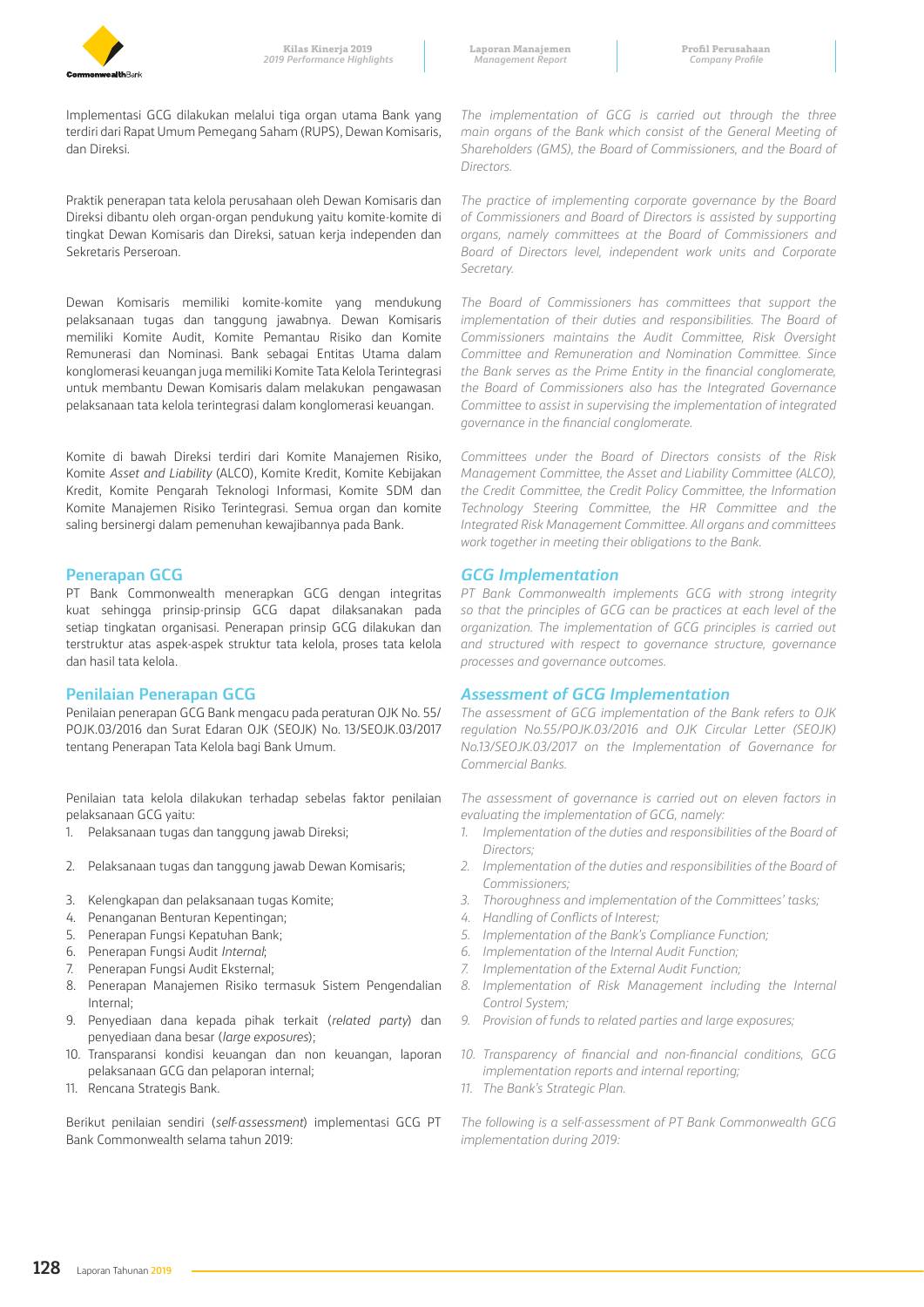|                                                                                                                                                                                                                                                                                                                                                                                                                                                                                                                                                                                          |                                                                         |                                                                                                | Hasil Penilaian Sendiri Pelaksanaan GCG<br>Posisi: Desember 2019                                                                                                                                                                                                                                                                                                                                                                                                                                                                                                                                                                                                                                                                                                                                                                                                                                                      |  |  |  |  |  |  |
|------------------------------------------------------------------------------------------------------------------------------------------------------------------------------------------------------------------------------------------------------------------------------------------------------------------------------------------------------------------------------------------------------------------------------------------------------------------------------------------------------------------------------------------------------------------------------------------|-------------------------------------------------------------------------|------------------------------------------------------------------------------------------------|-----------------------------------------------------------------------------------------------------------------------------------------------------------------------------------------------------------------------------------------------------------------------------------------------------------------------------------------------------------------------------------------------------------------------------------------------------------------------------------------------------------------------------------------------------------------------------------------------------------------------------------------------------------------------------------------------------------------------------------------------------------------------------------------------------------------------------------------------------------------------------------------------------------------------|--|--|--|--|--|--|
|                                                                                                                                                                                                                                                                                                                                                                                                                                                                                                                                                                                          | Self Assessment of GCG Implementation<br><b>Position: December 2019</b> |                                                                                                |                                                                                                                                                                                                                                                                                                                                                                                                                                                                                                                                                                                                                                                                                                                                                                                                                                                                                                                       |  |  |  |  |  |  |
| <b>Entitas</b><br>Issuer                                                                                                                                                                                                                                                                                                                                                                                                                                                                                                                                                                 |                                                                         | <b>Peringkat</b><br>Rank                                                                       | <b>Definisi Peringkat</b><br><b>Definition of Rank</b>                                                                                                                                                                                                                                                                                                                                                                                                                                                                                                                                                                                                                                                                                                                                                                                                                                                                |  |  |  |  |  |  |
| Manajemen Bank telah melakukan penerapan GCG yang secara umum baik dan pemenuhan atas prinsip-<br>2 (Baik)<br>Bank<br>2 (Good)<br>prinsip GCG sudah memadai. Kelemahan penerapan prinsip GCG secara umum kurang signifikan dalam<br>kegiatan operasional dan dapat diselesaikan dengan baik oleh manajemen Bank.<br>The Bank management has implemented GCG well and is generally sufficient in practicing the GCG<br>principles. The weaknesses in implementing the GCG principles in general are insignificant in operational<br>activities, and the management can resolve them well. |                                                                         |                                                                                                |                                                                                                                                                                                                                                                                                                                                                                                                                                                                                                                                                                                                                                                                                                                                                                                                                                                                                                                       |  |  |  |  |  |  |
| Analisis<br>Analysis                                                                                                                                                                                                                                                                                                                                                                                                                                                                                                                                                                     |                                                                         |                                                                                                |                                                                                                                                                                                                                                                                                                                                                                                                                                                                                                                                                                                                                                                                                                                                                                                                                                                                                                                       |  |  |  |  |  |  |
| $\bullet$                                                                                                                                                                                                                                                                                                                                                                                                                                                                                                                                                                                |                                                                         | <b>Governance Structure</b><br>dan tanggung jawabnya.                                          | PT Bank Commonwealth memiliki anggota Direksi dengan susunan dan komposisi yang sesuai dengan kompleksitas usaha. Seluruh anggota Direksi<br>berdomisili di Indonesia dan berasal dari kalangan profesional yang telah memiliki pengalaman di bidang operasional perbankan yang mendukung tugas<br>PT Bank Commonwealth has members of the Board of Directors with composition in accordance with the complexity of business. All members of the<br>Board of Directors reside in Indonesia and are professionals who have experience in banking operations which support their duties and responsibilities.<br>Anggota Direksi PT Bank Commonwealth telah memenuhi persyaratan yang ditetapkan regulator antara lain integritas dan kompetensi, independensi,<br>reputasi keuangan, rangkap jabatan, hubungan keuangan dan keluarga. Seluruh anggota Direksi telah lulus fit and proper dan mendapat persetujuan dari |  |  |  |  |  |  |
|                                                                                                                                                                                                                                                                                                                                                                                                                                                                                                                                                                                          |                                                                         | Otoritas Jasa Keuangan.<br>proper and received approval from the Financial Services Authority. | Members of the Board of Directors of PT Bank Commonwealth have fulfilled the requirements set by regulators including integrity and competence,<br>independence, financial reputation, dual positions, financial and family relationships. All members of the Board of Directors have passed the fit and                                                                                                                                                                                                                                                                                                                                                                                                                                                                                                                                                                                                              |  |  |  |  |  |  |
| $\bullet$                                                                                                                                                                                                                                                                                                                                                                                                                                                                                                                                                                                |                                                                         | dan tanggung jawabnya.                                                                         | PT Bank Commonwealth memiliki pedoman dan tata tertib kerja (Board manual) Direksi yang menjadi acuan anggota Direksi dalam melaksanakan tugas                                                                                                                                                                                                                                                                                                                                                                                                                                                                                                                                                                                                                                                                                                                                                                        |  |  |  |  |  |  |
|                                                                                                                                                                                                                                                                                                                                                                                                                                                                                                                                                                                          |                                                                         | and responsibilities.                                                                          | PT Bank Commonwealth has a Board of Directors manual which serves as a reference for members of the Board of Directors in carrying out their duties                                                                                                                                                                                                                                                                                                                                                                                                                                                                                                                                                                                                                                                                                                                                                                   |  |  |  |  |  |  |
| $\bullet$                                                                                                                                                                                                                                                                                                                                                                                                                                                                                                                                                                                |                                                                         |                                                                                                | Direksi memiliki komite-komite yang mendukung pelaksanaan tugas dan tanggung jawabnya, yaitu Komite ALCO, Komite Manajemen Risiko, Komite<br>Pengarah IT, Komite Kredit, Komite Kebijakan Kredit, komite Manajemen Risiko Terintegrasi dan Komite Sumber Daya Manusia (People Committee).<br>The Board of Directors have committees that support the implementation of their duties and responsibilities, namely the ALCO Committee, the Risk                                                                                                                                                                                                                                                                                                                                                                                                                                                                         |  |  |  |  |  |  |
|                                                                                                                                                                                                                                                                                                                                                                                                                                                                                                                                                                                          |                                                                         | and the Human Resources Committee (People Committee).                                          | Management Committee, the IT Steering Committee, the Credit Committee, the Credit Policy Committee, the Integrated Risk Management Committee                                                                                                                                                                                                                                                                                                                                                                                                                                                                                                                                                                                                                                                                                                                                                                          |  |  |  |  |  |  |
| $\bullet$                                                                                                                                                                                                                                                                                                                                                                                                                                                                                                                                                                                | mandatory.                                                              |                                                                                                | Direksi PT Bank Commonwealth memiliki komitmen terhadap pengembangan dan peningkatan kompetensi karyawan melalui Kebijakan Pelatihan dan<br>Pengembangan Karyawan. Program-program pelatihan/training disediakan bagi seluruh karyawan baik yang sifatnya wajib (mandatory) maupun non                                                                                                                                                                                                                                                                                                                                                                                                                                                                                                                                                                                                                                |  |  |  |  |  |  |
|                                                                                                                                                                                                                                                                                                                                                                                                                                                                                                                                                                                          |                                                                         |                                                                                                | The Board of Directors of PT Bank Commonwealth is committed to the development and improvement of employee competencies through the Employee<br>Training and Development Policy. Training programs are provided for all employees both mandatory and non-mandatory.                                                                                                                                                                                                                                                                                                                                                                                                                                                                                                                                                                                                                                                   |  |  |  |  |  |  |
| $\bullet$                                                                                                                                                                                                                                                                                                                                                                                                                                                                                                                                                                                |                                                                         |                                                                                                | Susunan dan komposisi Dewan Komisaris PT Bank Commonwealth telah sesuai dengan ketentuan yaitu terdiri dari 4 orang dengan jumlah komisaris<br>independen sebanyak 50% dari jumlah anggota Dewan Komisaris dan berdomisili di Indonesia.                                                                                                                                                                                                                                                                                                                                                                                                                                                                                                                                                                                                                                                                              |  |  |  |  |  |  |
|                                                                                                                                                                                                                                                                                                                                                                                                                                                                                                                                                                                          |                                                                         |                                                                                                | The composition of the Board of Commissioners of PT Bank Commonwealth is in accordance with the provisions. It consists of 4 people with 50%<br>independent commissioners from total number of members of the Board of Commissioners and they are domiciled in Indonesia.<br>Seluruh anggota Dewan Komisaris telah memenuhi persyaratan integritas, reputasi keuangan yang baik, kompetensi dan telah lulus fit and proper serta                                                                                                                                                                                                                                                                                                                                                                                                                                                                                      |  |  |  |  |  |  |
|                                                                                                                                                                                                                                                                                                                                                                                                                                                                                                                                                                                          |                                                                         | with the regulations.                                                                          | mendapat persetujuan Otoritas Jasa Keuangan. Rangkap jabatan anggota Dewan Komisaris telah sesuai dengan peraturan.<br>All members of the Board of Commissioners have met the requirements of integrity, good financial reputation, competence, have passed fit and proper<br>and have received approval from the Financial Services Authority. The concurrent positions of members of the Board of Commissioners are in accordance                                                                                                                                                                                                                                                                                                                                                                                                                                                                                   |  |  |  |  |  |  |
| $\bullet$                                                                                                                                                                                                                                                                                                                                                                                                                                                                                                                                                                                |                                                                         | dalam melaksanakan tugas dan tanggung jawabnya.                                                | PT Bank Commonwealth memiliki pedoman dan tata tertib kerja (Board manual) Dewan Komisaris yang merupakan acuan anggota Dewan Komisaris                                                                                                                                                                                                                                                                                                                                                                                                                                                                                                                                                                                                                                                                                                                                                                               |  |  |  |  |  |  |
|                                                                                                                                                                                                                                                                                                                                                                                                                                                                                                                                                                                          |                                                                         | Commissioners in carrying out their duties and responsibilities.                               | PT Bank Commonwealth has a Board of Commissioners manual and code of conduct which serves as a reference for members of the Board of                                                                                                                                                                                                                                                                                                                                                                                                                                                                                                                                                                                                                                                                                                                                                                                  |  |  |  |  |  |  |
| $\bullet$                                                                                                                                                                                                                                                                                                                                                                                                                                                                                                                                                                                |                                                                         |                                                                                                | Dewan Komisaris memiliki komite-komite yang membantu pelaksanaan tugas Dewan Komisaris dengan struktur dan komposisi yang telah sesuai dengan<br>peraturan dan masing-masing komite memiliki charter (pedoman dan tata tertib kerja).                                                                                                                                                                                                                                                                                                                                                                                                                                                                                                                                                                                                                                                                                 |  |  |  |  |  |  |
|                                                                                                                                                                                                                                                                                                                                                                                                                                                                                                                                                                                          |                                                                         |                                                                                                | The Board of Commissioners has committees that assist in the implementation of the duties of the Board of Commissioners with structure and<br>composition in accordance with the regulations and each committee maintains a charter (quidelines and work rules).                                                                                                                                                                                                                                                                                                                                                                                                                                                                                                                                                                                                                                                      |  |  |  |  |  |  |
| $\bullet$                                                                                                                                                                                                                                                                                                                                                                                                                                                                                                                                                                                |                                                                         |                                                                                                | PT Bank Commonwealth memiliki Kebijakan Manajemen Konflik yang mengatur mengenai penanganan benturan kepentingan yang berlaku bagi seluruh<br>karyawan dan anggota Direksi yang mengatur antara lain pengendalian, pengungkapan dan penghindaran terjadinya benturan kepentingan.<br>PT Bank Commonwealth has a Conflict Management Policy that regulates the handling of conflicts of interest which is applicable to all employees and                                                                                                                                                                                                                                                                                                                                                                                                                                                                              |  |  |  |  |  |  |
| $\bullet$                                                                                                                                                                                                                                                                                                                                                                                                                                                                                                                                                                                |                                                                         |                                                                                                | members of the Board of Directors which regulates among others control, disclosure and avoidance of conflicts of interest.<br>Satuan kerja independen PT Bank Commonwealth (Kepatuhan, Manajemen Risiko dan SKAI) menjalankan tugas dan tanggung jawabnya sesuai ketentuan                                                                                                                                                                                                                                                                                                                                                                                                                                                                                                                                                                                                                                            |  |  |  |  |  |  |
|                                                                                                                                                                                                                                                                                                                                                                                                                                                                                                                                                                                          |                                                                         |                                                                                                | dan independen dari fungsi-fungsi operasional dan fungsi lainnya yang tidak diperkenankan peraturan.<br>PT Bank Commonwealth's independent work units (Compliance, Risk Management and Internal Audit) carry out their duties and responsibilities in                                                                                                                                                                                                                                                                                                                                                                                                                                                                                                                                                                                                                                                                 |  |  |  |  |  |  |
|                                                                                                                                                                                                                                                                                                                                                                                                                                                                                                                                                                                          |                                                                         |                                                                                                | accordance with the provisions and are independent from operational functions and other functions not permitted by regulations.                                                                                                                                                                                                                                                                                                                                                                                                                                                                                                                                                                                                                                                                                                                                                                                       |  |  |  |  |  |  |
| $\bullet$                                                                                                                                                                                                                                                                                                                                                                                                                                                                                                                                                                                | POJK.03/2019.                                                           |                                                                                                | SKAI bertanggung jawab langsung kepada Direktur Utama dan menyampaikan laporan hasil audit kepada Direktur Utama dan Dewan Komisaris. SKAI<br>memiliki Piagam Audit Internal dan Panduan Audit Internal (Internal Audit Manual) yang telah dikaji ulang dan diperbaharui sesuai dengan POJK No 1/                                                                                                                                                                                                                                                                                                                                                                                                                                                                                                                                                                                                                     |  |  |  |  |  |  |
|                                                                                                                                                                                                                                                                                                                                                                                                                                                                                                                                                                                          |                                                                         |                                                                                                | The Internal Audit Unit reports directly to the President Director and submits audit reports to the President Director and the Board of Commissioners.<br>SKAI maintains an Internal Audit Charter and an Internal Audit Manual which are reviewed and updated in accordance with POJK No. 1/POJK.03/2019.                                                                                                                                                                                                                                                                                                                                                                                                                                                                                                                                                                                                            |  |  |  |  |  |  |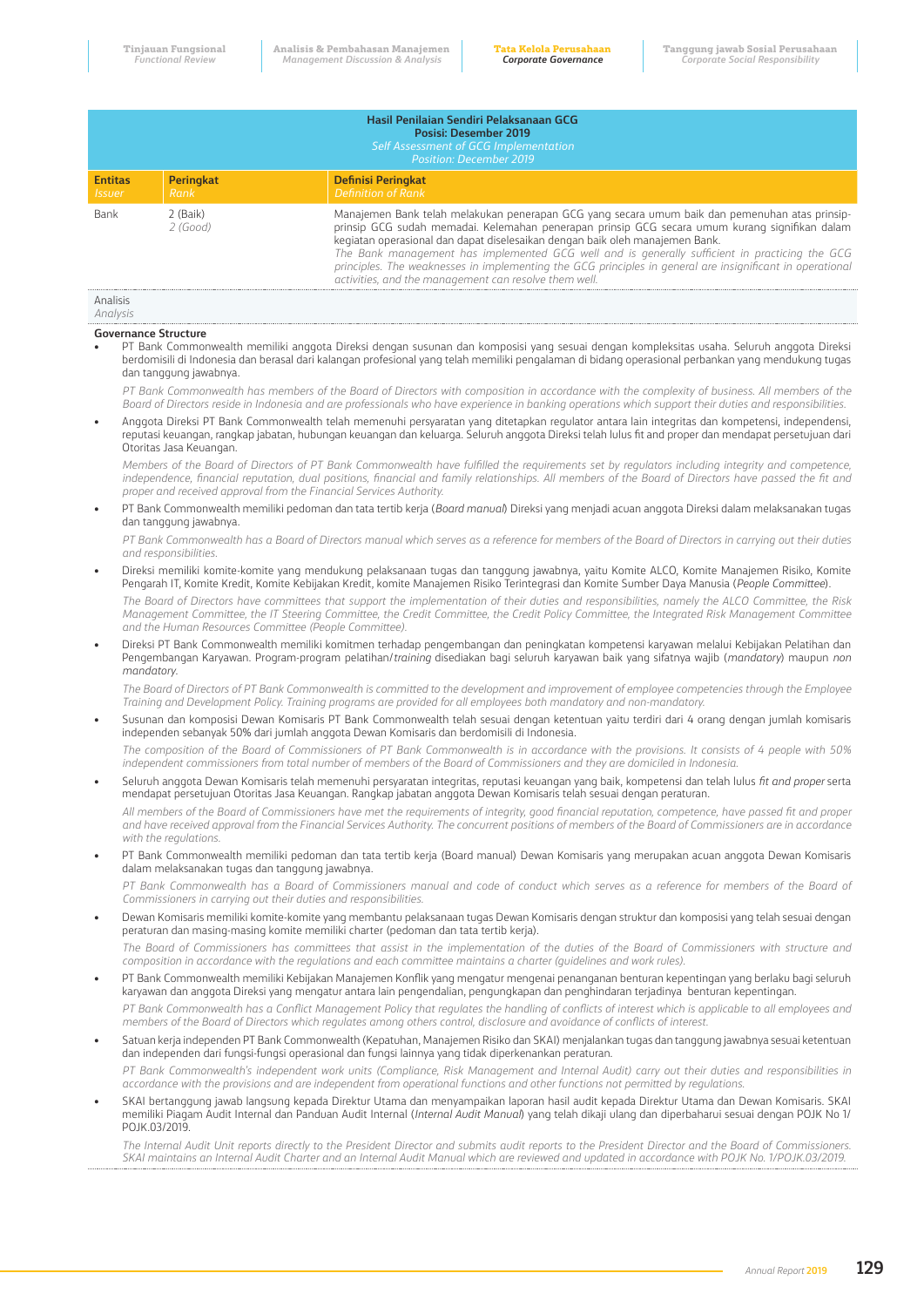

Analisis *Analysis*

> • PT Bank Commonwealth memiliki struktur organisasi yang mencakup fungsi-fungsi untuk mendukung penerapan manajemen risiko, yaitu Satuan Kerja Manajemen Risiko (SKMR) dan Komite Manajemen Risiko. SKMR memiliki fungsi yang independen terhadap satuan kerja operasional Bank. Direktur Risiko bertanggungjawab secara langsung kepada Presiden Direktur.

*PT Bank Commonwealth employs an organizational structure that includes functions to support the implementation of risk management, namely the* Risk Management Work Unit (SKMR) and the Risk Management Committee. SKMR is independent of the Bank's operational work units. The Director of *Risk is directly responsible to the President Director.*

• PT Bank Commonwealth memiliki kebijakan, prosedur dan penetapan limit risiko yang memadai dan dikinikan secara berkala termasuk prosedur terkait penyediaan dana terhadap pihak terkait.

*PT Bank Commonwealth maintains policies, procedures and establishment of risk limits which are adequate and updated regularly including procedures related to the provision of funds to related parties.*

• Perencanaan strategis Bank dilakukan dengan melibatkan seluruh divisi di PT Bank Commonwealth untuk memastikan kesinambungan dari proses tersebut. Proses perencanaan mempertimbangkan potensi pertumbuhan pasar, tujuan, values expectations, juga fokus dan strategi Bank. Proyeksi ini dikaji secara berkala untuk menilai kesesuaian strategi dengan eksekusi dan perkembangan di pasar.

The Bank's strategic planning is carried out by involving all divisions at PT Bank Commonwealth to ensure continuity of the process. The planning *process takes into consideration the potential for market growth, objectives, purpose, values expectations as well as focus and strategy of the Bank. This projection is reviewed periodically to assess the suitability of the strategy with execution and developments in the market.*

### **Governance Process**

• Direksi bertanggung jawab penuh terhadap pelaksanaan kepengurusan dan pengelolaan sesuai dengan kewenangan yang ditetapkan dalam Anggaran Dasar dan peraturan perundang-undangan yang berlaku.

The Board of Directors is fully responsible for the implementation of management in accordance with the authority stipulated in the Articles of Association *and applicable laws and regulations.*

• Pengangkatan anggota Direksi dilakukan sesuai ketentuan termasuk mendapatkan persetujuan RUPS dengan memperhatikan rekomendasi Komite Remunerasi dan Nominasi serta memperoleh persetujuan OJK. *Appointment of members of the Board of Directors is conducted in accordance with the provisions including obtaining GMS approval by noting* 

*recommendations of the Remuneration and Nomination Committee and obtaining OJK approval.*

• Direksi menyelenggarakan rapat 2 (dua) minggu sekali dan pengambilan keputusan dilakukan secara independen tanpa intervensi dari pemegang saham yang tercermin dalam notulen-notulen rapat Direksi.

*The Board of Directors held meeting every 2 (two) weeks and the decision making is carried out independently without intervention from shareholders which is reflected in the minutes of the Board of Directors' meeting.*

• Direksi melakukan pemantauan tindak lanjut hasil audit internal maupun OJK melalui rapat Direksi, rapat komite (Risk Management Committee dan Risk Oversight Committee), guna memastikan komitmen Bank telah dilakukan sesuai dengan kesepakatan.

*The Board of Directors monitors the follow-up of reviews performed by the internal audit and OJK through the Directors' meeting, committee meetings (Risk Management Committee and Risk Oversight Committee), to ensure the Bank's commitments are been carried out as agreed.*

• Komite-komite Dewan Komisaris dan Direksi melakukan rapat secara berkala dan dijadwalkan serta memberikan rekomendasi kepada Dewan Komisaris maupun Direksi.

Committees under the Boards of Commissioners and Directors conduct regular and scheduled meetings and provide recommendations to the Boards of *Commissioners and Board of Directors.* 

- Pencegahan benturan kepentingan dilakukan dengan menerbitkan Kebijakan Manajemen Konflik yang berlaku bagi karyawan, anggota Direksi dan Dewan Komisaris. Sosialisasi kebijakan dilakukan melalui *email blast* dan sesi sosialisasi kepada karyawan. Prevention of conflicts of interest is conducted by issuing a Conflict Management Policy which is applicable to all employees, members of the Board of *Directors and the Board of Commissioners. Policy socialization is carried out through email blasts and socialization sessions to employees.*
- Satuan Kerja Kepatuhan melaksanakan fungsi kepatuhan bank dan bertanggungjawab langsung kepada Direktur Kepatuhan. Pelaksanaan fungsi kepatuhan dilakukan antara lain melalui kajian kebijakan/prosedur/produk/layanan, fungsi *advisory*, sosialisasi dan *training*.

The Compliance Unit carries out the bank's compliance function and reports directly to the Compliance Director. The implementation of the compliance *function is carried out among others through the review of policies/procedures/products/services, advisory functions, socialization and training.*

• Fungsi audit internal melakukan pengawasan secara independen dengan cakupan tugas yang memadai dan sesuai dengan rencana, pelaksanaan dan pemantauan hasil audit.

*The internal audit function conducts supervision independently with adequate scope of duties in accordance with the plan, implementation and monitoring of audit results.*

• Penunjukan auditor eksternal yang terdaftar di regulator sesuai peraturan OJK dan kebijakan internal Bank; penunjukan auditor telah dilakukan sesuai ketentuan.

Appointment of an external auditor registered with the regulator in accordance with OJK regulations and the Bank's internal policies; the appointment of *auditors has been carried out in accordance with the provisions.* 

• Penerapan sistem pengendalian internal yang menyeluruh dilaksanakan dalam mendukung pelaksanaan manajemen risiko dan ditata sesuai dengan tujuan bisnis.

The implementation of a comprehensive internal control system is conducted to support the implementation of risk management and is structured *according to business objectives.*

• Laporan keuangan disusun dan disajikan secara transparan dengan jenis dan cakupan sesuai dengan ketentuan. Informasi produk dan perubahannya (jika ada) diinformasikan kepada nasabah dengan jelas dan mudah dimengerti melalui *website* Bank maupun sarana komunikasi yang tersedia. Transparansi tata cara pengaduan nasabah dan penyelesaian sengketa kepada nasabah sesuai ketentuan dan telah di-upload dalam situs *web* Bank.

*Financial statements are prepared and presented transparently with type and scope in accordance with the provisions. Product information and changes (if any) are clearly informed and easily understood through the Bank's website and other available communication platforms. Transparency of procedures for customer complaints and settlement of disputes is carried out in accordance with the provisions and has been uploaded on the Bank's website.* 

• PT Bank Commonwealth menyusun Rencana Bisnis Bank termasuk revisinya dengan berpedoman pada ketentuan dan memperhatikan faktor eksternal dan internal yang dapat mempengaruhi kelangsungan usaha Bank, prinsip kehati-hatian, penerapan manajemen risiko, dan azas perbankan yang sehat. *PT Bank Commonwealth developed the Bank's Business Plan including revision based on provisions and takes into account external and internal factors which may affect the continuity of the Bank's business, prudential principles, application of risk management and sound banking principles.*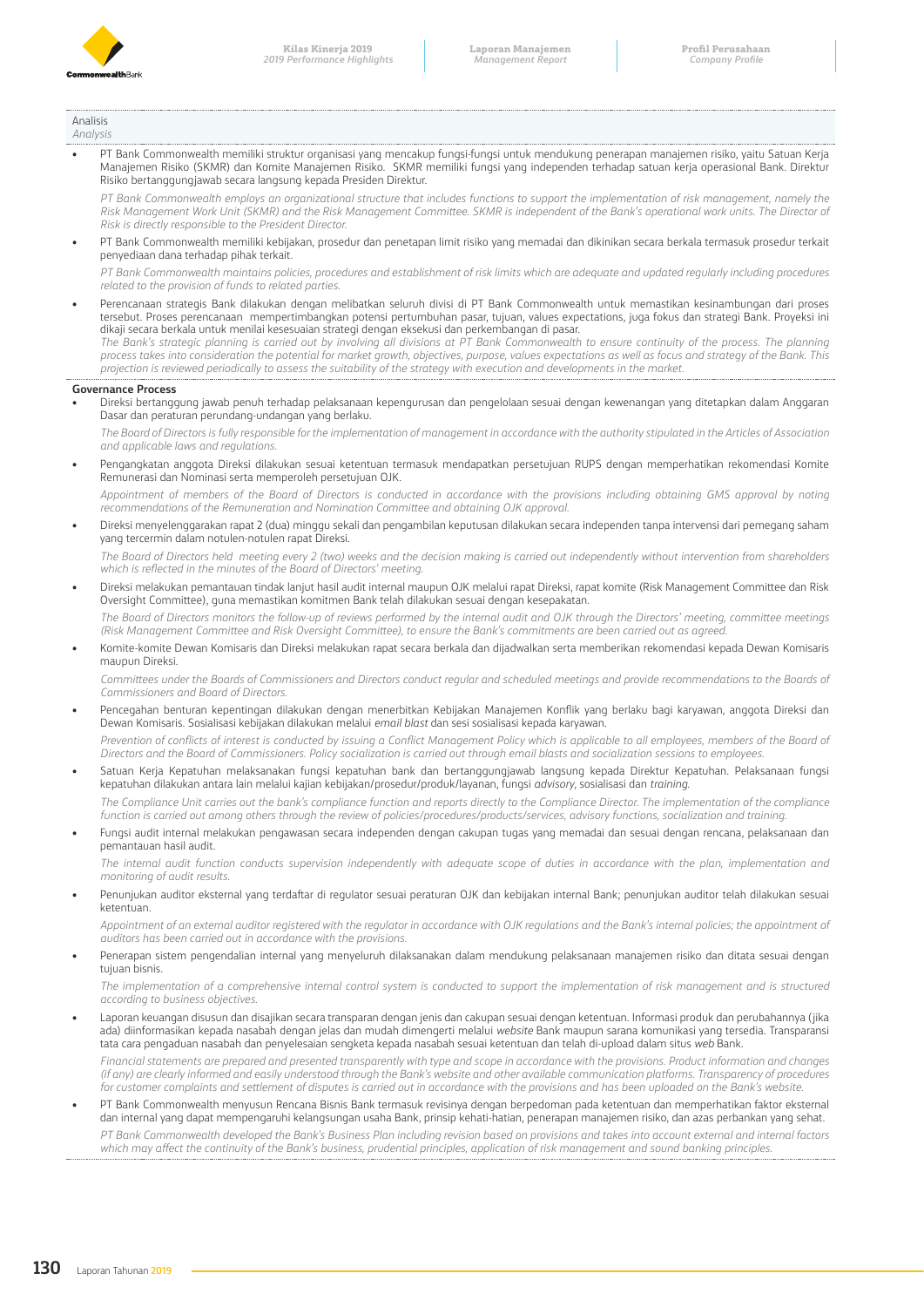Analisis *Analysis*

### **Governance Outcome**

Dengan adanya *governance structure* dan *governance process* yang memadai akan mendukung *governance outcome* yang sesuai dengan kepentingan *stakeholder* Bank.

*Adequate governance structure and governance process will support governance outcomes in accordance with interests of the Bank's stakeholders.*

• Direksi telah mempertanggungjawabkan pelaksanaan tugasnya melalui Laporan Tahunan 2018 kepada Rapat Umum Pemegang Saham Tahunan sesuai ketentuan dan ditandatangani oleh Pemegang Saham.

The Board of Directors has been responsible for carrying out its duties through the 2018 Annual Report to the Annual General Meeting of Shareholders in *accordance with the provisions and signed by Shareholders.*

• Direksi mengungkapkan kebijakan strategis Bank yang terkait dengan kepegawaian melalui media komunikasi secara *email* termasuk President Director *Message* atau *Corporate Communication/HR message* kepada seluruh Karyawan Bank. *The Board of Directors discloses the Bank's strategic policies related to employees through email communication platforms i.e. the President Director* 

*Message or Corporate Communication/HR message to all Bank Employees.*

• Hasil rapat Direksi, Dewan Komisaris dan komite-komite termasuk diskusi selama rapat dilakukan telah dituangkan dalam notulen rapat serta didokumentasikan dengan baik.

The results of meetings of the Board of Directors, Board of Commissioners and committees, including discussions during the meetings, have been *recorded in the minutes of the meeting and are well documented.*

- Laporan pelaksanaan Tata Kelola tahun 2019 telah mengungkapkan hal-hal sebagaimana yang dipersyaratkan dan disampaikan kepada OJK serta dipublikasikan pada *website* Bank.
- *The report on Governance implementation in 2019 has disclosed matters as per requirements and submitted to OJK and published on the Bank's website.* • Seluruh karyawan PT Bank Commonwealth telah mengikuti *training* yang disediakan oleh Bank baik melalui *e-learning* maupun *classroom* sebagai bagian dari peningkatan pengetahuan, kemampuan dan keahlian karyawan.

*All PT Bank Commonwealth employees have participated in trainings provided by the Bank through both e-learning and classroom aimed to improve employee knowledge, abilities and expertise.*

• Hasil rapat Dewan Komisaris merupakan rekomendasi atau arahan bagi Direksi dalam pelaksanaan tugasnya.

T*he results of the Board of Commissioners' meeting are recommendations or guidance to the Board of Directors in carrying out their duties.*

• Setiap komite melaksanakan tugas dan tanggung jawabnya sesuai dengan *manual* (*charter*) masing-masing komite dan berdasarkan ketentuan yang berlaku. Rekomendasi komite disampaikan melalui rapat dengan Dewan Komisaris. Each committee carries out its duties and responsibilities in accordance with the manuals (charter) of each committee which is based on applicable

*regulations. The committee's recommendations are conveyed through meetings with the Board of Commissioners.*

- Tidak terdapat kondisi Benturan Kepentingan yang merugikan Bank atau mengurangi keuntungan Bank dan tidak terdapat intervensi pemilik/pihak terkait terhadap kegiatan operasional Bank yang berdampak terhadap kuntungan Bank. *There are no Conflicts of Interest conditions that are detrimental to the Bank or reduce the profit of the Bank and there is no intervention by the owner/ related parties on the Bank's operational activities which affects the Bank's profits.*
- Tingkat kepatuhan Bank baik dan tidak terdapat pelanggaran peraturan serta prinsip kehati-hatian perbankan kecuali kesalahan/keterlambatan pelaporan yang berdampak adanya pengenaan sanksi denda. *The level of compliance of the Bank is sufficient and there is no violation against regulations and banking prudential principles except mistakes/delays*

*in reporting which resulted in the imposition of financial penalties.*

- Laporan kegiatan SKAI disampaikan kepada Dewan Komisaris, Komite Audit dan Direksi melalui Rapat Komite Audit yang diadakan setiap 2 (dua) bulan sekali. Rencana perbaikan atas temuan audit dipantau oleh SKAI. *Reports on Internal Audit activities are submitted to the Board of Commissioners, Audit Committee and Board of Directors through Audit Committee Meetings which are held every 2 (two) months. Plans for improvement of audit findings are monitored by Internal Audit.*
- Kemampuan permodalan Bank memadai untuk menyerap risiko kerugian dan Bank senantiasa memantau kecukupan permodalan.
- *The Bank's capital capability is adequate to absorb the risk of loss and the Bank constantly monitors the adequacy of capital.*
- Tidak terdapat pelanggaran *regulatory* utama yang dipersyaratkan bagi Bank termasuk pelanggaran Batas Maksimum Pemberian Kredit kepada pihak terkait maupun non terkait Bank.

*There is no major regulatory violation that has been required of the Bank, including violations of the Legal Lending Limit for related and non-related parties.*

• Laporan Tahunan Bank 2018 termasuk Laporan Pelaksanaan Tata Kelola Bank 2018 dan Laporan Tata Kelola Terintegrasi telah disampaikan kepada Otoritas Jasa Keuangan dan pemegang saham dengan cakupan sesuai ketentuan dan tidak melebihi batas waktu yang ditetapkan. Laporan keuangan disusun dan disajikan secara transparan sesuai dengan prosedur, jenis dan cakupan serta telah disampaikan kepada regulator dan instansi terkait lainnya secara tepat waktu. Transparansi informasi produk bank berserta perubahannya disampaikan kepada nasabah dengan jelas dan mudah dimengerti Transparansi tata cara pengaduan nasabah dan penyelesaian sengketa kepada nasabah sesuai ketentuan dan telah di-upload dalam situs *web* Bank.

*The 2018 Bank Annual Report including the 2018 Bank Governance Report and the Integrated Governance Report have been submitted to the Financial Services Authority and shareholders with coverage in accordance with the provisions and not exceeding the specified deadline. Financial statements are prepared and presented transparently in accordance with procedures, types and coverage and have been submitted to regulators and other relevant agencies in a timely manner. Transparency of bank product information and changes are communicated to customers clearly and easily understood. Transparency of procedures for customer complaints and settlement of disputes to customers in accordance with the provisions and has been uploaded on the Bank's website.*

• Direksi menyusun Rencana Bisnis Bank yang disetujui oleh Dewan Komisaris serta dikomunikasikan kepada seluruh jenjang organisasi Bank.

*The Board of Directors prepares the Bank's Business Plan which is approved by the Board of Commissioners and communicated to all levels of the Bank's organization.*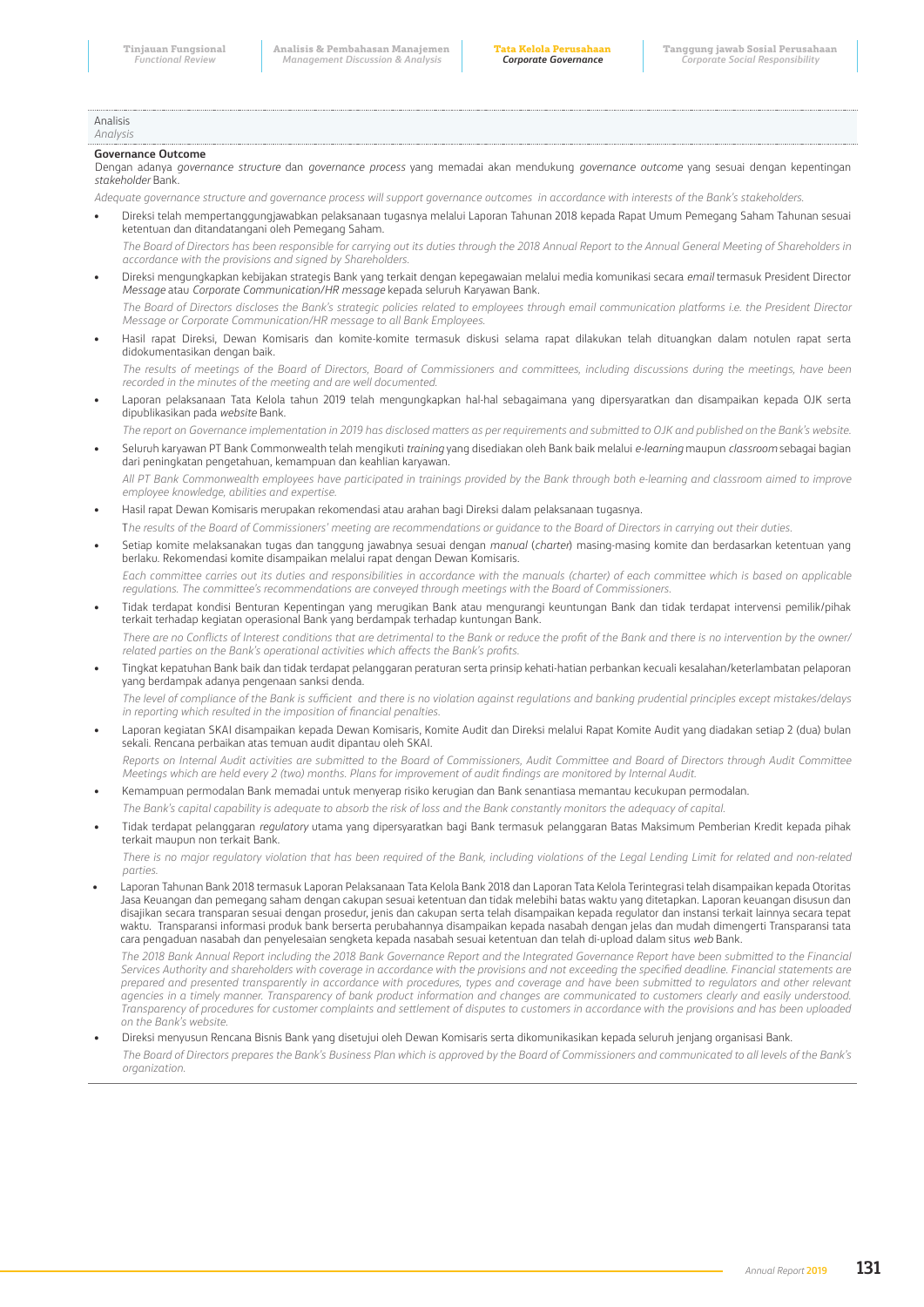

# **RAPAT UMUM PEMEGANG SAHAM (RUPS)**  *General Meeting of Shareholders (GMS)*

Sebagai organ tertinggi dalam struktur tata kelola perusahaan, Rapat Umum Pemegang Saham (RUPS) merupakan wadah pemegang saham dalam pengambilan keputusan sebagaimana yang ditetapkan dalam peraturan perundang-undangan dan Anggaran Dasar Bank.

Sesuai dengan ketentuan Undang-Undang (UU) No. 40 tahun 2007 tentang Perseroan Terbatas, RUPS terdiri dari RUPS Tahunan (RUPST) yang diselenggarakan satu kali dalam setahun dan RUPS Luar Biasa (RUPSLB) yang diselenggarakan sesuai kebutuhan Bank.

### **RUPS TAHUN 2019**

Selama tahun 2019, PT Bank Commonwealth telah melakukan satu kali Rapat Umum Pemegang Saham (RUPS) Tahunan dan satu kali kali RUPS Luar Biasa dengan beberapa keputusan sebagai berikut: *As the most senior organ in the corporate governance structure, the General Meeting of Shareholders (GMS) is a platform for shareholders to make decisions as stipulated in the laws and regulations and the Bank's Articles of Association.*

*In accordance with the provisions of Law No. 40 of 2007 on Limited Liability Companies, the GMS consists of the Annual GMS (AGM) which is held once a year and the Extraordinary GMS (EGMS) which is held according to the needs of the Bank.*

### *GMS 2019*

*During 2019, PT Bank Commonwealth has held one Annual General Meeting of Shareholders (GMS) and one time Extraordinary GMS with the following resolutions:*

| No. | <b>Tanggal</b><br><b>Keputusan</b><br><b>Resolution Date</b> | <b>Nomor Akta</b><br><b>Keputusan</b><br><b>Decree Number</b> | <b>Ringkasan Keputusan</b><br><b>Summary of Resolution</b>                                                                                                                                                                                                                                                                                                                                                                                                                                                                                                                                                                                                                                                                                                                                                                                                                                                                                                                                                                                                                                                                                                                                                                                                                                                                                                                                                                                                                                                                                                                                                                                                                                                                                                                                                                                                                                                                                                                                                                                                                                                                                                                                                                                                                                                                                                                                                                                                                                                                                                                                                                                                                                                                                                                                                                                                                                                                                  |
|-----|--------------------------------------------------------------|---------------------------------------------------------------|---------------------------------------------------------------------------------------------------------------------------------------------------------------------------------------------------------------------------------------------------------------------------------------------------------------------------------------------------------------------------------------------------------------------------------------------------------------------------------------------------------------------------------------------------------------------------------------------------------------------------------------------------------------------------------------------------------------------------------------------------------------------------------------------------------------------------------------------------------------------------------------------------------------------------------------------------------------------------------------------------------------------------------------------------------------------------------------------------------------------------------------------------------------------------------------------------------------------------------------------------------------------------------------------------------------------------------------------------------------------------------------------------------------------------------------------------------------------------------------------------------------------------------------------------------------------------------------------------------------------------------------------------------------------------------------------------------------------------------------------------------------------------------------------------------------------------------------------------------------------------------------------------------------------------------------------------------------------------------------------------------------------------------------------------------------------------------------------------------------------------------------------------------------------------------------------------------------------------------------------------------------------------------------------------------------------------------------------------------------------------------------------------------------------------------------------------------------------------------------------------------------------------------------------------------------------------------------------------------------------------------------------------------------------------------------------------------------------------------------------------------------------------------------------------------------------------------------------------------------------------------------------------------------------------------------------|
|     | <b>RUPS Tahunan</b><br>Annual GMS                            |                                                               |                                                                                                                                                                                                                                                                                                                                                                                                                                                                                                                                                                                                                                                                                                                                                                                                                                                                                                                                                                                                                                                                                                                                                                                                                                                                                                                                                                                                                                                                                                                                                                                                                                                                                                                                                                                                                                                                                                                                                                                                                                                                                                                                                                                                                                                                                                                                                                                                                                                                                                                                                                                                                                                                                                                                                                                                                                                                                                                                             |
| 1   | 14 Mei 2019<br>14 May 2019                                   | SHR/RES/2019/V/002                                            | MEMUTUSKAN, berdasarkan Pasal 8 ayat 4 Anggaran Dasar Perseroan, untuk menyetujui<br>(1)<br>Laporan Tahunan Perseroan dan mengesahkan Laporan Keuangan Perseroan untuk tahun yang<br>berakhir pada tanggal 31 Desember 2018;<br>RESOLVED, based on Article 8 paragraph 4 of the Company's Articles of Association, to approve<br>the Company's Annual Report and ratify the Company's Financial Statements for the year<br>ended December 31, 2018:<br>MEMUTUSKAN, berdasarkan Pasal 8 ayat 4 Anggaran Dasar Perseroan, untuk menyetujui<br>(2)<br>penggunaan laba bersih Perseroan untuk tahun buku yang berakhir pada 31 Desember 2018<br>sebesar Rp45.774.503.530 (Empat puluh lima miliar tujuh ratus tujuh puluh empat juta lima<br>ratus tiga ribu lima ratus tiga puluh rupiah) akan dibukukan sebagai laba yang ditahan untuk<br>memperkuat struktur permodalan Perseroan;<br>RESOLVED, based on Article 8 paragraph 4 of the Company's Articles of Association, to<br>approve the use of the Company's net profit for the fiscal year ended December 31, 2018 of<br>Rp45,774,503,530 (Forty-five billion seven hundred seventy four million five hundred and three<br>thousand five hundred thirty rupiah) to be recorded as retained earnings to strengthen the<br>Company's capital structure;<br>MEMUTUSKAN, berdasarkan Pasal 8 ayat 5 Anggaran Dasar Perseroan, untuk memberikan<br>(3)<br>pembebasan dan pelunasan secara penuh kepada Direksi dan Dewan Komisaris atas<br>pelaksanaan tugas dan tanggungjawabnya dalam pengurusan dan pengawasan Perseroan yang<br>dilakukan dalam tahun buku tersebut sepanjang tindakan-tindakan tersebut tercermin dalam<br>Laporan Tahunan dan Laporan Keuangan Perseroan;<br>RESOLVED, based on Article 8 paragraph 5 of the Company's Articles of Association, to<br>provide full release and discharge to the Board of Directors and Board of Commissioners for<br>the implementation of their duties and responsibilities in the management and supervision<br>of the Company carried out during the fiscal year as long as these actions are reflected in the<br>Company's Annual Report and Financial Statement;<br>MEMUTUSKAN, memberikan kewenangan kepada Dewan Komisaris untuk menunjuk dan/atau<br>(4)<br>mengganti auditor independen untuk mengaudit Laporan Keuangan Perseroan untuk tahun<br>buku yang berakhir pada tanggal 31 Desember 2019 dan untuk menentukan syarat-syarat dan<br>ketentuan-ketentuan penunjukan tersebut dengan wajib memperhatikan rekomendasi dari<br>Komite Audit Perseroan;<br>RESOLVED, to give authority to the Board of Commissioners to appoint and/or replace the<br>independent auditor to audit the Company's Financial Statements for the fiscal year ended<br>December 31, 2019 and to determine the terms and conditions of the appointment by taking<br>into consideration the recommendations from the Company's Audit Committee; |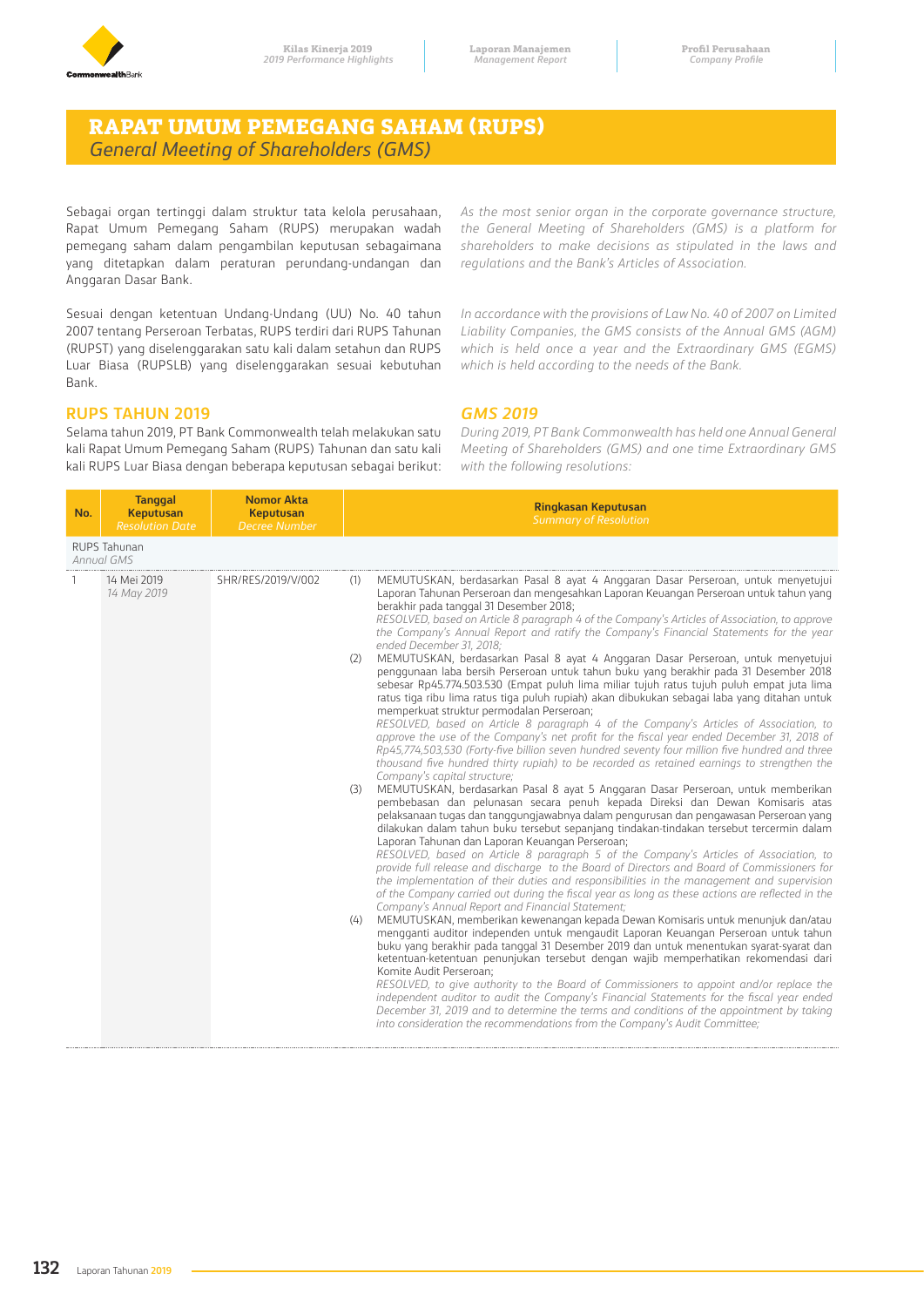| No. | <b>Tanggal</b><br><b>Keputusan</b><br><b>Resolution Date</b> | <b>Nomor Akta</b><br><b>Keputusan</b><br><b>Decree Number</b> | <b>Ringkasan Keputusan</b><br><b>Summary of Resolution</b>                                                                                                                                                                                                                                                                                                                                                                                                                                                                                                                                                                                                                                                                                                                                                                                                                                                                                                                                                                                                                                                                                                                                                                                                                                                                                                                                                                                                                                                                                                                                                                                                                                                                                                                                                                                                                                                                                                                                                                                                                                                                                                                                                                                                                                                                                                                                                                                                                                                                                                                                                                                                                                                                                                                                                                                                                                                                                                                                                                                                                                                                                                                                                                                                                                                              |
|-----|--------------------------------------------------------------|---------------------------------------------------------------|-------------------------------------------------------------------------------------------------------------------------------------------------------------------------------------------------------------------------------------------------------------------------------------------------------------------------------------------------------------------------------------------------------------------------------------------------------------------------------------------------------------------------------------------------------------------------------------------------------------------------------------------------------------------------------------------------------------------------------------------------------------------------------------------------------------------------------------------------------------------------------------------------------------------------------------------------------------------------------------------------------------------------------------------------------------------------------------------------------------------------------------------------------------------------------------------------------------------------------------------------------------------------------------------------------------------------------------------------------------------------------------------------------------------------------------------------------------------------------------------------------------------------------------------------------------------------------------------------------------------------------------------------------------------------------------------------------------------------------------------------------------------------------------------------------------------------------------------------------------------------------------------------------------------------------------------------------------------------------------------------------------------------------------------------------------------------------------------------------------------------------------------------------------------------------------------------------------------------------------------------------------------------------------------------------------------------------------------------------------------------------------------------------------------------------------------------------------------------------------------------------------------------------------------------------------------------------------------------------------------------------------------------------------------------------------------------------------------------------------------------------------------------------------------------------------------------------------------------------------------------------------------------------------------------------------------------------------------------------------------------------------------------------------------------------------------------------------------------------------------------------------------------------------------------------------------------------------------------------------------------------------------------------------------------------------------------|
|     | <b>RUPS Luar Biasa</b><br><b>Extraordinary GMS</b>           |                                                               |                                                                                                                                                                                                                                                                                                                                                                                                                                                                                                                                                                                                                                                                                                                                                                                                                                                                                                                                                                                                                                                                                                                                                                                                                                                                                                                                                                                                                                                                                                                                                                                                                                                                                                                                                                                                                                                                                                                                                                                                                                                                                                                                                                                                                                                                                                                                                                                                                                                                                                                                                                                                                                                                                                                                                                                                                                                                                                                                                                                                                                                                                                                                                                                                                                                                                                                         |
| 1   | 3 April 2019                                                 | SHR/RES/2019/IV/001                                           | MEMUTUSKAN, menyetujui pengangkatan Bapak Rajeev Bhatnagar sebagai Direktur Perseroan,<br>1.<br>terhitung efektif sejak diperolehnya persetujuan Otoritas Jasa Keuangan (OJK) dan Surat Izin<br>Bekerja dari Instansi yang berwenang.<br>RESOLVED, to approve the appointment of Mr. Rajeev Bhatnagar as Director of the Company,<br>effective since the approval of the Financial Services Authority (OJK) and Work Permit from the<br>relevant authorities.<br>2.<br>MEMUTUSKAN, menyetujui pengangkatan kembali Ibu Rustini Dewi sebagai Direktur Perseroan<br>untuk jangka waktu 5 (lima) tahun atau sebagaimana diatur dalam Anggaran Dasar Perseroan<br>tanpa mengurangi hak dari Rapat Umum Pemegang Saham untuk memberhentikan sewaktu-<br>waktu, terhitung sejak tanggal 4 April 2019;<br>RESOLVED, to approve the reappointment of Ms. Rustini Dewi as Director of the Company for<br>a 5 (five) year period or as stipulated in the Company's Articles of Association without relieving<br>the rights of the General Meeting of Shareholders to terminate at any time, starting from 4<br>April 2019;<br>3.<br>MEMUTUSKAN, menyetujui pengangkatan kembali Ibu Ida Apulia Simatupang sebagai Direktur<br>Perseroan untuk jangka waktu 5 (lima) tahun atau sebagaimana diatur dalam Anggaran Dasar<br>Perseroan tanpa mengurangi hak dari Rapat Umum Pemegang Saham untuk memberhentikan<br>sewaktu-waktu, terhitung sejak tanggal 25 April 2019;<br>RESOLVED, to approve the reappointment of Mrs. Ida Apulia Simatupang as Director of the<br>Company for a 5 (five) year period or as stipulated in the Company's Articles of Association<br>without relieving the rights of the General Meeting of Shareholders to dismiss at any time,<br>starting from 25 April 2019;<br>MEMUTUSKAN, menyetujui pengangkatan kembali Ibu Tjioe Mei Tjuen sebagai Direktur<br>4.<br>Perseroan untuk jangka waktu 5 (lima) tahun atau sebagaimana diatur dalam Anggaran Dasar<br>Perseroan tanpa mengurangi hak dari Rapat Umum Pemegang Saham untuk memberhentikan<br>sewaktu-waktu, terhitung sejak tanggal 20 Juli 2019;<br>RESOLVED, to approve the reappointment of Ms. Tjioe Mei Tjuen as Director of the Company for<br>a 5 (five) years period or as stipulated in the Company's Articles of Association without relieving<br>the rights of the General Meeting of Shareholders to dismiss at any time, starting from 20 July<br>2019;<br>Pada tanggal efektif pengangkatan tersebut di atas, komposisi Dewan Komisaris dan Direksi Perseroan<br>menjadi sebagai berikut:<br>As of the effective date of the appointment above, composition of the Company's Board of<br>Commissioners and Board of Directors is as follows:<br>Presiden Komisaris<br>President Commissioner. David Antony Keith Cohen<br>Wakil Presiden Komisaris<br>Vice President Commissioner: Stephen Vile<br>Komisaris Independen<br>Independent Commissioner: Suwartini<br>Komisaris Independen<br>Independent Commissioner: Khairil Anwar<br>Direktur Utama<br>President Director: Lauren Sulistiawati<br>Direktur<br>Director: Ida Apulia Simatupang<br>Direktur<br>Director: Mei Tjuen Tjioe<br>Direktur<br>Director: Rustini Dewi<br>Direktur<br>Director: Rajeev Bhatnagar<br>Direktur Kepatuhan<br>Director of Compliance: Thio Sucy |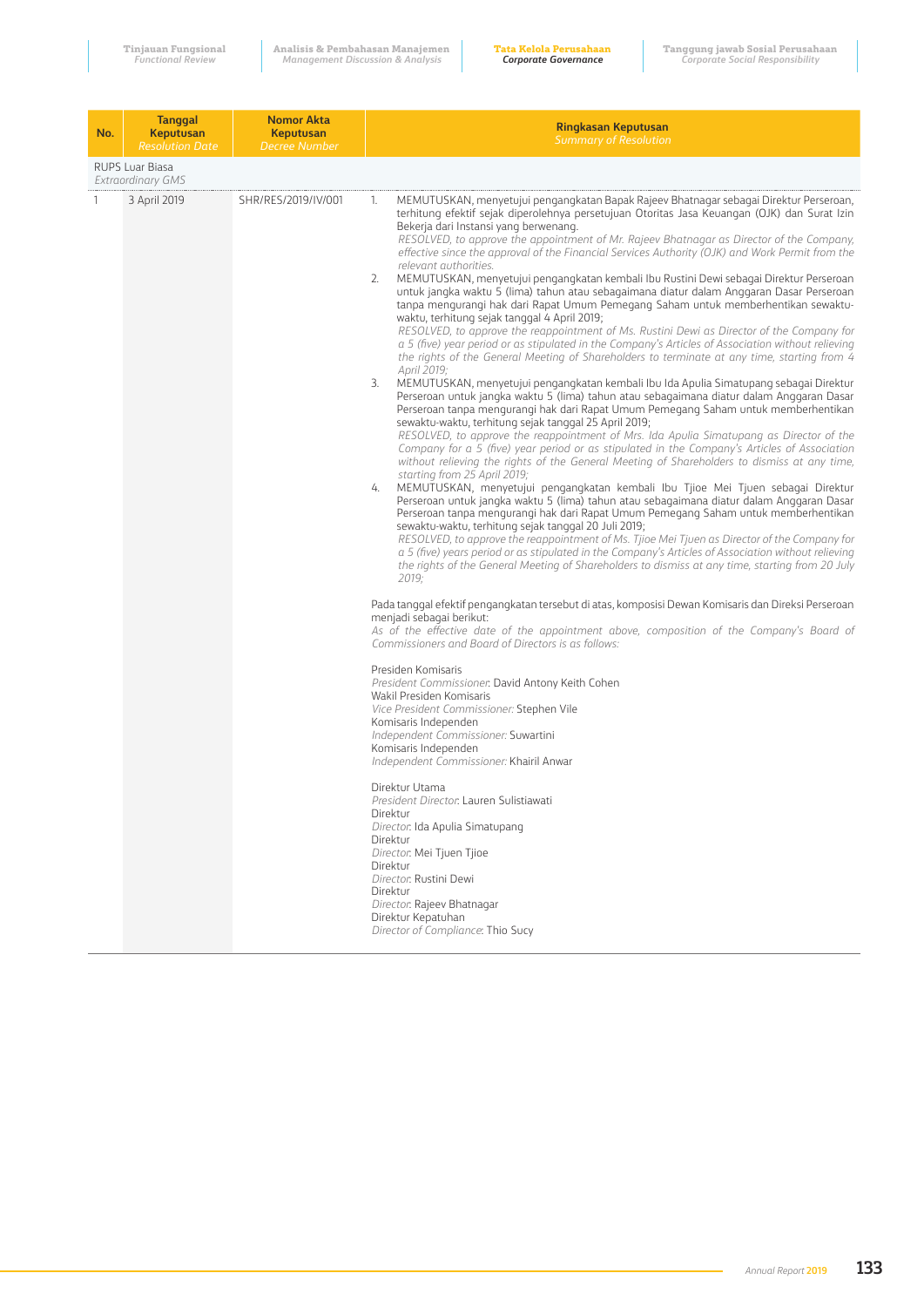

# **DEWAN KOMISARIS**  *Board of Commissioners*

Dewan Komisaris, sebagai pengemban fungsi pengawasan dan pemberi nasihat kepada Direksi, tidak berwenang untuk terlibat dalam pengambilan keputusan yang berkaitan dengan kegiatan operasional Bank. Pelaksanaan tugas Dewan Komisaris di PT Bank Commonwealth diselenggarakan sesuai dengan ketentuan UU No. 40 Tahun 2007 tentang Perseroan Terbatas, POJK No.55/ POJK.03/2016 tentang Penerapan Tata Kelola Bagi Bank Umum dan SEOJK No.13/SEOJK.03/2017 tentang Penerapan Tata Kelola Bagi Bank Umum.

### **KOMPOSISI DEWAN KOMISARIS**

Susunan keanggotaan Dewan Komisaris mengacu pada ketentuan OJK yang mensyaratkan bahwa Dewan Komisaris terdiri dari minimum tiga orang dan paling banyak sama dengan jumlah anggota Direksi. Jumlah anggota Komisaris Independen paling sedikit berjumlah 50% dari jumlah anggota Dewan Komisaris.

Per 31 Desember 2019, komposisi Dewan Komisaris PT Bank Commonwealth terdiri dari empat anggota. Susunan Dewan Komisaris diuraikan dalam tabel berikut:

*The Board of Commissioners, as the supervisory and advisory function for the Board of Directors, is not authorized to be involved in making decisions related to Bank operational activities. The implementation of the Board of Commissioners duties at PT Bank Commonwealth is held in accordance with the provisions of Law No. 40/2007 on Limited Liability Companies, POJK No.55/POJK.03/2016 on the Implementation of Good Corporate Governance for Commercial Banks, and SEOJK No.13/ SEOJK.03/2017 on the Implementation of Good Corporate Governance for Commercial Banks.*

### *BOARD OF COMMISSIONERS COMPOSITION*

*The membership of the Board of Commissioners refers to the OJK stipulation which requires that Board of Commissioners consists of a minimum of three persons and is less than or equal to the number of members of the Board of Directors. The number of Independent Commissioners shall be at least 50% of the total members of the Board of Commissioners.* 

*As of 31 December 2019, the composition of PT Bank Commonwealth Board of Commissioners consists of four members. The composition of the Board of Commissioners is described in the following table:*

| No. | <b>Nama</b><br>Name | <b>labatan</b><br>Position                              | <b>Tanggal Efektif Pengangkatan</b><br>Berdasarkan Persetujuan OJK<br><b>Effective Appointment Date</b><br><b>Pursuant to OJK Approval</b> | <b>Periode Jabatan</b><br>Term of Office | <b>Keterangan</b><br>Description |
|-----|---------------------|---------------------------------------------------------|--------------------------------------------------------------------------------------------------------------------------------------------|------------------------------------------|----------------------------------|
|     | David Cohen         | Presiden Komisaris<br>President Commissioner            | 8 Maret 2019<br>8 March 2019                                                                                                               | 2019-2022                                |                                  |
|     | Stephen Vile        | Wakil Presiden Komisaris<br>Vice President Commissioner | 25 Februari 2019<br>25 February 2019                                                                                                       | 2019-2022                                |                                  |
|     | Suwartini           | Komisaris Independen<br>Independent Commissioner        | 7 November 2012<br>7 November 2012                                                                                                         | 2018-2021                                |                                  |
|     | Khairil Anwar       | Komisaris Independen<br>Independent Commissioner        | 6 Mei 2013<br>6 May 2013                                                                                                                   | 2019-2022                                |                                  |

### **UJI KEMAMPUAN DAN KEPATUHAN**

Seluruh anggota Dewan Komisaris PT Bank Commonwealth telah lulus Uji Kemampuan dan Kepatutan (*Fit and Proper Test*) dan mendapatkan persetujuan Otoritas Jasa Keuangan.

Seluruh anggota Dewan Komisaris Bank memiliki integritas, kompetensi dan reputasi keuangan yang baik.

### **INDEPENDENSI ANGGOTA DEWAN KOMISARIS**

Seluruh anggota Dewan Komisaris tidak memiliki 5% saham atau lebih dari modal disetor pada PT Bank Commonwealth, bank lain, lembaga keuangan non-Bank, dan pada perusahaan lainnya baik di dalam maupun luar Indonesia.

### **KOMISARIS INDEPENDEN**

Komisaris Independen tidak memiliki hubungan keuangan, kepengurusan, kepemilikan saham dan/atau hubungan keluarga dengan anggota Dewan Komisaris lainnya dan/atau dengan pemegang saham mayoritas atau hubungan lainnya dengan Bank yang dapat mempengaruhi pengambilan keputusan dan tindakan secara independen.

### *FIT AND PROPER TEST*

*All members of the Board of Commissioners of PT Bank Commonwealth have passed the Fit and Proper Test and received approval from the Financial Services Authority.*

*All members of the Bank's Board of Commissioners have good integrity, competence and financial reputation.*

### *INDEPENDENCE OF MEMBERS OF THE BOARD OF COMMISSIONERS*

*All members of the Board of Commissioners do not own 5% or more of the paid-up capital in PT Bank Commonwealth, other banks, non-bank financial institutions and other companies both inside and outside Indonesia.*

### *INDEPENDENT COMMISSIONER*

*Independent Commissioner do not have a relationship in financial, management, share ownership and/or kinship with other members of the Board of Commissioners and/or with majority shareholders or other relationships with the Bank that can influence decision making and action in independent manner.*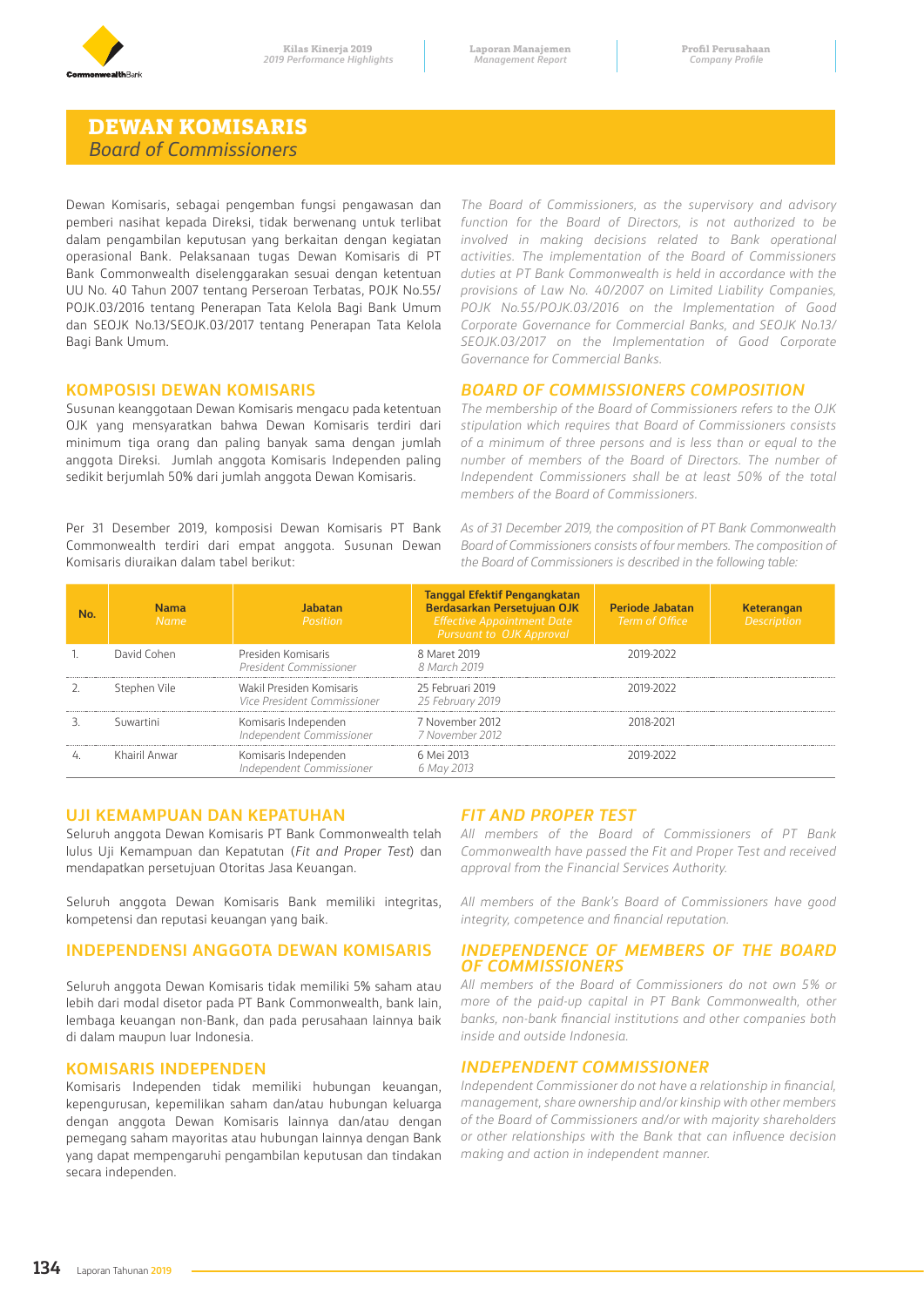**Tata Kelola Perusahaan** *Corporate Governance*

Suwartini dan Khairil Anwar merupakan Komisaris Independen PT Bank Commonwealth yang telah memenuhi persyaratan independensi sebagai Komisaris Independen.

### **TUGAS DAN TANGGUNG JAWAB**

Melakukan pengawasan atas pengurusan dan pengelolaan usaha oleh Direksi serta memberikan arahan kepada Direksi mengenai hal-hal yang berkaitan dengan kepentingan dan kelanjutan usaha Bank merupakan tugas utama Dewan Komisaris. Pelaksanaan fungsi pengawasan salah satunya dilakukan melalui rapat Dewan Komisaris dan rapat gabungan dengan Direksi maupun rapat rapat komite.

Tugas pokok, fungsi dan tanggung jawab Dewan Komisaris diatur dalam Pedoman Dewan Komisaris sebagai berikut:

- a. Memantau dan memastikan penerapan prinsip-prinsip *Good Corporate Governance* dalam semua aspek bisnis PT Bank Commonwealth dan di semua level organisasi.
- b. Aktif melakukan pengawasan atas kinerja Direksi dalam melaksanakan segala tugas dan tanggung jawabnya, serta memberikan rekomendasi dan saran, juga memantau dan mengevaluasi pelaksanaan kebijakan strategis PT Bank Commonwealth.
- c. Memelihara dan memantau Tingkat Kesehatan Bank serta mengambil langkah-langkah yang diperlukan untuk memelihara dan/atau meningkatkan Tingkat Kesehatan Bank.
- d. Memastikan Direksi telah menyusun dan memelihara sistem pengendalian intern yang memadai, efektif dan efisien, serta menindaklanjuti temuan audit dan rekomendasi dari Satuan Kerja Audit Internal (SKAI) PT Bank Commonwealth, Auditor Eksternal, serta Otoritas Jasa Keuangan (OJK) dan/atau otoritas pengawas lainnya.
- e. Mengkaji efektivitas dan efisiensi sistem pengendalian intern berdasarkan informasi yang diperoleh dari SKAI paling sedikit sekali dalam 1 (satu) tahun.
- f. Menunjuk pengendali mutu independen dari pihak ekstern untuk melakukan kaji ulang terhadap kinerja SKAI, dengan mempertimbangkan rekomendasi Komite Audit.

### **RAPAT DEWAN KOMISARIS**

Rapat Dewan Komisaris diselenggarakan sesuai dengan ketentuan Ayat 8 Pasal 3 SEOJK No.13/SEOJK.03/2017 yang mengatur bahwa Dewan Komisaris wajib mengadakan rapat berkala minimal empat kali dalam satu tahun.

Sepanjang tahun 2019, Dewan Komisaris telah mengadakan enam kali rapat yang dihadiri secara fisik dengan detail sebagai berikut:

*Suwartini and Khairil Anwar are Independent PT Bank Commonwealth Commissioners who have met the independence requirements as Independent Commissioners.*

### *DUTIES AND RESPONSIBILITIES*

*Performing supervision on management carried by the Board of Directors and providing direction to the Board of Directors on matters related to the interests and continuation of the Bank's business are the main tasks of the Board of Commissioners. The implementation of the supervisory function is conducted through meetings of the Board of Commissioners and through joint meetings with the Board of Directors and the committees under it.* 

*The main duties, functions and responsibilities of the Board of Commissioners are regulated in the Board of Commissioners Guidelines as follows:*

- *a. Monitor and ensure the implementation of Good Corporate Governance principles in all aspects of PT Bank Commonwealth business and at all levels of the organization.*
- *b. Actively supervising the performance of the Board of Directors*  in carrying out all their duties and responsibilities, as well *as providing recommendations and suggestions, as well as monitoring and evaluating the implementation of PT Bank Commonwealth strategic policies.*
- *c. Maintain and monitor the Bank's Soundness Level and take all steps necessary to maintain and/or improve the Bank Soundness Level.*
- *d. Ensure that the Board of Directors has established and maintains an adequate, effective and efficient internal control system, and follows up on audit findings and recommendations from the Bank Internal Audit, External Auditor and the Financial Services Authority (OJK) and/or other supervisory bodies.*
- *e. Review the effectiveness and efficiency of the internal control system based on information obtained from the Internal Audit Unit at least once in 1 (one) year.*
- *f. Appoint an independent quality controller from an external party to review the performance of the Internal Audit Unit, taking into account the recommendations of the Audit Committee.*

### *BOARD OF COMMISSIONERS MEETINGS*

*The Meeting of the Board of Commissioners is to be held in accordance with the provisions of Clause 8 of Article 3 of SEOJK. No.13/SEOJK.03/2017 stipulating that the Board of Commissioners shall hold periodic meetings at least four times in one year.* 

*Throughout 2019, the Board of Commissioners has held six meetings which were physically attended with the following details:*

|     |                     | Jabatan / Title                                                       |            |            | <b>Periode / Period</b> |     | <b>Jumlah</b> | Persentase |                                         |                                       |
|-----|---------------------|-----------------------------------------------------------------------|------------|------------|-------------------------|-----|---------------|------------|-----------------------------------------|---------------------------------------|
| No. | Anggota /<br>Member |                                                                       | Feb.       | <b>May</b> | Jul                     | Aug | <b>Nov</b>    | <b>Dec</b> | <b>Kehadiran</b><br>Total<br>Attendance | Kehadiran<br>Attendance<br>Percentage |
|     |                     | David Cohen Presiden Komisaris<br>President Commissioner              |            |            |                         |     |               |            | 6/6                                     | 100%                                  |
|     | Stephen Vile        | Wakil Presiden Komisaris<br>$\sqrt{ }$<br>Vice President Commissioner |            |            |                         |     |               |            | 6/6                                     | 1በበ%                                  |
| 3   | Suwartini           | Komisaris Independen<br>Independent Commissioner                      |            |            |                         |     |               |            | 6/6                                     | በበባ⁄ራ                                 |
|     | Khairil Anwar       | Komisaris Independen<br>Independent Commissioner                      | $\sqrt{ }$ |            |                         |     |               |            |                                         |                                       |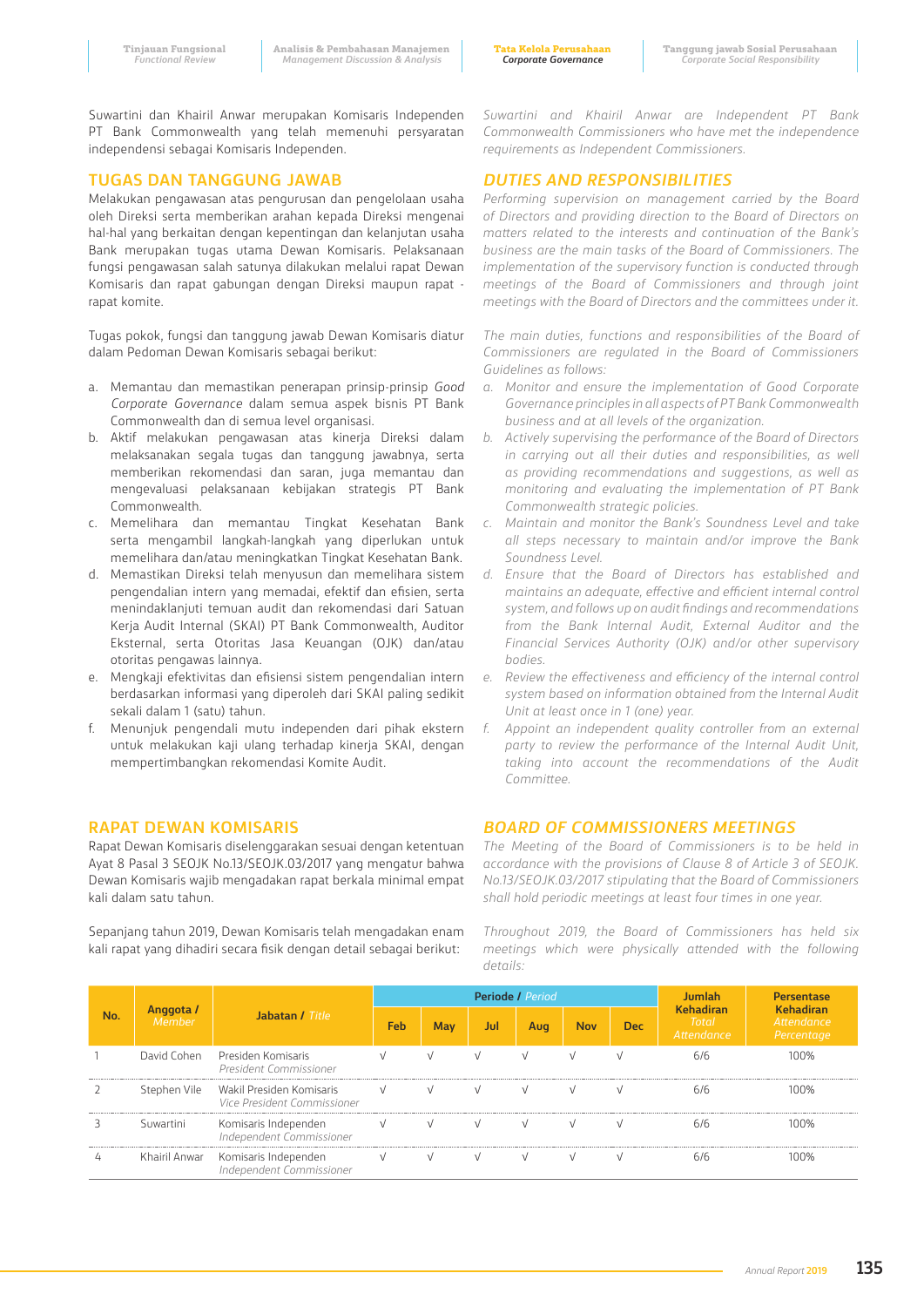

### **PENGAWASAN DAN REKOMENDASI DEWAN KOMISARIS**

Pada 2019, Dewan Komisaris bertanggung jawab menyelenggarakan fungsi pengawasannya melalui pemenuhan tugas-tugas berikut ini:

- 1. Merekomendasikan penyesuaian strategi bisnis apabila diperlukan dan mengawasi tingkat pertumbuhan kredit dan pendanaan.
- 2. Mengevaluasi kinerja keuangan Bank sepanjang tahun 2019.
- 3. Mengevaluasi pelaksanaan Rencana Bisnis Bank.
- 4. Memantau dan mengevaluasi perkembangan bisnis/proyek yang sedang dikembangkan Bank, termasuk kesiapan Bank dalam mengimplementasikan standar akuntansi IFRS 9.
- 5. Memantau, mengkaji dan mengevaluasi tindakan yang disetujui dari hasil temuan audit internal dan eksternal, serta memonitor perbaikan terhadap temuan audit baik yang berasal dari audit internal, audit eksternal dan audit regulator.
- 6. Membahas Laporan Tingkat Kesehatan Bank, Laporan Triwulanan Profil Risiko dan dampak dari peraturan baru atau perubahan peraturan bagi Bank.
- 7. Mengevaluasi pandangan dan perkembangan dari BOD dan Chiefs terkait kegiatan operasional dan perubahan strategi Bank.

Dewan Komisaris telah memberikan rekomendasi dan persetujuan terhadap hal-hal berikut:

- 1. Revisi rencana Bisnis Bank Tahun 2019-2021
- 2. Rencana Bisnis Bank Tahun 2020-2022
- 3. Pengangkatan dan pengangkatan kembali anggota Direksi
- 4. Penunjukkan Auditor Eksternal untuk melakukan audit atas Laporan Keuangan Bank untuk Tahun buku yang berakhir pada tanggal 31 Desember 2019.
- 5. Persetujuan untuk pelaporan yang terkait dengan audit internal dan eksternal; perubahan proses pengesahan dan tanda tangan Laporan Keuangan Publikasi Triwulanan.
- 6. Kebijakan Batas Maksimum Pemberian Kredit dan Penyediaan Dana Besar.

### *SUPERVISION AND RECOMMENDATIONS OF THE BOARD OF COMMISSIONERS*

*In 2019, the Board of Commissioners has implemented its supervisory functions through the fulfillment of the following tasks:*

- *1. Provided recommendations regarding the adjustment of business strategies where necessary and overseeing credit growth and funding rates.*
- *2. Evaluated the Company's financial performance throughout 2019.*
- *3. Evaluated the implementation of the Bank's Business Plan.*
- *4. Monitored and evaluated the development of business/projects that are being developed by the Bank, including the readiness of the Bank in implementing IFRS 9 accounting standards.*
- *5. Monitored, reviewed, and evaluated agreed actions from internal and external audit findings, and monitored improvements to audit findings both from internal audit, external audit and regulatory audit.*
- *6. Discussed the Bank's Soundness Report, Risk Profile Quarterly Report and the impacts of new regulation or changes to regulations for the Bank.*
- *7. Evaluated the performance of the Bank's Board of Directors and Chiefs, the Bank's operational activities and changes in the Bank's strategy.*

*The Board of Commissioners has provided recommendations and approval for the following matters:*

- *1. Revised Bank Business Plan for 2019-2021*
- *2. Bank Business Plan for 2020-2022*
- *3. Appointment and reappointment of members of the Board of Directors*
- *4. Appointment of an External Auditor to audit the Bank's Financial Statements for the Fiscal Year ended on 31 December 2019.*
- *5. Approval for reporting related to internal and external audit; changes in the approval and sign-off process of the Quarterly Published Financial Report.*
- *6. Legal Lending Limit and Provision of Large Funds Policy*

| No. | Nama Dewan Komisaris<br>Name of the Board of<br><b>Commissioners</b> | Nama Pelatihan yang Diikuti<br><b>Name of Trainings</b>                                                                                                                                                                                                                                                                                                                                                                                                                                                                                                                                                                                                                                                                                                                                                                                                                                                                                                                     |
|-----|----------------------------------------------------------------------|-----------------------------------------------------------------------------------------------------------------------------------------------------------------------------------------------------------------------------------------------------------------------------------------------------------------------------------------------------------------------------------------------------------------------------------------------------------------------------------------------------------------------------------------------------------------------------------------------------------------------------------------------------------------------------------------------------------------------------------------------------------------------------------------------------------------------------------------------------------------------------------------------------------------------------------------------------------------------------|
|     | David Cohen                                                          | Cartel Conduct - what went wrong and how will this affect future fundraising & disclosure; The Resilient Mindset; Litigation<br>finance for corporates: You don't need to go it alone; Executive Exits: Closing the door without slamming it shut; What a<br>dilemma! Top tips for legal ethics; Navigation of Safe Harbour - what are the impacts on Boards and business?; Protect<br>your future diary; Social licence to operate - ASX Corporate Governance Principles, Managing Customer Complaints,<br>Fraud, Information Security, Code of Conduct, Risk and Controls Foundations, Management of Whistleblower Disclosures<br>- Senior Leaders, Anti-Bribery and Corruption (ABC): Doing the Right Thing.                                                                                                                                                                                                                                                             |
| Z.  | Stephen Vile                                                         | Managing customer complaints; Information/data security; Whistleblower policy; Work health and safety; Financial crime<br>compliance; Conflicts of interest; Code of conduct                                                                                                                                                                                                                                                                                                                                                                                                                                                                                                                                                                                                                                                                                                                                                                                                |
| З.  | Suwartini                                                            | BARA One Day Seminar - Sharing Session Business Continuity Management in Cyber Risk Era, DIGIFORBANKERS -<br>Seminar IBI - "Big Data Analytics & Artificial Intelligence For Banks", Eco Leadership Forum" dengan Narasumber Utama<br>Prof Finn E Kudland, Nobel Laureate 2014, Launching Center for Sustainable Finance Knowledge, DIGIFORBANKERS<br>5, Klasikal Capita Selecta, Seminar FKDKP - Peran Direktur Kepatuhan Dalam Menyikapi Tantangan Perekonomian<br>Digital dan Kesiapan Perbankan Menghadapi Mutual Evaluation Review (MER); Refresher Program "Meningkatkan<br>Kompetensi Asesor Manajemen Risiko untuk Memperkuat SDM Perbankan; Sustainable Finance Workshop; IBEX<br>Seminar (Indonesia Banking Expo) tentang Indonesia Banking 2025; The great debate between traditional banks, digital<br>upstarts and investors; Remaking the Bank for Ecosystem World and Future of Banking; Future of Payments; Executive<br>Risk Management Refresher Program. |
| 4.  | Khairil Anwar                                                        | Risk Management Certification Refresher Program                                                                                                                                                                                                                                                                                                                                                                                                                                                                                                                                                                                                                                                                                                                                                                                                                                                                                                                             |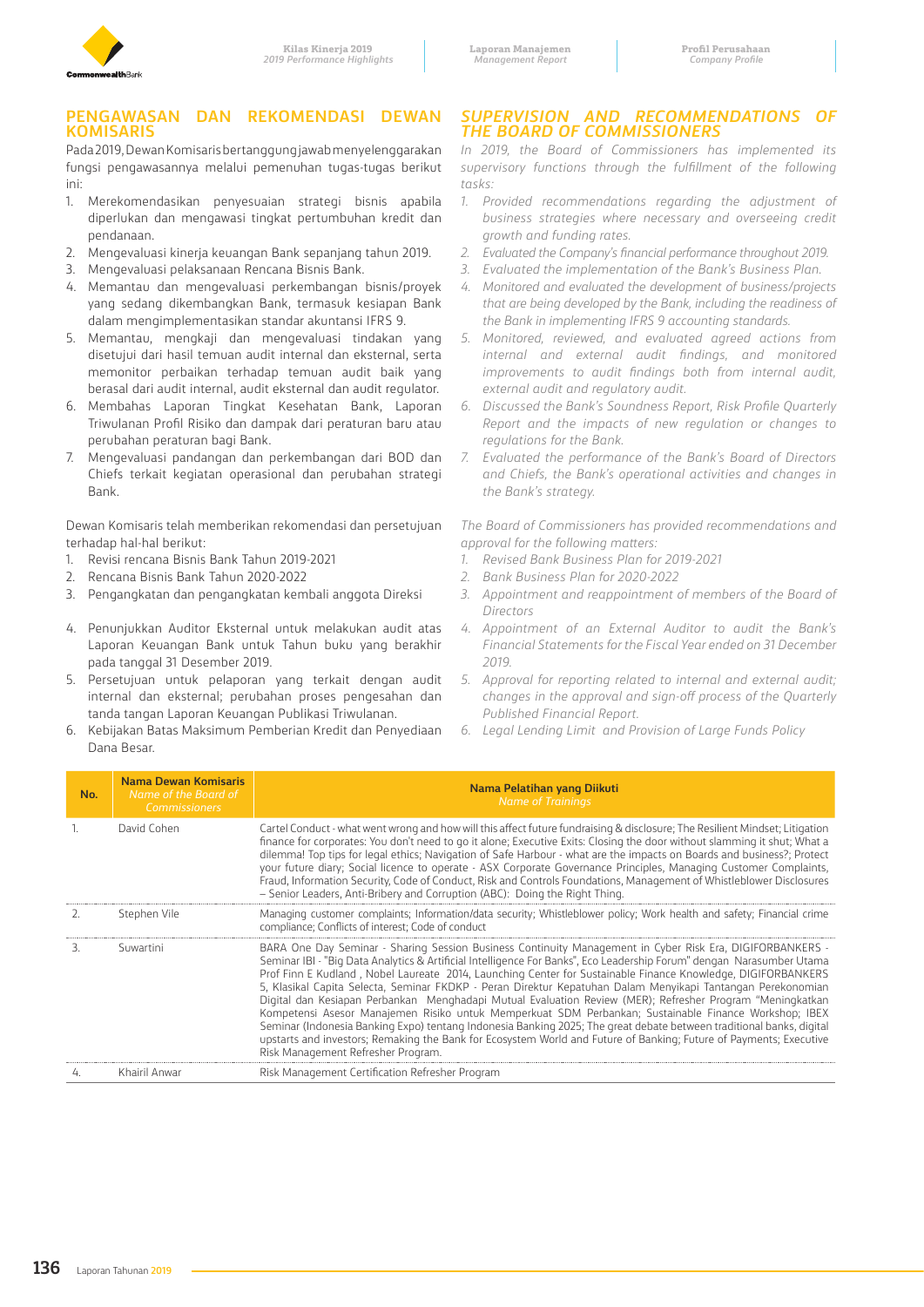# **DIREKSI**  *Board of Directors*

Direksi merupakan penanggung jawab atas pengelolaan kegiatan usaha Bank. Direksi mempertanggungjawabkan pelaksanaan tugasnya kepada Rapat Umum Pemegang Saham. Pelaksanaan tugas Direksi di PT Bank Commonwealth diselenggarakan sesuai dengan ketentuan UU No. 40 Tahun 2007 tentang Perseroan Terbatas, POJK No.55/POJK.03/2016 tentang Penerapan Tata Kelola Bagi Bank Umum, SEOJK No.13/SEOJK.03/2017 tentang Penerapan Tata Kelola Bagi Bank Umum, ketentuan Otoritas Jasa Keuangan dan Bank Indonesia dan Anggaran Dasar Bank.

*The Board of Directors is responsible for managing bank business activities. The Board of Directors reports the implementation of duties to the General Meeting of Shareholders. The Board of Directors of PT Bank Commonwealth conducts their duties in accordance to the provisions of Law No. 40 Year 2007 on Limited Liability Companies, POJK No.55/POJK.03/2016 on the Implementation of Good Corporate Governance for Commercial Banks, SEOJK No.13/SEOJK.03/2017 on the Implementation of Good Corporate Governance for Commercial Banks, Financial Services Authority's and Bank Indonesia's provisions, as well as the Bank's Articles of Association.*

### **KOMPOSISI DIREKSI**

Susunan keanggotaan Direksi PT Bank Commonwealth telah sesuai dengan ketentuan OJK. Jumlah Direksi PT Bank Commonwealth terdiri dari enam orang Direktur, termasuk seorang Presiden Direktur. Komposisi Direksi per 31 Desember 2019 adalah sebagai berikut:

*BOARD OF DIRECTORS COMPOSITION The composition of PT Bank Commonwealth Board of Directors* 

*is in accordance with OJK provisions. PT Bank Commonwealth Board of Directors comprised of six Directors, including the President Director. The composition of the Board of Directors as of 31 December 2019 is as follows:*

| No. | <b>Nama</b><br><b>Name</b> | Jabatan<br>Position                          | Tanggal Persetujuan OJK<br><b>Financial Services Authority Approval Date</b> | <b>Periode Jabatan</b><br>Term of Office |
|-----|----------------------------|----------------------------------------------|------------------------------------------------------------------------------|------------------------------------------|
|     | Lauren Sulistiawati        | Presiden Direktur<br>President Director      | 15 Februari 2016<br>15 February 2016                                         | 2019-2024                                |
|     | Rustini Dewi               | Direktur<br>Director                         | 11 Juli 2016<br>11 July 2016                                                 | 2019-2024                                |
|     | Ida Apulia Simatupang*     | Direktur<br>Director                         | 16 Agustus 2016<br>16 August 2016                                            | 2019-2024                                |
| 4.  | Tjioe Mei Tjuen**          | Direktur<br>Director                         | 9 November 2016<br>9 November 2016                                           | 2019-2024                                |
|     | Rajeev Bhatnagar***        | Direktur<br>Director                         | 23 Mei 2019<br>23 May 2019                                                   | 2019-2024                                |
|     | Thio Sucy                  | Direktur Kepatuhan<br>Director of Compliance | 21 Agustus 2018<br>21 August 2018                                            | 2019-2021                                |

\* Ida Apulia Simatupang telah mengajukan pengunduran diri efektif sejak tanggal 31 Maret 2020

\*\* Tjioe Mei Tjuen telah mengajukan pengunduran diri efektif sejak tanggal 12 Maret 2020

\*\*\* Rajeev Bhatnagar efektif menjadi Direktur Bank sejak tanggal 3 Oktober 2019, dan telah mengajukan pengunduran diri efektif sejak tanggal 17 Januari 2020.

*\* Tjioe Mei Tjuen has submitted her resignation effective 12 March 2020.*

*\*\* Ida Apulia Simatupang has submitted her resignation effective 31 March 2020*

*\*\*\* Rajeev Bhatnagar was appointed as a Director of the Bank effective 3 October 2019, and tendered his resignation effective on 17 January 2020.*

### **UJI KEMAMPUAN DAN KEPATUHAN**

Seluruh anggota Direksi Bank telah lulus penilaian kemampuan dan kepatutan (*Fit and Proper test*) oleh Otoritas Jasa Keuangan (OJK). Setiap anggota Direksi memiliki integritas, kompetensi dan reputasi keuangan yang baik, memiliki akhlak dan moral yang baik, tidak pernah dinyatakan pailit, memiliki *track record* yang baik, serta memiliki pengetahuan, keahlian dan pengalaman sebagai Pejabat Eksekutif bank.

### **INDEPENDENSI DIREKSI**

Seluruh anggota Direksi adalah kalangan profesional yang tidak memiliki hubungan keuangan atau keluarga dengan anggota Dewan Komisaris, anggota Direksi lainnya dan/atau Pemegang Saham Pengendali PT Bank Commonwealth. Pengambilan keputusan Direksi dilakukan secara independen. Masing-masing anggota Direksi tidak memiliki 5% saham atau lebih dari modal disetor di PT Bank Commonwealth, lembaga bank lain, lembaga keuangan non-bank, dan perusahaan lainnya di dalam atau di luar Indonesia.

### *FIT AND PROPER TEST*

*All members of the Bank's Board of Directors have passed Fit and Proper test by the Financial Services Authority (OJK). Each member of the Board of Directors has integrity, competence and good financial reputation, good character and ethics, has never been declared bankrupt, a good track record, and possess the required knowledge, expertise and experience as an Executive Officer of the Bank.*

### *INDEPENDENCE OF THE BOARD OF DIRECTORS*

*All members of the Board of Directors are professionals who do not have any financial or family relationship with the members of the Board of Commissioners, other members of the Board of Directors and/or PT Bank Commonwealth Controlling Shareholders. The decision-making of the Board of Directors is taken independently. Each member of the Board of Directors does not have 5% (five percent) of shares or more of paid-in capital at PT Bank Commonwealth, other bank institutions, non-bank financial institutions, and other companies within or outside Indonesia.*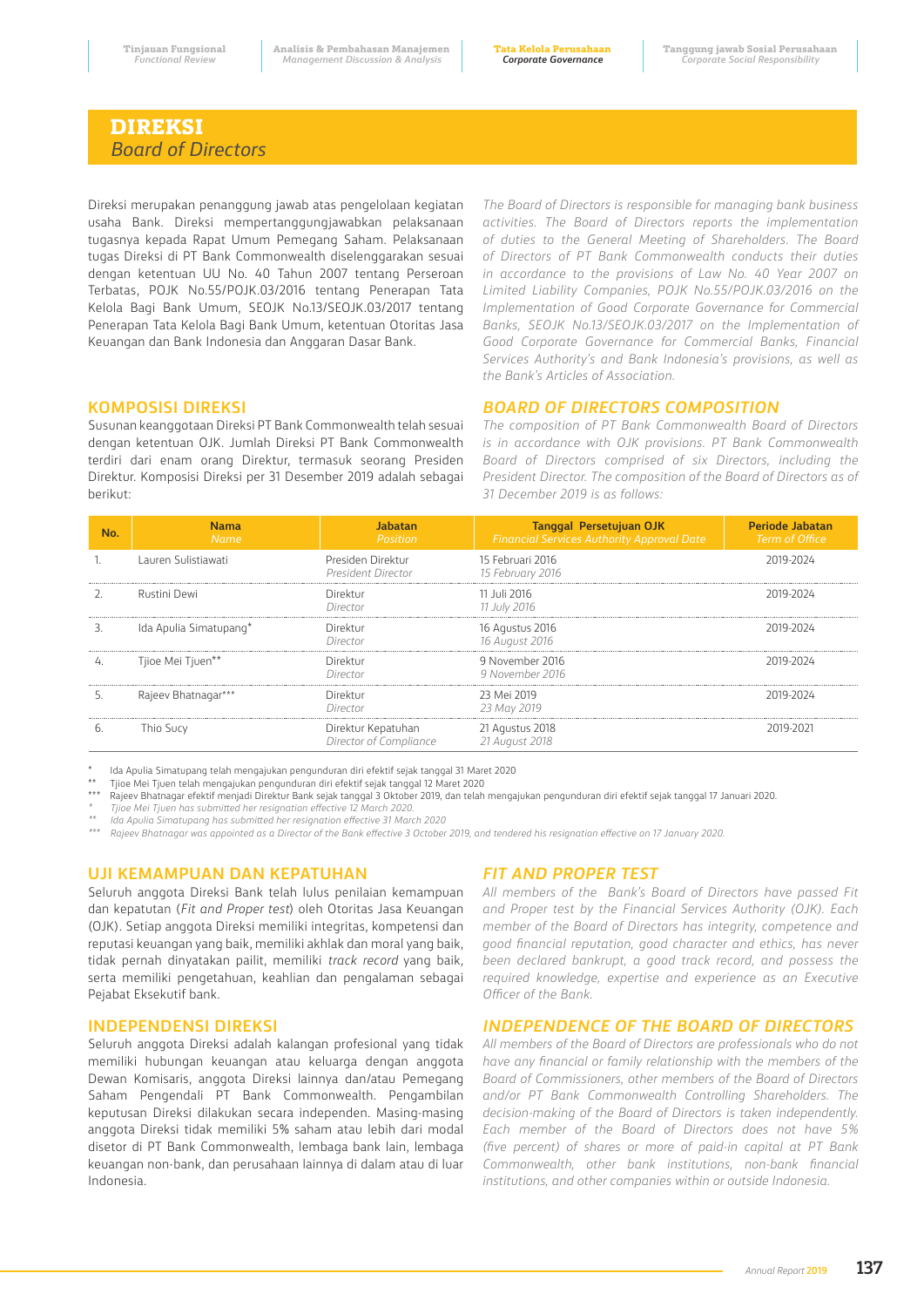

### **PIAGAM DIREKSI**

Pedoman dan Tata Tertib Direksi atau *Board Manual* disusun sebagai pedoman pelaksanaan tugas dan tanggung jawab Direksi. *Board Manual* berlaku mengikat bagi seluruh anggota Direksi. Penyusunan *Board Manual* mengacu pada peraturan perundangundangan dan Anggaran Dasar PT Bank Commonwealth serta praktik-praktik terbaik (*best practices*) di industri keuangan.

## **TUGAS DAN TANGGUNG JAWAB DIREKSI**

Secara umum, tugas dan tanggung jawab Direksi meliputi:

- 1. Bertanggung jawab terhadap operasional manajemen PT Bank Commonwealth dan mengelola bisnis sesuai wewenang dan tanggung jawab yang ditetapkan dalam Anggaran Dasar serta peraturan dan perundangan yang berlaku.
- 2. Menerapkan prinsip-prinsip tata kelola yang baik dalam semua aspek bisnis PT Bank Commonwealth dan di seluruh level organisasi PT Bank Commonwealth.
- 3. Secara konsisten melakukan pembahasan temuan dan rekomendasi audit, baik Audit Internal, Audit Eksternal, dan audit OJK dan/atau otoritas lain.
- 4. Mengembangkan dan memastikan pelaksanaan Manajemen Risiko di semua tingkatan organisasi PT Bank Commonwealth dan memastikan bahwa fungsi Manajemen Risiko telah berjalan secara independen.
- 5. Melaporkan tugas dan tanggung jawabnya kepada Rapat Umum Pemegang Saham

### **RAPAT DIREKSI**

Sepanjang tahun 2019, Direksi telah menyelenggarakan 20 kali rapat yang dihadiri secara fisik dengan tingkat kehadiran masingmasing anggota sebagai berikut:

# *BOARD OF DIRECTORS CHARTER*

*The Board of Directors' Board Manual is compiled as a set of guidelines for the implementation of the Board's duties and responsibilities. The Board Manual applies to all members of the Board. The compilation of the Board Manual is pursuant to the applicable laws and regulations as well as the Articles of Association of PT Bank Commonwealth and best practices in the financial industry.*

### *DUTIES AND RESPONSIBILITIES OF BOARD OF DIRECTORS*

*In general, the duties and responsibilities of the Board of Directors include:*

- *1. Being fully responsible for the operations of PT Bank Commonwealth management and managing the business in accordance with the authority and responsibility stated in the Articles of Association as well as applicable rules and regulations.*
- *2. Implementing the principles of Good Corporate Governance in all aspects of the business of PT Bank Commonwealth and at all levels of PT Bank Commonwealth organization.*
- *3. Consistently discuss audit findings and recommendations, both Internal Audit, External Audit, and OJK audits and/or other authorities.*
- *4. Developing and ensuring the implementation of Risk Management at all levels of PT Bank Commonwealth organizational structure and ensure that the Risk Management function operates independently.*
- *5. Reporting performance in carrying out their duties and responsibilities to the General Meeting of Shareholders.*

### *BOARD OF DIRECTORS MEETINGS*

*Throughout 2019, the Board of Directors held 20 meetings, physically attended by the following members:* 

| Nο. | Anggota<br>Member      | <b>Jabatan</b><br>Position                                          | Jumlah Kehadiran<br><b>Number of Attendees</b> | <b>Persentase Kehadiran</b><br>Attendance Rate |
|-----|------------------------|---------------------------------------------------------------------|------------------------------------------------|------------------------------------------------|
|     | Lauren Sulistiawati    | Presiden Direktur<br>President Director                             | 20/20                                          | 100%                                           |
|     | Ida Apulia Simatupang* | Direktur Human Resources<br>Director of Human Resources             | 18/20                                          |                                                |
|     | Rustini Dewi           | Direktur Retail & SMF Business<br>Director of Retail & SME Business | 17/70.                                         |                                                |
|     | Tjioe Mei Tjuen**      | Direktur Operations & IT<br>Director of Operations & IT             | 1772A                                          |                                                |
|     | Rajeev Bhatnagar***    | Direktur Risiko<br>Director of Risk                                 | 5/5                                            |                                                |
| b.  | Thio Sucv              | Direktur Kepatuhan<br>Director of Compliance                        |                                                |                                                |

\* Ida Apulia Simatupang telah mengajukan pengunduran diri efektif sejak tanggal 31 Maret 2020

\*\* Tjioe Mei Tjuen telah mengajukan pengunduran diri efektif sejak tanggal 12 Maret 2020

\*\*\* Rajeev Bhatnagar efektif menjadi Direktur Bank sejak tanggal 3 Oktober 2019, dan telah mengajukan pengunduran diri efektif sejak tanggal 17 Januari 2020.

*\* Ida Apulia Simatupang has submitted an effective resignation since 31 March 2020.*

*\*\* Tjioe Mei Tjuen has submitted an effective resignation since 12 March 2020.*

*\*\*\* Rajeev Bhatnagar was appointed as a Director of the Bank effective on 3 October 2019, and has tendered resignation effective on 17 January 2020.*

# **PERUBAHAN SUSUNAN ANGGOTA DIREKSI**

### **Direktur Risiko**

Rajeev Bhatnagar telah diangkat sebagai Direktur PT Bank Commonwealth melalui Keputusan Para Pemegang Saham di Luar Rapat Umum Pemegang Saham Luar Biasa tanggal 3 April 2019, mendapat persetujuan dari Otoritas Jasa Keuangan pada tanggal 23 Mei 2019, dan telah efektif menjabat sebagai Direktur Risiko PT Bank Commonwealth sejak tanggal 3 Oktober 2019.

### *CHANGES IN THE COMPOSITION OF BOARD OF DIRECTORS*

### *Director of Risk*

*Rajeev Bhatnagar was appointed as Director of PT Bank Commonwealth through Shareholders Resolution in lieu of the Extraordinary General Meeting of Shareholders on 3 April 2019, has received approval from Financial Services Authority on 23 May 2019, and has effectively served as Director of Risk of PT Bank Commonwealth since 3 October 2019.*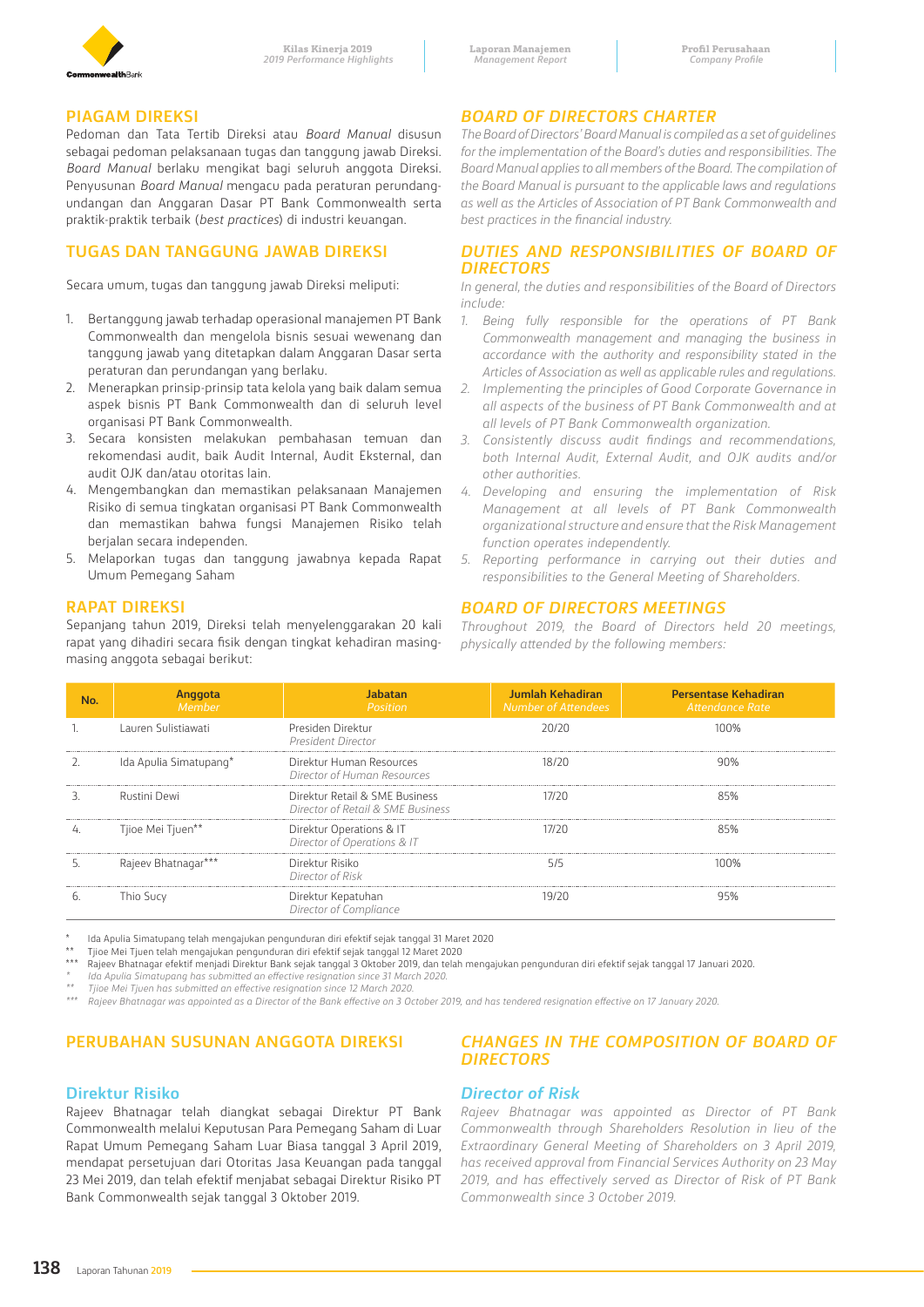**Tata Kelola Perusahaan** *Corporate Governance*

Beliau telah mengajukan pengunduran diri sebagai Direktur Risiko efektif sejak tanggal 17 Januari 2020.

### **Direktur Operations & IT**

Tjioe Mei Tjuen telah diangkat sebagai Direktur PT Bank Commonwealth melalui Keputusan Para Pemegang Saham di Luar Rapat Umum Pemegang Saham Luar Biasa tanggal 24 Juni 2016, dan telah mendapat persetujuan dari Otoritas Jasa Keuangan pada tanggal 8 November 2016.

Beliau telah mengajukan pengunduran diri sebagai Direktur Operations & IT efektif sejak tanggal 12 Maret 2020.

### **Direktur Human Resources**

Ida Apulia Simatupang telah diangkat sebagai Direktur PT Bank Commonwealth melalui Keputusan Para Pemegang Saham di Luar Rapat Umum Pemegang Saham Luar Biasa tanggal 19 Mei 2016, dan telah mendapat persetujuan dari Otoritas Jasa Keuangan pada tanggal 16 Agustus 2016.

Beliau telah mengajukan pengunduran diri sebagai Direktur *Human Resources* efektif sejak tanggal 31 Maret 2020.

*He has tendered his resignation as Director of Risk effective on 17 January 2020.*

### *Director of Operations & IT*

*Tjioe Mei Tjuen was appointed as Director of PT Bank Commonwealth through Shareholders Resolution in lieu of the Extraordinary General Meeting of Shareholders on 24 June 2016, and was approved by Financial Services Authority on 8 November 2016.*

*She has tendered her resignation as Director of Operations & IT effective on 12 March 2020.*

### *Director of Human Resources*

*Ida Apulia Simatupang was appointed as Director of PT Bank Commonwealth through Shareholders Resolution in lieu of the Extraordinary General Meeting of Shareholders on 19 May 2016, and was approved by Financial Services Authority on 16 August 2016.*

*She has tendered her resignation as Director of Human Resources effective on 31 March 2020.*

# **HUBUNGAN KELUARGA DAN HUBUNGAN KEUANGAN ANGGOTA DIREKSI DAN DEWAN KOMISARIS**

*Family and Financial Relationship of the Board of Directors and the Board of Commissioners*

Seluruh anggota Direksi dan Dewan Komisaris PT Bank Commonwealth tidak memiliki hubungan keluarga dan hubungan keuangan dengan anggota Direksi lainnya, anggota Dewan Komisaris dan dengan pemegang saham utama/pengendali.

*All members of the Board of Directors and Board of Commissioners of PT Bank Commonwealth do not have family or financial relationships with other members of the Board of Directors, members of the Board of Commissioners and with major/ controlling shareholders.*

|                                                  | Hubungan Keluarga dan Hubungan Keuangan dengan<br>Family and Financial Relationship with |                                                         |                                             |                           |                                              |                           |  |  |  |  |
|--------------------------------------------------|------------------------------------------------------------------------------------------|---------------------------------------------------------|---------------------------------------------|---------------------------|----------------------------------------------|---------------------------|--|--|--|--|
| <b>Nama</b><br><b>Name</b>                       |                                                                                          | <b>Dewan Komisaris</b><br><b>Board of Commissioners</b> | <b>Direksi</b><br><b>Board of Directors</b> |                           | <b>Pemegang Saham</b><br><b>Shareholders</b> |                           |  |  |  |  |
|                                                  | Ya<br>Yes                                                                                | <b>Tidak</b><br><b>No</b>                               | Ya<br>Yes                                   | <b>Tidak</b><br><b>No</b> | Ya<br>Yes                                    | <b>Tidak</b><br><b>No</b> |  |  |  |  |
| Dewan Komisaris<br><b>Board of Commissioners</b> |                                                                                          |                                                         |                                             |                           |                                              |                           |  |  |  |  |
| David Cohen                                      |                                                                                          |                                                         |                                             |                           |                                              |                           |  |  |  |  |
| Stephen Vile                                     |                                                                                          |                                                         |                                             |                           |                                              |                           |  |  |  |  |
| Suwartini                                        |                                                                                          |                                                         |                                             |                           |                                              |                           |  |  |  |  |
| Khairil Anwar                                    |                                                                                          |                                                         |                                             |                           |                                              |                           |  |  |  |  |
| Direksi<br><b>Board of Directors</b>             |                                                                                          |                                                         |                                             |                           |                                              |                           |  |  |  |  |
| Lauren Sulistiawati                              |                                                                                          |                                                         |                                             |                           |                                              |                           |  |  |  |  |
| Ida Apulia Simatupang*                           |                                                                                          |                                                         |                                             |                           |                                              |                           |  |  |  |  |
| Rustini Dewi                                     |                                                                                          |                                                         |                                             |                           |                                              |                           |  |  |  |  |
| Tjioe Mei Tjuen**                                |                                                                                          |                                                         |                                             |                           |                                              |                           |  |  |  |  |
| Rajeev Bhatnagar***                              |                                                                                          |                                                         |                                             |                           |                                              |                           |  |  |  |  |
| Thio Sucy                                        |                                                                                          | ν                                                       |                                             | ν                         |                                              | ν                         |  |  |  |  |

\* Ida Apulia Simatupang telah mengajukan pengunduran diri efektif sejak tanggal 31 Maret 2020

Tjioe Mei Tjuen telah mengajukan pengunduran diri efektif sejak tanggal 12 Maret 2020

\*\*\* Rajeev Bhatnagar efektif menjadi Direktur Bank sejak tanggal 3 Oktober 2019, dan telah mengajukan pengunduran diri efektif sejak tanggal 17 Januari 2020.

*\* Ida Apulia Simatupang has submitted her resignation effective 31 March 2020*

*\*\*\* Rajeev Bhatnagar was appointed as a Director of the Bank effective 3 October 2019, and tendered his resignation effective on 17 January 2020.*

*<sup>\*\*</sup> Tjioe Mei Tjuen has submitted her resignation effective 12 March 2020.*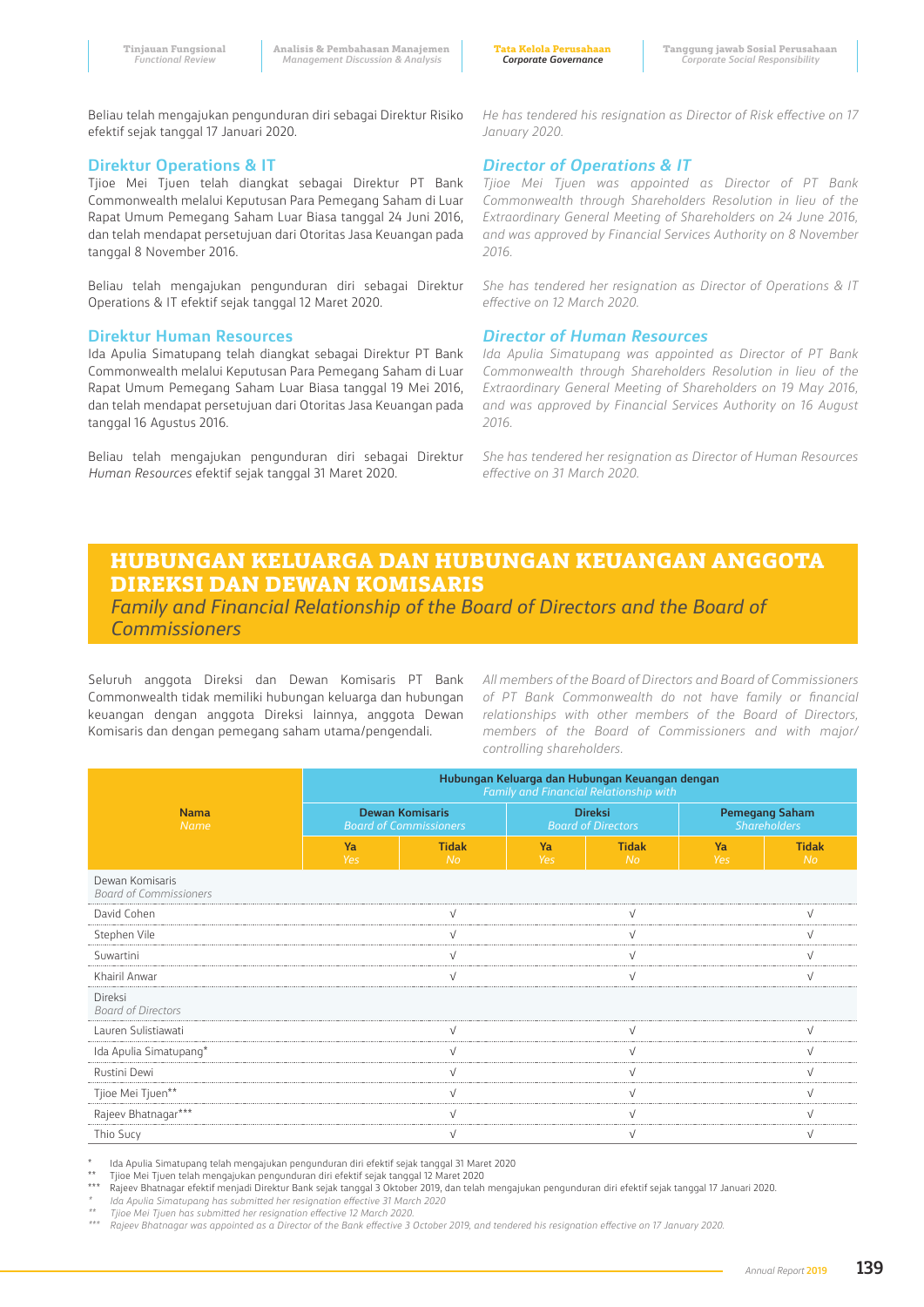

**KOMITE**  *Committees*

## **KOMITE-KOMITE DI BAWAH DEWAN KOMISARIS**

Dalam menjalankan tugas dan tanggung jawabnya, Dewan Komisaris dibantu oleh komite-komite:

- 1. Komite Audit
- 2. Komite Pemantau Risiko
- 3. Komite Remunerasi dan Nominasi
- 4. Komite Tata Kelola Terintegrasi

### **KOMITE AUDIT**

Komite Audit PT Bank Commonwealth dibentuk dengan mengacu pada POJK No.55/POJK.03/2016 tentang Penerapan Tata Kelola Bagi Bank Umum beserta peraturan perundang-undangan lainnya.

### **Komposisi dan Keanggotaan**

Anggota Komite Audit diangkat dan diberhentikan oleh Dewan Komisaris. Komposisi Komite Audit minimal berjumlah tiga orang yang terdiri dari satu orang Komisaris Independen, satu orang pihak independen yang memiliki keahlian di bidang keuangan/ akutansi dan satu orang Pihak Independen yang memiliki keahlian di bidang perbankan/manajemen risiko. Komite Audit diketuai oleh Komisaris Independen yang merangkap sebagai anggota komite. Seluruh anggota Komite Audit merupakan Komisaris Independen dan Pihak Independen (lebih dari 51% dari jumlah anggota komite). Anggota Komite Audit telah memenuhi ketentuan terkait persyaratan keahlian, integritas, akhlak dan moral yang baik.

### *COMMITTEES UNDER THE BOARD OF COMMISSIONERS*

*In carrying out its duties and responsibilities, the Board of Commissioners is assisted by the following committees:* 

- *1. Audit Committee*
- *2. Risk Oversight Committee*
- *3. Remuneration and Nomination Committee*
- *4. Integrated Governance Committee*

### *AUDIT COMMITTEE*

*PT Bank Commonwealth Audit Committee was formed with reference to POJK No.55/POJK.03/2016 on Implementation of Governance for Commercial Banks along with other laws and regulations.* 

### *Composition and Membership*

*Members of the Audit Committee are appointed and dismissed by the Board of Commissioners. The composition must comprise of the Audit Committee comprising of at least three members, consisting of one Independent Commissioner, one independent party having expertise in finance/accounting and one Independent Party having expertise in banking/risk management. The Audit Committee is chaired by an Independent Commissioner who doubles as a committee member. All members of the Audit Committee are Independent Commissioners and Independent Parties (more than 51% of the total committee members). Audit Committee members have fulfilled the requirements related to the requirements of expertise, integrity, character and good morals.* 

Per 31 Desember 2019, Komite Audit terdiri dari:

*As of 31 December 2019, the Audit Committee consists of:*

| No. | <b>Nama</b><br><b>Name</b> | <b>Jabatan</b><br><b>Position</b>                                                                                                                                                                     | Periode<br>Period                     |
|-----|----------------------------|-------------------------------------------------------------------------------------------------------------------------------------------------------------------------------------------------------|---------------------------------------|
|     | Khairil Anwar              | Ketua (Komisaris Independen)<br>Chairman (Independent Commissioner)                                                                                                                                   | $2013 - sekarang$<br>$2013 - present$ |
|     | Suwartini                  | Anggota (Komisaris Independen)<br>Member (Independent Commissioner)                                                                                                                                   | 2012 – sekarang<br>$2012 - present$   |
|     | Teuku Radja Sjahnan        | Anggota (Pihak Independen), yang memiliki keahlian pada bidang Keuangan dan Akuntansi<br>Member (Independent Party with expertise in the field of Finance and Accounting                              | 2017 – sekarang<br>$2017 - present$   |
|     | Jono Effendy               | Anggota (Pihak Independen), yang memiliki keahlian pada bidang Perbankan dan Manajemen Risiko 2017 – sekarang<br>Member (Independent Party with expertise in the field of Banking and Risk Management | $2017 - present$                      |

### **Piagam Komite**

Sebagai pedoman dan tata tertib kerja, Komite memiliki piagam (*charter*) yang mengatur tugas dan tanggung jawab, wewenang, larangan, keanggotaan, etika kerja, rapat dan lainnya.

### **Profil Pihak Independen**

**Teuku Radja Sjahnan**  Anggota/Pihak Independen

Teuku Radja Sjahnan adalah warga negara Indonesia berumur 52 tahun yang memiliki keahlian dan pengalaman bidang audit dan akuntansi keuangan dan audit teknologi informasi. Beliau ditunjuk menjadi anggota Komite Audit PT Bank Commonwealth pada tanggal 3 Mei 2013.

### *Committee Charter*

*As a guideline and work order, the Committee has a charter that governs duties and responsibilities, authorities, prohibitions, membership, work ethics, meetings and others.* 

### *Independent Party Profile*

*Teuku Radja Sjahnan Member/Independent* 

*Teuku Radja Sjahnan is a 52 year-old Indonesian citizen who has expertise and experience in auditing and financial accounting and information technology auditing. He was appointed as a member of PT Bank Commonwealth Audit Committee on 3 May, 2013.*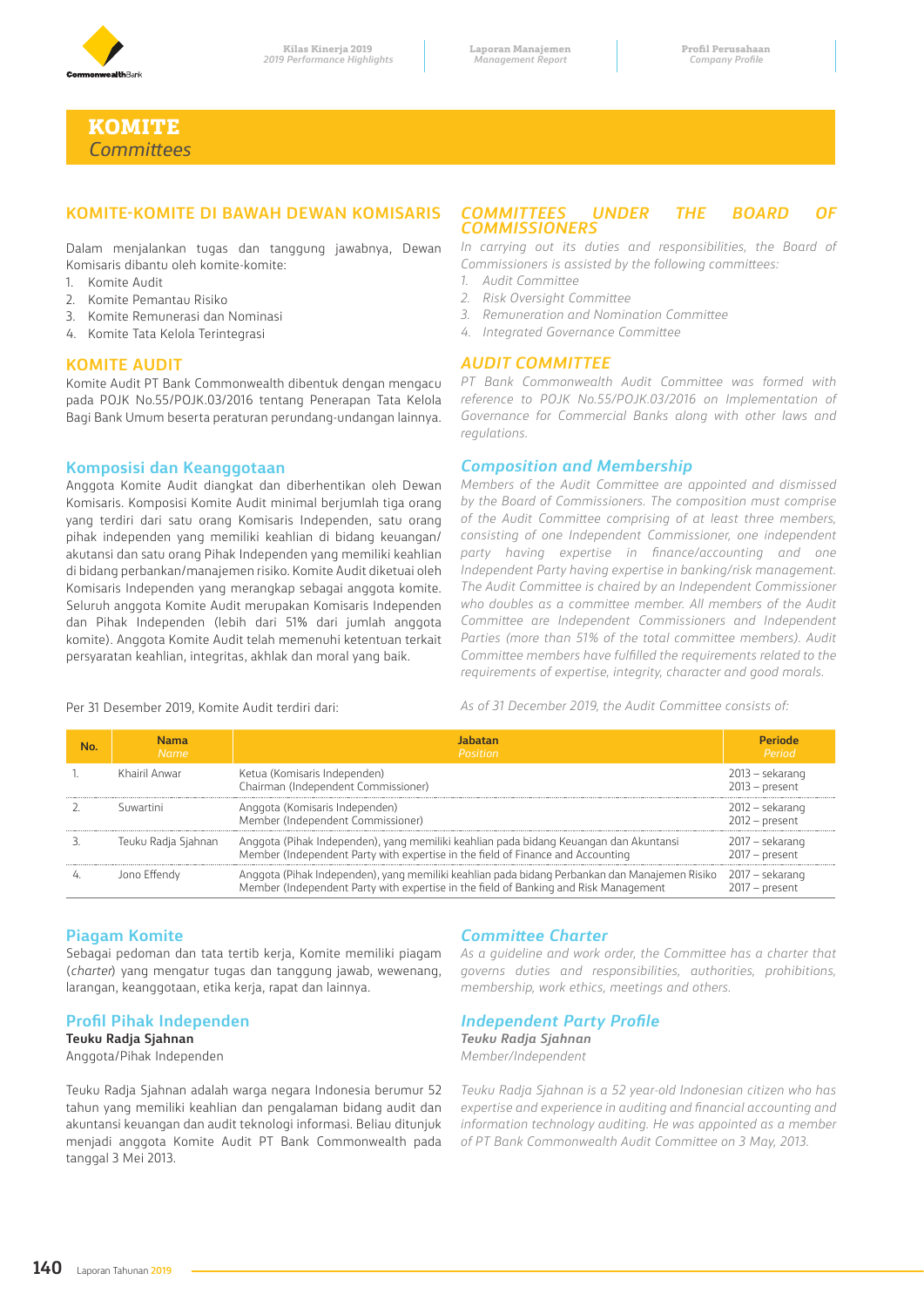**Tata Kelola Perusahaan** *Corporate Governance*

Beliau menyelesaikan pendidikan terakhirnya di London Business School, UK, dengan gelar Master in Finance pada tahun 2000.

Beliau adalah konsultan pada PT Dua Radja Net dengan spesialisasi tata kelola keuangan pemerintah pusat dan daerah, dan mengelola situs JariUngu.com.

Sebelumnya beliau adalah auditor pada Badan Pemeriksa Keuangan RI. Beliau pernah menjadi anggota Komite Audit pada Bank BNI, Bank Barclays Indonesia, Bank BNI Syariah dan Bank Muamalat Indonesia. Saat ini beliau menjadi Komisaris Independen pada PT Commonwealth Life dan PT First State Investments Indonesia.

### **Jono Effendy**

Anggota/Pihak Independen

Jono Effendy adalah warga negara Indonesia berumur 45 tahun yang memiliki keahlian dan pengalaman di bidang perbankan dan manajemen risiko. Beliau ditunjuk menjadi anggota Komite Audit dan Komite Pemantau Risiko PT Bank Commonwealth pada Maret 2013 dan diangkat kembali melalui Keputusan Direksi PT Bank Commonwealth No.BOD/RES/2017/III/001 tanggal 13 Maret 2017.

Beliau meraih gelar Master in Finance dari Universitas Pelita Harapan Jakarta dengan predikat cum laude pada tahun 2001. Sebelum menjabat sebagai anggota Komite Audit dan Komite Pemantau Risiko di PT Bank Commonwealth, beliau merupakan anggota Komite Audit dan Komite Pemantau Risiko di berbagai perusahaan lain, seperti PT Bank Barclays Indonesia, PT BII Finance Center, PT BFI Finance Indonesia Tbk, dan Bank BNP Paribas Indonesia. Saat ini, beliau juga menduduki jabatan sebagai Komisaris Independen sekaligus sebagai Ketua Komite Pemantau Risiko PT Commonwealth Life, serta menjadi Managing Director dan pengajar di PT Mudita Finansial Teknologi.

### **Tugas dan Tanggung Jawab Komite Audit**

Tugas dan tanggung jawab Komite Audit sebagaimana dituangkan dalam Piagam Komite meliputi:

- 1. Melakukan pemantauan dan evaluasi atas perencanaan dan pelaksanaan audit serta pemantauan atas tindak lanjut hasil audit dalam rangka menilai kecukupan pengendalian intern, termasuk kecukupan proses pelaporan keuangan.
- 2. Memberikan rekomendasi kepada Dewan Komisaris paling sedikit terhadap:
	- a. Pelaksanaan tugas audit internal;
	- b. Kesesuaian pelaksanaan audit oleh akuntan publik dengan standar audit;
	- c. Kesesuaian laporan keuangan dengan standar akuntansi keuangan; dan
	- d. Pelaksanaan tindak lanjut oleh Direksi atas hasil temuan audit internal, akuntan publik, dan hasil pengawasan Otoritas Jasa Keuangan dan regulator lain.
- 3. Memberikan rekomendasi mengenai penunjukan Akuntan Publik kepada Dewan Komisaris, untuk diputuskan oleh Rapat Umum Pemegang Saham.

### **Rapat Komite Audit**

Sepanjang tahun 2019, Komite Audit mengadakan rapat sebanyak enam kali yaitu:

*He completed his most recent education at London Business School, UK, with a Masters in Finance in 2000.*

*He is a consultant at PT Dua Radja Net specializing in financial management at the central and regional governments, and manages the JariUngu.com website.*

*Previously he was an auditor at the Indonesian Supreme Audit Board. He has been a member of the Audit Committee at Bank BNI, Bank Barclays Indonesia, Bank BNI Syariah and Bank Muamalat Indonesia. He is currently an Independent Commissioner of PT Commonwealth Life and PT First State Investments Indonesia.*

### *Jono Effendy*

*Member/Independent Party*

*Jono Effendy is a 45 year-old Indonesian citizen and has expertise and experience in banking and risk management. He was appointed as a member of PT Bank Commonwealth Audit Committee in March 2013 through the Decision of the Board of Directors of PT Bank Commonwealth No.BOD/RES/2017/ III/001 dated March 13, 2017.* 

*He earned his Master in Finance degree from Pelita Harapan University Jakarta with the predicate cum laude in 2001. Before serving as a member of the Audit Committee and Risk Oversight Committee at PT Bank Commonwealth, he was a member of the Audit Committee and the Risk Oversight Committee in various other companies, such as PT Bank Barclays Indonesia, PT BII Finance Center, PT BFI Finance Indonesia Tbk, and Bank BNP Paribas Indonesia. Currently, he also holds the position of Independent Commissioner as well as Chair of the Risk Oversight Committee of PT Commonwealth Life, as well as being Managing Director and lecturer at PT Mudita Financial Technology.*

### *Audit Committee Duties And Responsibilities*

*The duties and responsibilities of the Audit Committee as stipulated in the Charter of the Audit Committee include:*

- *1. Monitoring and evaluating the planning and implementation of audits as well as monitoring the follow-up of audit results in order to assess the adequacy of internal control, including the adequacy of the financial reporting process.*
- *2. Providing recommendations to the Board of Commissioners on at least:*
	- *a. Implementation of the Internal Audit function;*
	- *b. Suitability of audit assignments by a public accountant with audit standards;*
	- *c. Conformity of financial statements with financial accounting standards; and*
	- *d. Follow up by the Board of Directors on the findings of internal audit, public accountants, and the results of supervision of the Financial Services Authority and other regulators.*
- *3. Providing recommendations regarding the appointment of a Public Accountant to the Board of Commissioners, to be decided by the General Meeting of Shareholders.*

### *Audit Committee Meetings*

*Throughout 2019, the Audit Committee held six meetings as follows:*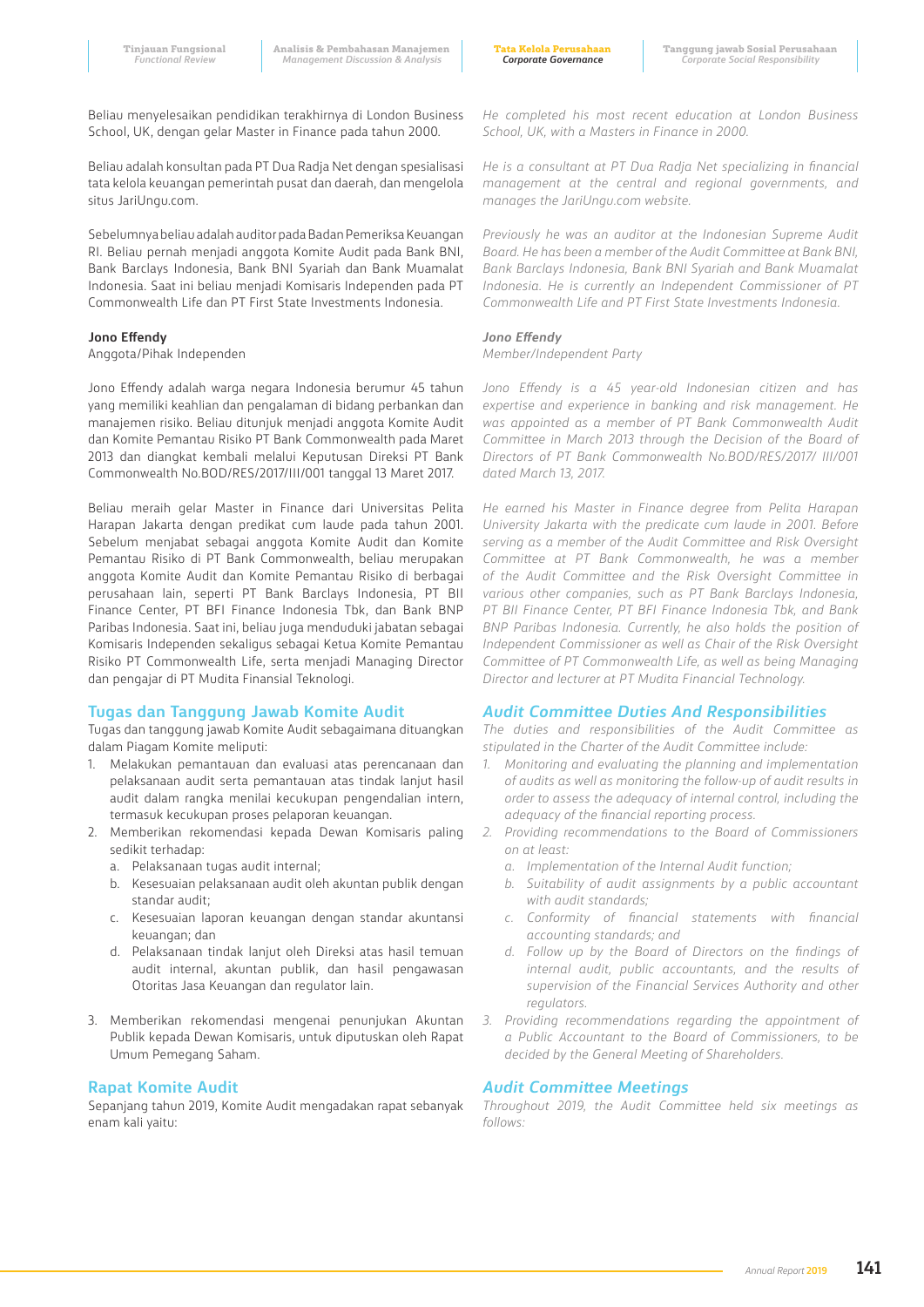

| No. | <b>Anggota /</b><br><i>Member</i> | Jabatan /<br><b>Title</b>                             |            |            |            | Periode /<br>Period | Total      | Persentase/<br>Percentage |     |      |
|-----|-----------------------------------|-------------------------------------------------------|------------|------------|------------|---------------------|------------|---------------------------|-----|------|
|     |                                   |                                                       | Feb        | Mav        | Jul        | Aug                 | <b>Nov</b> | Dec                       |     |      |
|     | Khairil Anwar                     | Komisaris Independen<br>/ Independent<br>Commissioner | $\sqrt{ }$ | $\sqrt{ }$ | $\sqrt{ }$ | $\sqrt{ }$          | $\sqrt{ }$ | $\sqrt{ }$                | 6/6 | 100% |
|     | Suwartini                         | Komisaris Independen<br>/ Independent<br>Commissioner | $\vee$     | V          | $\vee$     | $\sqrt{ }$          | $\sqrt{ }$ | $\sqrt{ }$                | 6/6 | 1በበ% |
|     | Teuku Radja<br>Siahnan            | Pihak Independen /<br>Independent Party               |            |            | $\sqrt{}$  | $\sqrt{ }$          |            |                           | 6/6 | 100% |
|     | Jono Effendy                      | Pihak Independen /<br>Independent Party               | $\sqrt{ }$ | $\sqrt{ }$ | $\sqrt{ }$ | $\sqrt{ }$          | $\sqrt{ }$ | $\sqrt{ }$                | 6/6 |      |

# **PELAKSANAAN KEGIATAN KOMITE AUDIT**

Selama tahun 2019, Komite Audit telah melakukan pembahasan dan memberikan rekomendasi antara lain terkait perencanaan audit dan realisasinya, laporan audit yang diterbitkan selama periode pelaporan, ruang lingkup audit dengan pendekatan audit berbasis risiko, serta tindak lanjut rencana korektif yang di cantumkan dalam laporan audit.

Selain itu Komite Audit juga memberikan rekomendasi dalam penunjukkan Akuntan Publik dan Kantor Akuntan Publik untuk tahun buku yang berakhir pada tanggal 31 Desember 2019 dan dan juga melakukan evaluasi terhadap pelaksanaan pemberian jasa audit untuk tahun buku yang berakhir pada tanggal 31 Desember 2018 yang dilakukan oleh Akuntan Publik dan Kantor Akuntan Publik.

### **KOMITE PEMANTAU RISIKO**

Komite Pemantau Risiko membantu tugas Dewan Komisaris dalam melakukan evaluasi kesesuaian kebijakan manajemen risiko dengan pelaksanaannya serta memantau dan mengevaluasi pelaksanaan tugas Komite Manajemen Risiko dan satuan kerja manajemen risiko.

### **Komposisi dan Keanggotaan**

Susunan keanggotaan Komite Pemantau Risiko telah mematuhi POJK No.55/POJK.03/2016 tentang Penerapan Tata Kelola bagi Bank Umum yang mengatur bahwa Komite Pemantau Risiko paling kurang terdiri dari satu Komisaris Independen; satu Pihak Independen yang memiliki keahlian di bidang keuangan dan akutansi; dan satu Pihak Independen yang memiliki keahlian di bidang perbankan dan manajemen risiko. Komite Pemantau Risiko diketuai oleh Komisaris Independen. Seluruh anggota komite merupakan Komisaris Independen dan pihak independen.

### Per 31 Desember 2019, keanggotaan Komite Pemantau Risiko terdiri dari:

### *IMPLEMENTATION OF AUDIT COMMITTEE ACTIVITIES*

*In 2019, the Audit Committee discussed and provided recommendations for the Audit Plan and its realization, the scope of audits following a risk - base audit approach, audit reports issued during the reporting period, significant findings in internal audits, and follow-up actions in the corrective plans that were issued in the audit reports.* 

*In addition, the Audit Committee also provides recommendations in the appointment of Public Accountants and Public Accountant Firms for the fiscal year ended 31 December 2019 and also evaluates the provision of audit services for the fiscal year ended 31 December 2018 conducted by Public Accountants and Public Accounting Firms.*

### *RISK OVERSIGHT COMMITTEE*

*The Risk Oversight Committee assisted the Board of Commissioners in conducting evaluation of risk management policies in conformance with their implementation, as well as monitoring and evaluating the implementation of duties of the Risk Management Committee and the Risk Management Working Unit.*

### *Composition And Membership*

*The composition of the Risk Oversight Committee is in compliance with POJK No.55/POJK.03/2016 on the Implementation of Good Corporate Governance for Commercial Banks, which stipulates that the Risk Oversight Committee shall at least consist of one Independent Commissioner; one Independent Party having expertise in finance and accounting; and one Independent Party having expertise in banking and risk management. The Risk Oversight Committee is chaired by an Independent Commissioner. All committee members are Independent Commissioners as well as independent parties.*

*As of 31 December 2019, the membership of the Risk Oversight Committee consists of:*

| Nama /<br><b>Name</b> | Jabatan .<br>Position                                               |
|-----------------------|---------------------------------------------------------------------|
| Suwartini             | Ketua (Komisaris Independen)<br>Chair (Independent Commissioner)    |
| Khairil Anwar         | Anggota (Komisaris Independen)<br>Member (Independent Commissioner) |
| Teuku Radia Siahnan   | Anggota (Pihak Independen)<br>Member (Independent Party)            |
| Jono Effendy          | Anggota (Pihak Independen)<br>Member (Independent Party)            |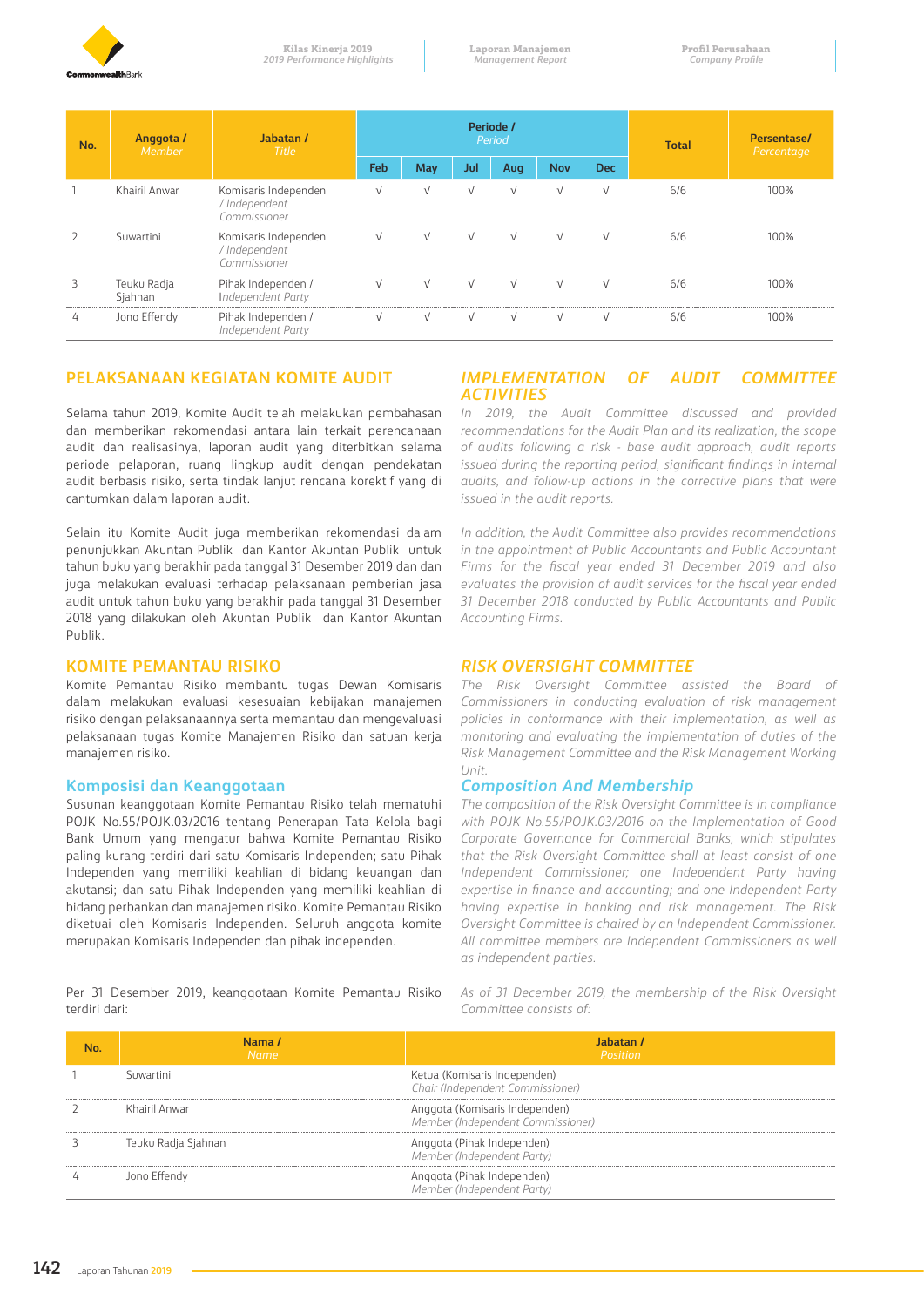### **Piagam Komite**

Piagam Komite merupakan pedoman dan tata tertib kerja Komite yang berisikan hal-hal seperti uraian tugas dan tanggung jawab, wewenang, larangan, aturan keanggotaan, etika kerja, rapat dan lainnya. Tujuan Piagam Komite adalah untuk mendukung pelaksanaan tugas Komite Pemantau Risiko.

### **Tugas dan Tanggung Jawab**

Tugas dan tanggung jawab Komite Pemantau Risiko meliputi:

- 1. Memantau area-area risiko yang dikelola oleh PT Bank Commonwealth, yaitu Risiko Kredit, Pasar, Likuiditas, Operasional, Hukum, Reputasi, Kepatuhan dan Strategis, dan memastikan bahwa penerapan manajemen risiko telah sesuai dengan kebijakan manajemen risiko;
- 2. Memantau dan menilai kinerja *Risk Management Committee* dan Satuan Kerja Manajemen Risiko;
- 3. Memantau perkembangan kasus hukum yang melibatkan Bank dan menilai risiko terkait, seperti risiko hukum, reputasi dan kepatuhan;
- 4. Secara berkala melaporkan kegiatannya, termasuk pemberian nasihat tentang hal-hal yang menjadi perhatian Dewan Komisaris.

### **Rapat Komite Pemantau Risiko**

Komite Pemantau Risiko telah menyelenggarakan rapat sebanyak enam kali selama 2019 dengan tingkat kehadiran anggota komite sebagai berikut:

# *Committee Charter*

*The Charter of the Committee serves as a working guideline of the Committee which contains matters such as duties and responsibilities, authorities, prohibitions, rules of membership, work ethics, meetings and others. The purpose of the Committee Charter is to support the implementation of the duties of the Risk Oversight Committee.*

### *Duties and Responsibilities*

*The duties and responsibilities of the Risk Oversight Committee include:* 

- *1. Providing oversight on risk areas managed by PT Bank Commonwealth, namely Credit, Market, Liquidity, Operational, Legal, Reputation, Compliance and Strategic Risk, and ensure that the application of risk management is in accordance with risk management policies;*
- *2. Monitoring and assessing the performance of the Risk Management Committee and Risk Management Work Unit;*
- *3. Monitoring the development of legal cases involving the Bank and assessing related risks, such as legal, reputation and compliance risks;*
- *4. Periodically reporting on its activities, including providing advice on matters of concern to the Board of Commissioners.*

### *Risk Oversight Committee Meetings*

*The Risk Oversight Committee has held six meetings throughout 2019 with the following attendance of its members:* 

| No. | <b>Anggota /</b><br>Member | Jabatan / Title                                       | Feb        | May | Jul        | <b>Periode / Period</b><br>Aug | Nov        | <b>Dec</b> | Total | Persentase/<br>Percentage              |
|-----|----------------------------|-------------------------------------------------------|------------|-----|------------|--------------------------------|------------|------------|-------|----------------------------------------|
|     | Suwartini                  | Komisaris Independen<br>/ Independent<br>Commissioner | $\sqrt{ }$ |     | $\sqrt{ }$ | $\sqrt{ }$                     | $\sqrt{ }$ | $\sqrt{ }$ | 6/6   | በበባራ                                   |
|     | Khairil Anwar              | Komisaris Independen<br>/ Independent<br>Commissioner |            |     |            |                                |            |            | 6/6   | $\bigcap\limits_{\alpha\in\mathbb{Z}}$ |
|     | Teuku Radja<br>Siahnan     | Pihak Independen /<br>Independent Party               | $\sqrt{ }$ |     | $\sqrt{ }$ | $\sqrt{ }$                     | $\sqrt{ }$ | $\sqrt{ }$ | 6/6   | በበባ⁄ራ                                  |
| 4   | Jono Effendy               | Pihak Independen /<br>Independent Party               |            |     | $\sqrt{ }$ | $\sqrt{ }$                     |            |            | 6/6   |                                        |

# **Pelaksanaan Kegiatan Komite Pemantau Risiko**

Pelaksanaan tugas Komite Pemantau Risiko Tahun 2019 adalah sebagai berikut:

- 1. Memantau dan mengevaluasi kebijakan Manajemen Risiko (*Risk Management Committee Policy)*.
- 2. Meninjau Profil Risiko Bank yang mencakup delapan jenis risiko, yaitu Risiko Kredit, Pasar, Likuiditas, Operasional, Reputasi, Hukum, Strategis dan Kepatuhan.
- 3. Memantau Risk Appetite, toleransi dan limit risiko sesuai dengan metrik risiko yang telah ditetapkan untuk delapan jenis risiko dan ketahanan modal (*capital resilience*).
- 4. Memantau permodalan Bank dengan mengaitkan tingkat risiko dengan kecukupan modal sesuai dengan ketentuan *Internal Capital Adequacy Assessment Process* (ICAAP) untuk mengantisipasi potensi kerugian yang dapat timbul dari aktivitas usaha Bank.

### *Implementation Of Risk Oversight Committee Activities*

*The duties performed by the Risk Oversight Committee in 2019 are as follows:*

- *1. Monitoring and evaluating the Risk Management policies.*
- *2. Reviewing the eight types of risks captured within the Bank's Risk Profile, including Credit, Market, Liquidity, Operational, Reputation, Legal, Strategic and Compliance Risk.*
- *3. Monitoring the Bank's Risk Appetite, including tolerances limits and risk limits in accordance with risk metrics that have been set for the eight types of risk, and Bank's capital resilience.*
- *4. Monitoring the Bank's capital by linking the level of risk to capital adequacy in accordance with the provisions of the Internal Capital Adequacy Assessment Process (ICAAP) to anticipate potential losses that may arise from the Bank's business activities.*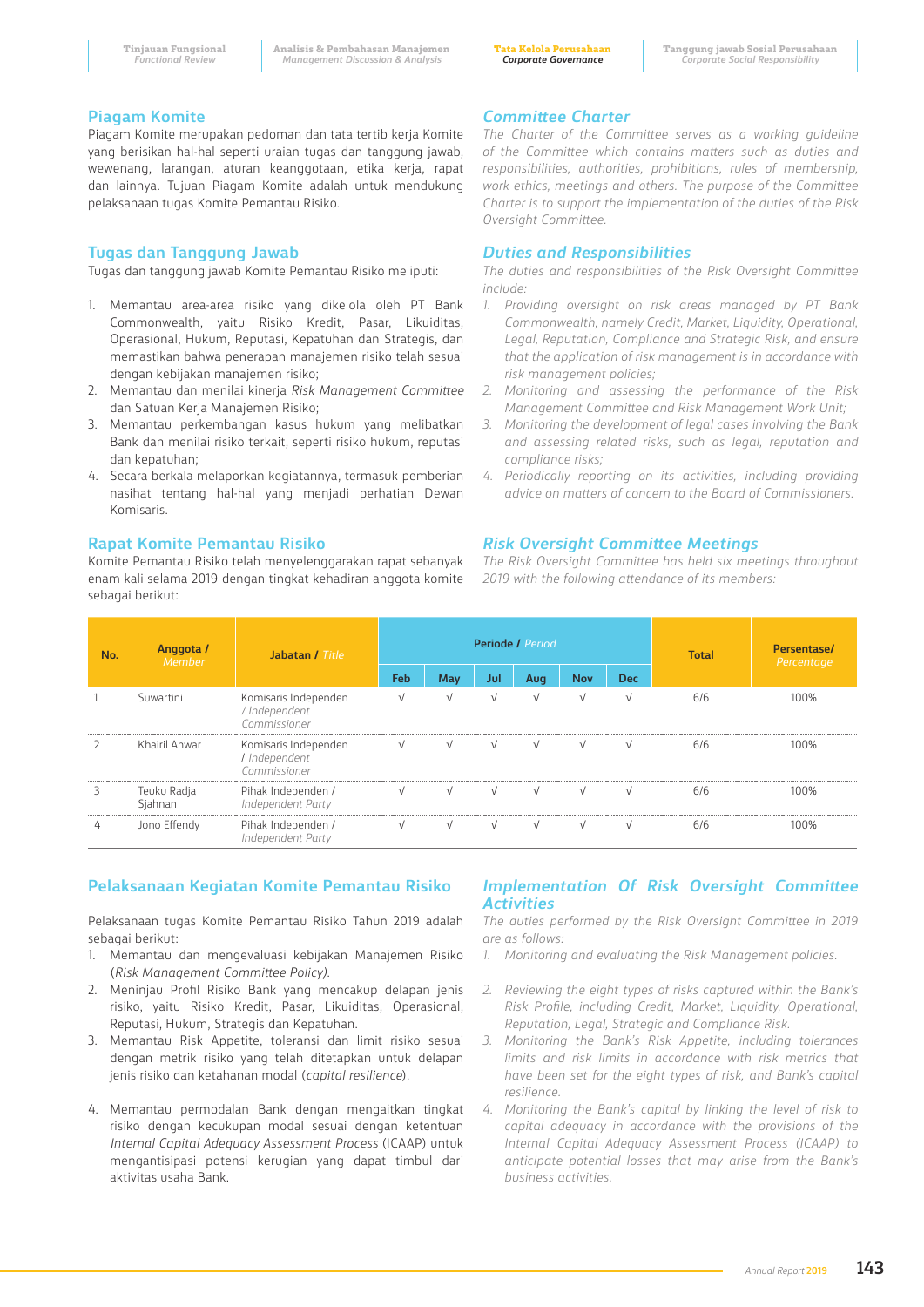

5. Memantau dan mengevaluasi pelaksanaan tugas Komite Manajemen Risiko dan Satuan Kerja Manajemen Risiko, termasuk menyetujui perubahan *Risk Appetite Statement*.

# **KOMITE REMUNERASI DAN NOMINASI**

Komite Remunerasi dan Nominasi memiliki peranan dalam mendukung tugas Dewan Komisaris terkait fungsi remunerasi dan nominasi.

# **Komposisi dan Keanggotaan**

Susunan keanggotaan Komite Remunerasi dan Nominasi paling kurang terdiri dari satu orang Komisaris Independen; satu orang Komisaris dan satu orang Pejabat Eksekutif yang membawahi fungsi Sumber Daya Manusia.

Komite Remunerasi dan Nominasi PT Bank Commonwealth telah memenuhi persyaratan regulasi yaitu terdiri dari:

*5. Monitoring and evaluating the implementation of the duties of the Risk Management Committee and Risk Management Work Unit, including approving changes in the Risk Appetite Statement.*

### *REMUNERATION AND NOMINATION COMMITTEE*

*The Remuneration and Nomination Committee has a role in supporting the remuneration and nomination related duties of the Board of Commissioners.*

### *Composition And Membership*

*Membership composition of Remuneration and Nomination Committee shall consist of at least one Independent Commissioner; one Commissioner and one Executive Officer in charge of Human Resources.*

*The Remuneration and Nomination Committee at PT Bank Commonwealth has fulfilled the regulatory requirements, namely:*

| Nama<br>Name     | labatan<br>Position <sup>1</sup>                                                                    | Period                              |
|------------------|-----------------------------------------------------------------------------------------------------|-------------------------------------|
| Suwartini        | Ketua (Komisaris Independen)<br>Chairman (Independent Commissioner)                                 | 2012 – sekarang<br>$2012$ – present |
| Khairil Anwar    | Anggota (Komisaris Independen)<br>Member (Independent Commissioner)                                 | 2013 – sekarang<br>$2013$ – present |
| David Cohen      | Anggota (Presiden Komisaris)<br>Member (President Commissioner)                                     | 2019 – sekarang<br>$2019$ – present |
| Stephen Vile     | Anggota (Wakil Presiden Komisaris)<br>Member (Vice President Commissioner)                          | 2019 – sekarang<br>2019 – present   |
| Nina P. Avrianty | Anggota/Pejabat Eksekutif pada Sumber Daya Manusia<br>Member (Executive Officer in Human Resources) | 2019 – sekarang<br>2019 – present   |

### **Piagam Komite**

Sebagai pedoman dan tata tertib kerja, Komite memiliki piagam (*charter*) yang mengatur tugas dan tanggung jawab, wewenang, larangan, keanggotaan, etika kerja, rapat dan lainnya.

### **Tugas dan Tanggung Jawab**

Tugas dan tanggung jawab Komite Remunerasi dan Nominasi meliputi:

### **Terkait Fungsi Remunerasi**

- 1. Melakukan evaluasi Kebijakan Remunerasi bagi anggota Dewan Komisaris, anggota Direksi, dan karyawan secara keseluruhan.
- 2. Melakukan evaluasi dan memastikan Program dan Kebijakan Remunerasi Bank memiliki daya saing dengan industri sejenis serta menerapkan asas kesetaraan dan keadilan dalam menerapkan Program Remunerasi di Bank berbasiskan kinerja. Melakukan evaluasi secara berkala terhadap penerapan kebijakan remunerasi.
- 3. Memberikan hasil evaluasi dan rekomendasi kepada Dewan Komisaris mengenai:
	- a. Penyusunan dan/atau pelaksanaan Program dan Kebijakan Remunerasi bagi Direksi dan Dewan Komisaris untuk disampaikan kepada RUPS; dan
	- b. Penyusunan dan/atau pelaksanaan Program dan Kebijakan Remunerasi bagi pegawai secara keseluruhan untuk disampaikan kepada Direksi.

### **Terkait Fungsi Nominasi**

1. Memberikan rekomendasi kepada Dewan Komisaris terkait dengan sistem, prosedur, pemilihan, pengangkatan, penggantian, dan pengangkatan kembali untuk anggota Dewan Komisaris dan anggota Direksi kepada Dewan

# *Committee Charter*

*As a working guideline, the Committee maintains a charter that regulates the duties and responsibilities, authority, prohibitions, membership, work ethics, meetings and others.*

### *Duties and Responsibilities*

*The duties and responsibilities of the Remuneration and Nomination Committee include:*

### *Related to Remuneration*

- *1. Evaluating the Remuneration Program and Policy for members of the Boards of Commissioners, Directors and the employees.*
- *2. Evaluating and ensuring that the Bank's Remuneration Program and Policy have competitiveness with similar industries and that they apply the principle of equality and fairness in the implementation of the Bank's Remuneration Program based on performance. Conducting periodic evaluations of the implementation of remuneration policy.*
- *3. Providing an evaluation and recommendations to the Board of Commissioners concerning:*
	- *a. Preparation and/or implementation of the Remuneration Program and Policy for the Board of Directors and Commissioners to be submitted to the GMS; and*
	- *b. Preparation and/or implementation of the Remuneration Program and Policy for employees as a whole to be submitted to the Board of Directors.*

### *Related to Nomination*

*1. Providing recommendations to the Board of Commissioners concerning system, procedures, selection, appointment, replacement and reappointment of members of the Boards of Commissioners and Directors to the Board of Commissioners,*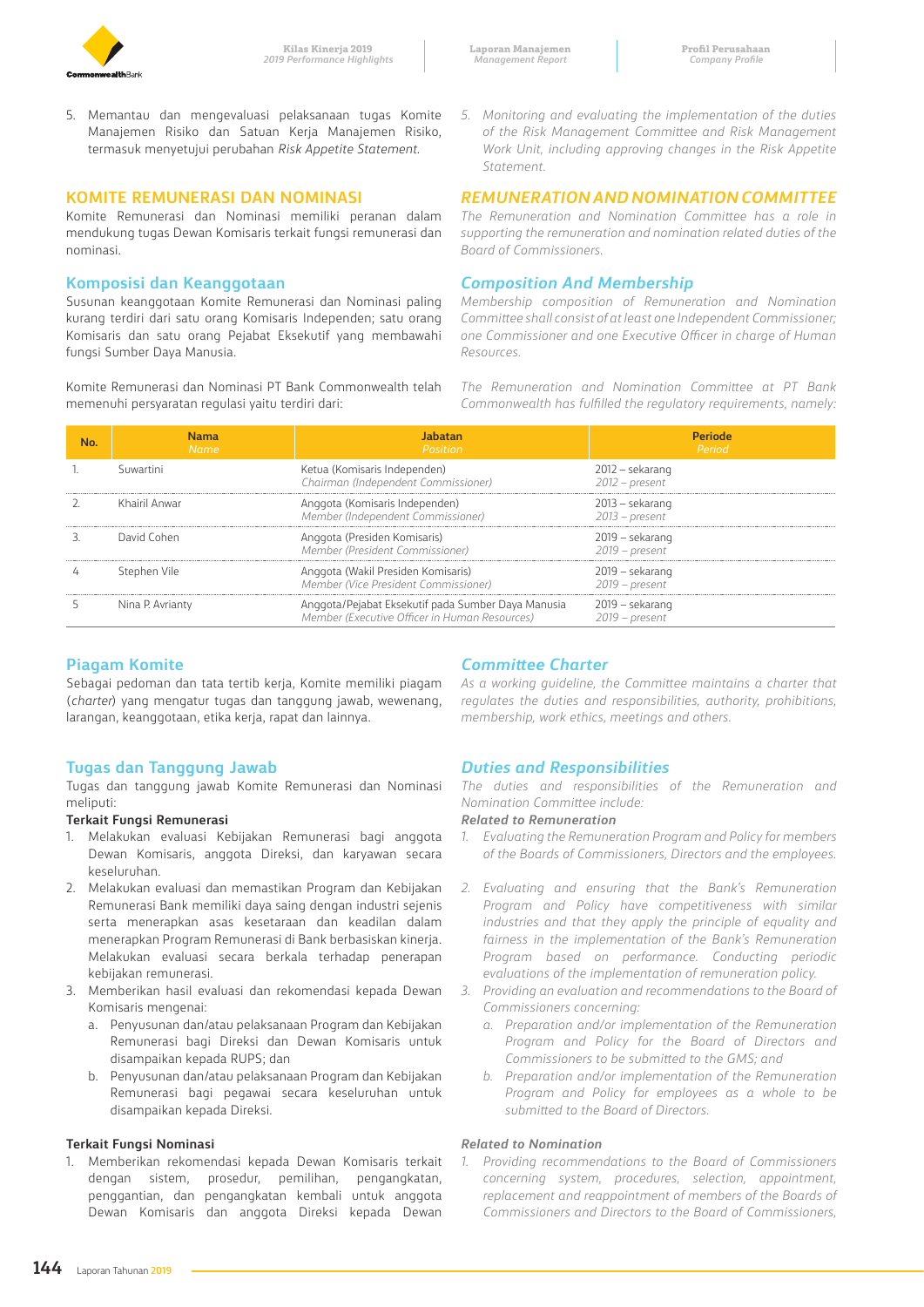Komisaris, termasuk calon anggota Dewan Komisaris dan/atau calon anggota Direksi untuk disampaikan kepada RUPS.

- 2. Memberikan rekomendasi mengenai Pihak Independen yang akan menjadi anggota Komite Audit dan Komite Pemantau Risiko kepada Dewan Komisaris untuk dapat dilakukan tinjauan lebih lanjut.
- 3. Melakukan tinjauan lebih lanjut terhadap rekomendasi Presiden Direktur atas pemaparan mengenai tinjauan kinerja secara berkala dari Direktur-Direktur dan Manajemen Puncak (*Top Management*) yang berada pada satu tingkat di bawah Presiden Direktur.

### **Rapat Komite Remunerasi dan Nominasi**

Komite Remunerasi dan Nominasi wajib mengadakan rapat berkala setidaknya empat kali dalam 12 bulan dan/atau sesuai kebutuhan sebagaimana yang tercantum dalam Charter dan Kebijakan Komite Remunerasi dan Nominasi.

Sepanjang 2019, Komite Remunerasi dan Nominasi melaksanakan enam kali rapat dengan rincian kehadiran sebagai berikut:

*including prospective members of the Board of Commissioners and/or prospective members of the Board of Directors to be submitted to the GMS.*

- *2. The Committee provides recommendations on Independent*  Parties that will be appointed as members of the Audit *Committee and Risk Oversight Committee to the Board of Commissioners for further review.*
- *3. Conducting a further review of the President Director's recommendations concerning the presentation of periodic performance reviews from the top management one level under the President Director.*

### *Remuneration And Nomination Committee Meetings*

*The Remuneration and Nomination Committee holds regular meetings at least four times in 12 months and/or as needed, as stated in the Charter and Policy of the Remuneration and Nomination Committee.* 

*Throughout 2019, the Remuneration and Nomination Committee held six meetings with attendance details as follows:*

|    | <b>Nama</b><br>Name                   | Periode<br>Period |     |            |            |            | <b>Total</b> | <b>Persentase</b><br>Kehadiran |                        |
|----|---------------------------------------|-------------------|-----|------------|------------|------------|--------------|--------------------------------|------------------------|
|    |                                       |                   | Mei | JШ         |            | Nov        | Des l        |                                | <b>Attendance Rate</b> |
|    | Suwartini (Ketua/Chairman)            |                   |     | $\sqrt{ }$ | $\sqrt{ }$ | $\sqrt{ }$ |              | 6/6                            |                        |
|    | Khairil Anwar (Anggota/Member)        |                   |     |            |            |            |              | 6/6                            |                        |
| 3. | David Cohen*<br>(Anggota/Member)      |                   |     |            |            |            |              | 5/5                            |                        |
|    | Stephen Vile*<br>(Anggota/Member)     |                   |     |            |            |            |              | 5/5                            |                        |
|    | Bagus Harimawan** (Anggota/Member)    |                   |     |            |            |            |              |                                |                        |
|    | Nina P. Avrianty *** (Anggota/Member) |                   |     |            |            |            |              |                                |                        |

\* Ditunjuk sebagai anggota efektif pada 9 Maret 2019.

Mengundurkan diri dari jabatan efektif pada 24 Juni 2019.

\*\*\* Ditunjuk sebagai anggota efektif pada 14 Mei 2019.

*\* Appointed as a member effective 9 March 2019. \*\* Resigned effective 24 June 2019.*

*\*\*\* Appointed as an member effective 14 May 2019.*

### **Pelaksanaan Kegiatan Komite Remunerasi dan Nominasi**

Selama 2019, Komite Remunerasi dan Nominasi telah melaksanakan tugas dan tanggung jawabnya sebagai berikut:

- 1. Meninjau dan menyetujui proposal *Salary Review* tahunan.
- 2. Melakukan evaluasi terhadap kualifikasi, latar belakang, serta profil berdasarkan pengajuan yang disampaikan oleh Direksi, dan kemudian merekomendasikan Rajeev Bhatnagar sebagai Direktur yang membawahi *Risk*.
- 3. Memberikan rekomendasi penunjukkan David Antony Keith Cohen dan Stephen Vile sebagai anggota Komite Remunerasi dan Nominasi.
- 4. Meninjau dan memberikan rekomendasi pengangkatan kembali Rustini Dewi, Ida Apulia Simatupang, Tjioe Mei Tjuen sebagai Direktur selama jangka waktu yang tercantum di dalam keputusan RUPS.
- 5. Menerima pengunduran diri dari Bagus Harimawan, *Chief of Human Resources* dan menyetujui Ida Apulia Simatupang, Direktur *Digital Business & Transformation*, menjadi Direktur yang membawahi *Human Resources*.
- 6. Memberikan rekomendasi penunjukkan Nina P. Avrianty, Pejabat Eksekutif Direktorat *Human Resources*, sebagai perwakilan pegawai pada Komite Remunerasi & Nominasi.

### *Implementation of Remuneration and Nomination Committee Activities*

*During 2019, the Remuneration and Nomination Committee has carried out its duties and responsibilities as follows:*

- *1. Reviewed and approved the annual Salary Review proposal.*
- *2. Evaluated the qualifications, background and profile based on submission by the Board of Directors, to then recommended Rajeev Bhatnagar as Director of Risk.*
- *3. Provided recommendations for the appointment of David Antony Keith Cohen and Stephen Vile as members of the Remuneration and Nomination Committee.*
- *4. Reviewed and provided recommendations for the reappointment of Rustini Dewi, Ida Apulia Simatupang, Tjioe Mei Tjuen as Director for the period stated in the resolution of the GMS.*
- *5. Accepted resignation of Mr. Bagus Harimawan, Chief of Human Resources and approved Ms. Ida Apulia Simatupang, Director of Digital Business & Transformation, as the Director in charge of Human Resources.*
- *6. Provided recommendation on the appointment of Nina P. Avrianty, Executive Officer of Human Resources, as representative of the employees in the Remuneration & Nomination Committee.*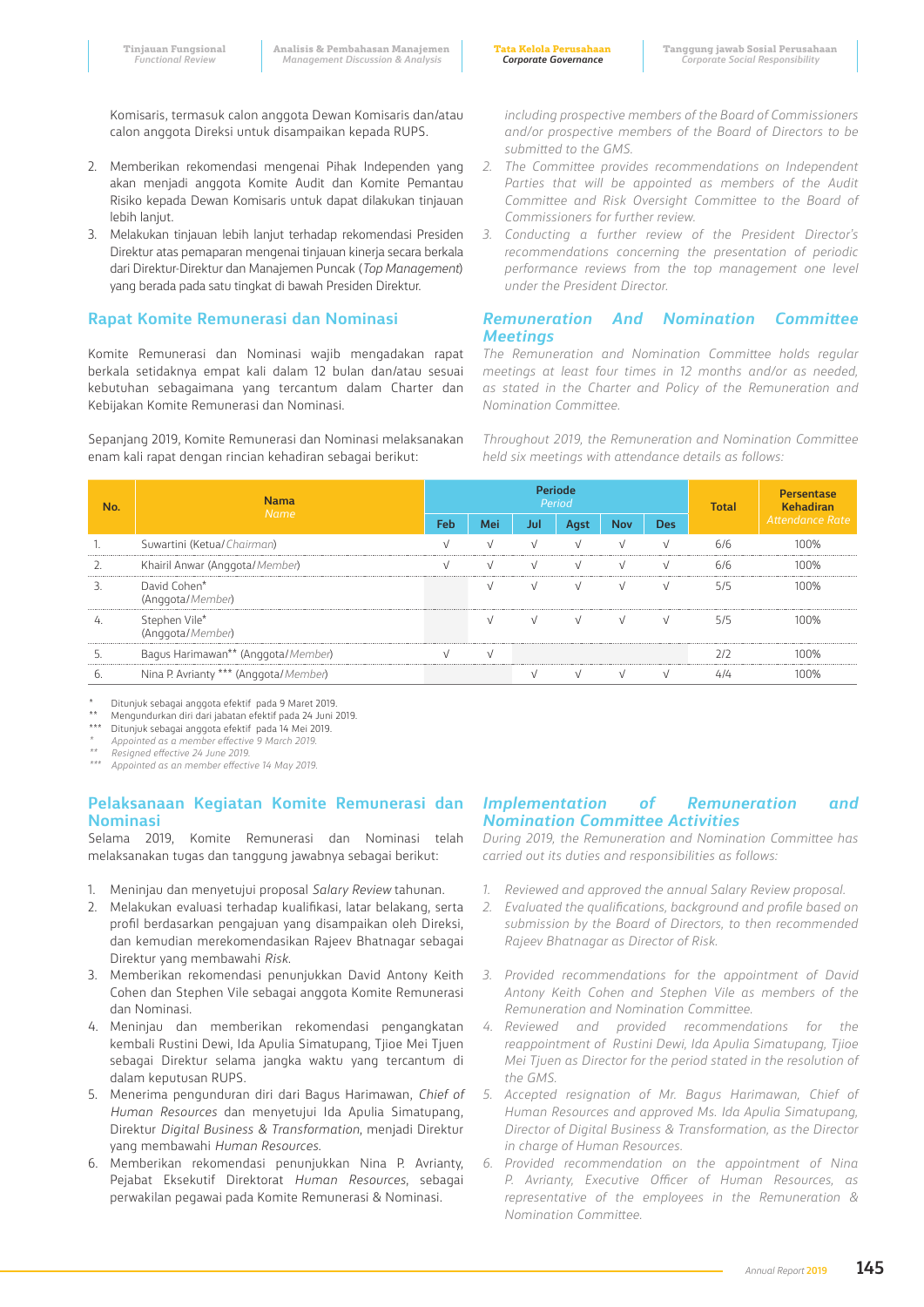

- 7. Meninjau dan menerima perubahan struktur organisasi yang diajukan oleh Presiden Direktur.
- 8. Meninjau dan menyetujui proposal distribusi bonus Bank atas Penilaian Kinerja .

### **KOMITE TATA KELOLA TERINTEGRASI**

Merujuk kepada Peraturan Otoritas Jasa Keuangan No.18/ POJK.03/2014 tentang Penerapan Tata Kelola Terintegrasi Bagi Konglomerasi Keuangan, PT Bank Commonwealth sebagai Entitas Utama dalam konglomerasi keuangan membentuk Komite Tata Kelola Terintegrasi untuk mendukung tugas Dewan Komisaris Entitas Utama dalam melakukan pengawasan terhadap pelaksanaan tata kelola yang terintegrasi.

Komite Tata Kelola Terintegrasi dibentuk oleh Dewan Komisaris dan ditetapkan melalui Surat Keputusan Direksi No.SK-DIR/001/ CBA-EU/2015 tanggal 22 Desember 2015 mengenai Penetapan Anggota Komite Tata Kelola Terintegrasi.

### **Komposisi dan Keanggotaan Komite**

Komposisi anggota Komite Tata Kelola Terintegrasi per 31 Desember 2019 terdiri dari:

- *7. Reviewed and accepted changes to the organizational structure proposed by the President Director.*
- *8. Reviewed and approved the Bank's bonus distribution proposal upon Performance Appraisal .*

### *INTEGRATED GOVERNANCE COMMITTEE*

*Referring to the Financial Services Authority Regulation No.18/ POJK.03/2014 on the Implementation of Integrated Governance for Financial Conglomeration, PT Bank Commonwealth as the Prime Entity in financial conglomerate established the Integrated Governance Committee to support duties of Board of Commissioners of the Prime Entity in exercising oversight of the implementation of integrated management.*

*The Integrated Governance Committee was established by Board of Commissioners and authorized through Board of Directors Decision Letter No.SK-DIR/001/CBA-EU/2015 dated 22 December 2015 on the Confimation of Members of the Integrated Governance Committee*

### *Committee Membership And Composition*

*The composition of the Integrated Governance Committee as of 31 December 2019 is as follows:*

| <b>Nama</b><br><b>Name</b> | Jabatan<br>Position | Keterangan<br><b>Description</b>                                                                                                                            |
|----------------------------|---------------------|-------------------------------------------------------------------------------------------------------------------------------------------------------------|
| Suwartini                  | Ketua<br>^hair      | Komisaris Independen PT Bank Commonwealth<br>Independent Commissioner of PT Bank Commonwealth                                                               |
| Jono Effendy               | Anggota<br>Memher   | Komisaris Independen PT Commonwealth Life<br>Independent Commissioner of PT Commonwealth Life                                                               |
| Teuku Radja Sjahnan        | Anggota<br>Mamhar   | Komisaris Independen PT FSII dan Pihak Independen PT Bank Commonwealth<br>Independent Commissioner of PT FSII and Independent Party of PT Bank Commonwealth |

### **Piagam atau Pedoman Kerja Komite**

Pedoman dan tata tertib kerja (*charter*) Komite Tata Kelola Terintegrasi merupakan acuan anggota komite dalam melaksanakan tugas dan tanggung jawabnya. *Charter* komite berisi tentang uraian tugas dan tanggung jawab, keanggotaan, dan penyelenggaraan rapat Komite.

### **Tugas dan Tanggung Jawab**

Komite Tata Kelola Terintegrasi memiliki tanggung jawab sebagai berikut:

- 1. Mengevaluasi pelaksanaan Tata Kelola Terintegrasi oleh Direksi Entitas Utama paling sedikit melalui penilaian kecukupan pengendalian intern dan pelaksanaan fungsi Kepatuhan secara terintegrasi.
- 2. Memberikan rekomendasi kepada Dewan Komisaris Entitas Utama untuk penyempurnaan Kebijakan Tata Kelola Terintegrasi Bank.

### **Rapat Komite Tata Kelola Terintegrasi**

Komite Tata Kelola Terintegrasi wajib menyelenggarakan rapat paling sedikit satu kali setiap 6 bulan..

Sepanjang 2019, Komite Tata Kelola Terintegrasi telah melaksanakan dua kali rapat dengan kehadiran anggota sebagai berikut:

### *Committee Charter*

*The Integrated Governance Committee Charter is a reference for the Committee members in executing their duties and responsibilities. The Committee Charter contains the description of the duties and responsibilities of members and the organization of Committee meeting.*

### *Duties And Responsibilities*

*The Integrated Governance Committee has the following responsibilities:*

- *1. Evaluate the implementation of Integrated Governance by the Board of Directors of the Prime Entity at minimum through the assessment of the adequacy of internal controls and the implementation of an integrated Compliance function.*
- *2. Provide recommendations to Board of Commissioners of the Prime Entity for improvements to the Bank's Integrated Governance Policy.*

### *Integrated Governance Committee Meetings*

*The Integrated Governance Committee has the obligation to hold at least one meeting every six months.* 

*Throughout 2019, the Committee held two meetings with the following attendance:*

| No. | <b>Anggota</b><br><i>Member</i> | Jabatan<br>Position                                                                                          | <b>Jumlah Rapat</b><br>Number of Meetings   Attendance Rate | <b>Persentase Kehadiran</b> |
|-----|---------------------------------|--------------------------------------------------------------------------------------------------------------|-------------------------------------------------------------|-----------------------------|
|     | Suwartini                       | Ketua/Komisaris Independen<br>Chairman/Independent Commissioner                                              | 212                                                         | 100%                        |
|     | Jono Effendy                    | Anggota/Komisaris Independen PT Commonwealth Life<br>Member/Independent Commissioner of PT Commonwealth Life |                                                             | 100%                        |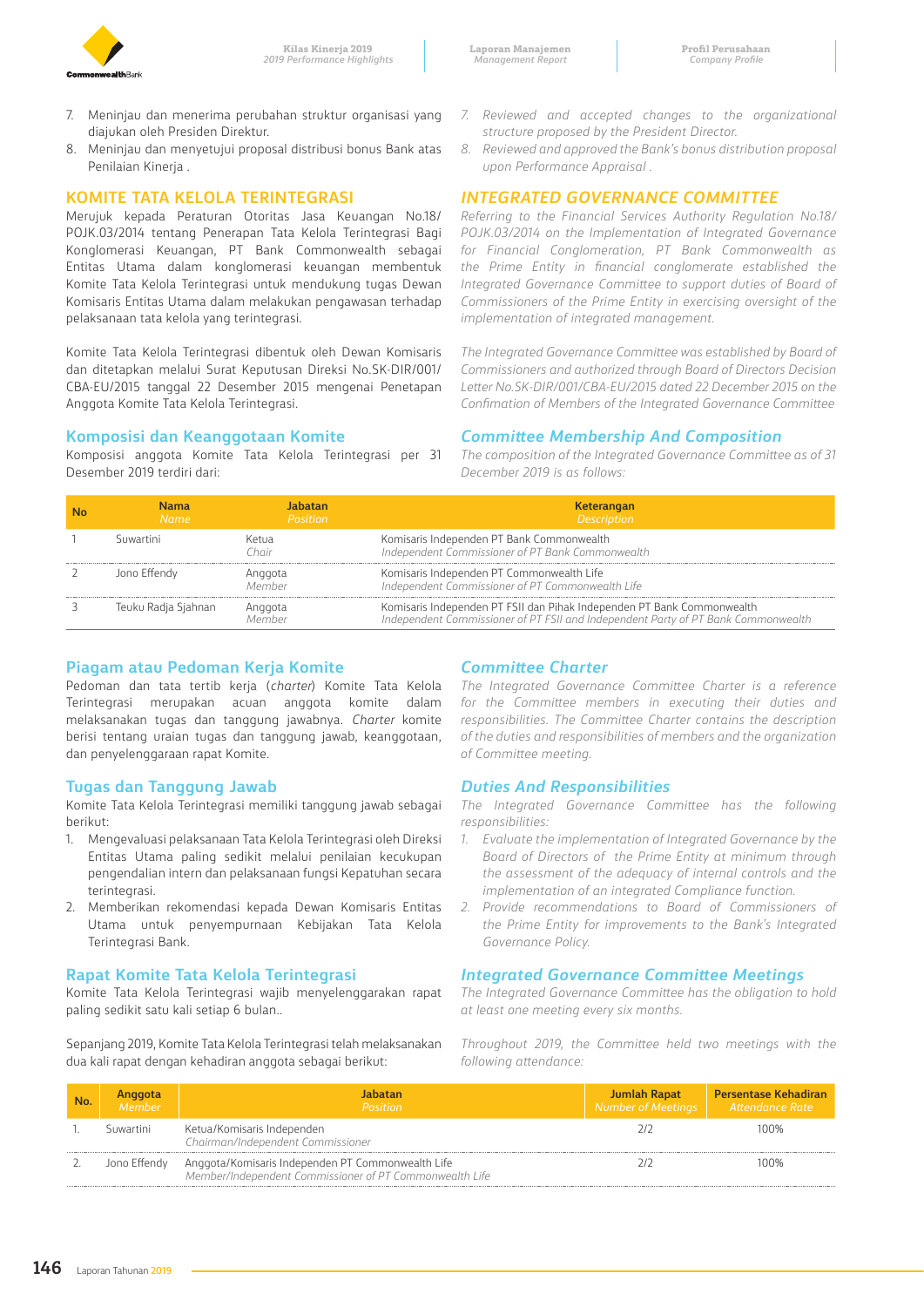| No. | Anggota                | <b>Jabatan</b>                                                                                                                                                                    | Jumlah Rapat       | <b>Persentase Kehadiran</b> |
|-----|------------------------|-----------------------------------------------------------------------------------------------------------------------------------------------------------------------------------|--------------------|-----------------------------|
|     | Member                 | Position                                                                                                                                                                          | Number of Meetings | Attendance Rate             |
|     | Teuku Radja<br>Siahnan | Anggota/ Komisaris Independen PT FSII dan Pihak Independen PT Bank<br>Commonwealth<br>Member/Independent Commissioner of PT FSII and Independent Party of PT Bank<br>Commonwealth | 212                | 100%                        |

### **Pelaksanaan Kegiatan Komite Tata Kelola Terintegrasi**

Pelaksanaan tugas komite Tata Kelola Terintegrasi selama 2019 antara lain mengevaluasi pelaksanaan tata kelola terintegrasi melalui Laporan Penilaian Sendiri (*self-assessment*) Pelaksanaan Tata Kelola Terintegrasi termasuk pelaksanaan satuan kerja Kepatuhan terintegrasi, Satuan Kerja Audit Terintegrasi dan Satuan Kerja Manajemen Risiko Terintegrasi.

### *Implementation of Integrated Governance Committee Activities*

*In 2019, the Integrated Governance Committee conducted discussions and provided recommendations, among others, relating to self-assessment of the Bank's Integrated Governance implementation, including the implementation of an Integrated Compliance Work Unit, an Integrated Audit Work Unit and an Integrated Risk Management Work Unit.*

# **KOMITE-KOMITE DI BAWAH DIREKSI**  *Committees Under the Board of Directors*

Dalam melaksanakan tugas dan tanggung jawabnya, Direksi PT Bank Commonwealth memiliki komite-komite berikut:

- 1. Komite Manajemen Risiko
- 2. Komite Asset and Liability (ALCO)
- 3. Komite Kredit
- 4. Komite Kebijakan Kredit
- 5. Komite Pengarah Teknologi Informasi
- 6. Komite Sumber Daya Manusia
- 7. Komite Manajemen Risiko Terintegrasi

### **KOMITE MANAJEMEN RISIKO**

Komite Manajemen Risiko membantu tugas Direksi dalam memantau dan mengelola risiko-risiko yang mungkin dihadapi Bank, termasuk Risiko Kredit, Pasar, Likuiditas, Operasional, Hukum, Strategis, Kepatuhan dan Reputasi. Rapat Komite Manajemen Risiko telah dilakukan sebanyak enam kali selama tahun 2019, yaitu pada bulan Februari, April, Juni, Juli, Oktober dan November 2019.

*In implementing its duties and responsibilities, the Board of Directors maintains the following committees:*

- *1. Risk Management Committee*
- *2. The Asset and Liability Committee (ALCO)*
- *3. Credit Committee*
- *4. Credit Policy Committee*
- *5. Information Technology Steering Committee*
- *6. People Committee*
- *7. Integrated Risk Management Committee*

### *RISK MANAGEMENT COMMITTEE*

*The Risk Management Committee provides assistance to Board of Directors in monitoring and managing risks that may be encountered by the Bank, including Credit, Market, Liquidity, Operational, Legal, Strategic, Compliance and Reputational Risks. Risk Management Committee meetings have been held six times during 2019, namely in February, April, June, July, October and November 2019.*

| Ketua:<br>Chairman:  | Direktur Risiko<br>Director of Risk                                                            |
|----------------------|------------------------------------------------------------------------------------------------|
| Anggota:<br>Members: | Presiden Direktur<br>President Director                                                        |
|                      | Direktur Kepatuhan<br>Compliance Director                                                      |
|                      | Direktur Bisnis Ritel & SME<br>Retail & SME Business Director                                  |
|                      | Direktur Operasional dan Teknologi Informasi<br>Operations and Information Technology Director |
|                      | Direktur Sumber Daya Manusia<br>Human Resources Director                                       |
|                      | Chief of Finance                                                                               |
|                      | Chief of Customer Franchise, Business Excellence, DBMA & Centralized Service                   |
|                      | Chief of Marketing, Corporate Affairs & Legal                                                  |
|                      | Chief of Corporate Strategy, Decision Science & Digital                                        |
|                      | Chief of Audit (anggota non-voting)<br>(non-voting member)                                     |
|                      | Head of Enterprise Risk                                                                        |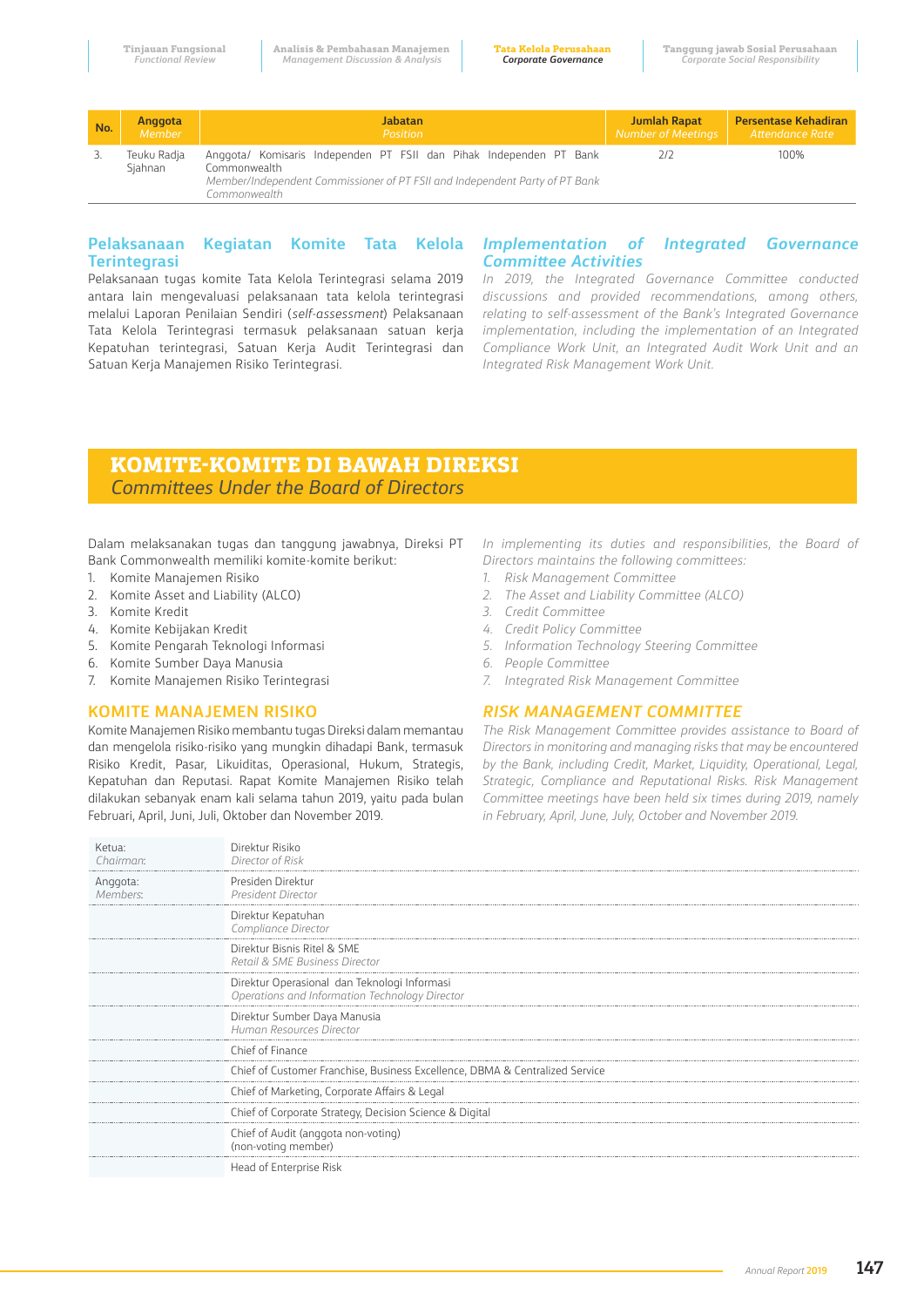

# **Tugas dan Tanggung Jawab**

- 1. Memberikan rekomendasi kepada Presiden Direktur terkait dengan:
	- a. Pembuatan kebijakan, strategi dan petunjuk terkait manajemen risiko.
	- b. Perbaikan yang berkelanjutan terkait penerapan manajemen risiko berdasarkan hasil evaluasi yang telah dilakukan.
- 2. Menjamin pelaksanaan kerangka kerja manajemen risiko Bank secara efektif:
	- a. Memastikan bahwa manajemen mengambil langkahlangkah yang diperlukan untuk memantau, mengelola dan melaporkan kepada Komite Pemantau Risiko terkait paparan risiko material yang muncul termasuk pelanggaran terhadap *Risk Appetite,* limit toleransi dan limit risiko yang telah ditetapkan.
	- b. Mengkaji dan menyetujui kerangka kerja manajemen risiko Bank, yang termasuk namun tidak terbatas pada kerangka *Internal Capital Adequacy Assessment Process, Risk Appetite Statement* dan Kerangka Manajemen Risiko Operasional.
	- c. Memantau pelaksanaan kebijakan manajemen risiko yang meliputi namun tidak terbatas pada pemantauan Profil Risiko Bank, pengujian kontrol dan *anti-fraud*.
	- d. Menjadi titik eskalasi atas semua hal yang terkait manajemen risiko, termasuk penyimpangan dalam kebijakan dan prosedur.
- 3. Mengembangkan dan terus meningkatkan budaya manajemen risiko Bank.

# **KOMITE ASSET AND LIABILITY (ALCO)**

### **Komposisi dan Keanggotaan**

Anggota-anggota Komite ALCO adalah:

• Direktur Utama (Ketua)

- *Chief Finance* (Wakil Ketua Pertama)
- Kepala *Treasury* (Wakil Ketua Kedua)
- Direktur Risiko Direktur Bisnis Retail & SME Banking
- *Chief of Corporate Strategy, Decision Science and Digital*
- Direktur Operasional dan Teknologi Informasi

### Undangan:

- Direktur Kepatuhan
- Kepala Satuan Kerja Audit
- Kepala Enterprise Risk Management, Kepala Bagian Manajemen Likuiditas dan Neraca

### **Rapat Komite ALCO**

Komite ALCO telah menyelenggarakan rapat sebanyak 13 kali selama 2019.

### **Tugas dan Tanggung Jawab**

Pelaksanaan Tugas dan Tanggung Jawab ALCO selama 2019 sebagai berikut:

- Melakukan kajian tahunan rencana Likuiditas dan Pendanaan tahun 2020;
- Melakukan kajian tahunan atas Risiko Suku Bunga dalam *Banking Book* tahun 2020;
- Mengkaji risiko pasar yang diperdagangkan;
- Menyetujui dan mengawasi biaya pinjaman dan simpanan (termasuk biaya yang diajukan khusus);
- Mengawasi inisiatif pendanaan Bank (seperti NCD, pengajuan penerbitan obligasi sebagaimana instrumen yang diperkenankan);
- Menyetujui pengajuan produk Bank;

# *Duties and Responsibilities*

- *1. Provide recommendations to the President Director in relation to:*
	- *a. Policy-making, strategy and guidance related to risk management.*
	- *b. Improvements related to the implementation of risk management based on the results of the evaluation that has been conducted.*
- *2. Assurance on the effective implementation of the Bank's risk management framework:*
	- *a. Ensure that management takes necessary steps to monitor, manage and report to the Risk Oversight Committee in relation to material risk exposures including violation of Risk Appetite, tolerance limits, and risk limits.*
	- *b. Review and approve the framework of the Bank's risk management, including but not limited to the framework of the Internal Capital Adequacy Assessment Process, Risk Appetite Statement and Operational Risk Management.*
	- *c. Monitor the implementation of the risk management policy, including but not limited to the Bank's Risk Profile oversight, as well as control and anti-fraud testing.*
	- *d. As the escalation platform for all matters relating to risk management, including deviations in policies.*
- *3. Develop and continue to improve the Bank's risk management culture.*

# *ASSET AND LIABILITY COMMITTEE (ALCO)*

### *Composition and Membership*

*The members of the ALCO are:*

- *• President Director (Chairman)*
- *• Chief of Finance (First Deputy Chair)*
- *• Head of Treasury (Second Deputy Chair)*
- *• Director of Risk, Director of Retail & SME Banking Business*
- *• Chief of Corporate Strategy, Decision Science and Digital*
- *• Director of Operations and Information Technology*

### *Invitees:*

- *• Director of Compliance*
- *• Chief of Audit*
- *• Head of Enterprise Risk Management, Head of Liquidity and Balance Sheet Management*

### *ALCO Committee's Meeting*

*The ALCO Committee has convened 13 meetings in 2019.*

### *Duties and Responsibilities*

*Duties and Responsibilities of ALCO in 2019 were as follows:*

- *Conducting an annual review of the Liquidity and Funding Plans for 2020;*
- *Conducting an annual review of Interest Rate Risk in the 2020 Banking Book;*
- *• Assessing the risk of traded markets;*
- *• Approval and monitoring of loan and deposit fees (including special proposed fees);*
- *• Supervising Bank funding initiatives (such as NCD and bond issuance as permitted instruments);*
- *• Approved the submission of Bank products;*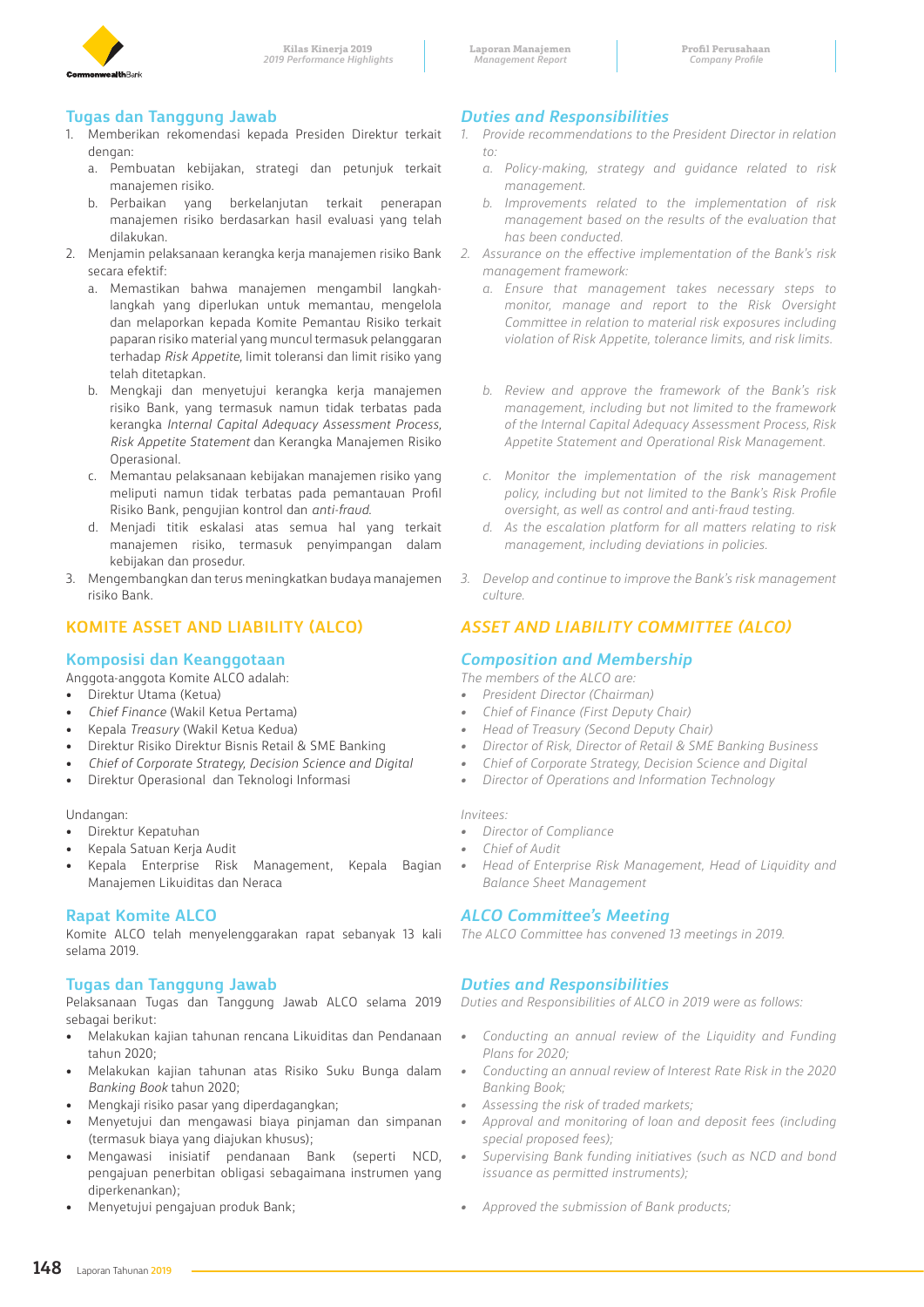- Mengawasi kemampuan Bank dalam likuiditas pasar antar Bank;
- Mengawasi kemampuan Bank dalam mengelola portofolio investasi;
- Mengawasi profit Bank dan kepatuhan ratio-ratio yang dipersyaratkan terhadap peraturan dan kebijakan internal.

### **KOMITE KREDIT**

Komite Kredit merupakan komite operasional yang membantu Direksi dalam mengevaluasi dan/atau memutuskan permohonan Kredit atau Pembiayaan untuk jumlah dan jenis Kredit atau Pembiayaan yang ditetapkan oleh Direksi.

### **Komposisi dan Keanggotaan**

Anggota Komite Kredit dengan Hak Pilih (*voting*):

- Presiden Direktur (Ketua Komite)
- Direktur Bisnis Ritel dan SME (atau *Executive Vice President*  yang didelegasikan)
- *Head of Secured Lending Product & Portfoli*o

Anggota Komite Kredit Tanpa Hak Pilih (*non-voting*):

- Direktur Risiko (atau yang didelegasikan)
- *Chief Corporate Strategy, Decision Science, & Digital*
- Kepala Satuan Kerja Audit Intern
- *Head of Credit Risk*
- *Head of Digital Lending Business*

Apabila diperlukan, Direktur Kepatuhan (atau delegasinya) dapat hadir dalam rapat Komite Kredit sebagai undangan. Komite Kredit dapat mengundang pejabat eksekutif lain untuk menghadiri rapat. Para undangan tidak memiliki Hak Pilih (*non-voting*).

### **Rapat Komite Kredit**

Selama tahun 2019, Komite Kredit telah menyelenggarakan rapat sebanyak empat kali.

# **Tugas dan Tanggung Jawab**

- 1. Memutuskan permohonan kredit yang berada di luar kewenangan unit bisnis.
- 2. Melakukan fungsinya dalam persetujuan/ penolakan kredit berdasarkan kompetensinya secara jujur, objektif, cermat, serta seksama.
- 3. Menolak permintaan dan/atau pengaruh pihak yang berkepentingan dengan pemohon kredit atau pembiayaan untuk memberikan persetujuan kredit atau pembiayaan yang hanya bersifat formalitas.
- 4. Berkoordinasi dengan Komite Aset dan Pasiva (ALCO) terkait dengan kesediaan dana untuk pemberian kredit.

### **KOMITE KEBIJAKAN PERKREDITAN (KKP)**

Komite Kebijakan Perkreditan merupakan komite yang membantu direksi dalam merumuskan kebijakan, mengawasi pelaksanaan kebijakan, memantau perkembangan dan kondisi portofolio perkreditan atau pembiayaan serta memberikan saran langkah perbaikan.

### **Komposisi dan Keanggotaan**

- Anggota dengan Hak Pilih (*voting*):
- Presiden Direktur (Ketua Komite)
- Direktur Risiko (atau yang didelegasikan)
- Direktur Bisnis Ritel & SME (atau *Executive Vice President* yang didelegasikan)
- *Head of Operation*
- *• Supervising the ability of the Bank in interbank market liquidity;*
- *• Supervising the Bank's ability to manage investment portfolios;*
- *• Supervising the Bank's profit and compliance ratios required for internal regulations and policies.*

# **CREDIT COMMITTEE**

*The Credit Committee is an operational committee that assists the Board of Directors in evaluating and/or approving applications for Credit or Financing for the amount and type of credit or financing as determined by the Board of Directors.*

### *Composition and Membership*

*Members of the Credit Committee with Voting Rights:*

- *- President Director (Committee Chairperson)*
- *- Retail and SME Business Director (or delegated Executive Vice President)*
- *- Head of Secured Lending Product & Portfolio*

*Non-voting Credit Committee Members:*

- *- Director of Risk (or delegated)*
- *- Chief Corporate Strategy, Decision Science & Digital*
- *- Chief of Audit*
- *- Head of Credit Risk*
- *- Head of Digital Lending Business*

*If necessary, the Director of Compliance (or delegate) can attend the Credit Committee meeting as an invitee. The Credit Committee may invite other executive officials to attend the meeting. The invitees do not have the right to vote (non-voting).*

### *Credit Committee Meetings*

*The Credit Committee has convened four)meetings in 2019.*

### *Duties and Responsibilities*

- *1. Approve loan applications that are above the authority of Business Units.*
- *2. Perform its functions in credit approval/rejection in a competence, honest, objective, careful and thorough manner.*
- *3. Refuse requests and/or influence from parties concerned with Credit or Financing applications to provide Credit or Financing agreements through means beyond the scope of the Bank's Credit Policy.*
- *4. Coordinate with the Asset and Liability Committee (ALCO) in relation to provision of funds for credit.*

# *CREDIT POLICY COMMITTEE*

*The Credit Policy Committee is a committee that supports the Board of Directors in formulating policies, overseeing the implementation of policies, monitoring the progress and conditions of credit or financing portfolios and providing recommendations for corrective steps.*

### *Composition and Membership*

*Voting Members:*

- *- President Director (Committee Chairperson)*
- *- Director of Risk (or delegated)*
- *- Director of Retail & SME Business (or delegated Executive Vice President)*
- *- Head of Operation*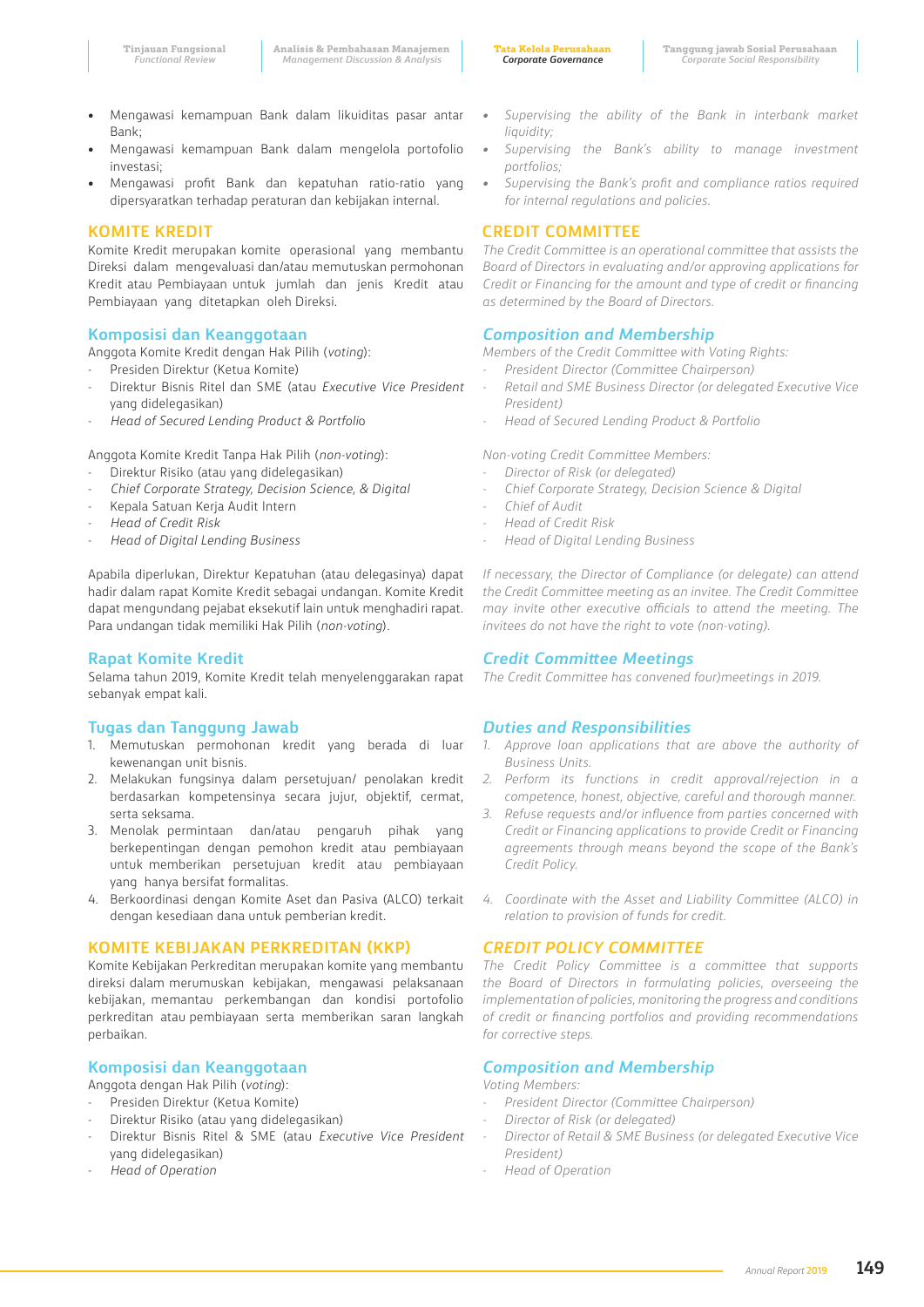

Anggota Tanpa Hak Pilih (*non-voting*):

- Direktur Kepatuhan (atau yang didelegasikan)
- C*hief of Corporate Strategy, Decision Science & Digital*
- Kepala Satuan Kerja Audit Internal (SKAI)
- *Head of Credit Risk*
- *Head of Digital Lending Business*

# **Tugas dan Tanggung Jawab**

- 1. Memberikan masukan kepada Direksi dalam penyusunan *credit risk appetite* dan Kebijakan Perkreditan Bank.
- 2. Mengawasi penerapan Kebijakan Perkreditan Bank.
- 3. Melakukan kajian berkala terhadap Kebijakan Perkreditan Bank dan memberikan saran kepada Direksi dalam hal perbaikan Kebijakan Perkreditan Bank.
- 4. Memantau dan mengevaluasi:
	- a. Perkembangan dan kualitas portofolio kredit Bank.
	- b. Pelaksanaan kewenangan memutuskan Kredit dan pendelegasiannya.
	- c. Proses pemberian kredit, risiko konsentrasi kredit dan kualitas kredit yang diberikan kepada pihak terkait dengan Bank dan debitur besar tertentu.
	- d. Pelaksanaan ketentuan BMPK.
	- e. Ketaatan terhadap ketentuan peraturan perundangundangan dan peraturan lain dalam pelaksanaan pemberian kredit.
	- f. Penyelesaian kredit bermasalah sesuai dengan Kebijakan Perkreditan Bank.
	- g. Pemenuhan terhadap kecukupan pencadangan kredit dan beban biaya penurunan nilai kredit
- 5. Menyampaikan laporan tertulis secara berkala kepada Direksi dengan tembusan kepada Dewan Komisaris mengenai:
	- a. Hasil pengawasan atas pelaksanaan Kebijakan Perkreditan Bank.
	- b. Pemantauan dan evaluasi mengenai hal-hal yang dimaksud dalam poin 4
- 6. Memberikan saran sebagai langkah perbaikan terhadap risiko kredit kepada Direksi dan Dewan Komisaris.

Dalam menjalankan tugasnya, Komite Kebijakan Perkreditan telah menyelenggarakan empat kali rapat selama tahun 2019.

# **KOMITE PENGARAH TEKNOLOGI INFORMASI**

Komite Pengarah Teknologi Informasi (ITSC) merupakan komite yang membantu Direksi dalam memantau kegiatan TI terkait penyelarasan rencana strategis Teknologi Informasi (TI) dengan strategi bisnis Bank, optimalisasi pengelolaan sumber daya, nilai yang diberikan TI (*IT Value Delivery*), pengukuran kinerja dan efektivitas penerapan manajemen risiko.

# **Komposisi dan Keanggotaan**

Anggota (Hak Suara):

- *President Director*
- *- Director of Operations & IT (Chairman)*
- *- Director of Retail Banking & SME Business*
- *- Director of Risk*
- *- Director of Compliance*
- *- Director of Human Resources*
- *- Chief of Corporate Strategy, Decision Science and Digital*
- *- Chief of Marketing, Corporate Affair and Legal*
- *- Chief of Finance (Vice Chairman)*
- *- Chief of Customer Franchise, Business Excellence, DBMA and Centralized Service*

*Non-voting Members:*

- *- Director of Compliance (or delegated)*
- *- Chief of Corporate Strategy, Decision Science & Digital*
- *- Chief of Audit*
- *- Head of Credit Risk*
- *- Head of Digital Lending Business*

# *Duties and Responsibilities*

- *1. Provide input to the Board of Directors in formulating credit risk appetite and Bank's Credit Policy.*
- *2. Oversee the implementation of the Bank's Credit Policies.*
- *3. Conduct periodic reviews of the Bank's Credit Policies and provide advice to the Board of Directors in terms of improving the Bank's Credit Policies.*
- *4. Monitor and evaluate:*
	- *a. The development and quality of the Bank's loan portfolios.*
	- *b. The implementation of authority to approve Credit and respective delegation of authority.*
	- *c. The process of granting credit, credit concentration risk and credit quality provided to parties related to certain banks and large debtors.*
	- *d. The implementation of Credit Extension Maximum Limit provisions.*
	- *e. Compliance with the prevailing legislation and other regulations regarding implementation of extension of loan.*
	- *f. Settlement of non-performing loans in compliance to the Bank's Credit Policy.*
	- *g. Fulfillment of the adequacy of credit reserves and allowance for impairment losses.*
- *5. Submit written report to the Board of Directors and the Board of Commissioners concerning:*
	- *a. Supervision results on the implementation of the Bank's Credit Policies.*
	- *b. Monitoring and evaluation on the matters referred to in point 4.*
- *6. Provide recommendations to improve credit risk management to the Board of Directors and Board of Commissioners.*

*In conducting its duties, the Credit Policy Committee held four meetings in 2019.*

### *INFORMATION TECHNOLOGY STEERING COMMITTEE*

*The IT Steering Committee (ITSC) is a committee that assists the Board of Directors in monitoring related IT activities by means of aligning the Information Technology (IT) strategic plan with the Bank's business strategy and optimizing resource management, IT value delivery, performance and effectiveness of Technology risk management implementation.*

### *Composition and Membership*

*Members (Voting Rights):*

- *- President Director*
- *- Director of Operations & IT (Chairman)*
- *- Director of Retail Banking & SME Business*
- *- Director of Risk*
- *- Director of Compliance*
- *- Director of Human Resources*
- *- Chief of Corporate Strategy, Decision Science and Digital*
- *- Chief of Marketing, Corporate Affairs and Legal*
- *- Chief of Finance (Vice Chairman)*
- *- Chief of Customer Franchise, Business Excellence, DBMA and Centralized Service*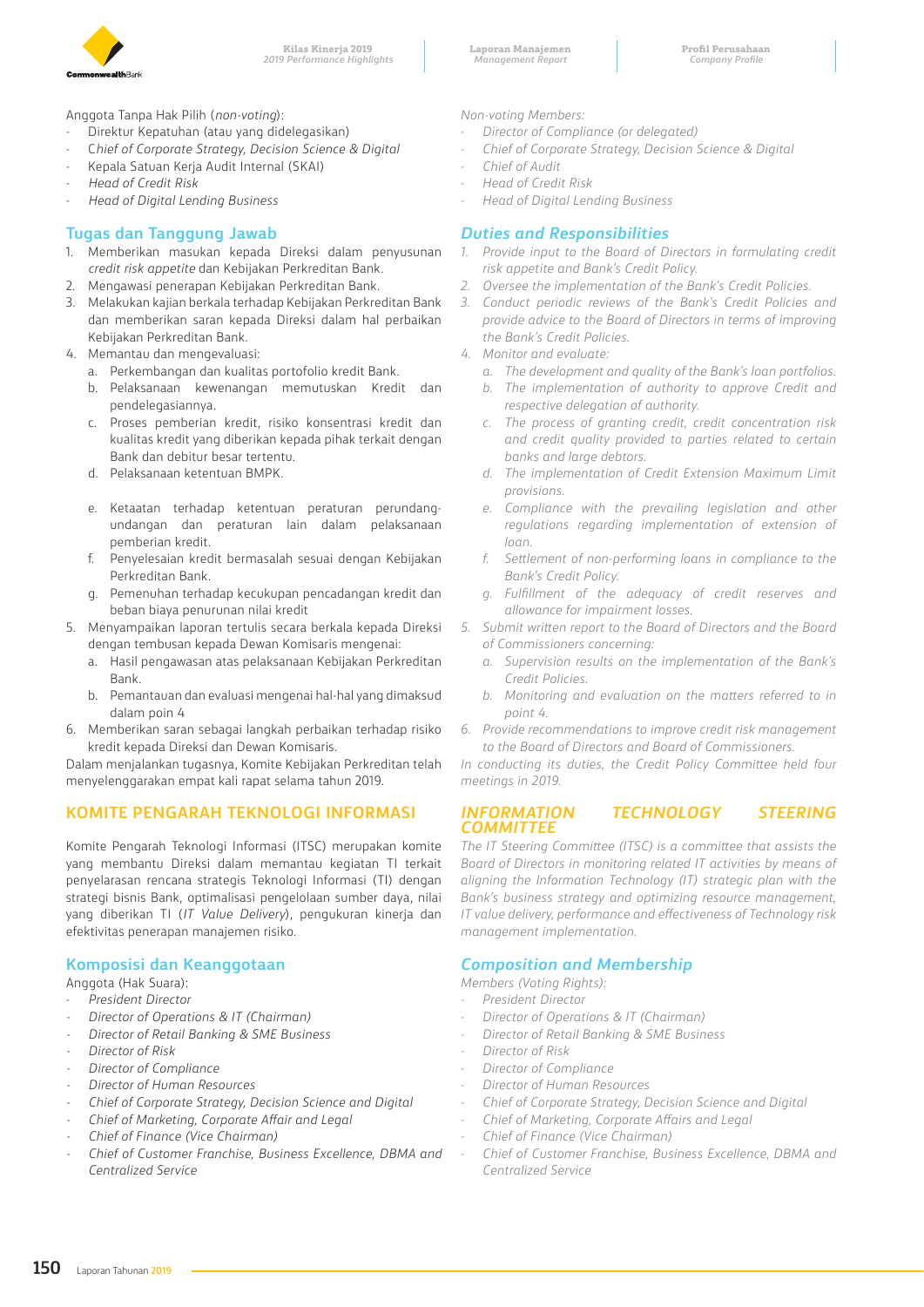**Tata Kelola Perusahaan** *Corporate Governance*

Anggota (Tanpa Hak Suara):

- *Chief of Audit*
- *- Head of IT*
- *- IT Cyber Security Risk, Governance Services Heads (Secretary)*

# **Tugas dan Tanggung Jawab**

Secara umum:

- a. Keselarasan rencana serta implementasi strategis TI dengan strategi bisnis Bank.
- b. Efektivitas implementasi kebijakan pengamanan informasi Bank.
- c. Efektivitas langkah-langkah mitigasi risiko yang dilakukan untuk meningkatkan pengamanan informasi Bank.

Khusus, namun tidak terbatas pada:

- a Rencana Strategis TI yang sejalan dengan rencana strategis kegiatan usaha Bank. Dalam memberikan rekomendasi, Komite Pengarah TI harus memperhatikan efisiensi, efektivitas, dan hal-hal lain, yaitu:
	- *Road-map* untuk mencapai kebutuhan TI yang mendukung strategi bisnis Bank. Peta jalan *(road-map)* terdiri dari kondisi saat ini (*current state*), kondisi yang ingin dicapai (*future state*), dan langkah-langkah yang diperlukan untuk mencapai kondisi yang ingin dicapai.
	- Sumber daya yang dibutuhkan.
	- Manfaat yang akan diperoleh saat Rencana Strategis TI diterapkan.
	- Kendala yang mungkin timbul dalam penerapan Rencana Strategis TI.
- b Perumusan kebijakan, standar, dan prosedur TI yang utama, misalnya kebijakan TI yang utama yaitu kebijakan Pengamanan TI dan manajemen risiko terkait penggunaan TI di Bank.
- c Kesesuaian antara TI dengan kebutuhan sistem informasi manajemen serta kebutuhan kegiatan usaha Bank.
- d Efektivitas langkah-langkah dalam meminimalisasi risiko atas investasi Bank pada sektor TI agar investasi Bank pada sektor TI memberikan kontribusi terhadap pencapaian tujuan bisnis Bank.
- e Pemantauan atas kinerja TI dan upaya peningkatan kinerja TI, misalnya pengukuran efektivitas dan efisiensi penerapan kebijakan pengamanan TI.
- f Upaya penyelesaian berbagai masalah terkait TI yang tidak dapat diselesaikan oleh satuan kerja pengguna dan penyelenggara TI secara efektif, efisien, dan tepat waktu.

Selama tahun 2019, ITSC telah menyelenggarakan rapat sebanyak empat kali.

### **KOMITE SUMBER DAYA MANUSIA**

Tujuan utama pembentukan Komite ini adalah untuk mengawasi keselarasan antara perilaku dan pola pikir karyawan yang sejalan dengan nilai-nilai perusahaan, regulasi, ketentuan dan prosedur.

# **Komposisi dan Keanggotaan**

Ketua: Chief of Human Resources

Anggota dengan Hak Suara:

- 1. Presiden Direktur
- 2. Direktur Risiko
- 3. Direktur Bisnis Ritel & SME
- 4. Direktur Operasional dan Teknologi Informasi

*Members (No Voting Rights):*

- *- Chief of Audit*
- *- Head of IT*
- *- IT Cyber Security Risk, Governance Services Heads (Secretary)*

## *Duties and Responsibilities*

### *Generally:*

- *a. The alignment of IT strategic plans and their implementation with the Bank's business strategy.*
- *b. The effectiveness of the implementation of the Bank's information security policy.*
- *c. The effectiveness of risk mitigation measures to improve the Bank's information security.*

### *Specifically, but not limited to:*

- *a. The Bank's IT Strategic Plan, in line with the Bank's strategic plan. In providing recommendations, the IT ITSC shall pay attention a efficiency, effectiveness, and other matters, including:*
	- *- Roadmap to support the Bank's Technology needs to achieve of the Bank's strategic plans. The roadmap consists of the current state, the future state, and necesary steps to achieve the Bank's desired conditions.*
	- *- Required resources.*
	- *- Benefits obtained from the implementation of the IT Strategic Plan.*
	- *- Constraints that may arise in the implementation of IT Strategic Plan.*
- *b. Formulation of key IT policies, standards and procedures; e.g. primary IT policies, including IT Security policies and risk management related to IT utilisation in the Bank.*
- *c. Conformity between approved IT projects and IT Strategic Plans. The IT Steering Committee also sets the priority status of IT projects that are critical and have significant impacts to the Bank's operational activities.*
- *d. Effectiveness of steps in minimising the Bank's investment risk in the IT sector so that the Bank's investment in the IT sector can lead to the achievement of the Bank's business goals.*
- *e. Monitoring of IT performance and initiatives to improve IT performance; e.g. measurement on the effectiveness and efficiency of the implementation of IT security policies.*
- *f. Initiatives to resolve various IT-related challenges that cannot be resolved by the work units and IT providers in an effective, efficient and punctual manner.*

*During 2019, ITSC held four meetings.*

### *PEOPLE COMMITTEE*

*The primary purpose of the People Committee is to oversee the alignment between employee behavior and mindset in line with company values, regulations and procedures.* 

### *Composition and Membership*

*Chairman: Chief of Human Resources*

*Members with Voting Rights:*

- *1. President Director*
- *2. Director of Risk*
- *3. Director of Retail & SME Business*
- *4. Director of Operations and Information Technology*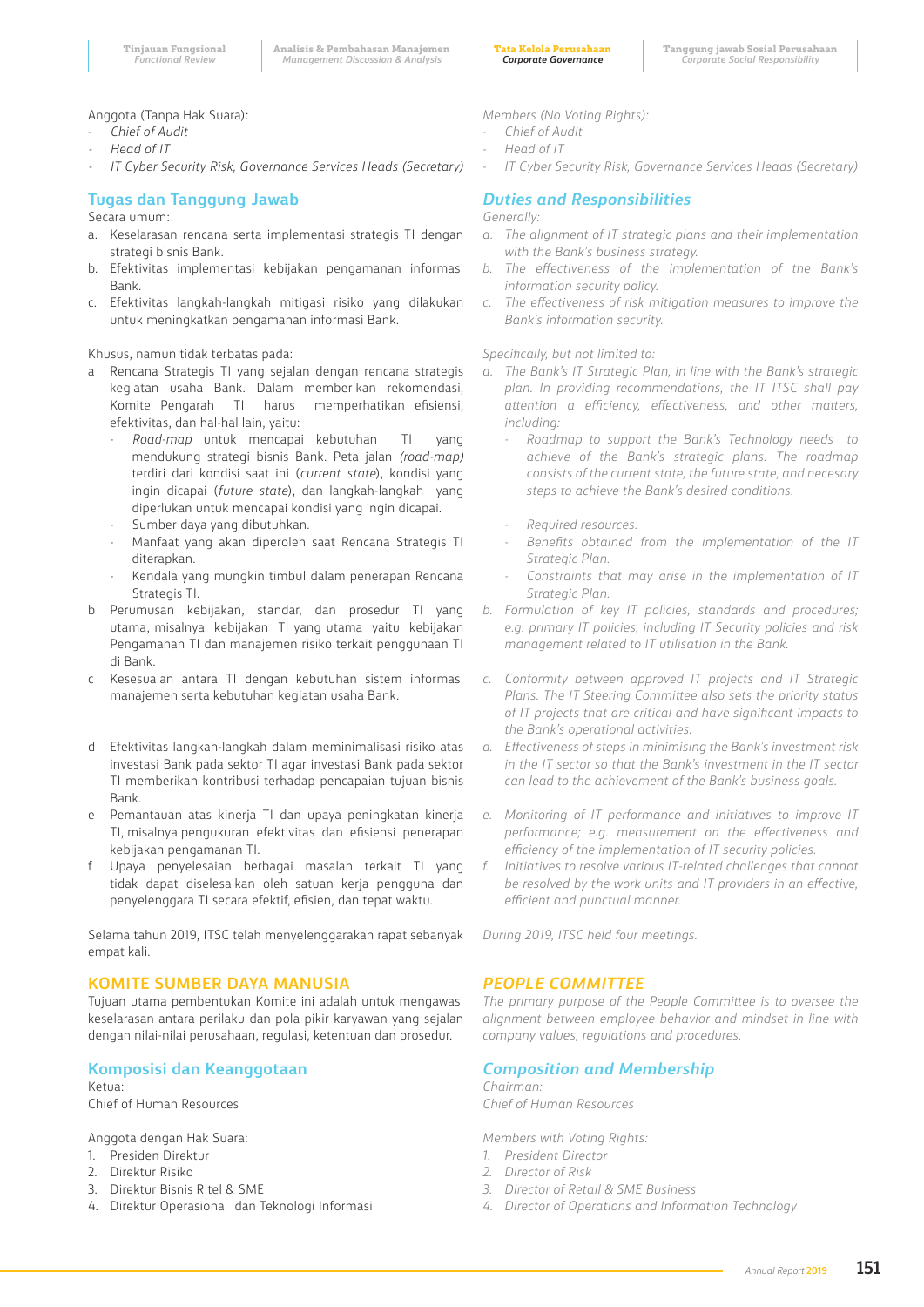

Undangan Tetap:

- *1. Chief of Finance*
- *2. Chief of Marketing, Corporate Affairs & Legal*
- *3. Chief of Corporate Strategy, Decision Science & Digital*
- *4. Chief of Customer Franchise, Business Excellence, DBMA & Centralized Service*

Anggota Tanpa Hak Pilih Kepala Audit (sebagai *observer*)

### **Tugas dan Tanggung Jawab**

Komite Sumber Daya Manusia telah mengadakan tiga kali rapat yaitu pada 13 Maret 2019, 18 dan 23 Desember 2019.

Selama tahun 2019, Komite Sumber Daya Manusia telah mengkaji, melakukan pembahasan dan memberikan keputusan terhadap hal-hal sebagai berikut:

- Melakukan tinjauan terhadap manfaat kesehatan karyawan.
- Melakukan tinjauan terhadap laporan investigasi pelanggaran tidak etis (*misconduct*) karyawan.
- Melakukan tindak lanjut dan menentukan tindakan disipliner terhadap laporan investigasi pelanggaran tidak etis (*misconduct*) karyawan.

### **KOMITE MANAJEMEN RISIKO TERINTEGRASI**

Sebagai Entitas Utama, PT Bank Commonwealth memiliki Komite Manajemen Risiko Terintegrasi (KMRT) yang membantu pelaksanaan tugas dan tanggung jawab Direksi penerapan manajemen risiko terintegrasi dalam konglomerasi keuangan.

### **Komposisi dan Keanggotaan**

Jumlah dan komposisi anggota KMRT sesuai dengan ketentuan yang ditetapkan dengan memperhatikan keterwakilan masingmasing sektor jasa keuangan.

Komposisi keanggotaan KMRT terdiri dari:

- Direktur Risiko PT. Bank Commonwealth (Ketua).
- Direktur Risiko PT. Commonwealth Life (PTCL).
- Direktur Risiko PT First State Investment Indonesia (FSII).
- Kepala Divisi Enterprise Risk Service PT Bank Commonwealth.
- Kepala Satuan Kerja Audit Intern PT Bank Commonwealth (tanpa hak suara).
- Direktur Kepatuhan PT Bank Commonwealth (tanpa hak suara).
- Kepala Divisi atau yang didelegasikan di PT Bank Commonwealth sebagai Entitas Utama dan/atau PTCL dan FSII sebagai undangan (tanpa hak suara) yang bertanggung jawab terhadap Manajeman Risiko Kredit; Manajemen Risiko Operasional dan Manajemen Risiko Pasar dan Likuiditas; Divisi Hukum; Strategi Bisnis; Kepatuhan; *Corporate Communication*.

### **Tugas dan Tanggung Jawab**

KMRT memiliki Piagam Komite yang mengatur tugas dan tanggung jawab komite, keanggotaan dan penyelenggaraan rapat. Tugas dan tanggung jawab KMRT, antara lain:

- a. Memberikan rekomendasi kepada Direktur Entitas Utama dalam penyusunan kebijakan manajemen risiko terintegrasi dan termasuk penyempurnaan kebijakannya.
- b. Mengevaluasi kesesuaian kebijakan Manajemen Risiko Terintegrasi dengan pelaksanaan kebijakan tersebut.
- c. Memantau dan mengevaluasi pelaksanaan tugas Satuan Kerja Manajemen Risiko Terintegrasi.
- d. Melakukan kajian pelaksanaan Manajemen Risiko Terintegrasi yang terdiri dari:

*Permanent Invitation:*

- *1. Chief of Finance*
- *2. Chief of Marketing, Corporate Affairs & Legal*
- *3. Chief of Corporate Strategy, Decision Science & Digital*
- *4. Chief of Customer Franchise, Business Excellence, DBMA & Centralized Service*

*Members Without Voting Rights Chief of Audit (as observer)*

### *Duties and Responsibilities*

*The People Committee held three meetings on 13 March 2019, 18 and 23 December 2019.*

*During 2019, the People Committee has reviewed, discussed and made decisions on the following matters:*

- *Reviewed employee health benefits*
- *Conducted a review of employee misconduct investigation reports*
- *Follow up and determine disciplinary action against employee misconduct investigation reports*

### *INTEGRATED RISK MANAGEMENT COMMITTEE*

*As the Prime Entity, PT Bank Commonwealth has an Integrated Risk Management Committee (KMRT) that supports the Board of Directors' duties and responsibilities related to integrated risk management in financial conglomerate.*

### *Composition and Membership*

*The number and composition of KMRT members are in accordance with the stipulated provisions by considering the representation of each sector of financial services.*

*The composition of KMRT membership consists of:*

- *- Director of Risk PT. Commonwealth Bank (Chair).*
- *- Director of Risk PT. Commonwealth Life (PTCL).*
- *- Director of Risk PT First State Investment Indonesia (FSII).*
- *- Head of Enterprise Risk Service Division PT. Commonwealth Bank.*
- *- Chief of Audit of PT Bank Commonwealth (without voting rights).*
- *- Director of Compliance PT Bank Commonwealth (without voting rights).*
- *- Division Heads or delegated at PT Bank Commonwealth as the Prime Entity and/or PTCL and FSII as an invitation (without voting rights) responsible for Credit Risk Management; Operational Risk Management and Market and Liquidity Risk Management; Legal Division; Business strategy; Obedience; Corporate Communication.*

### *Duties and responsibilities*

*KMRT has a Committee Charter that governs the duties and responsibilities of the committee, membership and meetings. The duties and responsibilities of KMRT include:*

- *a. Provide recommendations to the Director of the Prime Entity in the formulation and improvement to the integrated risk management policy.*
- *b. Evaluate the implementation of Integrated Risk Management against its policy.*
- *c. Monitor and evaluate the implementation of duties of Integrated Risk Management Unit.*
- *d. Conduct review on the implementation of Integrated Risk Management that consists of:*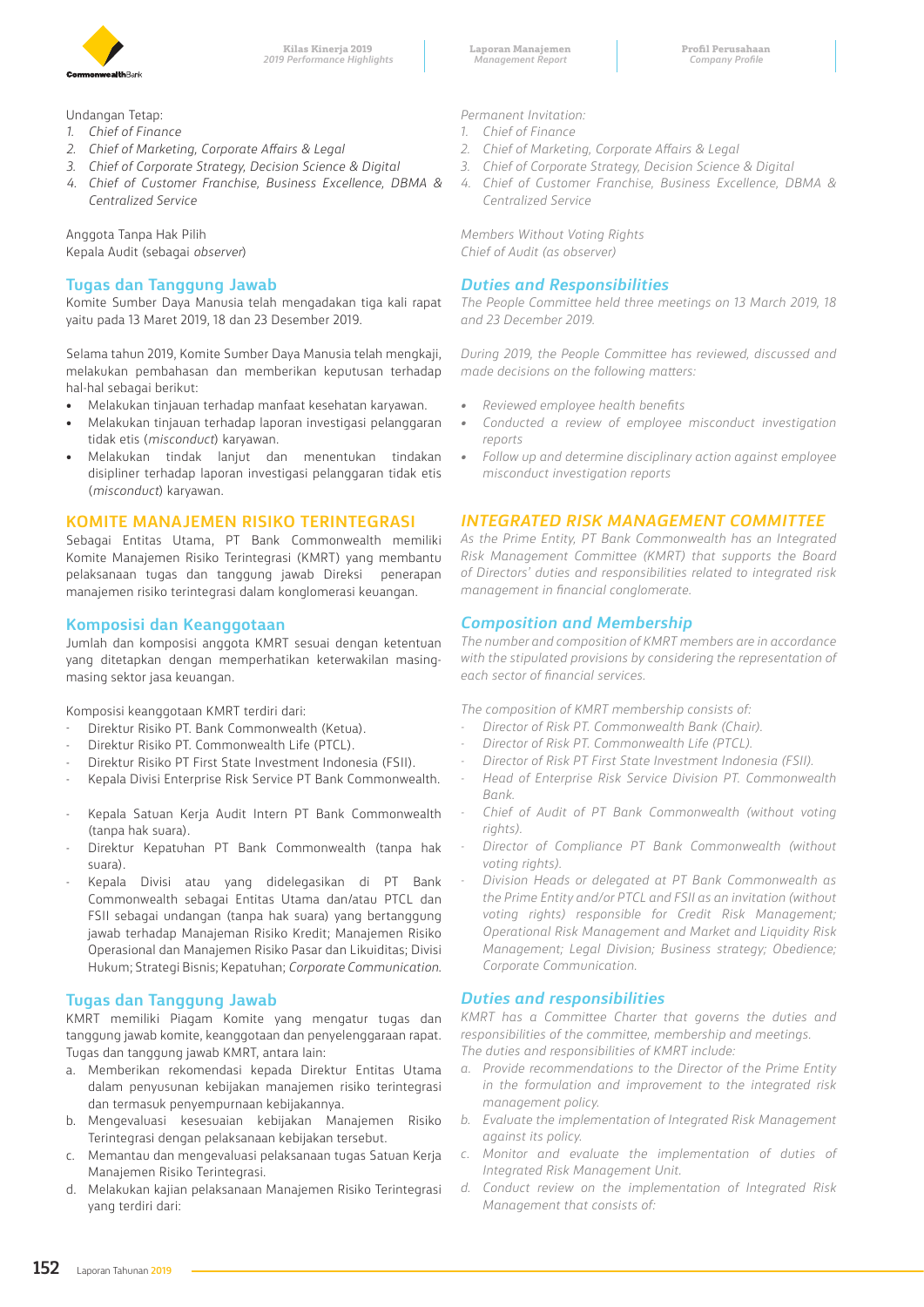- Laporan Profil Risiko baik secara individu Lembaga Jasa Keuangan maupun profil risiko secara terintegrasi dengan perusahaan terelasi.
- Laporan lainnya terkait dengan pengelolaan sepuluh jenis risiko yaitu risiko kredit, risiko pasar, risiko operasional, risiko likuiditas, risiko hukum, risiko kepatuhan, risiko reputasi, risiko stratejik, risiko transaksi intra-group dan risiko asuransi.
- e. Memantau kecukupan proses identifikasi, pengukuran, pemantauan, pengendalian dan sistem informasi Manajemen Risiko Terintegrasi.
- f. Melaksanakan Rapat Komite Manajemen Risiko Terintegrasi sekurang-kurangnya sekali dalam enam bulan.
- g. Membuat laporan berkala mengenai kegiatan Komite Manajemen Risiko Terintegrasi serta hal-hal yang diperlukan untuk menjadi perhatian Dewan Komisaris sekurangkurangnya sekali dalam enam bulan.

Komite Manajemen Risiko Terintegrasi telah menyelenggarakan dua kali rapat selama 2019. Rapat dihadiri secara fisik oleh semua anggota komite dan pihak terkait lainnya dengan pembahasan topik/materi sebagai berikut:

- a. Tinjauan atas Profil Risiko Terintegrasi konglomerasi keuangan yang mencakup sepuluh jenis risiko yaitu risiko kredit, pasar, likuiditas, operasional, hukum, kepatuhan, strategi, reputasi, transaksi intra-grup dan asuransi.
- b. Pemantauan permodalan terintegrasi Konglomerasi Keuangan terhadap ketentuan penyediaan modal minimum Konglomerasi Keuangan (*regulatory capita*l) yang dipersyaratkan oleh regulator untuk mengantisipasi potensi kerugian yang dapat timbul dari aktivitas usaha Konglomerasi Keuangan.
- *- Risk Profile Report both individually by a Financial Services Provider and integrated risk profile with its related companies.*
- *- Other reports related to the management of 10 (ten) risk types such as credit, market, operational risk, liquidity, legal, compliance, reputational, strategic, intra-group transaction and insurance risks.*
- *e. Monitor the adequacy of the process of identification, measurement, monitoring, control and integrated Risk Management information system.*
- *f. Organize Integrated Risk Management Committee Meeting at least once every six months.*
- *g. Submit periodic report on the activities of Integrated Risk Management Committee as well as matters for Board of Commissioners' attention at least once every six months.*

*The Integrated Risk Management Risk held two meetings throughout 2019. The meetings were attended by all members of the committee and other related parties with the following topics and material discussions:*

- *a. Overview of Bank's Integrated Risk Profile which covers ten risk types: Credit, Market, Liquidity, Operational, Legal, Compliance, Strategy, Reputation, Intra-group transaction and Insurance risks.*
- *b. Monitoring on the Integrated capital adequacy of Financial Conglomeration toward the minimum regulatory capital required by the regulator to anticipate potential losses that may arise from business activities within the Financial Conglomeration.*

# **SEKRETARIS PERUSAHAAN**  *Corporate Secretary*

Departemen *Corporate Secretary* berada di bawah supervisi langsung *Chief of Marketing, Corporate Affairs and Legal* dan merupakan organ pendukung Perusahaan. *Corporate Secretary*  bertindak sebagai mediator Bank dengan pemegang saham dan para pemangku kepentingan, serta mendukung pelaksanaan tugas Direksi, Dewan Komisaris serta komite Audit dan komite Pemantau Risiko.

Sesuai dengan POJK No. 35/POJK.04/2014 dan berdasarkan Surat no. HRPA/2018/146 tertanggal 9 April 2018, PT Bank Commonwealth telah menunjuk Stacey Aryadi Suryoputro sebagai Sekretaris Perusahaan.

### **Tugas dan Tanggung Jawab**

Sesuai dengan Kebijakan Sekretaris Perusahaan, tugas dan tanggung jawab Sekretaris Perusahaan adalah:

1. Aktivitas Kesekretariatan

Bertanggung jawab atas aktivitas kesekretariatan untuk memastikan terlaksananya proses dan dokumentasi rapat Direksi, Dewan Komisaris, Komite Audit, dan Komite Pemantau Risiko dengan optimal yang mencakup persiapan agenda rapat, memantau serta mendistribusikan materi rapat, membuat Risalah Rapat, termasuk memonitor tindak lanjut dari keputusan Rapat dengan unit-unit terkait, serta berkoordinasi dengan sekretaris-sekretaris dalam mengelola jadwal Komisaris dan Direksi.

*The Corporate Secretary Department is under the direct supervision of the Chief of Marketing, Corporate Affairs and Legal as well as being a supporting organ of the Company. The Corporate Secretary acts as the Bank's mediator with shareholders and stakeholders, and supports the implementation of the duties of the Board of Directors, Board of Commissioners, Audit Committee and Risk Oversight Committee.*

*In line with POJK No. 35/POJK.04/2014 dan based on Decree no. HRPA/2018/146 dated 9 April 2018, PT Bank Commonwealth has appointed Stacey Aryadi Suryoputro as Corporate Secretary.* 

### *Duties And Responsibilities*

*Pursuant to its policy, the Corporate Secretary has the following duties and responsibilities:*

*1. Secretarial Activities*

*Responsible for secretarial activities to assure in an optimal manner the implementation of the process and documentation of meetings of the Board of Directors, Board of Commissioners, Audit Committee and Risk Oversight Committee. This includes the preparation of meeting agenda, monitoring and distributing meeting materials, making Minutes of Meetings, monitoring follow-up of Meeting decisions with related units, as well as coordinating with secretaries in managing the schedules of Commissioners and Directors.*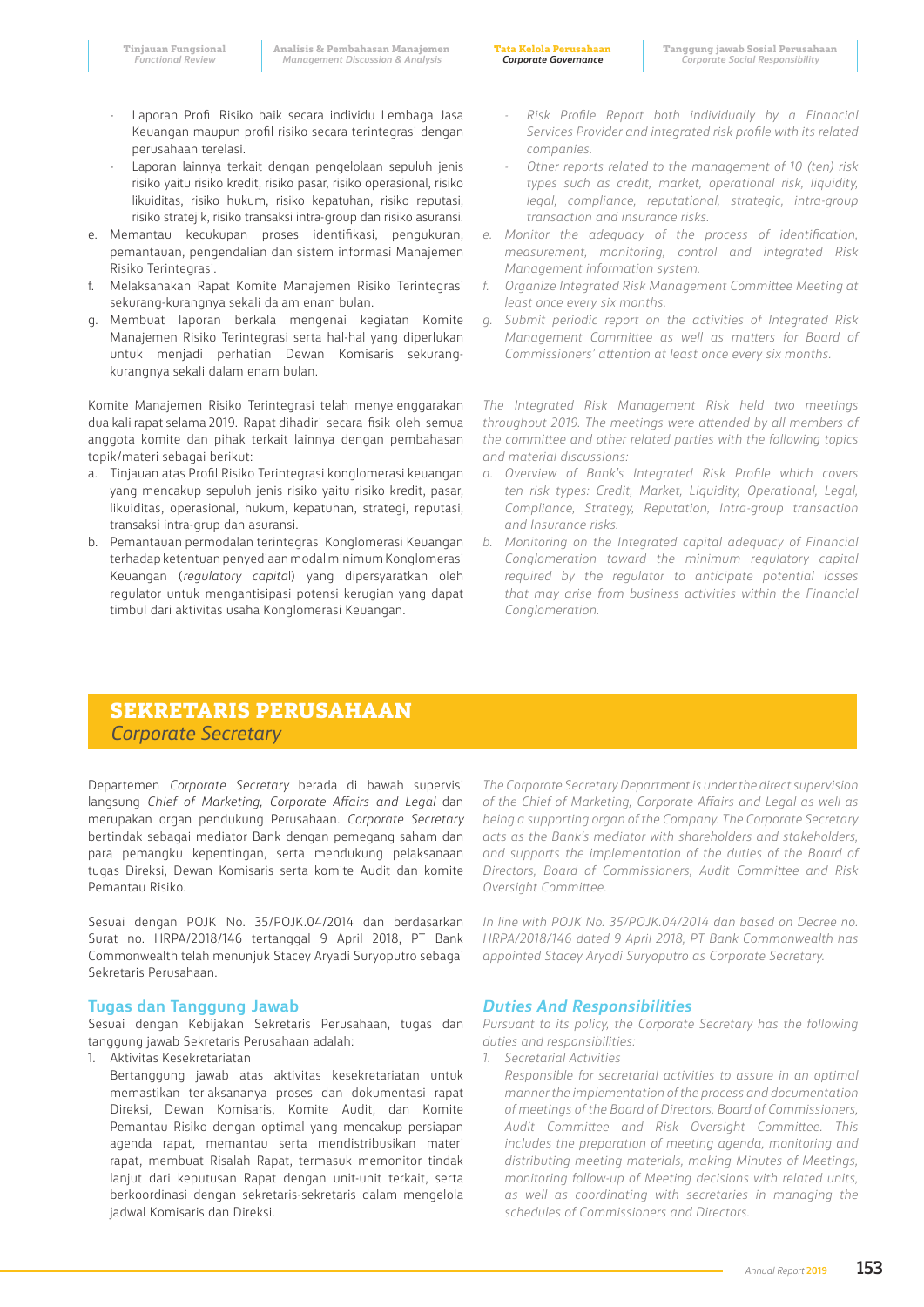

- 2. Implementasi Tata Kelola Perusahaan Mendukung pelaksanaan tata kelola perusahaan yang baik di dalam Perseroan termasuk:
	- Sebagai pengelola administrasi pemegang saham;
	- Sebagai koordinator dalam pelaksanaan Rapat Umum Pemegang Saham dan pelaksanaan aksi korporasi;
	- Sebagai koordinator dalam pembuatan Laporan Tahunan Perseroan;
	- Memberikan pendapat dan rekomendasi kepada manajemen dan komite untuk memastikan kepatuhan kepada standar-standar *corporate governance* yang berlaku;
	- Bersama dengan *Compliance* dan *Human Resources*  Department, memastikan bahwa pelaporan kepada Otoritas Jasa Keuangan, Bank Indonesia, dan institusi lainnya terkait dengan pengangkatan Direksi dan Dewan Komisaris telah memenuhi Anggaran Dasar Perseroan, Undang-undang Perseroan Terbatas, dan peraturan terkait lainnya.
- 3. Pengelolaan Dokumen Perseroan

Mengelola dan menyimpan dokumen-dokumen Perseroan yang relevan dengan tugas dan tanggung jawab Sekretaris Perusahaan, dan menjaga kerahasiaan dokumen, data serta informasi Perseroan.

- *2. Good Corporate Governance Implementation Support the implementation of good corporate governance in the Company including:*
	- *- As the administration manager for shareholders;*
	- *- As the coordinator in organizing the General Meeting of Shareholders and corporate actions;*
	- *- As the coordinator in the creation of the Company's Annual Report;*
	- *- Provide opinions and recommendations to the management and committees to ensure compliance with applicable corporate governance standards.*
	- *- Together with Compliance and Human Resources Departments, ensure that the reporting to the Financial Services Authority, Bank Indonesia, and other institutions related to the appointments of Directors and Commissioners are in compliance with the Company's Articles of Association, Limited Liability Company Laws and other related regulations.*
- *3. Management of Company Documents*

 *Manage and file the Company's documents that are relevant to the Corporate Secretary's duties and responsibilities, and maintain the confidentiality of the Company's documents, data and information.*

# **SATUAN KERJA AUDIT INTERN**  *Internal Audit Work Unit*

Visi Satuan Kerja Audit Intern (SKAI) adalah untuk menjadi penyedia jasa assurance yang konstruktif, professional dan berkualitas.

Misi SKAI adalah untuk memberikan *assurance* yang independen dan objektif kepada Direksi dan Dewan Komisaris melalui Komite Audit terhadap efektivitas desain dan efektivitas operasional tata kelola, manajemen risiko, dan sistem pengendalian internal Bank.

SKAI dikepalai oleh seorang Kepala SKAI. Sampai dengan 31 Desember 2019, jumlah anggota SKAI adalah 14 orang.

### **PROFIL KEPALA SATUAN KERJA AUDIT INTERN (SKAI)**

### **Reza HM Soemadipradja**

Kepala Satuan Kerja Audit Intern

Reza HM Soemadipradja bergabung dengan PT Bank Commonwealth sebagai Kepala Satuan Kerja Audit Intern pada bulan Juli 2011 berdasarkan surat pengangkatan No.HRPA/8/194/2011.

Profil beliau dapat dilihat pada section profil pejabat eksekutif pada halaman 45.

### **PENDIDIKAN/PELATIHAN**

SKAI merencanakan dan merealisasikan program Pelatihan dan Pengembangan dengan koordinasi bersama unit kerja Sumber Daya Manusia. SKAI secara berkelanjutan menjadwalkan program alih pengetahuan untuk para anggotanya, melalui:

*The vision of the Internal Audit Work Unit (SKAI) is to become an independent, professional, constructive, and qualified asssurance provider.* 

*The mission of the SKAI is to provide independent and objective assurance to Board of Directors and Board of Commissioners through the Audit Committee on the design effectiveness and operational effectiveness of the Bank's governance, risk management, and internal control system.*

*SKAI is headed by the Chief of Audit. As of 31 December 2019, the number of SKAI unit was 14 staff.*

# *CHIEF OF AUDIT PROFILE*

### *Reza HM Soemadipradja*

*Chief of Audit*

*Reza HM Soemadipradja joined PT Bank Commonwealth as Chief of Audit in July 2011 based on the letter of appointment No. HRPA /8/194/2011.*

*His profile can be viewed in executive officer profile section on page 45.*

### *EDUCATION/TRAINING*

*The SKAI plans and conducts the Training and Development program in coordination with the Human Resources work unit. The SKAI periodically schedules knowledge transfer programmes for its members by means of:*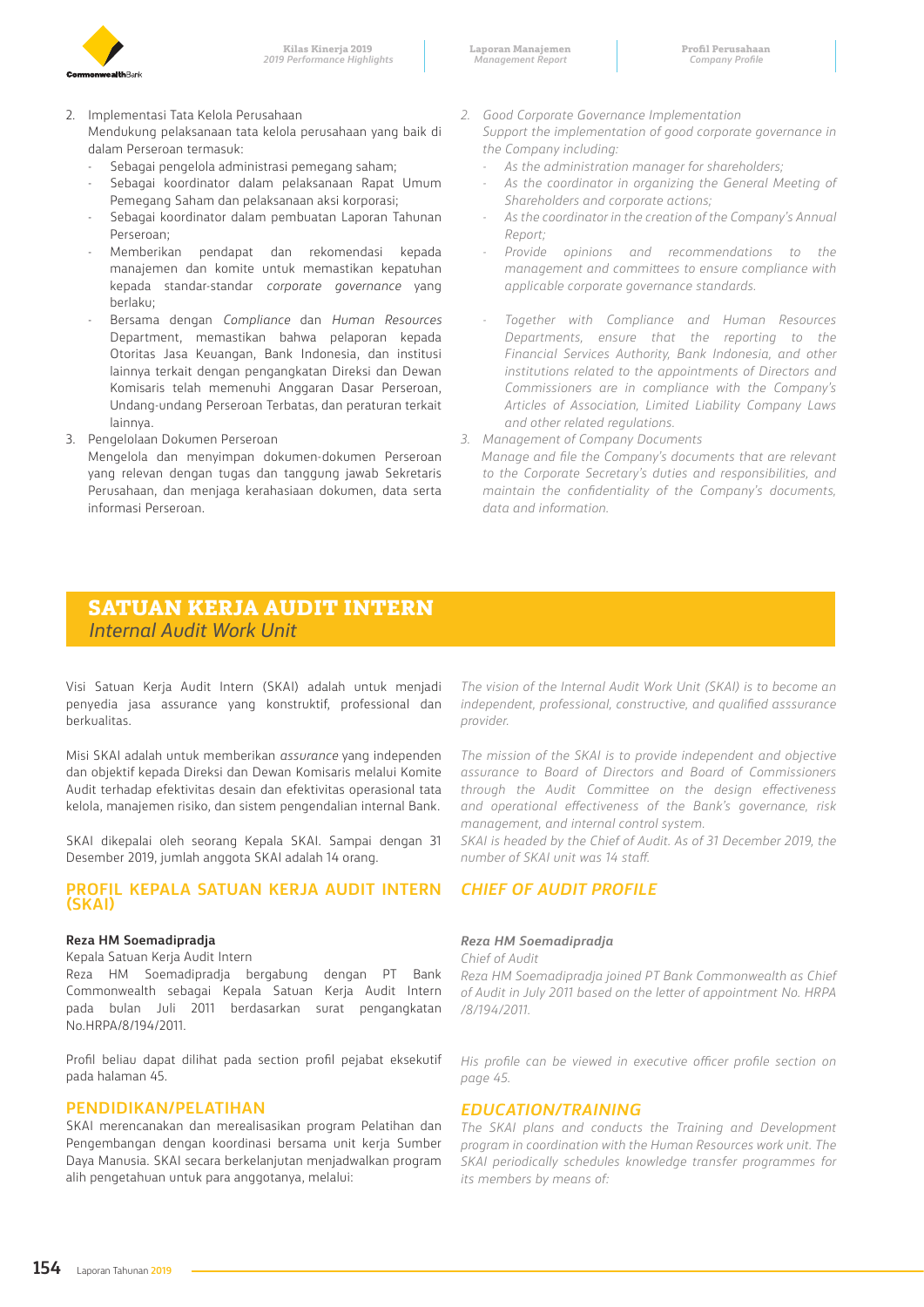- Pengikutsertaan anggota SKAI dalam pelatihan-pelatihan terkait keahlian khusus dalam audit serta program sertifikasi, jika diperlukan:
- *Sharing session*, dengan mengundang pembicara dari unit kerja terkait untuk menjelaskan proses, produk, dan lain sebagainya kepada anggota SKAI;
- Bekerjasama dengan *Commonwealth Bank of Australia (CBA) Audit & Assurance* terkait program alih pengetahuan dimana anggota SKAI bersama dengan pemeriksa dari CBA melaksanakan *group-wide audit* dengan tujuan mendapatkan pengetahuan atas praktik terbaik mengenai pendekatan dan program audit tertentu.

### **Kualifikasi/Sertifikasi SKAI**

Selama tahun 2019, seluruh anggota SKAI telah tersertifikasi dalam bidang manajemen risiko perbankan sesuai dengan ketentuan Bank Indonesia. SKAI memiliki anggota tim yang berasal dari berbagai latar belakang seperti firma akuntansi, bank lain dan juga dari Unit Kerja lain dalam Bank dengan mayoritas pengalaman audit maupun keahlian dan pengetahuan di area tertentu.

### **Tugas dan Tanggung Jawab SKAI**

SKAI adalah fungsi yang secara independen dan objektif memberikan *assurance* kepada Dewan Direksi dan Dewan Komisaris melalui Komite Audit terhadap efektivitas operasional tata kelola, manajemen risiko, dan sistem pengendalian internal Bank.

Dalam melaksanakan tugas dan tanggung jawabnya, SKAI mengacu pada Peraturan Otoritas Jasa Keuangan (POJK) No. 1/ POJK.03/2019 tentang Penerapan Fungsi Audit Intern pada Bank Umum, Standar Praktik Profesional dari *the Institute of Internal Auditors* (IIA), dan Piagam Audit Intern yang menjabarkan visi, misi, wewenang, dan tanggung jawab SKAI.

### **Pengangkatan/Pemberhentian** *Chief of audit*

Kepala SKAI diangkat dan diberhentikan oleh Presiden Direktur Bank dengan persetujuan Dewan Komisaris. Kepala SKAI melapor langsung kepada Presiden Direktur dan memiliki jalur komunikasi dengan Dewan Komisaris melalui Komite Audit. Anggota SKAI diangkat dan diberhentikan oleh Kepala SKAI.

### **Piagam dan Panduan SKAI**

SKAI memiliki Piagam Audit Internal (*Internal Audit Charter*) yang memuat visi, misi, wewenang, dan tanggung jawab SKAI. Panduan Audit Intern (*Internal Audit Manual*) yang dimiliki SKAI memuat pendekatan dan metodologi dalam melakukan audit. Panduan Audit Intern dikaji ulang secara berkala dan diperbaharui dengan mempertimbangkan kebutuhan audit.

### **Pelaksanaan Tugas SKAI**

SKAI menggunakan pendekatan berdasarkan risiko (*risk*-*based*) dalam penyusunan rencana audit tahunan maupun pelaksanaan penugasan audit.

Temuan-temuan utama SKAI secara berkala dilaporkan kepada Dewan Komisaris dan Direksi melalui Rapat Dewan Komisaris dan Rapat Manajemen. Selain itu, seluruh temuan audit juga dilaporkan setiap semester kepada Otoritas Jasa Keuangan (OJK) melalui Laporan Pelaksanaan dan Pokok-Pokok Hasil Audit Intern (LPPHA).

- *• Involving SKAI members in training related to special expertise in audits and certification programmes, if needed;*
- *• Sharing session, by inviting speakers from related work units to explain to SKAI members about processes, products, and other subjects.*
- *• Collaborate with the Commonwealth Bank of Australia (CBA) Audit & Assurance related to knowledge transfer programs where SKAI members together with inspectors from CBA conduct group-wide audits with the aim of gaining knowledge of best practices regarding specific audit approaches and programs.*

### *SKAI Qualification/Certification*

*Throughout 2019, all members of the SKAI have been certified in the field of banking risk management in accordance with Bank Indonesia regulations. The membership of SKAI includes those from various backgrounds such as accounting firms, other banks and also other Work Units in the Bank. The majority of the members possess audit experience as well as expertise and knowledge in certain areas.*

### *SKAI Duties and Responsibilities*

*SKAI has the function that independently and objectively provides assurance to the Board of Directors and Board of Commissioners through the Audit Committee regarding the effectiveness of the executions of governance, risk management and the Bank's internal control system.* 

*In carrying out its duties and responsibilities, the SKAI refers to the Financial Services Regulation (POJK) No. 1/POJK.03/2019 on the Implementation of Commercial Bank Internal Audit Functions, Professional Practice Standards from the Institute of Internal Auditors (IIA), and the Internal Audit Charter that describes the vision, mission, authorities, and responsibilities of the SKAI.*

### *Appointment/Dismissal of Chief of Audit*

*The Chief of Audit is appointed and dismissed by the President Director of the Bank with the approval of the Board of Commissioners. The Chief of Audit reports directly to the President Director and has communication channels with the Board of Commissioners through the Audit Committee. Members of SKAI are appointed and dismissed by the Chief of Audit.*

### *Internal Audit Charter & Manual*

*The SKAI has an Internal Audit Charter that contains SKAI's vision, mission, authority and responsibilities. The Internal Audit Manual of contains approaches and methodologies in conducting audits. The Internal Audit Manual is regularly reviewed and updated by considering audit requirements.*

### *Implementation of SKAI Duties*

*The SKAI uses a risk-based approach in the preparation of the annual audit plan and the execution of audit assignments.*

*The main findings of the SKAI are regularly reported to the Board of Commissioners and Board of Directors through Board of Commissioners Meetings and Management Meetings. In addition, all of the audit findings are also reported every semester to the Financial Services Authority (OJK) through the Implementation Report and Principles of Internal Audit Results (LPPHA).*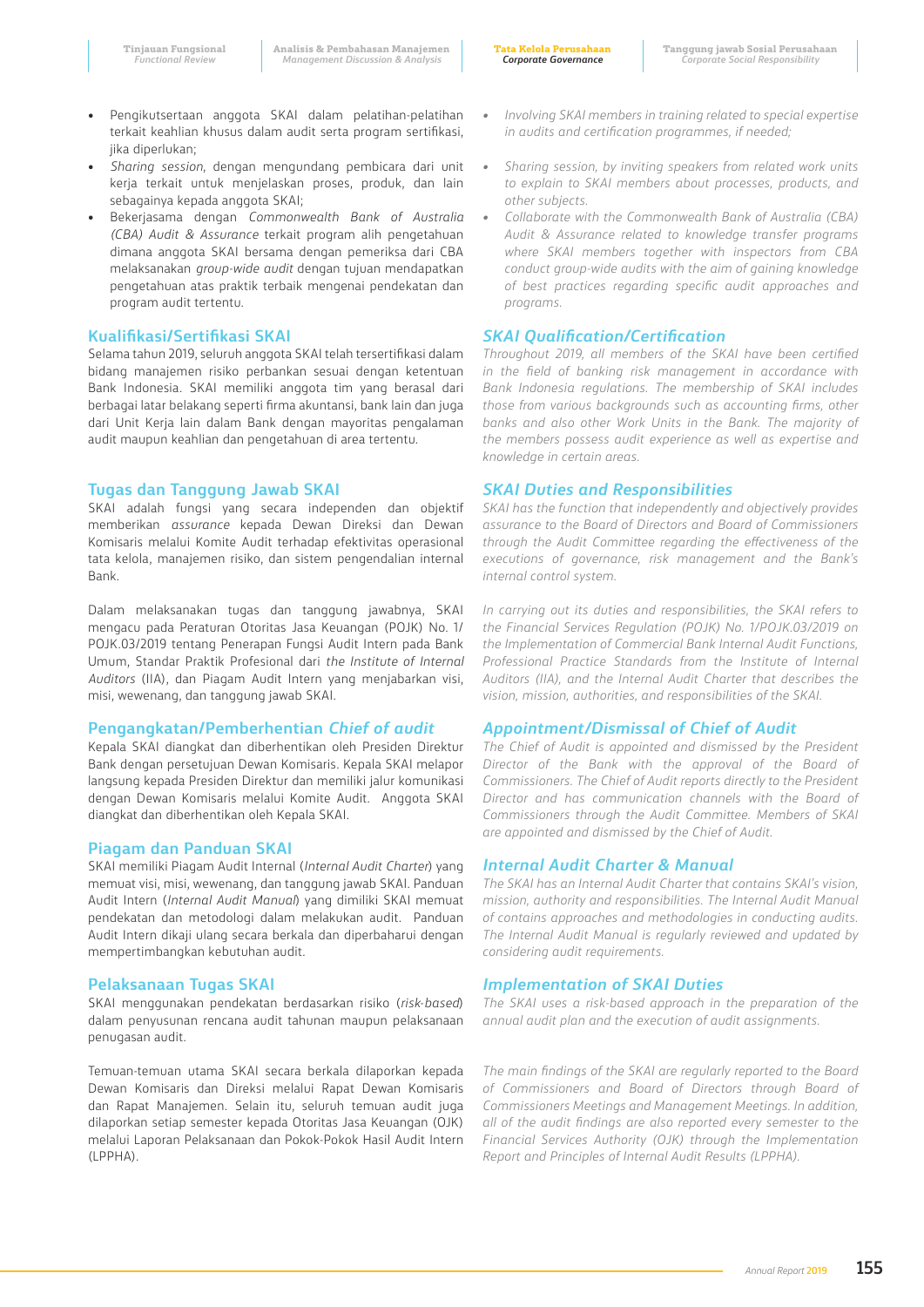

Secara berkesinambungan, SKAI melakukan pemantauan atas pencapaian rencana audit serta risiko-risiko yang muncul (emerging risks). Hal ini dilakukan sehingga dari waktu ke waktu sehingga SKAI dapat mengevaluasi rencana audit di tahun berjalan dan melakukan perubahan jika diperlukan.

### **Sistem Pengendalian Internal**

Sistem pengendalian internal Bank dilakukan melalui kerangka Tiga Lini Akuntabilitas.

Secara umum, SKAI selaku Lini 3 bertindak sebagai penilai independen atas efektivitas sistem pengendalian internal yang dilakukan oleh Lini 1 dan 2 dengan menjalankan rencana tahunan audit yang telah disetujui oleh Direktur Utama dan Dewan Komisaris melalui Ketua Komite Audit.

### **Tinjauan Atas Efektivitas Sistem Pengendalian Internal – Lini 3**

Efektivitas sistem pengendalian internal dilakukan di tiap lini akuntabilitas *(line of accountability*). SKAI selaku Lini 3 melakukan penilaian efektivitas sistem pengendalian internal melalui aktivitas audit berbasis risiko. Penilaian tersebut terdokumentasi dalam kertas kerja dan laporan SKAI. Per tanggal 31 Desember 2019, SKAI telah melaksanakan seluruh audit yang direncanakan untuk tahun 2019. Audit yang dijalankan mengacu pada rencana audit tahunan yang telah didiskusikan dan disetujui oleh Direktur Utama dan Dewan Komisaris melalui Komite Audit.

Untuk memastikan bahwa komitmen audit telah dilaksanakan dengan sesuai secara tepat waktu oleh unit bisnis, maka Audit Internal melakukan pemantauan secara rutin. Temuan-temuan utama SKAI secara berkala dilaporkan kepada Dewan Komisaris dan Direksi melalui Rapat Dewan Komisaris dan Rapat Manajemen.

*The SKAI continuously monitors the achievement of the audit plan as well as the emerging risks. This is done so that from time to time the SKAI can evaluate the audit plan in the current year and make changes if necessary.*

### *Internal Control System*

*The Bank's Internal Control System is executed through Three Lines of Accountability.*

*In general, SKAI acts as an independent assessor on the effectiveness of the internal control system conducted by Lines 1 and 2. This is performed by carrying out an annual audit plan approved by the President Director and the Board of Commissioners through the Chairman of the Audit Committee.*

### *Review of Effectiveness of Internal Control System*  **–** *Line 3*

*The effectiveness of the internal control system is conducted on every line of accountabillity. SKAI as the line 3 evaluates the effectiveness of the internal control system through risk-based audit activities. The assessment is documented in work papers and SKAI reports.* 

*As of 31 December 2019, the SKAI has carried out all of the audits planned for 2019. The conducted audit refers to the annual audit plan discussed and approved by the President Director and the Board of Commissioners through the Audit Committee.*

*To ensure audit commitments are realised accordingly in a timely manner by the business units, the Internal Audit conducts regular monitoring. The SKAI's main findings are regularly reported to the Board of Commissioners and Board of Directors through Board of Commissioners and Management Meetings.*

# **PENANGANAN BENTURAN KEPENTINGAN**  *Handling Conflicts of Interest*

Benturan Kepentingan merupakan suatu kondisi di mana terdapat perbedaan kepentingan ekonomis perusahaan dengan kepentingan pribadi (karyawan, anggota Direksi dan Dewan Komisaris).

Pencegahan terjadinya Benturan Kepentingan dilakukan Bank melalui penerbitan Kebijakan Manajemen Konflik yang berlaku bagi seluruh karyawan, anggota Direksi dan Dewan Komisaris. Kebijakan ini merupakan acuan yang digunakan dalam melakukan pengendalian dan/atau penghindaran terjadinya benturan kepentingan, pengungkapan dan dokumentasi secara tertulis setiap potensi dan terjadinya benturan kepentingan.

Selama tahun 2019 tidak terdapat transaksi material yang mengandung Benturan Kepentingan.

*Conflict of interest is a condition where the company's economic interests clash with the individual economic interests (i.e. employees, members of the Boards of Directors and Commissioners).*

*Conflict of Interest prevention is conducted by the Bank through the issuance of Conflict Management Policy that applies to all employees, members of the Board of Directors and the Board of Commissioners. This policy is a reference used in controlling and/or avoiding conflicts of interest, disclosure and documentation in writing of any potential and conflict of interest.*

*During 2019 there were no material transactions containing Conflicts of Interest.*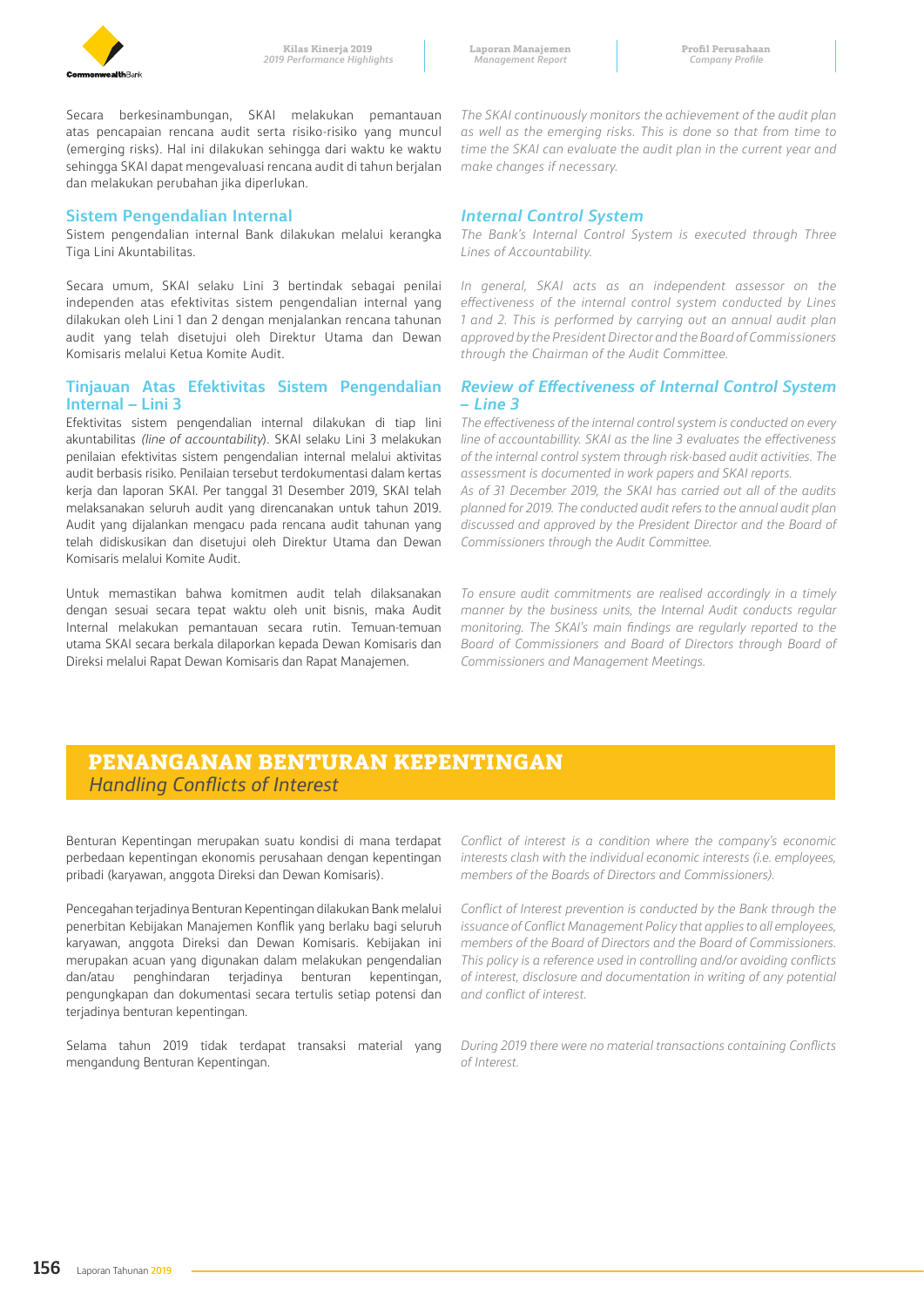# **FUNGSI KEPATUHAN**  *Compliance Function*

Satuan Kerja Kepatuhan (SKK) Bank merupakan satuan kerja independen dari satuan kerja lainnya dan mempunyai tanggung jawab langsung kepada Direktur Kepatuhan. SKK memiliki tanggung jawab terhadap pelaksanaan fungsi kepatuhan Bank, oleh sebab itu peranan SKK sangat penting dalam mendukung kegiatan bisnis Bank agar tidak menyimpang dari peraturan dan perundang-undangan dan meminimalisasi terjadinya risiko kepatuhan.

### **ORGANISASI FUNGSI KEPATUHAN**

Direktur Kepatuhan PT Bank Commonwealth dijabat oleh Thio Sucy dan bertanggung jawab langsung kepada Presiden Direktur. Direktur Kepatuhan tidak membawahi fungsi-fungsi yang tidak diperkenankan oleh peraturan OJK.

Direktorat Kepatuhan PT Bank Commonwealth dibagi menjadi tiga fungsi yaitu:

1. Compliance Advisory

Merupakan unit kerja yang bertanggung jawab dalam melakukan komunikasi dengan regulator, memberi saran/rekomendasi kepatuhan dan mengkaji rancangan produk/ layanan/kebijakan/ prosedur guna memastikan produk/layanan, kebijakan Bank telah sesuai dengan peraturan dan perundang-undangan serta memastikan kepatuhan komitmen Bank kepada regulator.

2. AML/CTF and Sanction

Merupakan unit kerja yang bertanggung jawab terhadap penerapan program Anti Pencucian Uang dan Pencegahan Pendanaan Terorisme (APU/PPT) dan memastikan transaksi keuangan dan perdagangan internasional sesuai dengan ketentuan Sanctions yang berlaku serta memberikan pelatihan kepada karyawan terkait pelaksanaan APU/PPT dan Sanctions.

3. Monitoring dan Testing

Merupakan unit yang bertanggung jawab dalam melakukan identifikasi risiko kepatuhan berdasarkan peraturan-peraturan yang diterbitkan oleh regulator dan melakukan pemantauan dan pengujian terhadap efektifitas dari pengendalian risiko kepatuhan Lini 1.

### **INDIKATOR KEPATUHAN DI 2019**

Selama tahun 2019 tidak terdapat pelanggaran peraturan yang material dan signifikan. Persyaratan regulatory parameter utama telah dipenuhi Bank termasuk pemenuhan komitmen terhadap tindak lanjut hasil pemeriksaan Otoritas Jasa Keuangan yang dilakukan selama tahun 2019.

### **Pelaksanaan Kegiatan Satuan Kerja Kepatuhan di 2019**

Pelaksanaan fungsi kepatuhan telah dilakukan melalui kegiatan antara lain mencakup:

- 1. Sosialisasi peraturan baru (OJK/BI/PPATK) kepada unit-unit terkait termasuk membuat *summary gap analysis* atas peraturanperaturan tersebut.
- 2. Sosialisasi peraturan baru (OJK/BI/PPATK) senantiasa dilakukan kepada unit-unit terkait sebagai bagian dari *compliance awareness*, termasuk training kepatuhan yang dilakukan melalui Compliance roadshow 2019 kepada karyawan kantor-cabang dan *basic induction program*.

*The Compliance Work Unit (SKK) of the Bank is an independent work unit from other work units and has direct responsibility to the Director of Compliance. SKK has the responsibility for the implementation of the Bank's compliance function, therefore the role of SKK is very important in supporting the Bank's business activities so as not to deviate from regulations and legislation and minimize the occurrence of Compliance Risk.*

### *ORGANISATION OF COMPLIANCE FUNCTION*

*The Director of Compliance of PT Bank Commonwealth is held by Thio Sucy and reports directly to the President Director. The Compliance Director does not oversee functions that are not permitted by OJK regulations.*

*Directorate of Compliance of PT Bank Commonwealth consists of three functions:* 

*1. Compliance Advisory*

*Is a work unit responsible for communicating with regulators, giving advice and recommendations on compliance and reviewing product, service, policy and procedure designs to ensure these remain in accordance with regulations and laws and ensuring the Bank remains in compliance with its commitments to regulators .*

*2. AML / CTF and Sanction*

*Is a work unit responsible for implementing Anti-Money Laundering/Counter Terrorism Funding (AML/CTF) and ensuring international financial and trade transactions are in accordance with applicable Sanctions provisions and providing training to employees regarding the implementation of AML/CTF and Sanctions.*

*3. Monitoring and Testing Is the unit responsible for identifying compliance risks based on* 

*regulations issued by regulators and monitoring and testing the effectiveness of Line 1 Compliance Risk control.*

# *COMPLIANCE INDICATORS IN 2019*

*In 2019 there was no material and significant violations of regulations. The main regulatory parameter requirements have been met by the Bank, including the fulfillment of commitments to the follow-up results of the Financial Services Authority examination conducted in 2019.*

### *Implementation Of Compliance Unit Activities In 2019*

*In 2019, the implementation of the Compliance function was realised through the activities that include:*

- *1. Dissemination of new regulations (OJK/BI/PPATK) to related units including making a summary gap analysis of these regulations.*
- *2. New regulations socialization (OJK/BI/PPATK) is always carried out to related units as part of compliance awareness, including compliance training conducted through the 2019 Compliance roadshow to branch office employees and basic induction program.*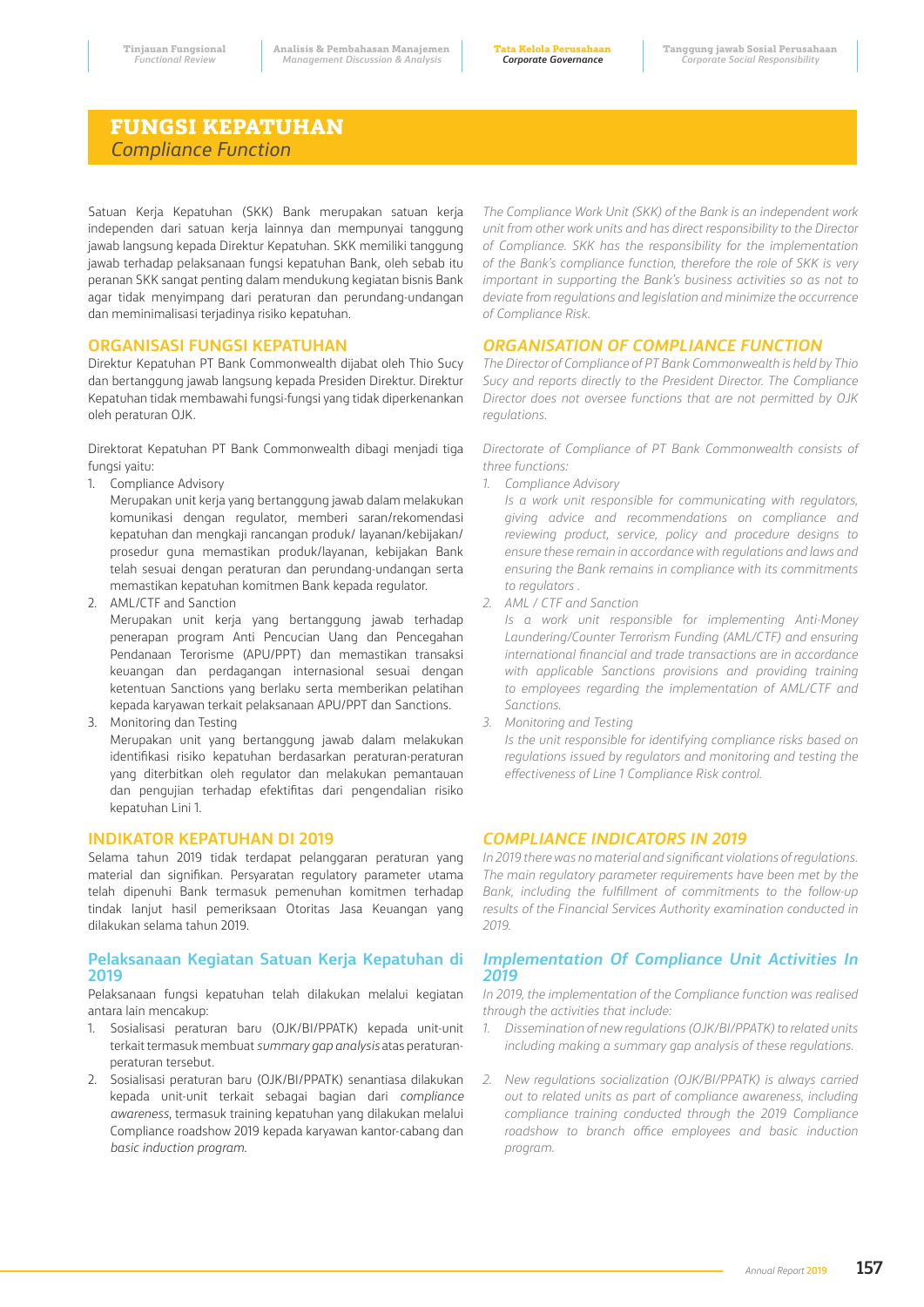

- 3. Memberikan pelatihan APU/PPT dan *Sanctions* kepada karyawan baru dan *front liner*.
- 4. Melakukan kajian kepatuhan rancangan produk/layanan baru dan kebijakan dan prosedur, serta fungsi konsultatif kepada unit kerja guna memastikan rancangan produk/layanan baru dan kebijakan dan prosedur Bank telah sesuai dengan peraturan dan perundang-undangan.
- 5. Mengawasi pelaksanaan pengelolaan risiko kepatuhan di Lini 1 telah sesuai dengan *Compliance Risk Management Framework* (CRMF) dan melakukan uji kepatuhan secara lebih mendalam (*thematic review*) atas pelaksanaan dari regulasi yang berdampak signifikan terhadap Bank.
- 6. Melakukan pemantauan tindak lanjut hasil pemeriksaan Otoritas Jasa Keuangan dan Bank Indonesia, untuk memastikan *corrective action* dilakukan sesuai dengan komitmen Bank kepada regulator.

## **Anti Pencucian Uang / Pencegahan Pendanaan Terorisme (APU/PPT)**

PT Bank Commonwealth dalam menjalankan aktivitasnya berkomitmen untuk mencegah produk dan layanannya digunakan sebagai media pencucian uang dan pendanaan terorisme dengan menerapkan program APU/PPT sesuai dengan ketentuan peraturan perundang-undangan dan regulasi perbankan yang berlaku serta mengacu pada best practice yang berlaku secara internasional.

Sesuai dengan Undang-Undang Tindak Pidana Pencucian Uang No.8 tahun 2010, Undang-Undang Pencegahan dan Pemberantasan Tindak Pidana Pendanaan Terorisme No. 9 tahun 2013, Peraturan OJK No.12/POJK.02/2017, Surat Edaran OJK No.32/SEOJK.03/2017, Peraturan OJK No.23/POJK.01/2019, serta peraturan terkait lainnya, maka Bank telah memiliki dan menerapkan program APU/PPT yang ditetapkan:

### **1. Pengawasan Aktif Direksi dan Dewan Komisaris**

Pengawasan aktif dari Direksi dan Dewan Komisaris dilakukan diantaranya melalui pemberian persetujuan atas kebijakan APU/ PPT serta pemantauan terhadap penerapan program APU/PPT melalui laporan yang disampaikan secara berkala. Informasi yang disampaikan meliputi kegiatan pemantauan APU/PPT, rencana serta realisasi terkait pengembangan sistem serta penyampaian laporan kepada regulator.

### **2. Kebijakan dan Prosedur**

Dalam upaya mendukung perkembangan usaha dan kegiatan transaksi, Bank telah memiliki kebijakan dan prosedur terkait pelaksanaan program APU/PPT sesuai dengan ketentuan OJK yang berlaku. Penyempurnaan kebijakan dan prosedur yang terkait dengan pelaksanaan APU/PPT terus-menerus dilakukan antara lain dengan memperbaharui:

- Kebijakan Sanksi Ekonomi dan Perdagangan
- Kebijakan Penetapan Nasabah Berisiko Tinggi
- Prosedur Permintaan Data dan Permintaan Tindakan Lainnya terkait Tindak Pidana Pencucian Uang dari Regulator dan Lembaga Berwenang Lainnya
- Prosedur Pelaporan Anti Pencucian Uang/Pendanaan Terorisme
- Prosedur Pengelolaan Daftar Penyaringan/*Screening*
- Prosedur *Pengawasan AML*
- *3. Conducting training on AML/CTF and Sanctions to all new employees and front-line staff.*
- *4. Reviewing compliance on new products, services, policies and procedures, as well as consultative functions to Work Units to ensure the initiatives of new products and services and the Bank's policies and procedures are in accordance with prevailing laws and regulations.*
- *5. Monitoring the implementation of Compliance Risk Management in Line 1 against the Compliance Risk Management Framework (CRMF) and conducting a more thorough thematic review on the exercising of regulations that have significant impact to the Bank.*
- *6. Monitoring the follow-up of the results of the reviews by the Financial Services Authority and Bank Indonesia, to ensure that corrective actions are carried out in accordance with the Bank's commitments to regulators.*

### *Anti Money Laundering / Counter Terrorism Financing (AML/CTF)*

*In conducting its business activities, PT Bank Commonwealth is committed to preventing its products and services from being used as a medium for money laundering and terrorism funding. The Bank implements the AML/CTF programs that are in accordance with prevailing laws and banking regulations as well as referring to international best practices.*

*Pursuant to the Law on Money Laundering no. 8 Year 2010, the Law No. 9 Year 2013 on Prevention and the Eradication of Crime of Terrorism Funding, OJK Regulation No.12/POJK.02/2017, OJK Circular Letter No.32/SEOJK.03/2017, OJK Regulation No.23/POJK.01/2019 and other related regulations, the Bank has established and implemented AML/CTF programs:*

### *1. Active Supervision from the Board of Directors and Board of Commissioners*

*Active supervision from the Board of Directors and Board of Commissioners is carried out, among others, through approving AML/CTF policies and monitoring the implementation of the AML/CTF programme by submitting periodic reports. The information submitted includes the oversight activities of AML/ CTF, plans and realisation related to the development of the system and the submission of reports to regulators.*

### *2. Policies and Procedures*

*In an effort to support business development and transaction activities, the Bank has policies and procedures related to the implementation of the AML/CTF programs in accordance with the applicable FSA provisions. The improvement of policies and procedures related to implementation of AML/CTF is continuously carried out among others by updating:*

- *• Economic and Trade Sanctions Policy*
- *• Designation of High-Risk Customer Criteria Policy*
- *• Procedure for Data Requests and Other Requests for Actions related to Crime on Money Laundering and Terrorism Financing from Regulators and Other Authorities*
- *• Anti Money Laundering and Terrorism Financing Reporting Procedure*
- *• Screening Database Maintenance Procedure*
- *• AML Surveillance Procedure*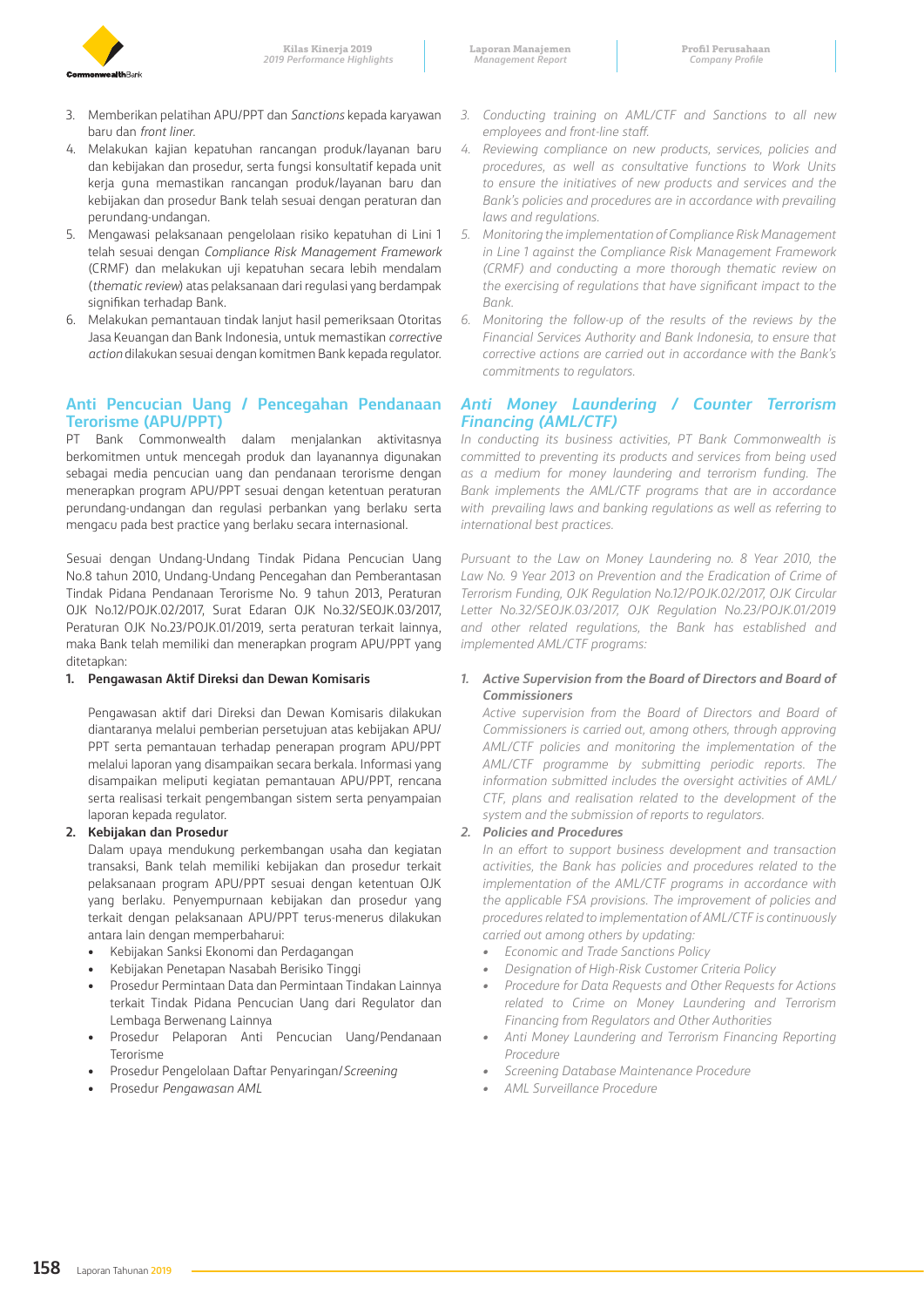### **3. Pengendalian Intern**

Pengendalian intern merupakan bagian dari upaya untuk memastikan pelaksanaan terhadap program APU/PPT telah berjalan sesuai dengan ketentuan dan peraturan yang berlaku. Audit Intern secara berkala melakukan pengawasan pada unit terkait maupun cabang-cabang. Pengawasan juga mencakup implementasi dari kebijakan dan prosedur internal. Audit Interen Bank melakukan proses audit pada kuartal ke 4 tahun 2019 dengan rekomendasi atas beberapa perbaikan pada prosedur internal bank.

### **4. Sistem Informasi Manajemen**

Untuk keperluan pemantauan profil dan transaksi Nasabah, PT Bank Commonwealth telah memiliki sistem aplikasi untuk mengidentifikasi, menganalisa, memantau dan menyediakan laporan mengenai karakteristik transaksi yang dilakukan oleh Nasabah, termasuk identifikasi transaksi keuangan mencurigakan. Aplikasi ini dilengkapi dengan parameter dan *threshold* yang secara berkesinambungan dievaluasi sesuai dengan perkembangan modus pencucian uang dan pendanaan terorisme. Aplikasi ini juga memiliki fungsi untuk melakukan proses *screening* terhadap *database Anti Money Laundering Watch list*.

Secara periodik, bank melakukan *review* dan analisa atas *rule* dan parameter yang digunakan untuk memastikan kesesuaiannya dengan tren dan tipologi pencucian uang saat ini.

### **5. Sumber Daya Manusia dan Pelatihan**

Dalam menjalankan fungsinya, Divisi AML/CTF & *Sanctions* melapor dan bertanggung jawab langsung kepada Direktur Kepatuhan. Per posisi 31 Desember 2019 Divisi ini terdiri dari 10 orang yang memiliki pengetahuan dan pengalaman perbankan yang memadai mengenai penilaian dan mitigasi risiko terkait penerapan program APU/PPT.

Program pelatihan APU/PPT wajib diikuti oleh seluruh karyawan secara berkala. Metode pelatihan dilakukan melalui berbagai metode, di antaranya melalui metode tatap muka seperti *Basic Induction Program, Onboarding for Front liner*, dan metode *e-learning*.

Selain itu selama kuartal ke-4 tahun 2019, Divisi AML/CTF & *Sanctions* melakukan program *refreshment* dalam bentuk AML *Roadshow* untuk memberikan pelatihan serta *refreshment* terkait implementasi program APU/PPT secara langsung di kantorkantor cabang. Program AML *Roadshow* ini adalah mandatory untuk karyawan yang berhubungan langsung dengan nasabah (*Frontliners*) maupun karyawan unit pendukung lainnya (*Support Unit*) di cabang. Selain itu, salah satu fokus utama dalam program AML Roadshow ini adalah *sharing* atas berbagai contoh kasus.

### *3. Internal Control*

*Internal control is part of an effort to ensure the implementation of the AML/CTF program has been running in accordance with applicable rules and regulations. Internal Audit periodically supervises related units and branches. Supervision also includes the implementation of internal policies and procedures. Internal Audit The Bank conducted an audit process in the fourth quarter of 2019 with recommendations for some improvements to the bank's internal procedures.*

### *4. Management information Systems*

*For the purpose of monitoring customer profiles and transactions, PT Bank Commonwealth uses an application to identify, analyze, monitor and provide reports on the characteristics of transactions carried out by the Customer, including identification of suspicious financial transactions. This application is equipped with parameters and thresholds that are continuously evaluated in accordance with the development of money laundering and terrorism financing. This application also has a function to screen the Anti Money Laundering Watch list database.*

*Periodically, the bank reviews and analyzes the rules and parameters used to ensure compliance with current trends and typology of money laundering.*

### *5. Human Resources and Training*

*In carrying out its functions, the AML/CTF & Sanctions Division reports directly to the Director of Compliance. As of December 31, 2019 this division consisted of 10 people who had adequate banking knowledge and experience regarding risk assessment and mitigation related to the implementation of the AML/CTF programs.*

*AML/CTF training programs must be followed by all employees periodically. Training methods are carried out through a variety of methods, including through face-to-face methods such as the Basic Induction Program, Onboarding for Front liners, and e-learning methods.*

*In addition, during the 4th quarter of 2019, the AML/CTF & Sanctions Division conducted refreshments program in the form of AML Roadshow to provide training and refreshments related to the implementation of the AML/CTF programs directly in branch offices. The AML Roadshow program is mandatory for employees who deal directly with customers (Frontliners) as well as employees of other supporting units (Support Units) at the branch. In addition, one of the main focuses in the AML Roadshow program is sharing of various case studies.*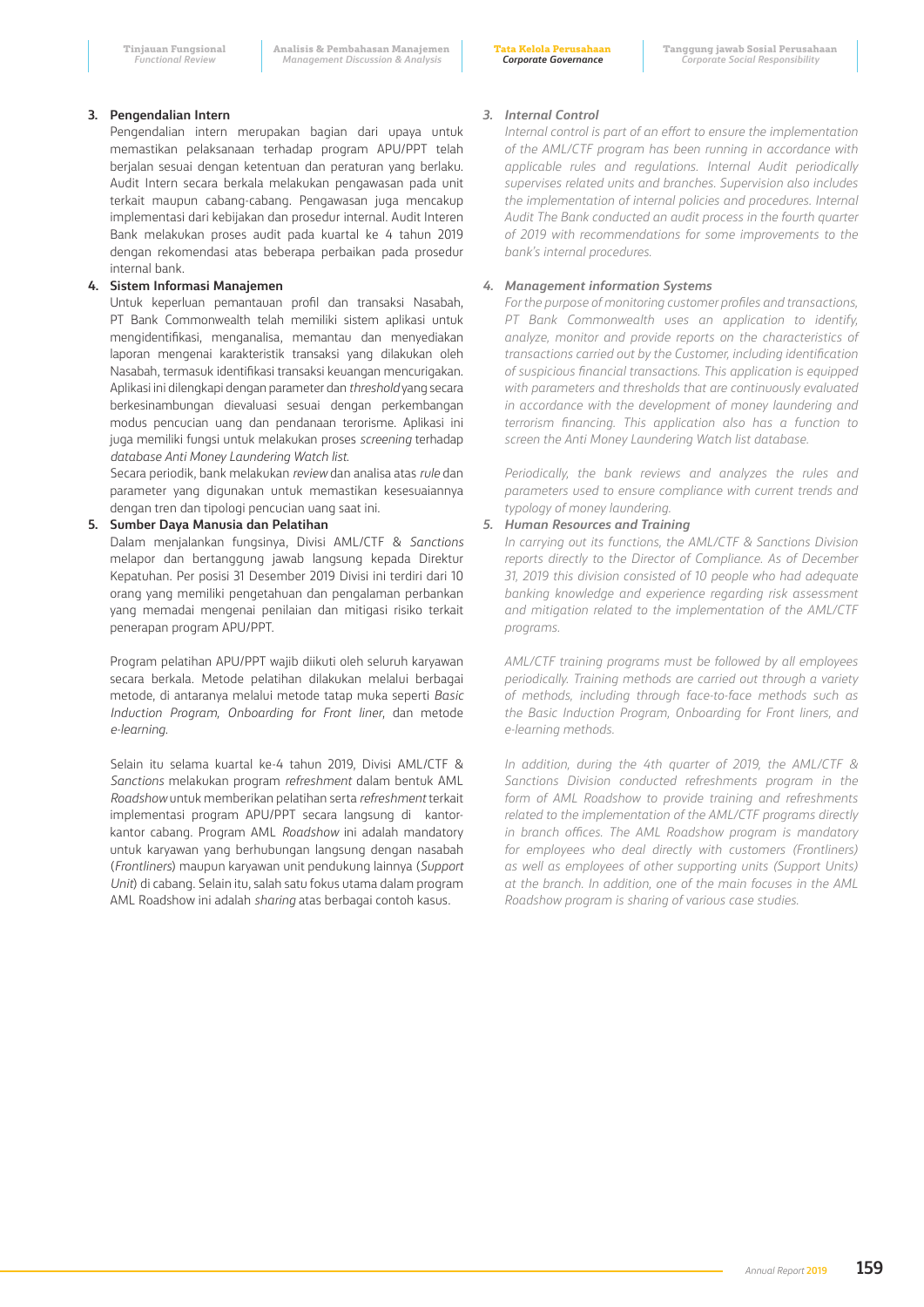

# **AKUNTAN PUBLIK/AUDITOR EKSTERNAL**  *Public Accountants/External Auditors*

### **PENUNJUKAN AUDITOR EKSTERNAL**

Berdasarkan keputusan Para Pemegang Saham di Luar Rapat Umum Pemegang Saham Tahunan Bank tanggal No.SHR/RES/2019/V/002, Dewan Komisaris diberikan kewenangan menunjuk auditor independen untuk mengaudit Laporan Keuangan Bank untuk tahun buku yang berakhir pada tanggal 31 Desember 2019 dan menentukan syarat-syarat dan ketentuan-ketentuan penunjukan tersebut dengan tetap memperhatikan rekomendasi dari Komite Audit Perseroan.

Dewan Komisaris menunjuk Kantor Akuntan Publik (KAP) Tanudiredja, Wibisana, Rintis & Rekan (PwC) dan Akuntan Publik Jimmy Pangestu untuk melakukan audit atas laporan keuangan Bank untuk tahun buku yang berakhir pada tanggal 31 Desember 2019 dengan biaya sebesar Rp 2.430.000.000 (di luar PPN dan *Out of Pocket Expenses*).

Berikut ini adalah Kantor Akuntan Publik dan Akuntan Publik yang memberikan jasa audit dalam waktu lima tahun terakhir:

# *THE APPOINTMENT OF EXTERNAL AUDITOR*

*Based on Unanimous Written Resolutions of the Shareholders of the Bank in Lieu of the Annual General Meeting of Shareholders with the No.SHR/RES/2019/V/002, the Board of Commissioners is granted the authority to appoint an independent auditor to audit the Bank's Financial statements for the year ended on 31 December 2018 and to determine terms and conditions with regards to the Audit Committee recommendation.*

*The Board of Commissioners appointed the Public Accounting Firm (KAP) of Tanudiredja, Wibisana, Rintis & Partners (PwC) and Public Accountant Jimmy Pangestu as an external auditor for the year ended on 31 December 2019 with audit fee of Rp2,430,000,000 (excluding VAT and Out of Pocket Expenses).*

*The following are public accounting firms and public accountants that have provided audit services in the past five years:*

| Nama Kantor Akuntan Publik<br>Name of Public Accounting Firm       | Nama Akuntan Publik<br>Name of Public Accountant | ahun<br>Year |
|--------------------------------------------------------------------|--------------------------------------------------|--------------|
| KAP Tanudiredja, Wibisana, Rintis & Rekan (a member of PwC)        | Jimmy Pangestu                                   | 7N 19        |
| KAP Tanudiredia, Wibisana, Rintis & Rekan (a member of PwC)        | Jimmy Pangestu                                   |              |
| KAP Tanudiredia, Wibisana, Rintis & Rekan (a member of PwC)        | Drs. M. Jusuf Wibisana. M.Ec. CPA                |              |
| KAP Tanudiredia, Wibisana, Rintis & Rekan (a member of PwC)        | Drs. M. Jusuf Wibisana, M.Ec. CPA                |              |
| KAP Tanudiredia, Wibisana & Rekan (a member of PwC Global Network) | Drs. M. Jusuf Wibisana, M.Ec. CPA                |              |

Selama tahun 2019, jasa lain yang diberikan selain jasa audit oleh KAP adalah melakukan kajian atas perhitungan pajak penghasilan Bank.

*In 2019, other services provided in addition to audit services by KAP are conducting a study of the calculation of the Bank's income tax.*

# **MANAJEMEN RISIKO**  *Risk Management*

Guna mendukung pelaksanaan fungsi manajemen risiko, Bank membentuk struktur organisasi antara lain Satuan Kerja Manajemen Risiko (SKMR) dan Komite Manajemen Risiko (KMR). SKMR berfungsi secara independen terhadap satuan kerja bisnis/operasional, Satuan Kerja Kepatuhan (SKK) dan Satuan Kerja Audit Internal (SKAI), yang mana Direktur SKMR bertanggung jawab secara langsung kepada Presiden Direktur Bank.

SKMR berfungsi memantau risiko terhadap unit kerja bisnis/ operasional yang menyampaikan laporan eksposur risiko kepada SKMR secara berkala. Penerapan manajemen risiko kredit dilakukan antara lain dengan memberikan rekomendasi terhadap pengambilan keputusan kredit oleh unit bisnis. Sedangkan, penerapan manajemen risiko operasional didukung oleh *operational risk champion* yang

*To support the implementation of risk management function, the Bank has an adequate organizational structure that includes the Risk Management Work Unit (SKMR) and risk Management Committee (KMR). The SKMR is a function that is independent of business/ and operational units, the Compliance Work Unit (SKK) and Internal Audit Work Unit (SKAI). The Director of Risk is directly responsible to President Director of the Bank.*

*SKMR monitors the risks in business and operational units, which prepares the risk exposure reports for SKMR on a regular basis. The implementation of Credit Risk Management is carried out by providing recommendations on credit decisions made by business units. The implementation of Operational Risk Management is conducted through the implementation of Operational Risk*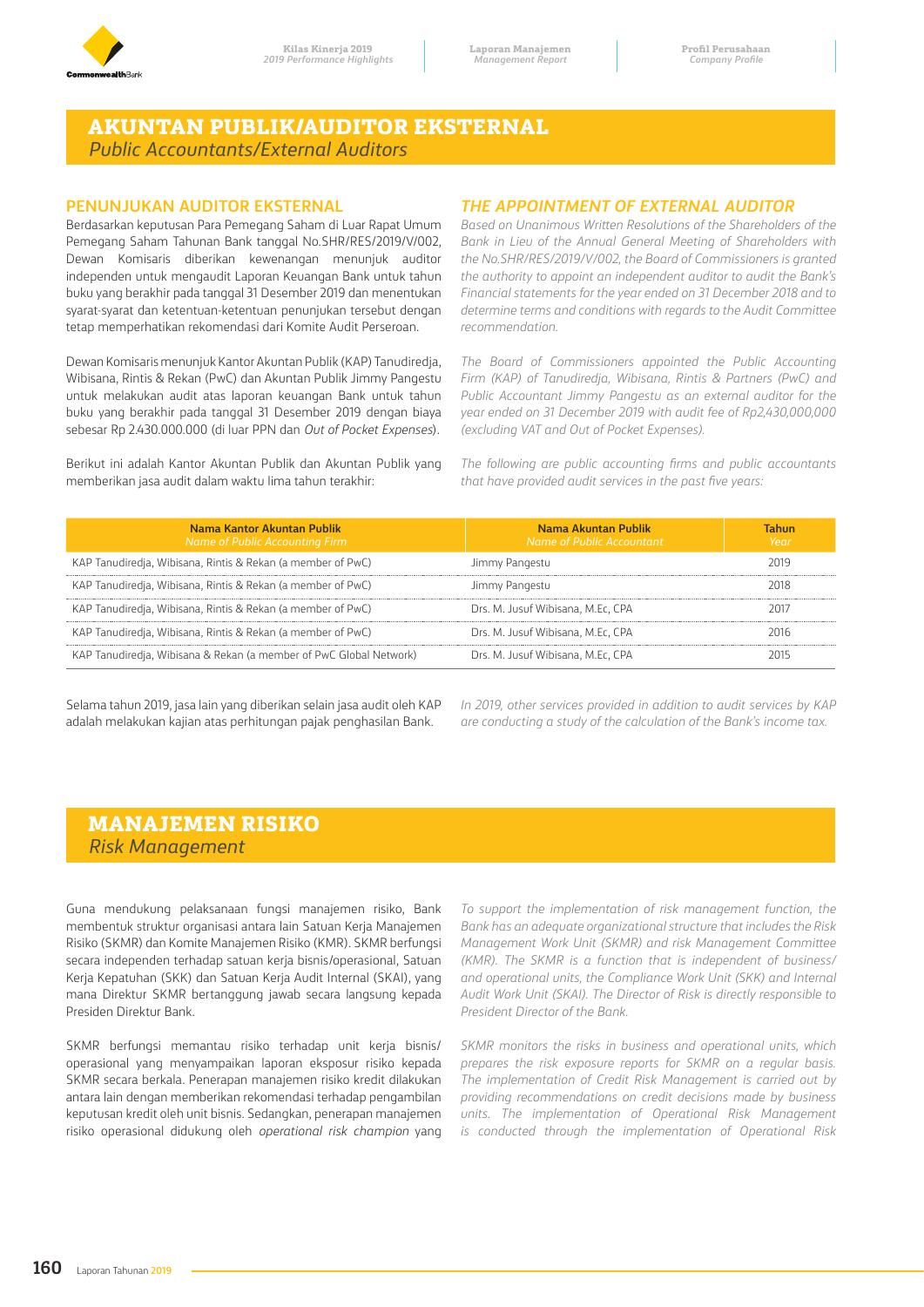**Tata Kelola Perusahaan** *Corporate Governance*

melakukan pengendalian risiko operasional pada unit kerjanya masing-masing. Manajemen risiko pasar dan likuiditas dilakukan melalui pemantauan secara independen terhadap aktivitas Bank yang terkait dengan risiko-risiko tersebut. SKMR dan KMR memiliki wewenang dan tanggung jawab yang jelas yang tercantum dalam kebijakan manajemen risiko maupun piagam Komite Manajemen Risiko. SKMR bekerja sama dengan SKAI dan SKK dalam melaksanakan pengendalian *intern*. Fungsi tersebut terus dipantau dan dievaluasi oleh Komite Manajemen Risiko melalui rapat yang dilakukan secara berkala.

Kebijakan dan prosedur penerapan manajemen risiko yang dimiliki Bank diperbarui secara berkala. Komisaris dan Direksi mengawasi secara aktif implementasi kebijakan dan strategi manajemen risiko melalui rapat Komite Pemantau Risiko dan Komite Manajemen Risiko yang diadakan satu kali setiap dua bulan. Bank menetapkan limit risiko untuk setiap jenis potensi risiko yang melekat dalam aktivitas Bank. Selain itu, Bank juga mengevaluasi dan memantau kepatuhan terhadap *Risk Appetite*, toleransi dan limit risiko yang telah ditetapkan. Hasil pemantauan terhadap *Risk Appetite*, toleransi dan limit risiko dilaporkan kepada Komite Manajemen Risiko dan Komite Pemantau Risiko secara berkala. Bank juga memperhitungkan dan menyesuaikan aktivitas usahanya dengan kemampuan permodalan untuk mengurangi risiko kerugian. Kecukupan permodalan dipantau oleh Divisi *Finance* dan SKMR serta dilaporkan secara berkala kepada Direksi dan Dewan Komisaris.

Penerapan sistem pengendalian *intern* yang menyeluruh dan efektif sudah dilaksanakan dalam mendukung pelaksanaan manajemen risiko. Hal tersebut disusun sesuai dengan tujuan bisnis Bank. Pengendalian risiko Bank dikelola berdasarkan Model Tiga Lini Akuntabilitas. Model ini memberikan struktur di mana kerangka manajemen risiko dapat diimplementasikan dan dilakukan secara efektif oleh seluruh bisnis unit, termasuk untuk pengendalian. Pengendalian internal dirancang dan diadopsi melalui formalisasi dan pelaksanaan berbagai kebijakan dan prosedur Bank serta pemenuhan atas kewajiban peraturan atau regulasi. Lini Pertama bertanggung jawab untuk identifikasi, penilaian, eskalasi, pemantauan dan pelaporan risiko serta kelemahan pengendalian atau proses selama kegiatan usaha. Lini Kedua menetapkan kerangka kerja dan kebijakan Manajemen Risiko dan memastikan kebijakan tersebut dilaksanakan dengan baik. Lini ketiga, SKAI, mengulas audit secara berkala dengan akuntabilitas kepada manajemen, Direksi dan Dewan Komisaris.

*Management Framework and policy, and supported by Operational Risk champions which perform Operational Risk controls within their respective Work Units. Market and Liquidity Risk Management are conducted through independent monitoring of the Bank's activities related to those risks. The SKMR and KMR have clear authorities and responsibilities as described by the Risk Management policy and the Risk Management Committee Charter. The SKMR cooperates with SKAI and SKK in implementing internal controls, and the function is continuously monitored and evaluated by the Risk Management Committee through regular meetings.*

*The Bank has adequate Risk Management policies and procedures that are periodically revised. The Board of Commissioners and Board of Directors exercise active supervision over the implementation of Risk Management policies and strategies through meetings with the Risk Oversight Committee and the Risk Management Committee held on a bi-monthly basis. The Bank imposes risk limits for each type of potential risk inherent in the Bank's activities. In addition, the Bank also evaluates and monitors compliance to the Bank's Risk Appetite, tolerances and risk limits. The results of monitoring the Bank's Risk Appetite, tolerances and risk limits are reported to the Risk Management Committee and the Risk Oversight Committee on a regular basis. The Bank also calculates and adapts its business activities with its capital capacity to minimize the risk of loss. Capital adequacy is monitored by the Finance Division and SKMR and is reported periodically to Board of Directors and Board of Commissioners.*

*A comprehensive and effective implementation system of internal control has been implemented to support the Bank's implementation of Risk Management, and are formulated in alignment with the Bank's business objectives. Risk controls are managed based on the Three Lines of Accountability framework. The framework provides a structure where the Risk Management framework can be efffectively implemented by all business units. Internal controls are designed and adopted through the formalization and implementation of Bank policies and procedures and in compliance with regulations. Line 1 is responsible for identifying, assessing, escalating, monitoring and reporting of risk and weaknesses of controls in business processes. Line 2 establishes the Bank's Risk Management framework and policies, and ensures that these policies are implemented appropriately. Line 3, Internal Audit (SKAI) conducts regular audit reviews with accountability to Management, the Board of Directors and the Board of Commissioners.*

# **PERMASALAHAN HUKUM**  *Legal Cases*

Sepanjang 2019, PT Bank Commonwealth menghadapi sejumlah kasus gugatan perdata dan penundaan kewajiban pembayaran utang (PKPU)/Kepailitan:

*In 2019, PT Bank Commonwealth had a number of legal cases relating to Suspension Debt of Payment (PKPU)/Bankruptcy and civil lawsuits:*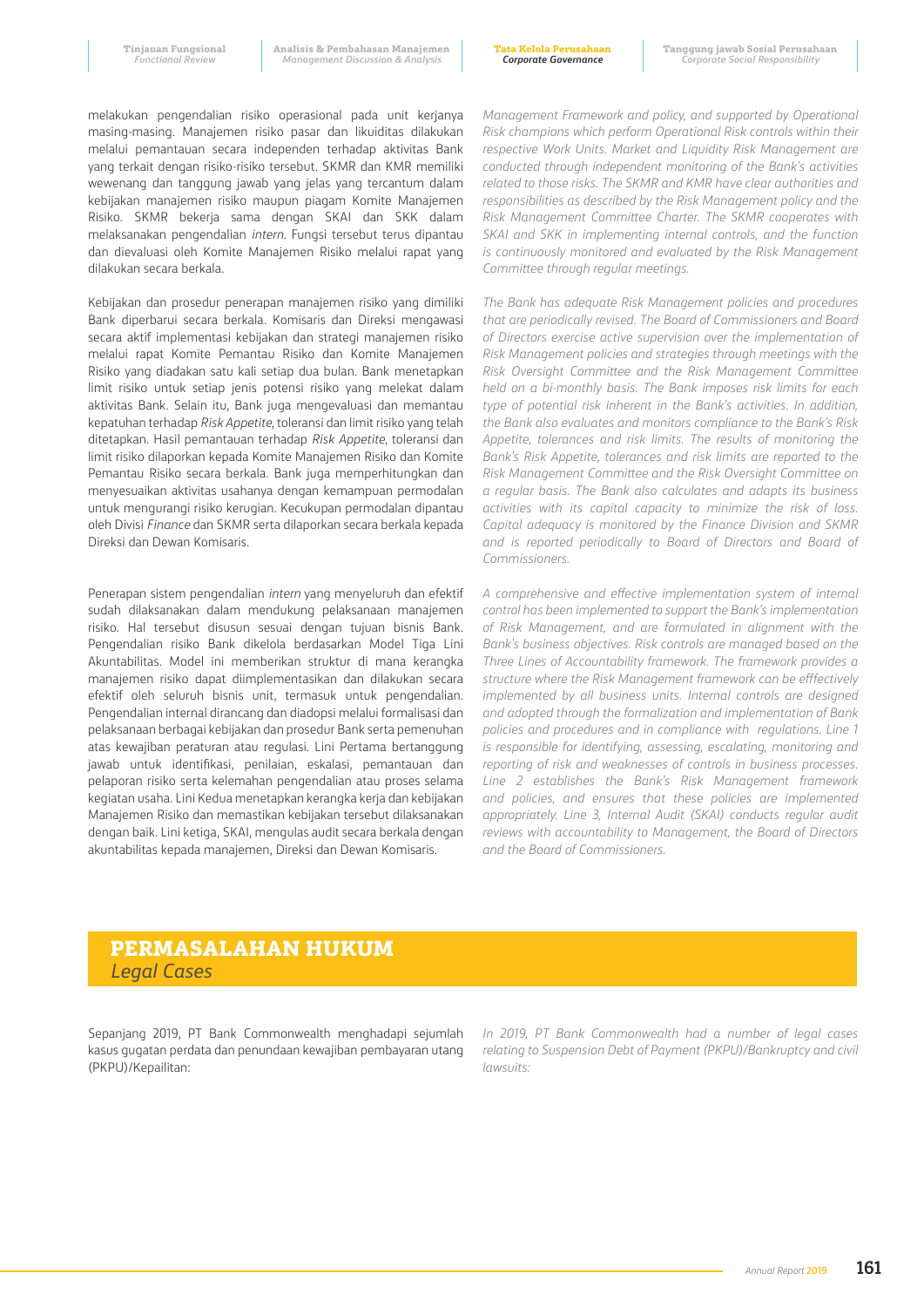

### **Perkata Perdata**

*Civil Case*

| <b>Proses Hukum</b><br><b>Legal Process</b>                                                                                       | <b>Jumlah Perkara</b><br><b>Number of Cases</b><br>Perdata<br><b>Civil Case</b> |  |  |
|-----------------------------------------------------------------------------------------------------------------------------------|---------------------------------------------------------------------------------|--|--|
|                                                                                                                                   |                                                                                 |  |  |
| Sudah selesai (dengan finalisasi hukum dan kekuatan mengikat)<br>Completed (with the finalisation of the legal and binding force) | -                                                                               |  |  |
| Dalam proses penyelesaian<br>In the completion process                                                                            |                                                                                 |  |  |
| nta                                                                                                                               |                                                                                 |  |  |

PT Bank Commonwealth sebagai Pihak dalam PKPU/Kepailitan: *PT Bank Commonwealth as a party in the PKPU/Bankruptcy cases:*

|                                                                                                                                   | Jumlah Perkara<br><b>Number of Cases</b><br><b>PKPU/Kepailitan</b><br><b>PKPU/Bankruptcy</b> |  |  |  |
|-----------------------------------------------------------------------------------------------------------------------------------|----------------------------------------------------------------------------------------------|--|--|--|
| <b>Proses Hukum</b><br><b>Legal Process</b>                                                                                       |                                                                                              |  |  |  |
|                                                                                                                                   |                                                                                              |  |  |  |
| Sudah selesai (dengan finalisasi hukum dan kekuatan mengikat)<br>Completed (with the finalisation of the legal and binding force) |                                                                                              |  |  |  |
| Dalam proses penyelesaian<br>In the completion process                                                                            |                                                                                              |  |  |  |
|                                                                                                                                   |                                                                                              |  |  |  |

### **UPAYA HUKUM**

PT Bank Commonwealth memiliki posisi hukum yang kuat dalam seluruh kasus hukum yang dihadapi pada tahun 2019. Materi gugatan yang diajukan oleh pihak ketiga tidak memiliki dasar hukum yang kuat dan Bank memiliki Kualitas Penerapan Manajemen Risiko (KPMR) hukum yang memuaskan, sehingga tidak mengakibatkan timbulnya risiko hukum yang signifikan bagi Bank.

### **Kasus selesai (dengan finalisasi hukum dan kekuatan mengikat)**

Terdapat empat kasus hukum yang telah selesai dan berkekuatan hukum tetap:

### *LEGAL EFFORT*

*PT Bank Commonwealth has a strong legal position in all legal cases faced in 2019. The lawsuit material filed by the third parties did not have strong legal basis and the Bank also has satisfactory quality of risk management implementation (KPMR), subsequently these did not result in significant legal risk to the Bank.*

### **Completed cases (with the finalisation of the legal and binding force)**

Four legal cases were completed with legal and binding force:

| <b>PKPU /Kepailitan</b> | Perdata Tingkat Pertama (Pengadilan Negeri)    |
|-------------------------|------------------------------------------------|
| PKPU/Bankruptcy         | <b>First Level Civil Case (District Court)</b> |
|                         |                                                |

### **Dalam Proses Penyelesaian**

Terdapat 13 kasus hukum yang masih dalam proses penyelesaian:

### **In the completion process**

There were 13 legal cases still in the completion process:

| <b>PKPU / Kepailitan</b><br><b>PKPU/Bankruptcy</b> | <b>Proses Perdata</b><br>Civil Case Process | <b>Perdata Tingkat Pertama</b><br>(Pengadilan Negeri)<br><b>First Level Civil Case</b><br>(District Court) | <b>Perdata Tingkat Banding</b><br>(Pengadilan Tinggi)<br>Appellate Level<br>(High Court) | <b>Perdata Tingkat Kasasi</b><br>(Mahkamah Agung)<br>Cessation<br>(Supreme Court) |
|----------------------------------------------------|---------------------------------------------|------------------------------------------------------------------------------------------------------------|------------------------------------------------------------------------------------------|-----------------------------------------------------------------------------------|
|                                                    |                                             |                                                                                                            |                                                                                          |                                                                                   |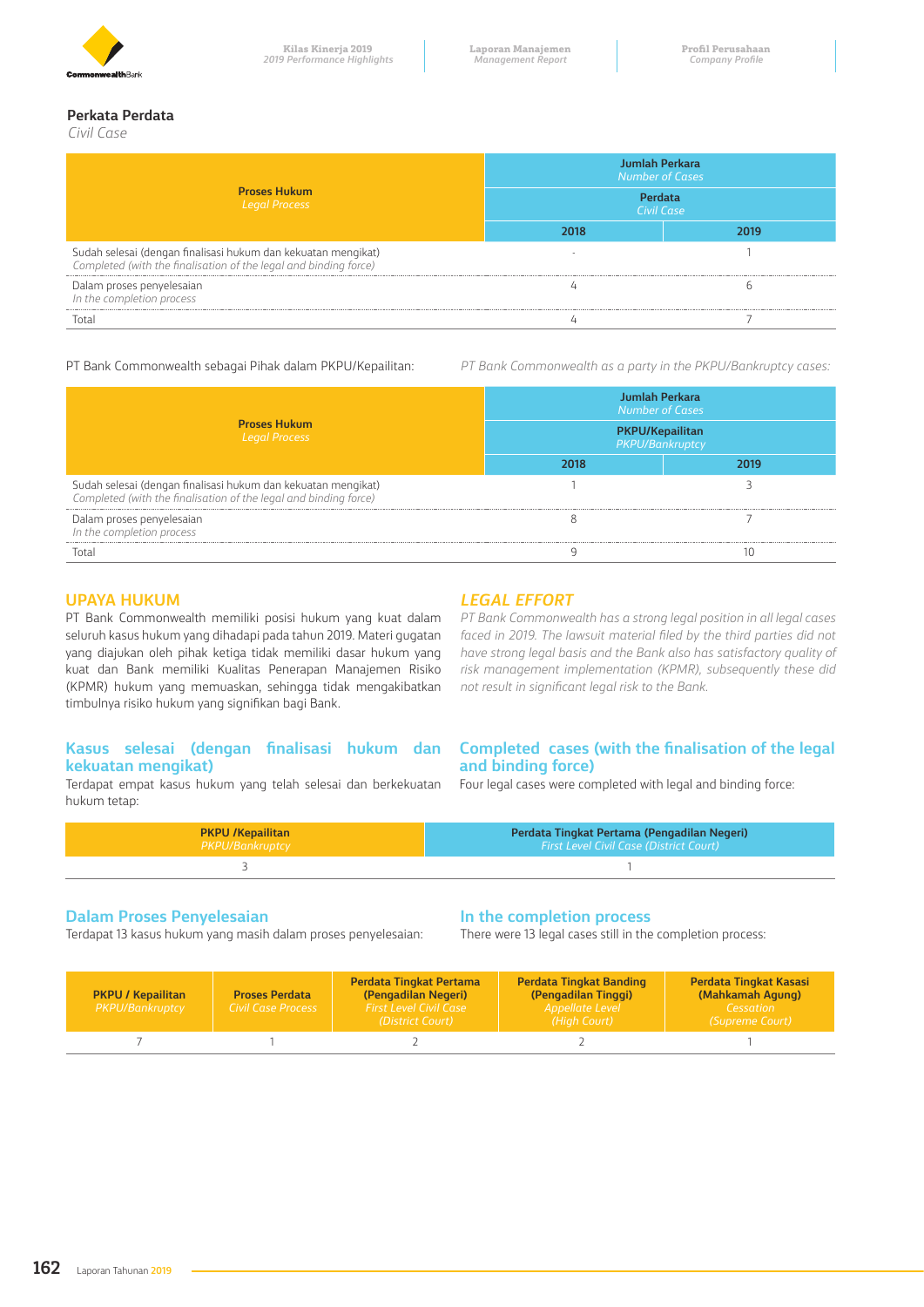# **PENYEDIAAN DANA UNTUK PIHAK TERKAIT DAN PENYEDIAAN DANA BESAR**  *Fund Provision for Related Parties and Large Exposures*

Penyediaan dana kepada pihak terkait dilakukan secara wajar dan sesuai persyaratan komersial normal (*arms length*) mengacu pada peraturan OJK terkait Batas Maksimum Pemberian Kredit (BMPK) dan Penyediaan Dana Besar.

Selama tahun 2019 tidak terdapat pelampauan maupun pelanggaran BMPK dalam penyediaan dana kepada pihak terkait. Bank tidak memiliki eksposur penyediaan dana besar

Penyediaan dana kepada pihak terkait dan penyediaan dana besar posisi Desember 2019 adalah sebagai berikut:

*Provision of funds to related parties is carried out appropriately and in accordance with normal commercial requirements (arms length) referring to OJK regulations related to Legal Lending Limit (LLL) and Provision of Large Funds.*

*In 2019 there was no exceeding or violation of the LLL in the provision of funds to related parties. The Bank has no exposure to the provision of large funds.*

*Provision of funds to related parties and provision of large funds for the position of December 2019 are as follows:*

|                                                   | <b>Pemberian Dana</b><br>Funding                    | Jumlah Debitur<br>Number of Debtors | Jumlah (dalam juta Rupiah)<br>Total (in million Rupiah) |
|---------------------------------------------------|-----------------------------------------------------|-------------------------------------|---------------------------------------------------------|
| Kepada Pihak Terkait<br><i>To a Related Party</i> |                                                     | 26                                  | 252,237.26                                              |
|                                                   | Penyediaan Dana Besar<br>Provision of Major Funding |                                     |                                                         |
| a.                                                | Debitur Individu<br>Individual debtor               | Nihil                               | Nihil                                                   |
|                                                   | b. Debitur Grup<br>Group debtor                     | Nihil                               | Nihil                                                   |

# **RENCANA STRATEGIS BANK**  *Bank Strategic Plan*

Rencana strategis PT Bank Commonwealth didasarkan pada tujuan Bank yang dirumuskan sebagai arah kebijakan utama dalam mencapai pertumbuhan bisnis yang sejalan dengan fokus bisnis Bank. Bank secara konsisten melaksanakan strateginya dengan fokus kepada segmen Ritel dan SME (*Small Medium Enterprise*) serta melanjutkan perkembangan infrastruktur digital dalam pelaksanaan strategi Bank.

### **RENCANA JANGKA PENDEK**

PT Bank Commonwealth akan terus melakukan transformasi model bisnis untuk menjadi lebih *customer centric,* untuk melayani nasabah dengan lebih baik berdasarkan *value proposition* yang relevan. Pengembangan Kapabilitas Digital akan terus berlanjut untuk mempercepat transformasi bank untuk mencapai tujuan yaitu "*to improve the financial wellbeing of customer and communities*".

### **RENCANA JANGKA MENENGAH DAN PANJANG**

Bank telah menerapkan framework strategy yang meliputi *Purpose and Values Expectations*, target segmen dan tujuan jangka menengah dan panjang. Bank menetapkan strategi sesuai tujuan jangka menengah dan jangka panjang yaitu akuisisi nasabah baru, akuisisi dan pelayanan nasabah melalui kanal digital, mencapai posisi sebagai *employer of choice* di industri, dan memperbaiki *Net Promoter Score* (NPS) dan mendapat pengakuan *Banking Service Excellence Monitor* (BSEM) sebagai ukuran kepuasan dan loyalitas nasabah dan dengan terus menjaga pencapaian finansial yang sehat dan berkelanjutan.

*Commonweatlh Bank's strategic plan is centered on the Bank's purpose, as a guide for how it plans to achieve its business growth aspirations. The Bank has been consistently executing its strategy, by focusing on the Retail and SME (Small Medium,Enterprise) customer segments and enhancing its digital infrastructure to support the implementation of the Banks's strategy.*

### *SHORT-TERM PLAN*

*PT Bank Commonwealth will continue to deliver business model transformation to be more customer centric, to serve customers better through a better understanding in creating value propositions. Continuous development and improvement in our Digital capabilities will continue to support the Bank in achieving its Purpose "to improve the financial wellbeing of customers and communities".*

### *MEDIUM-AND LONG-TERM PLAN*

*The Bank has implemented a strategy framework that includes the Bank's Purpose and Values Expectations, target customer segments and its medium and long-term goals. The Bank has established strategies according to the medium-term and long-term goals of new customer acquisition, acquiring and servicing more customers via digital channels, achieving position as employer of choice in the industry, and improving Net Promoter Score (NPS) and achieving Banking Service Excellence Monitor (BSEM) recognition as a measure of customer satisfaction and loyalty and by continuing to maintain healthy and sustainable financial achievements.*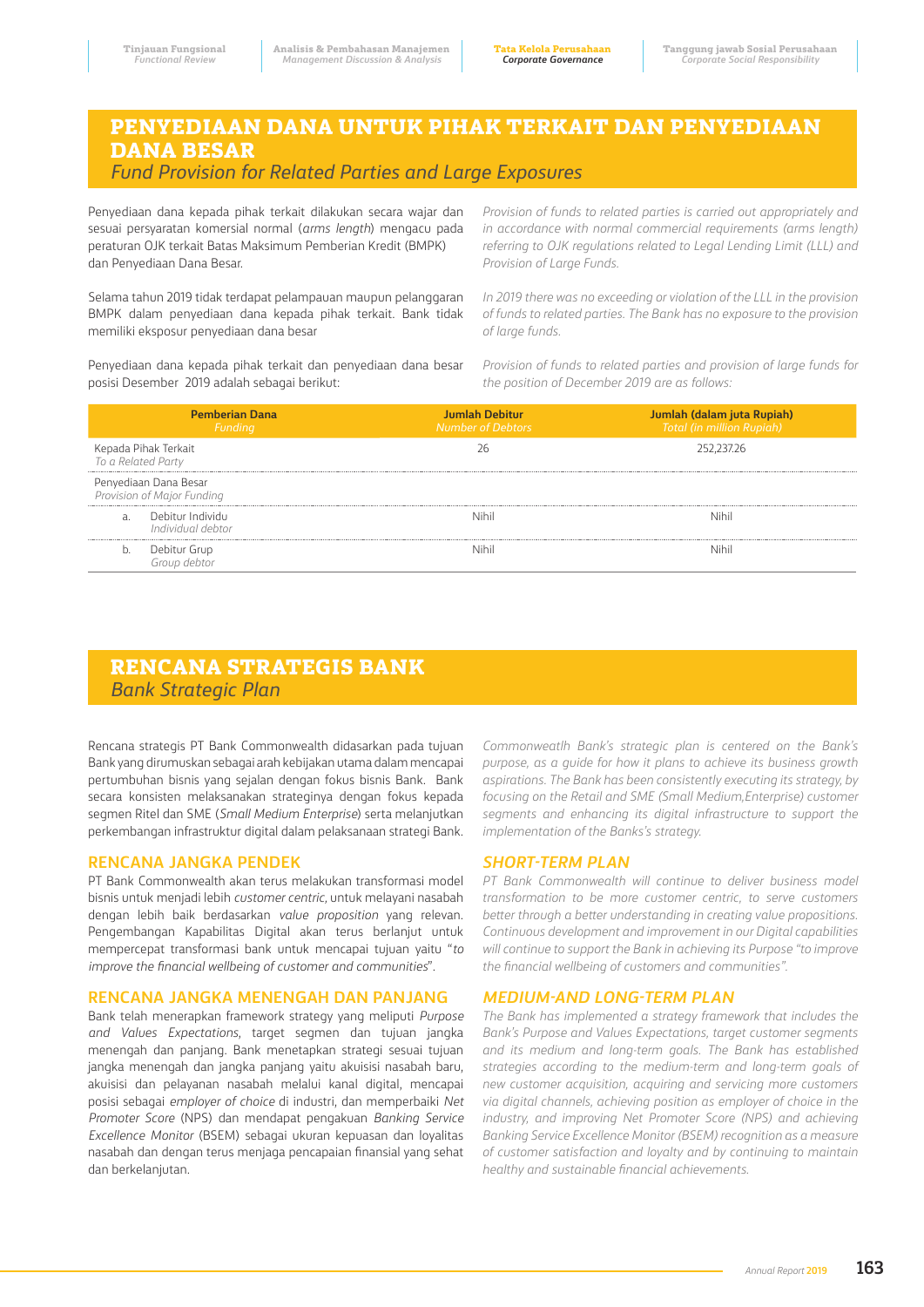

# **TRANSPARANSI KONDISI KEUANGAN DAN NON-KEUANGAN**  *Transparency of Financial and Non-Financial Conditions*

Informasi keuangan dan non-keuangan PT Bank Commonwealth diungkapkan melalui media massa (surat kabar) dan situs web Bank. Laporan kondisi keuangan dan non-keuangan disampaikan kepada Otoritas Jasa Keuangan sesuai dengan ketentuan.

Laporan kondisi keuangan antara lain Laporan Publikasi Triwulanan, Laporan Keuangan Publikasi, Laporan Tahunan. Pengungkapan Informasi non-keuangan antara lain Laporan Tata Kelola Perusahaan, Produk/Jasa Bank, Jaringan Kantor, kegiatan sosial termasuk layanan pengaduan nasabah

*PT Bank Commonwealth financial and non-financial information is disclosed through the mass media (newspapers) and the Bank's website. Financial and non-financial condition reports are submitted to Financial Services Authority in accordance with the provisions.*

*Financial condition reports include Quarterly Publication Reports, Published Financial Reports, Annual Reports. Disclosure of nonfinancial information including Corporate Governance Reports, Bank Products/Services, Office Networks, social activities including customer complaint services.*

# **OPSI SAHAM**  *Stock Options*

PT Bank Commonwealth tidak memberikan opsi saham apa pun kepada anggota Dewan Komisaris, Direksi, dan Pejabat Eksekutif.

*PT Bank Commonwealth does not provide any stock options to members of the Board of Commissioners, the Board of Directors and Executive Officers.*

# **PEMBELIAN KEMBALI SAHAM DAN OBLIGASI BANK**  *Buyback of Bank's Shares and Bonds*

Tidak terdapat transaksi pembelian kembali obligasi atau saham di PT Bank Commonwealth.

*There was no repurchase of bonds or shares at PT Bank Commonwealth.*

# **DANA UNTUK KEPENTINGAN SOSIAL DAN POLITIK**  *Fund for Social and Political Interests*

### **KEGIATAN SOSIAL**

PT Bank Commonwealth secara aktif melakukan kegiatan sosial yang disalurkan melalui program dan kegiatan di bawah rangkaian tanggung jawab sosial perusahaan. Bank memfokuskan kegiatan sosialnya di bidang edukasi literasi keuangan dan pengembangan sosial. Rincian alokasi dana untuk kepentingan sosial dapat dilihat dalam bab Tanggung Jawab Sosial Perusahaan.

### **KEGIATAN POLITIK**

PT Bank Commonwealth tidak memberikan donasi untuk kegiatan yang berhubungan dengan politik dan tidak terlibat dalam kegiatan politik.

### *SOCIAL ACTIVITIES*

*PT Bank Commonwealth actively conducts social activities through programmes and activities under corporate social responsibility. The Bank focuses its social activities in the field of financial literacy education and social development. Fund allocation for social activities is detailed in the Corporate Social Responsibilities section.*

### *POLITICAL ACTIVITIES*

*PT Bank Commonwealth does not give any donations for any politically-related activities, and is not involved in any political activities.*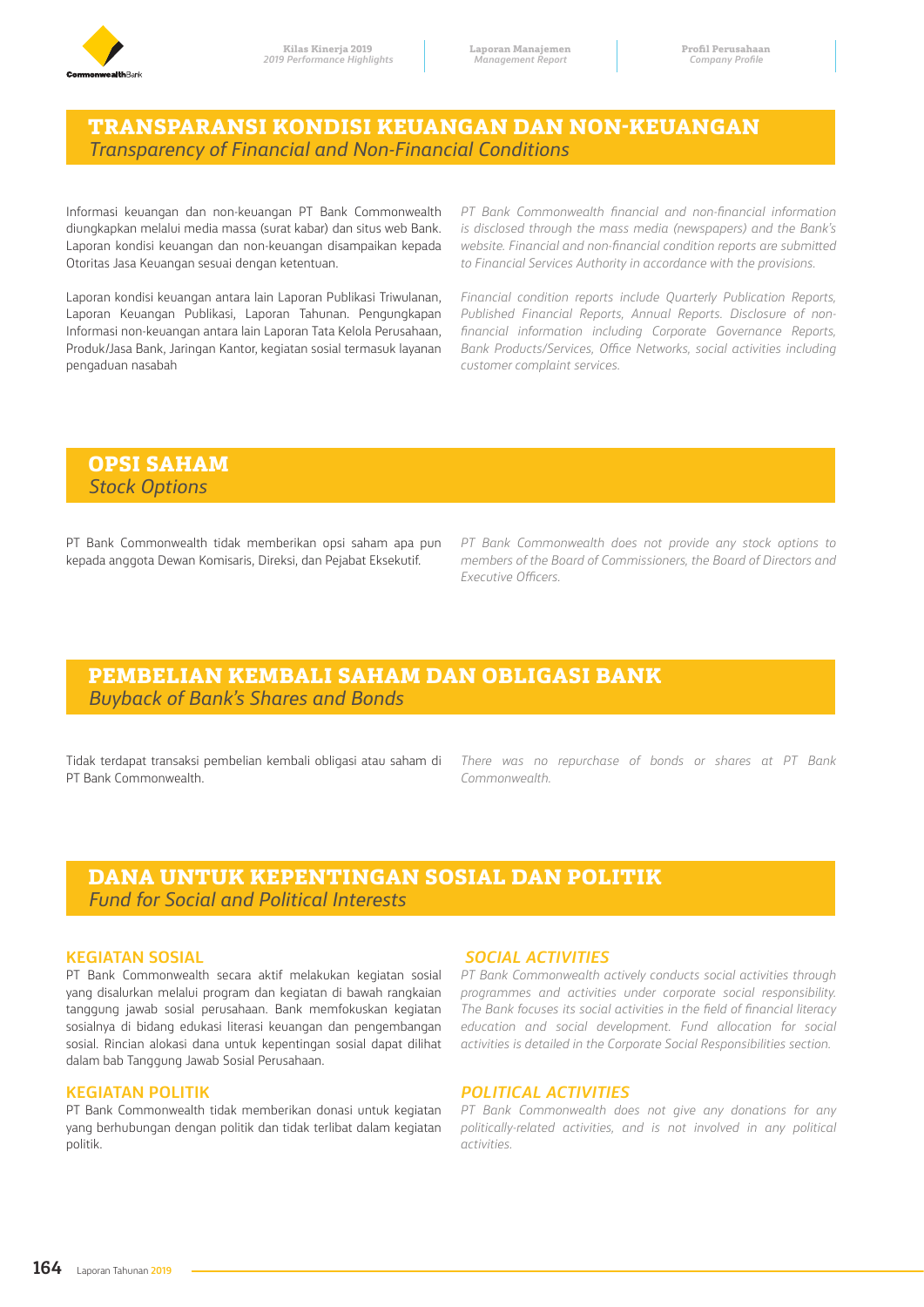# **PENYIMPANGAN INTERNAL**  *Internal Fraud*

Penyimpangan internal merupakan fraud yang dilakukan oleh internal Bank (pengurus, karyawan tetap, karyawan tidak tetap).

Selama 2019, terdapat 1 penyimpangan internal dengan nilai yang lebih dari Rp100.000.000,00.

*Internal fraud is a fraud committed by an internal bank (management, permanent employees, non-permanent employees).*

*During 2019, there was 1 internal fraud with a value of more than Rp100,000,000.00.*

# **WHISTLEBLOWING SYSTEM**  *Whistleblowing System*

Sebagai bagian dari komitmen PT Bank Commonwealth terhadap *Whistleblower*, Bank memiliki Kebijakan *Whistleblower* yang telah dikinikan pada tahun 2019. Kebijakan ini mengatur prinsip-prinsip dalam menangani pihak yang memberikan informasi mengenai aktivitas yang dilakukan Bank atau karyawan dan melakukan pengungkapan, menerima, menginvestigasi dan menyelesaikan laporan *Whistleblower.*

### **KERAHASIAAN PELAPOR (***WHISTLEBLOWER***)**

Bank akan melindungi pelapor, identitas pelapor dengan sebaikbaiknya termasuk substansi pengungkapan. Pengungkapan oleh *whistleblower* dapat dilakukan dengan merahasiakan identitas diri atau *anonym*. Seluruh informasi yang diterima dari *whistleblower* akan diperlakukan secara rahasia.

### **PERLINDUNGAN BAGI PELAPOR (***WHISTLEBLOWER***)**

Bank memberikan perlindungan kepada *whistleblower* dari tindakan balasan pihak yang dilaporkan dan/atau pihak lain yang memiliki kepentingan. Bank akan mengambil langkah-langkah yang diperlukan untuk melindungi *whistleblower* dari tindakan yang merugikan termasuk segala bentuk tindakan yang merugikan terhadap orang-orang yang terlibat dalam proses investigasi.

### **PENANGANAN PELAPORAN**

Investigasi terhadap laporan yang diterima akan dilakukan secara adil. Laporan akan diinvestigasi dengan menghubungi *Whistleblower* untuk mendapatkan informasi dan bukti atau informasi yang lebih lengkap jika diperlukan.

### **SALURAN WHISTLEBLOWER**

PT Bank Commonwealth telah menyediakan jalur komunikasi untuk *whistleblower* yaitu:

- **•** *Email***: integrity@commbank.co.id**
- **•** *Hotline Whistleblower***: 0807 1919 191**
- **• Telepon Internal: 8800**

### **PENGADUAN YANG DITERIMA**

Jumlah dan status pengaduan yang diterima oleh Bank melalui whistleblowing *system* di 2019 adalah sebagai berikut:

*As part of PT Bank Commonwealth commitment to internal transparency, the Bank updated its Whistleblower Policy in 2019. The WhistleBlower Policy sets out the Bank's principles for handling parties who disclose information about activities conducted by the Bank and its employees and disclosing, receiving, investigating and completing Whistleblower reports.*

### *CONFIDENTIALITY OF WHISTLEBLOWER*

*The Bank will protect the whistleblower, the whistleblower's identity as well as the substance of the disclosure. Disclosure by the whistleblower can be done with confidentiality or anonymity. All information received from whistleblowers will be treated with confidentiality.*

### *PROTECTION FOR WHISTLEBLOWERS*

*The Bank provides protection for whistleblowers from retaliation by reported parties and/or other parties that have interests. The Bank will take the steps necessary to protect whistleblowers from adverse actions including all forms of adverse actions against people involved in the investigation process.*

### *REPORTING HANDLING*

*Investigation of reports received will be carried out fairly. Reports will be investigated by contacting the Whistleblower to obtain information and evidence or more complete information if needed.*

### *WHISTLEBLOWER CHANNELS*

*PT Bank Commonwealth has provided communication channels for whistleblowers, namely:*

- *• Email: integrity@commbank.co.id*
- *• Whistleblower Hotline: 0807 1919 191*
- *• Internal Telephone: 8800*

### *COMPLAINTS RECEIVED*

*The number and status of complaints received by the Bank through the whistleblowing system in 2019 are as follows:*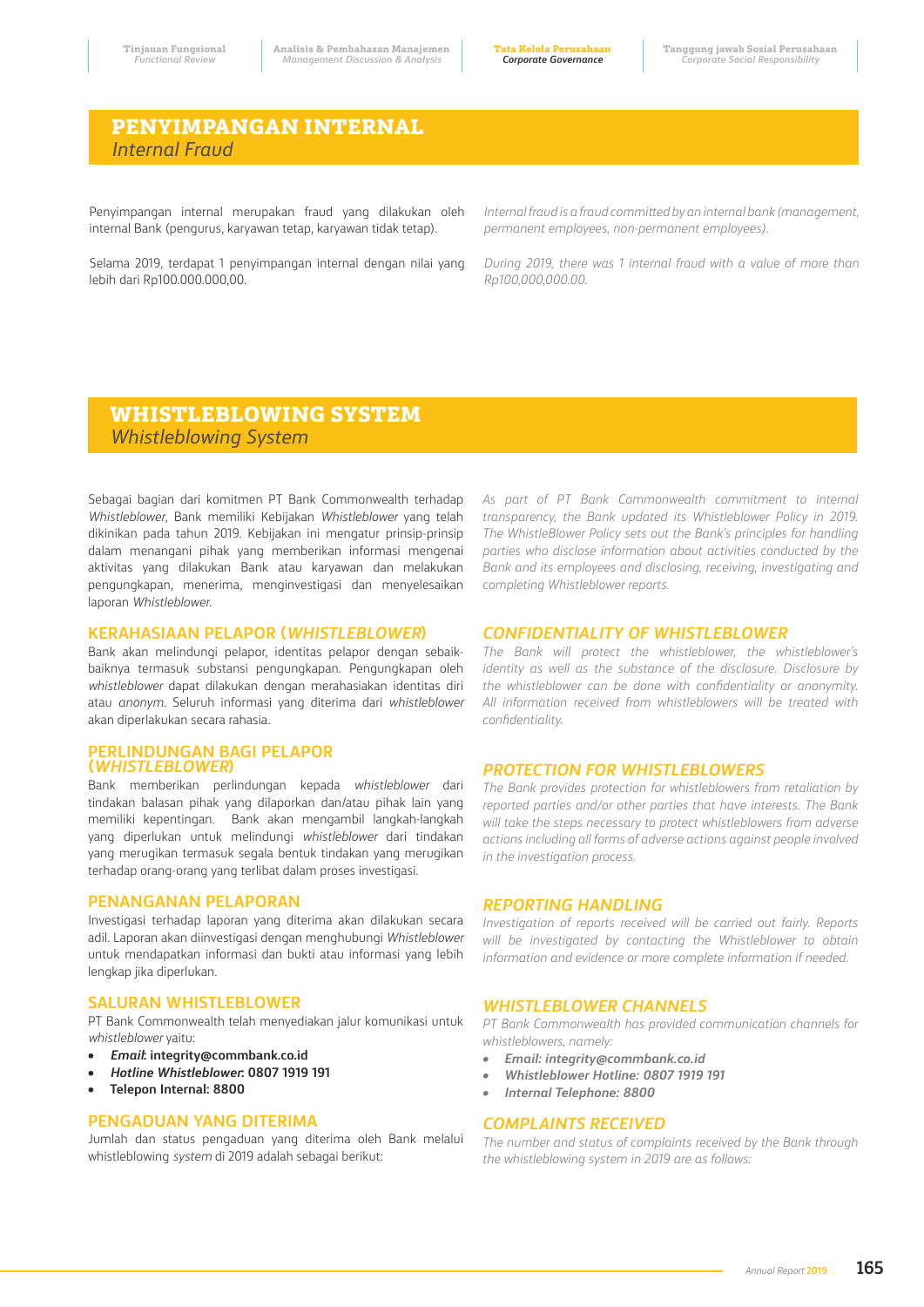

| <b>Status Pengaduan</b><br>Status of Complaint                 | Jumlah Pengaduan<br><b>Number of Complaints</b> |      |  |  |
|----------------------------------------------------------------|-------------------------------------------------|------|--|--|
|                                                                | 2019                                            | 2018 |  |  |
| Dalam proses tindak lanjut<br>In follow-up process             |                                                 |      |  |  |
| Sudah selesai<br>Settled                                       |                                                 |      |  |  |
| Informasi saja/tidak ada temuan<br>Information only/No Finding |                                                 |      |  |  |
| Malpraktik<br>Misconduct                                       |                                                 |      |  |  |
| Penyimpangan<br>Fraud                                          |                                                 |      |  |  |
| Jumlah Pengaduan<br><b>Total Complaints</b>                    |                                                 |      |  |  |

# **PENGUNGKAPAN INFORMASI KEBIJAKAN REMUNERASI DALAM LAPORAN TAHUNAN**

*Disclosure of Remuneration Policy Information in Annual Report* 

### **PELAKSANAAN TATA KELOLA REMUNERASI DIREKSI DAN DEWAN KOMISARIS**

Penetapan remunerasi bagi anggota Dewan Komisaris dan Direksi dilakukan melalui rekomendasi Komite Remunerasi dan Nominasi yang didasarkan pada kebijakan internal PT Bank Commonwealth yang tercantum di Anggaran Dasar Bank, peraturan perundangundangan yang berlaku, serta pertimbangan atas kinerja Bank.

Proses selanjutnya adalah penyerahan rekomendasi tersebut kepada Dewan Komisaris untuk kemudian disampaikan dalam forum RUPS dan kemudian disepakati oleh para pemegang saham.

Struktur remunerasi yang diberikan kepada Dewan Komisaris dan Direksi meliputi:

- 1. Remunerasi dalam bentuk non-natura, termasuk gaji dan penghasilan tetap lainnya antara lain tunjangan, kompensasi berbasis saham, dan bentuk remunerasi lainnya; dan
- 2. Fasilitas lain dalam bentuk natura/non-natura yaitu penghasilan tidak tetap lainnya, termasuk tunjangan perumahan, transportasi, asuransi kesehatan, dan fasilitas lainnya yang dapat dimiliki maupun tidak dapat dimiliki.

Sementara struktur remunerasi yang diungkapkan paling kurang meliputi:

- 1. Paket/kebijakan remunerasi dan fasilitas lain bagi anggota Dewan Komisaris dan Direksi yang ditetapkan Rapat Umum Pemegang Saham Bank; dan
- 2. Jenis remunerasi dan fasilitas lain bagi seluruh anggota Dewan Komisaris dan Direksi, paling kurang mencakup jumlah anggota Dewan Komisaris, jumlah anggota Direksi, dan jumlah seluruh paket/kebijakan remunerasi dan fasilitas lain sebagaimana dirincikan dalam tabel di bawah ini:

### *GOVERNANCE IMPLEMENTATION OF BOARD OF DIRECTORS AND BOARD OF COMMISSIONERS REMUNERATION*

*The remuneration for members of the Boards of Commissioners and Board of Directors is determined through the recommendations from the Remuneration and Nomination Committee, in accordance with PT Bank Commonwealth internal policies contained in the Bank's Articles of Association, prevailing laws and regulations, as well as the consideration of Bank performance.*

*The next process is the submission of the aforementioned recommendations to the Board of Commissioners, and later is submitted to the GMS and subject to the approval by the shareholders.*

*The remuneration structure provided to the Boards of Commissioners and the Board of Directors includes:*

- 1. Remuneration in the form of non-natural means, including *salaries and other fixed income, such as allowances, stock-based compensation, and other forms of remuneration; and*
- *2. Other facilities in the form of natural/non-natural means namely non-fixed income, such as housing, transportation, health insurance, and other facilities – be it those that can be owned or otherwise.*

*Meanwhile, the remuneration structure disclosed at least includes:*

- *1. Remuneration package/policy and other facilities for members of the Boards of Commissioners and the Board of Directors determined by the Bank's General Meeting of Shareholders; and*
- *2. The types of remuneration and other facilities for all members of the Boards of Commissioners and the Board of Directors, at least include the number of members of the Boards of Commissioners and the Board of Directors, as well as the total remuneration package/ policy and other facilities as detailed in the table below:*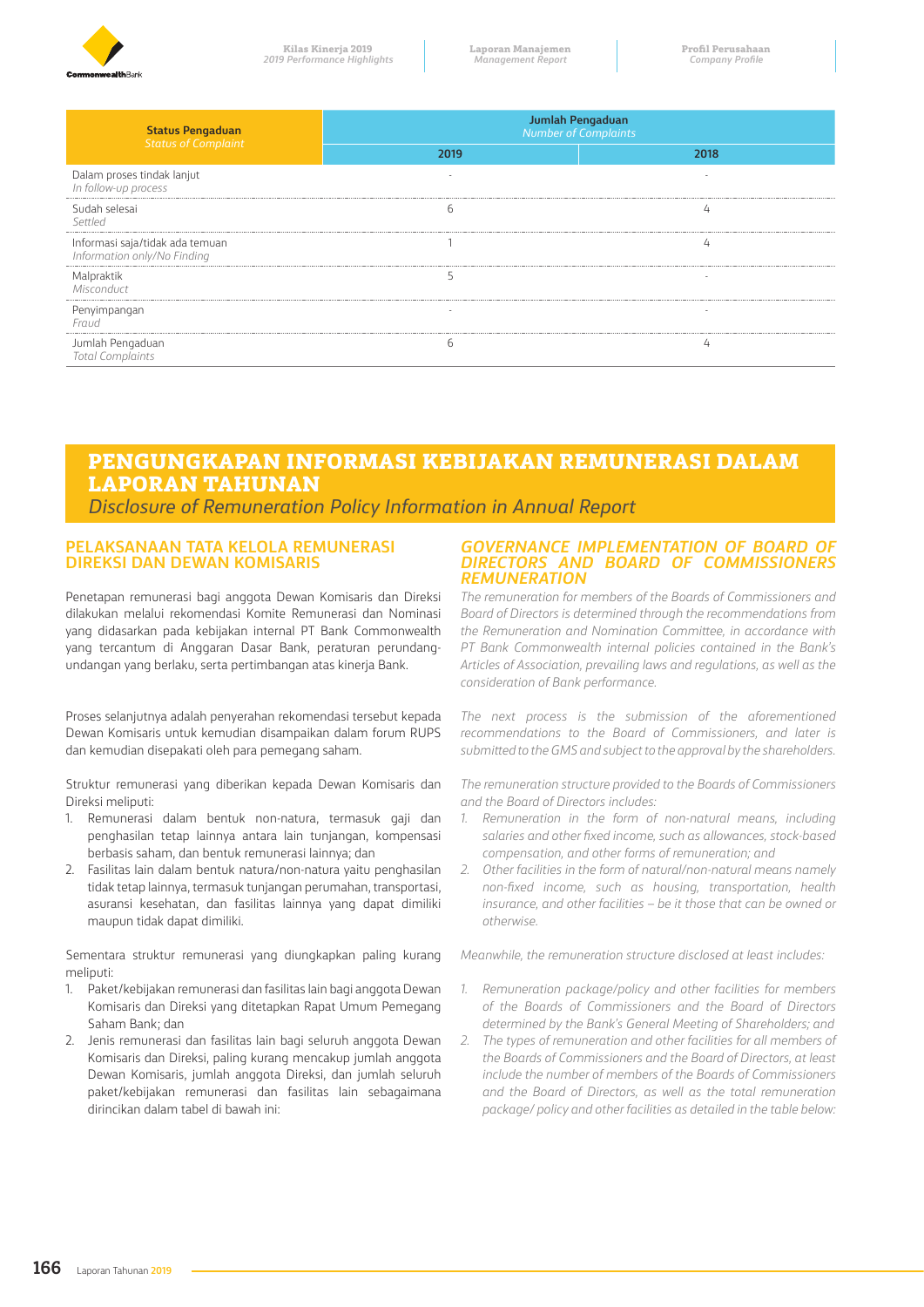|                                                                                                                                                                                                                                                                                                                                                      | Jumlah Diterima di Tahun 2019<br><b>Total Received in 2019</b> |                                                         |                                                      |                                                    |  |
|------------------------------------------------------------------------------------------------------------------------------------------------------------------------------------------------------------------------------------------------------------------------------------------------------------------------------------------------------|----------------------------------------------------------------|---------------------------------------------------------|------------------------------------------------------|----------------------------------------------------|--|
| Jenis Remunerasi dan Fasilitas Lain                                                                                                                                                                                                                                                                                                                  |                                                                | <b>Dewan Komisaris</b><br><b>Board of Commissioners</b> | <b>Direksi</b><br><b>Board of Directors</b>          |                                                    |  |
| <b>Types of Remuneration and Other Facilities</b>                                                                                                                                                                                                                                                                                                    | <b>Jumlah Komisaris</b><br>Number of<br><b>Commissioners</b>   | Dalam Juta Rp (Bruto)<br>In Million Rupiah<br>(Gross)   | <b>Jumlah Direktur</b><br><b>Number of Directors</b> | Dalam Juta Rp (Bruto)<br>In Million Rupiah (Gross) |  |
| Remunerasi (gaji, bonus, tunjangan rutin, dan<br>fasilitas lainnya dalam bentuk non-natura)<br>Remuneration (salary, bonus, routine<br>allowance, and other non-natural facilities                                                                                                                                                                   | $\mathcal{P}$                                                  | 4,343                                                   | 6                                                    | 43,330                                             |  |
| Fasilitas<br>lain dalam<br>hentuk<br>natura<br>(perumahan, transportasi, asuransi kesehatan<br>dan sebagainya) yang:<br>Dapat dimiliki<br>a <sub>1</sub><br>b.<br>Tidak dapat dimiliki<br>non-natural facilities<br>Other<br>(housing,<br>transportation, health insurance, and others)<br>that:<br>Can be owned<br>$\sigma$<br>Cannot be owned<br>h |                                                                | 820                                                     | <sub>b</sub>                                         | 2,301                                              |  |
| Total                                                                                                                                                                                                                                                                                                                                                |                                                                | 5,163                                                   | 6                                                    | 45,631                                             |  |

Menurut tingkat penghasilan, jumlah anggota Dewan Komisaris dan Direksi yang menerima paket remunerasi di tahun 2019 adalah sebagai berikut:

*Based on the classifications by income level, number of members of the Board of Commissioners and the Board of Directors receiving the remuneration package in 2019 are as follows:*

| Remunerasi per orang dalam satu tahun di 2019<br>Remuneration per person in one year in 2019 | <b>Jumlah Komisaris</b><br><b>Number of Commissioners</b> | <b>Jumlah Direktur</b><br>Number of Directors |
|----------------------------------------------------------------------------------------------|-----------------------------------------------------------|-----------------------------------------------|
| Di atas Rp3 miliar<br>Above Rp3 billion                                                      |                                                           |                                               |
| Di atas Rp2 miliar s/d Rp3 miliar<br>Above Rp2 billion to Rp3 billion                        |                                                           |                                               |
| Di atas Rp1 miliar s/d Rp2 miliar<br>Above Rp1 billion to Rp2 billion                        |                                                           |                                               |
| Di atas Rp500 juta s/d Rp1 miliar<br>Above Rp500 million to Rp1 billion                      |                                                           |                                               |
| Di bawah Rp500 juta<br>Below Rp500 million                                                   |                                                           |                                               |

### **REMUNERASI BERSIFAT VARIABEL**

PT Bank Commonwealth memberikan remunerasi yang bersifat variabel dalam bentuk *Sign on Award* (untuk karyawan baru di tingkat jabatan atau pada kondisi tertentu), Bonus Kinerja Tahunan, *Sales Incentive Performance* (SIP) dan Skema Retensi.

Jumlah Direksi, Dewan Komisaris dan karyawan yang menerima remunerasi bersifat variabel selama satu tahun beserta nominalnya adalah sebagai berikut:

### *VARIABLE REMUNERATION*

*PT Bank Commonwealth provides variable remuneration in the form of Sign on Award (for new employees based on the position or under certain conditions), Annual Performance Bonus, Sales Incentive Performance (SIP) and Retention Scheme.* 

*The number of members of the Board of Directors and the Board of Commissioners as well as employees who received variable remunerations and their nominal for one year are as follows:*

|                                               |                              |                                                            |                               |                                                     | Jumlah Diterima dalam Satu Tahun<br><b>Total Received in One Year</b> |                                                            |                              |                                        |
|-----------------------------------------------|------------------------------|------------------------------------------------------------|-------------------------------|-----------------------------------------------------|-----------------------------------------------------------------------|------------------------------------------------------------|------------------------------|----------------------------------------|
| <b>Remunerasi Bersifat</b><br><b>Variabel</b> |                              | <b>Direksi</b><br><b>Board of Directors</b>                | <b>Board of Commissioners</b> | <b>Dewan Komisaris</b>                              | Karyawan<br><b>Employees</b>                                          |                                                            | <b>Total</b><br>Total        |                                        |
| Variable<br>Remuneration                      | Orang<br>Number of<br>People | <b>Dalam Juta</b><br><b>Rp</b><br>In Millions<br>of Rupiah | Orang<br>Number of<br>People  | Dalam Juta<br><b>Rp</b><br>In Millions<br>of Rupiah | Orang<br>Number of<br>People                                          | <b>Dalam</b><br><b>Juta Rp</b><br>In Millions<br>of Rupiah | Orang<br>Number of<br>People | Dalam Juta Rp<br>In Millions of Rupiah |
| Total                                         | ь                            | 17.796                                                     |                               | 984                                                 | 1251                                                                  | 65.357                                                     | 1259                         | 84.137                                 |

# **Jabatan dan Jumlah** *Material Risk Taker*

Posisi-posisi yang dianggap menjadi *Material Risk Taker* terdiri dari:

# *Positions and Number of Material Risk Takers*

*Positions deemed as the Material Risk Takers consist of:*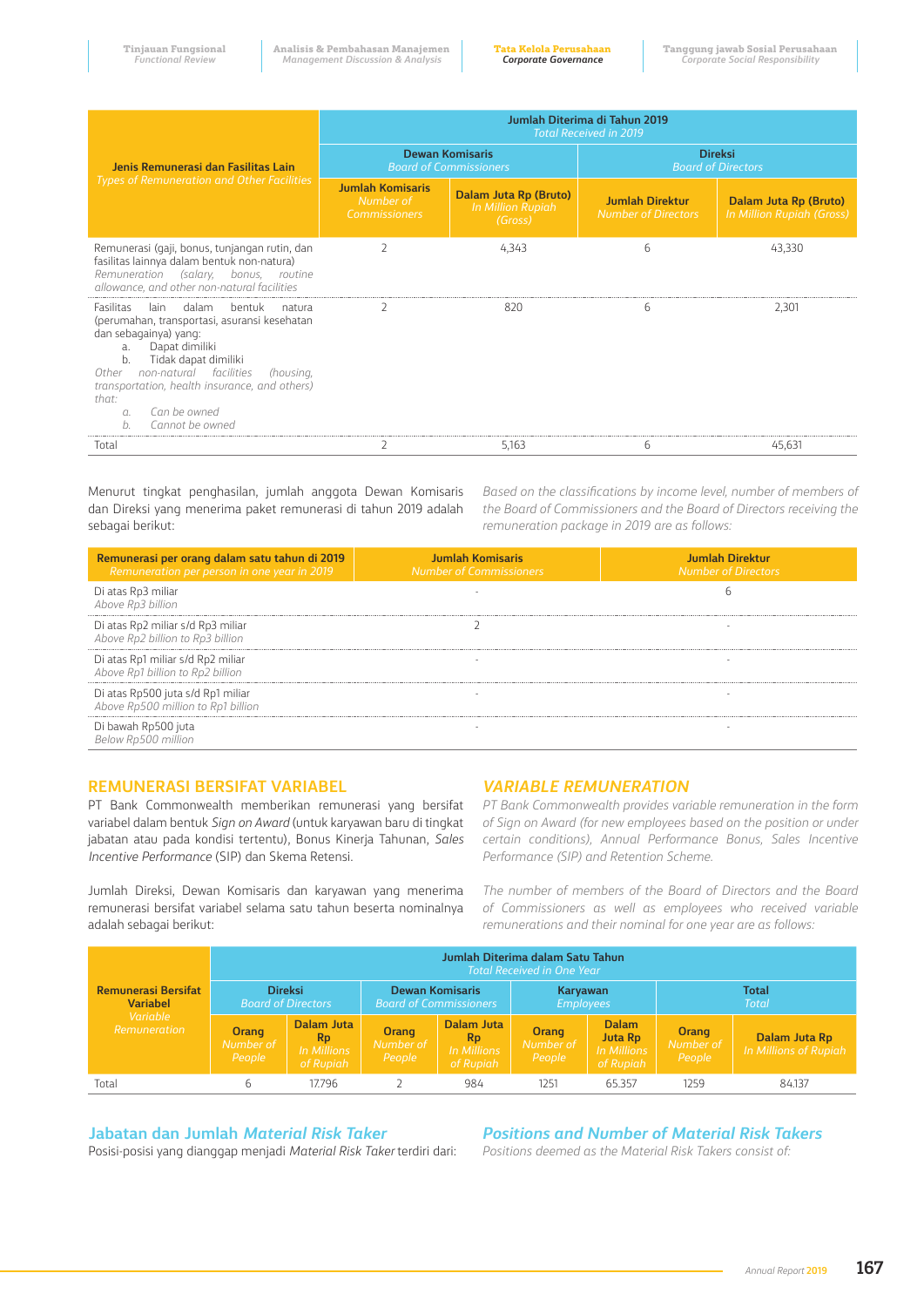

|    | Presiden Direktur              | <b>President Director</b>         |
|----|--------------------------------|-----------------------------------|
|    | Direktur Operations & IT       | Director of Operations & IT       |
|    | Direktur Kepatuhan             | Director of Compliance            |
| 4. | Direktur Retail & SME Business | Director of Retail & SME Business |
|    | Direktur Human Resources       | Director of Human Resources       |
| ь. | Direktur Risk                  | Director of Risk                  |
|    | Chief of Finance               | `hief of Finance                  |

# **Rasio Gaji Tertinggi dan Terendah**

*Highest and Lowest Salary Ratio*

| <b>Keterangan</b>                            | Rasio<br>Ratio | <b>Description</b>                                 |
|----------------------------------------------|----------------|----------------------------------------------------|
| Karyawan dengan gaji tertinggi dan terendah  | 833.1          | Employees with the highest and lowest salaries     |
| Direktur dengan gaji tertinggi dan terendah  |                | Directors with the highest and lowest salaries     |
| Komisaris dengan gaji tertinggi dan terendah |                | Commissioners with the highest and lowest salaries |
| Karyawan dan Direktur dengan gaji tertinggi  |                | Employees and Directors with the highest salaries  |

# **Informasi Pemutusan Hubungan Kerja**

Jumlah karyawan yang diputus hubungan kerjanya berjumlah 68 orang, dengan total pesangon yang dibayarkan sebesar Rp.11.376.917.549.

### *Work Relationship Information*

*The number of employees terminated is 68, with a total severance pay of Rp11,376,917,549*

| Jumlah Nominal Kompensasi yang Dibayarkan per Orang dalam Satu Tahun<br>Total Compensation Paid per Person in One Year | Jumlah Karyawan<br><b>Number of Employees</b> |
|------------------------------------------------------------------------------------------------------------------------|-----------------------------------------------|
| Di atas Rp1 miliar<br>Above Rp1 billion                                                                                |                                               |
| Di atas Rp500 juta s/d Rp1 miliar<br>Above Rp500 million to Rp1 billion                                                |                                               |
| Rp500 juta ke bawah<br>Below Rp500 million                                                                             |                                               |

### **Remunerasi Bersifat Variabel yang Ditangguhkan**

Informasi kebijakan dan informasi jumlah total yang dibayarkan selama satu tahun.

# *Deferred Variable Remuneration*

Information of the policies and total amount paid in one year.

### **Rincian Jumlah Remunerasi dalam Satu tahun**

*Detail of Total Remuneration In One Year*

| Remunerasi yang Bersifat Tetap <sup>*</sup> )<br><b>Fixed Remuneration</b>                                      |                                    |                          |  |  |
|-----------------------------------------------------------------------------------------------------------------|------------------------------------|--------------------------|--|--|
| Tunai<br>Cash                                                                                                   |                                    | 1.703                    |  |  |
| Dihubungkan dengan opsi berbasis stock yang dikeluarkan oleh CBA<br>Linked to stock based options issued by CBA |                                    |                          |  |  |
| Remunerasi yang Bersifat Variabel*)<br>Variable Remuneration*)                                                  |                                    |                          |  |  |
|                                                                                                                 | Tidak Ditangguhkan<br>Not Deferred | Ditangguhkan<br>Deferred |  |  |
| Tunai<br>Cash                                                                                                   |                                    | 351                      |  |  |
| Saham/Instrumen yang berbasis saham yang diterbitkan Bank<br>Stock based instrument issued by the Bank          |                                    | 3.016.                   |  |  |
|                                                                                                                 |                                    |                          |  |  |

\*) hanya untuk Material *Risk Taker* dan diungkap dalam juta Rupiah.

*\*) only for Material Risk Takers and is disclosed in millions of Rupiah*

### **Informasi Kuantitatif**

Tidak terdapat sisa remunerasi yang masih ditangguhkan, baik yang terekspos penyesuaian implisit maupun eksplisit.

### *Quantitative Information*

*There was no remaining suspended remuneration either for implicit or explicit adjustment.*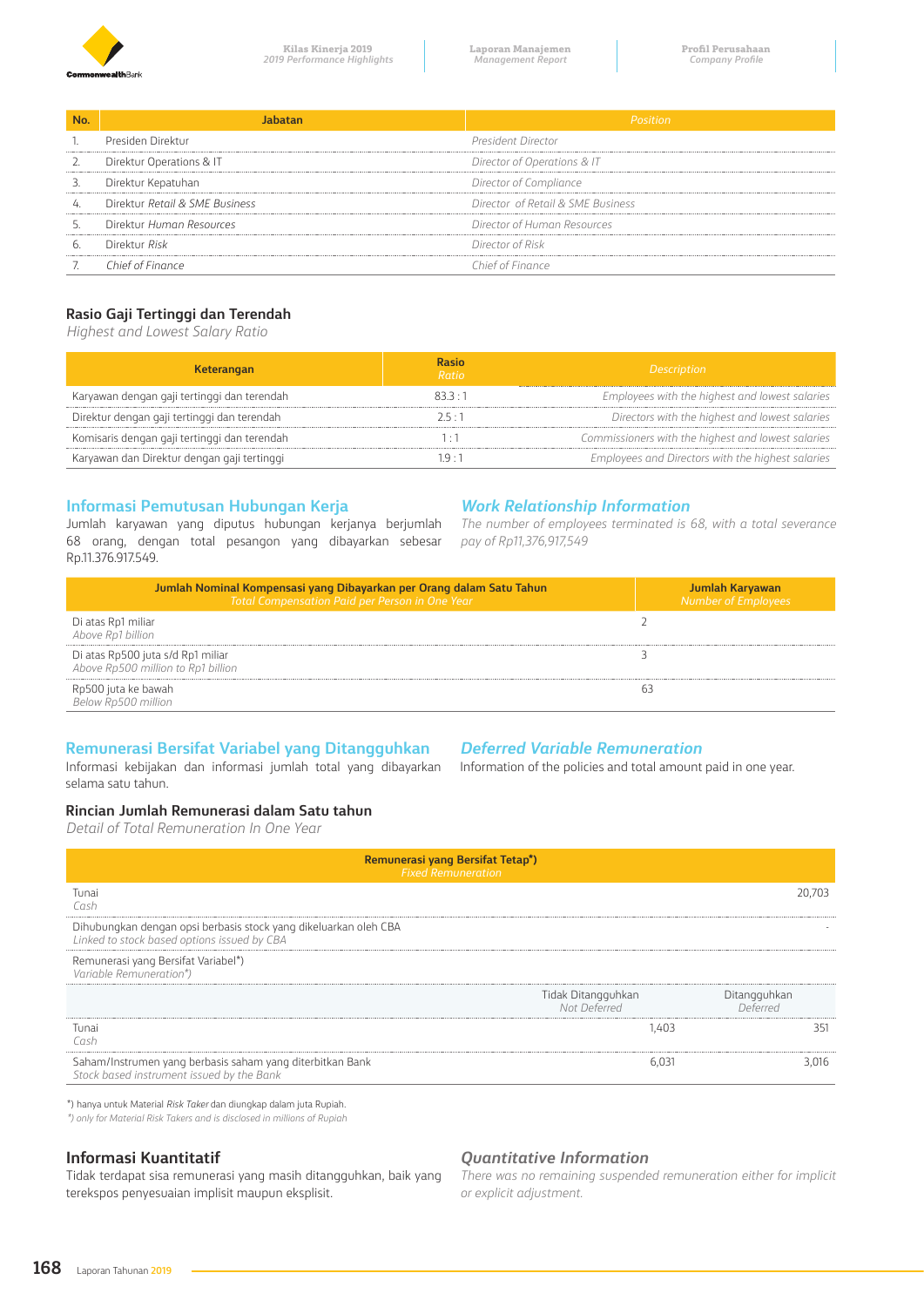# **LAPORAN TATA KELOLA TERINTEGRASI**  *Integrated Governance Report*

### **TATA KELOLA TERINTEGRASI**

Konglomerasi keuangan (Commonwealth Bank of Australia) telah menerapkan tata kelola terintegrasi berdasarkan Peraturan Otoritas Jasa Keuangan No. 18/POJK.03/2014 tentang Penerapan Tata Kelola Terintegrasi bagi Konglomerasi Keuangan dan Surat Edaran OJK No. 15/SEOJK.03/2015. PT Bank Commonwealth sebagai Entitas Utama dalam konglomerasi keuangan telah mengintegrasikan penerapan tata kelola yang baik pada Konglomerasi Keuangan CBA yang terdiri dari PT Bank Commonwealth, PT Commonwealth Life, dan First State Investments Indonesia.

Kebijakan tata kelola terintegrasi merupakan acuan bagi entitas dalam konglomerasi keuangan dalam menerapkan tata kelola integrase. Beberapa kebijakan terkait dengan penerapan tata kelola terintegrasi adalah:

- Kebijakan Tata Kelola Terintegrasi
- Kebijakan Manajemen Risiko Terintegrasi
- Kebijakan Kewajiban Penyediaan Modal Minimum Terintegrasi

### **Laporan Penilaian Pelaksanaan Tata Kelola Terintegrasi**

Penilaian pelaksanaan tata kelola terintegrasi telah dilakukan secara *self-assessment* selama 2 (dua) kali dalam setahun. Penilaian dilakukan terhadap aspek-aspek *governance structure, governance process*, dan *governance outcome*. Berikut hasil penilaian selama tahun 2019:

### *INTEGRATED GOVERNANCE*

*The Financial Conglomerate (Commonwealth Bank of Australia) has implemented integrated governance in accordance with the Financial Services Authority (OJK) Regulation No.18/POJK.03/2014 on the Implementation of Integrated Governance for Financial Conglomerates and the Financial Services Authority (OJK) Circulation Letter No.15/SEOJK.03/2015. PT Bank Commonwealth as the Prime Entity of the financial conglomerate has integrated the implementation of good corporate governance on the CBA Financial Conglomerate including PT Bank Commonwealth, PT Commonwealth Life and PT First State Investments Indonesia.*

*The integrated governance policies have been drafted as a reference to support the entities in the financial conglomerate in implementing the integrated policies among others are:*

- *- Integrated Governance Policy*
- *- Integrated Risk Management Policy*
- *- Integrated Minimum Capital Provision Policy*

### *Report on Assessment of Integrated Governance Implementation*

*The assessment of integrated governance implementation is conducted by means of self-assessment twice each year. The assessment is completed with respect to three aspects: governance structure, governance process and governance outcome. The following are the results of the assessment conducted during 2019:*

|                               | <b>Hasil Penilaian Sendiri</b><br>Pelaksanaan Tata Kelola Terintegrasi<br>Self Assessment Result<br>Integrated Governance Implementation |
|-------------------------------|------------------------------------------------------------------------------------------------------------------------------------------|
| Entitas Utama<br>Prime Entity | : PT Bank Commonwealth                                                                                                                   |
| Posisi<br>Position            | : Desember 2019/December 2019                                                                                                            |

| Peringkat | <b>Definisi Peringkat</b>                                                                                                                                                                                                                                                                                                                                                                                                                                                                                                                                                                                                                                                                                                                                                          |
|-----------|------------------------------------------------------------------------------------------------------------------------------------------------------------------------------------------------------------------------------------------------------------------------------------------------------------------------------------------------------------------------------------------------------------------------------------------------------------------------------------------------------------------------------------------------------------------------------------------------------------------------------------------------------------------------------------------------------------------------------------------------------------------------------------|
| Rank      | <b>Ranking Definition</b>                                                                                                                                                                                                                                                                                                                                                                                                                                                                                                                                                                                                                                                                                                                                                          |
|           | Konglomerasi Keuangan dinilai telah melakukan penerapan Tata Kelola Terintegrasi yang secara umum baik. Hal ini tercermin dari pemenuhan<br>yang memadai atas penerapan prinsip Tata Kelola Terintegrasi. Apabila terdapat kelemahan dalam penerapan Tata Kelola Terintegrasi, secara<br>umum kelemahan tersebut kurang signifikan dan dapat diselesaikan dengan tindakan normal oleh Entitas Utama dan/atau LJK.<br>The Financial Conglomerate is deemed to have generally implemented the Integrated Governance well. This is reflected from the adequate<br>fulfillment of the implementation of the Integrated Governance principle. In the event that there are weaknesses in the the Integrated<br>Governance implementation, these are deemed insignificant and resolvable. |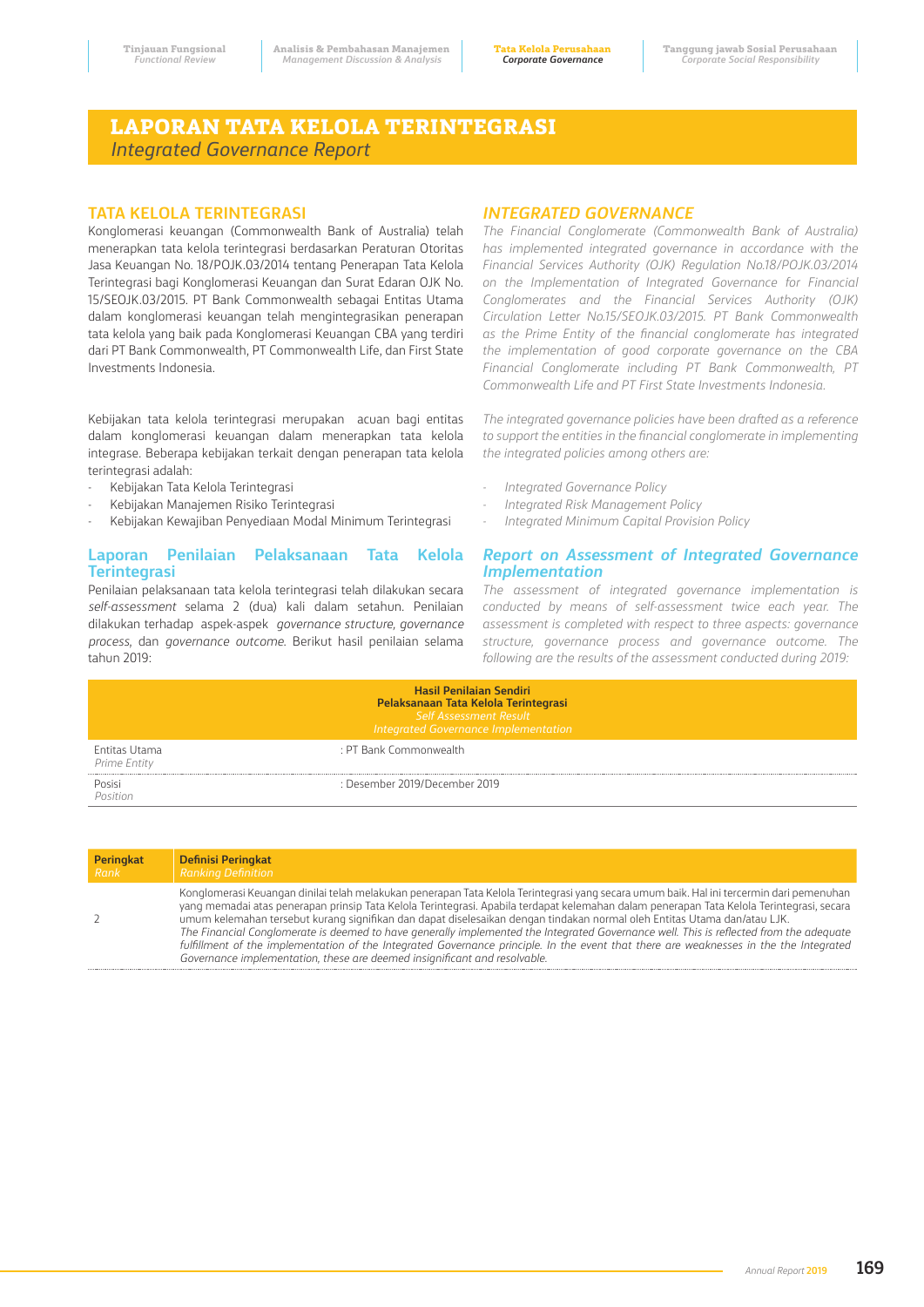

| Peringkat            | <b>Definisi Peringkat</b> |
|----------------------|---------------------------|
| Rank                 | <b>Ranking Definition</b> |
| Analisis<br>Analysis |                           |

### **Governance Structure**

- 1. Anggota Direksi dan Dewan Komisaris Entitas Utama (PT Bank Commonwealth) telah memenuhi persyaratan integritas, kompetensi, dan reputasi keuangan. Seluruh anggota Direksi dan Dewan Komisaris telah lulus fit and proper test dan memperoleh persetujuan OJK.
- 2. Anggota Dewan Komisaris dan Direksi berasal dari kalangan professional dan memiliki pengalaman dan pengetahuan perbankan maupun lembaga<br>keuangan, serta memiliki pemahaman atas risiko-risiko yang ada pada di industri per
- 3. Komite Tata Kelola Terintegrasi memiliki pedoman (charter) yang mengatur kriteria, keanggotaan, rapat dan tugas dan tanggung jawab komite.
- 4. Satuan kerja terintegrasi (SKKT, SKAIT dan SKMRT) pada entitas utama independen dari unit kerja operasional yang didukung dengan sumber daya<br>1934 manusia yang memiliki kualitas dan jumlah yang memadai sesuai dengan ko
- Komite Manajemen Risiko Terintegrasi (KMRT) dan Satuan Kerja Manajemen Risiko Terintegrasi (SKMRT).
- 6. Kebijakan Tata Kelola Terintegrasi disusun sesuai dengan ketentuan OJK yang mencakup Kerangka Tata Kelola Terintegrasi bagi Entitas Utama dan entitas dalam Konglomerasi Keuangan.

### **Governance Process**

- 1 Direksi PT Bank Commonwealth melakukan pemantauan dan evaluasi pelaksanaan tata kelola terintegrasi melalui rapat Direksi Entitas Utama pada tanggal 19 Agustus 2019.
- 2 Dewan Komisaris Entitas Utama melakukan pengawasan terhadap Pelaksanaan Tata Kelola Terintegrasi dalam Konglomerasi Keuangan melalui rapat<br>Komite Tata Kelola Terintegrasi yang diselenggarakan pada tanggal 3 September 2
- 
- 4 SKMRT melakukan pemantauan atas kecukupan Penerapan Manajemen Risiko Terintegrasi pada entitas dalam Konglomerasi Keuangan. Proses identifikasi, pengukuran, pemantauan dan pengendalian risiko secara terintegrasi yang meliputi 10 (sepuluh) jenis risiko yaitu risiko kredit, pasar, likuiditas, operasional,<br>hukum, reputasi, stratejik, kepatuhan, transaksi intra-grup da
- 5 Entitas Utama dan entitas dalam Konglomerasi Keuangan menerapkan tata kelola perusahaan dengan mengacu pada peraturan tentang tata kelola dan Kerangka Pedoman Tata Kelola Terintegrasi.

### **Governance Outcome**

- 1 Pedoman Tata Kelola Terintegrasi mengacu pada ketentuan yang mencakup antara lain prinsip-prinsip Tata Kelola, Pedoman Perilaku, Rapat Umum<br>Pemegang Saham, Direksi, Dewan Komisaris, Komite, Stakeholder, dan Pelaporan.<br>
- didokumentasikan dengan baik.
- 3 Satuan Kerja Terintegrasi (Satuan Kerja Kepatuhan, Satuan Kerja Audit dan Satuan Kerja Manajemen Risiko) telah melaksanakan tugas dan tanggung jawabnya terkait dengan pelaksanaan tata kelola terintegrasi.
- 4 Direksi Entitas Utama melakukan pengawasan terhadap Penerapan Manajemen Risiko Terintegrasi melalui rapat Komite Manajemen Risiko Terintegrasi yang diadakan setiap semester.
- Risiko material yang timbul dalam Konglomerasi Keuangan dibahas oleh manajemen pada rapat Komite Manajemen Risiko Terintegrasi, dimana tindak<br>Ianjut, perbaikan dan pertanggung jawabannya dilaporkan kepada Dewan Komisaris d
- Keuangan dalam mengelola risiko inheren yang baik dan Kualitas Penerapan Manajemen Risiko yang memadai.
- 7 Entitas Utama dan entitas dalam Konglomerasi Keuangan telah menerapkan prinsip-prinsip tata kelola yang baik yang tercermin pada peringkat komposit<br>hasil penilaian (self-assessment) pelaksanaan tata kelola terintegr

### *Governance Structure*

- *1. Members of the Board of Directors and Board of Commissioners of the Prime Entity (PT Bank Commonwealth) have met the requirements of integrity, competence and financial reputation. All members of the Board of Directors and the Board of Commissioners have passed the fit and proper test and has obtained OJK approval.*
- *2. Members of the Board of Commissioners and Board of Directors come from professionals and have experience and knowledge of banks and financial institutions, and have an understanding of the risks that exist in the banking and financial industries.*
- *3. The Integrated Governance Committee has guidelines (charter) which govern the criteria, membership, meetings and duties and responsibilities of the committee.*
- *4. Integrated work units (SKKT, SKAIT and SKMRT) in the Prime Entity are independent from operational work units supported by human resources who have adequate quality and quantity in accordance with PT Bank Commonwealth business complexity.*
- 5. The Prime Entity has an adequate organizational structure to support the Implementation of Integrated Risk Management, among others by the existence<br>of Integrated Risk Management Committee (KMRT) and the Integrated Risk
- *Entity and entities in Financial Conglomerate.*

### *Governance Process*

- 1. The Board of Directors of PT Bank Commonwealth has monitored and evaluated the implementation of integrated governance through the Board of<br>Directors meeting of the Prime Entity on 19 August 2019.<br>2. The Board of Commis
- *Governance Committee meeting held on 3 September 2019.*
- 
- 3. SKAIT, SKKT and SKMRT periodically coordinate and communicate with related units at PTCL and FSII.<br>4. SKMRT monitors the adequacy of Implementation of Integrated Risk Management for entities in Financial Conglomerate. T *reputation, strategic, compliance, intra-group transaction and insurance risks conducted by each related function to the Prime Entity.*
- *5. The Prime Entity and entities in the Financial Conglomerate implement corporate governance by referring to governance regulations and the Integrated Governance Guidelines Framework.*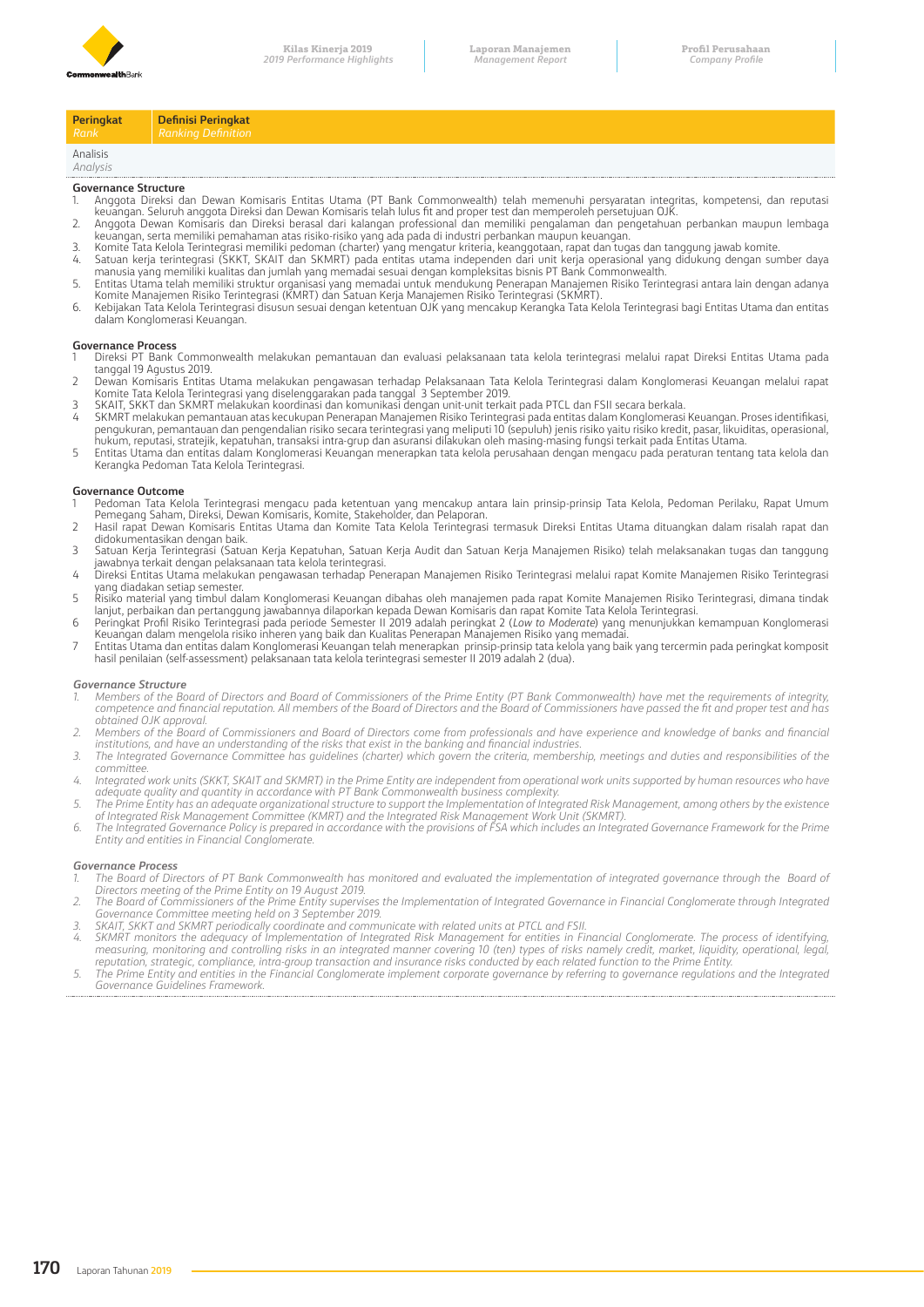| <b>Peringkat</b><br>Rank  | <b>Definisi Peringkat</b><br>Ranking Definition |  |  |
|---------------------------|-------------------------------------------------|--|--|
| Analisis<br>Analysis      |                                                 |  |  |
| <b>Governance Outcome</b> |                                                 |  |  |

- *1. The Integrated Governance Guidelines refer to the provisions which include among others the principles of Governance, Code of Conduct, General Meeting of Shareholders, Board of Directors, Board of Commissioners, Committees, Stakeholders, and Reporting.*
- *2. The meetings results of the Board of Commissioners of the Prime Entity and Integrated Governance Committee including the Board of Directors of the Prime Entity are set forth in the minutes of the meeting and are well documented.*
- 3. The Integrated Work Unit (Compliance Work Unit, Audit Work Unit and Risk Management Work Unit) have conducted their duties and responsibilities *related to the implementation of integrated governance.*
- *4. The Board of Directors of the Prime Entity supervises the Implementation of Integrated Risk Management through Integrated Risk Management Committee meetings held every semester.*
- *5. Material risks in the Financial Conglomerate are discussed by management at the Integrated Risk Management Committee meeting, where follow-up, improvement and accountability are reported to the Board of Commissioners and the Integrated Governance Committee meeting.*
- *6. The Integrated Risk Profile Rating in the Second Semester 2019 period is ranked 2 (Low to Moderate) which shows the ability of Financial Conglomerate to manage inherently good risks and the Quality of Adequate Risk Management Implementation.*
- *7. The Prime Entity and entities in Financial Conglomeration have applied the principles of good governance reflected in composite ranking the assessment results (self-assessment) of the integrated governance implementation in the second semester of 2019 is 2 (two).*

### **STRUKTUR KONGLOMERASI KEUANGAN**

Sampai dengan akhir Desember 2019 tidak terdapat perubahan komposisi konglomerasi keuangan Commonwealth Bank of Australia (CBA) yang terdiri dari PT Bank Commonwealth, PT Commonwealth Life dan PT First State Investments Indonesia.

*As of the end of December 2019, there was no change in share ownership of the entities of Commonwealth Bank of Australia financial conglomerate, which includes PT Bank Commonwealth, PT Commonwealth Life dan PT First State Investments Indonesia.*

**STRUCTURE OF FINANCIAL CONGLOMERATE**

### **STRUKTUR KEPEMILIKAN**  *SHAREHOLDERS COMPOSITION*

### **Struktur Kepemilikan Saham Bank Commonwealth per Desember 2019**  *Structure of PT Bank Commonwealth Shareholders as of December 2019*

| <b>Mame</b>                    | Jumlah Saham<br>Shareholders | Percentage |
|--------------------------------|------------------------------|------------|
| Commonwealth Bank of Australia | 3781469                      | 00%        |
| PT Giga Galaxy                 |                              |            |
| PT. Murni Galaxy               |                              |            |
| PT Samudra Anugerah Megah      |                              |            |
| PT Ramadewan Winoko            |                              |            |
| PT Prima Rukun Langgeng        |                              |            |
| PT Fincom Surya Putra          |                              |            |
|                                |                              |            |

### **Struktur Kepemilikan Saham PT Commonwealth Life per Desember 2019** *Structure of PT Commonwealth Life's Shareholders as of December 2019*

| Jama<br><b>Name</b>                    | Jumlah Saham<br><b>Shareholders</b> | Percentage |
|----------------------------------------|-------------------------------------|------------|
| CMG Asia Life Holdings Ltd             | 45775                               | 50%        |
| Commonwealth International Holding Pty | 27465                               | 30%        |
| PT Gala Arta Jaya                      | 18 310                              | 20%        |
|                                        |                                     | በበባ%       |

### **Struktur Kepemilikan Saham PT First State Investments Indonesia per Desember 2019** *Structure of PT First State Investments Indonesia Shareholders as of December 2019*

|       | lama<br><b>Name</b>  | Jumlah Saham<br><b>Shareholders</b> | Percentage |
|-------|----------------------|-------------------------------------|------------|
|       | PT Commonwealth Life | 374 Seri A<br>73192 Seri B          | 99.9%      |
|       | PT Bank Commonwealth | 64 Seri A                           | 0.1%       |
| Total |                      | חדה די                              | 100%       |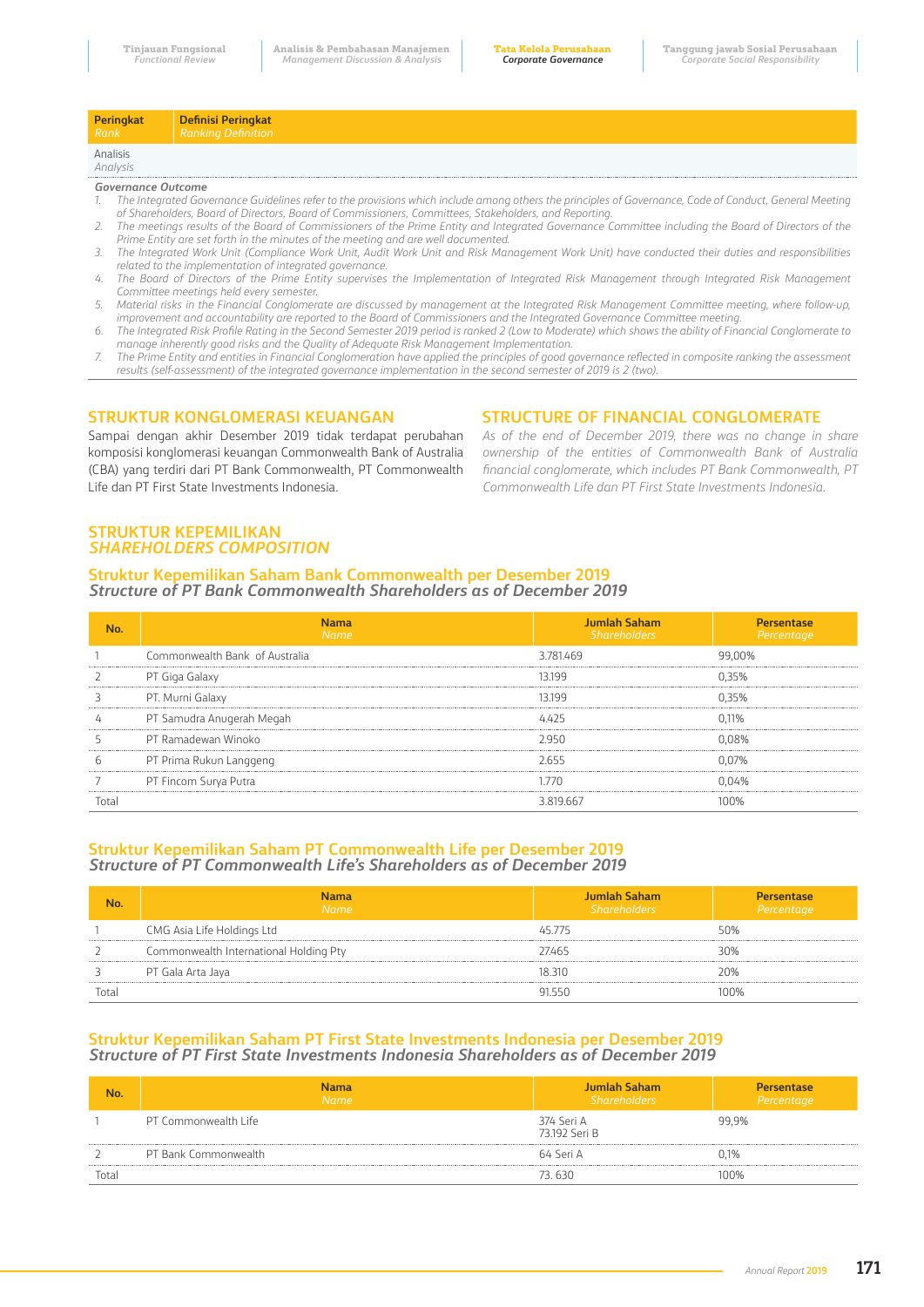

### **STRUKTUR KEPENGURUSAN**

Anggota Direksi dan Dewan Komisaris Entitas Utama dan entitas dalam konglomerasi keuangan telah memenuhi persyaratan integritas, kompetensi dan reputasi keuangan sebagaimana yang ditetapkan oleh ketentuan. Berikut susunan Direksi dan Dewan Komisaris masing-masing entitas dalam konglomerasi keuangan:

### **PT Bank Commonwealth**

### *MANAGEMENT STRUCTURE*

*Members of the Boards of Directors and Commissioners of the Prime Entity and the entities in the financial conglomerate have met the integrity, competence and financial reputation requirements as stipulated in the applicable provision. The following is the structure of the financial conglomerate:*

|    | <b>Direksi</b><br><b>Board of Directors</b>                                                                                                                                                 |      | <b>Dewan Komisaris</b><br><b>Board of Commissioners</b>                                                                                                                                     |
|----|---------------------------------------------------------------------------------------------------------------------------------------------------------------------------------------------|------|---------------------------------------------------------------------------------------------------------------------------------------------------------------------------------------------|
|    | Lauren Sulistiawati (Presiden Direktur/President Director)<br>Ida Apulia Simatupang* (Direktur Human Resources/Director of Human<br>Resources)                                              | - 2. | David Cohen (Presiden Komisaris/President Commissioner)<br>Stephen Vile (Wakil Presiden Komisaris/Vice President Commissioner)<br>Suwartini (Komisaris Independen/Independent Commissioner) |
| 3. | Rustini Dewi (Direktur Retail & SME Business/Director of Retail & SME 4.<br>Business)                                                                                                       |      | Khairil Anwar (Komisaris Independen/Independent Commissioner)                                                                                                                               |
| 4. | Tijoe Mei Tjuen** (Direktur Operations & IT/Director of Operations & IT)<br>Rajeev Bhatnagar*** (Direktur Risiko/Director of Risk)<br>Thio Sucy (Direktur Kepatuhan/Director of Compliance) |      |                                                                                                                                                                                             |

\*) Tjioe Mei Tjuen telah mengajukan pengunduran diri efektif sejak tanggal 12 Maret 2020.

\*\*) Ida Apulia Simatupang telah mengajukan pengunduran diri efektif sejak tanggal 31 Maret 2020.

\*\*\*) Rajeev Bhatnagar telah mengajukan pengunduran diri efektif sejak tanggal 17 Januari 2020.

*\*) Tjioe Mei Tjuen has submitted an effective resignation since 12 March 2020..* 

*\*\*) Ida Apulia Simatupang has submitted an effective resignation since 31 March 2020.* 

*\*\*\*) Rajeev Bhatnagar tendered resignation effective on 17 January 2020*

# **PT Commonwealth Life**

| <b>Direksi</b><br><b>Board of Directors</b> |                                                                             | <b>Dewan Komisaris</b><br><b>Board of Commissioners</b>        |  |  |
|---------------------------------------------|-----------------------------------------------------------------------------|----------------------------------------------------------------|--|--|
|                                             | Elvis Liongosari (Presiden Direktur/President Director)                     | Simon John Bennett (Presiden Komisaris/President Commissioner) |  |  |
|                                             | Agus Setiawan (Direktur Teknik/Technical Director)                          | Helen Wijaya (Komisaris/Commissioner)                          |  |  |
|                                             | Indrayana Agustsaputra (Direkur Alternative Distibution Channel/Director 3. | Jono Effendi (Komisaris Independen/Independent Commissioner)   |  |  |
|                                             | of Alternative Distribution Channel)                                        | Teuku Radia Siahnan (Komisaris Independen/Independent          |  |  |
|                                             | Sastradinata (Direktur Penjualan Keagenan/Agency Sales Director)            | Commissioner)                                                  |  |  |

# **First State Investments Indonesia**

| <b>Direksi</b>            |                                                                                                                                          | Dewan Komisaris               |                                                                                                                                           |  |
|---------------------------|------------------------------------------------------------------------------------------------------------------------------------------|-------------------------------|-------------------------------------------------------------------------------------------------------------------------------------------|--|
| <b>Board of Directors</b> |                                                                                                                                          | <b>Board of Commissioners</b> |                                                                                                                                           |  |
|                           | Hazrina Ratna Dewi (Presiden Direktur/President Director)<br>Handityo Tranggono (Direktur/Director)<br>Eli Djurfanto (Direktur/Director) |                               | Michael John Murphy (Presiden Komisaris/President Commissioner)<br>Teuku Radia Siahnan (Komisaris Independen/Independent<br>Commissioner) |  |

# **ORGAN TATA KELOLA TERINTEGRASI**

### **Direksi Entitas Utama**

Direksi entitas utama memiliki integritas, kompetensi dan reputasi keuangan yang baik dan telah lulus fit and proper serta mendapat persetujuan OJK. Direksi memiliki pengetahuan yang memadai mengenai entitas utama dan entitas dalam konglomerasi keuangan.

Tugas dan Tanggung Jawab Direksi Entitas Utama

- Menyusun pedoman Tata Kelola Terintegrasi yang menjadi acuan bagi entitas utama dan entitas konglomerasi dalam menerapkan tata kelola terintegrasi;
- Memastikan penerapan Tata Kelola Terintegrasi pada entitas dalam konglomerasi keuangan;
- Mengarahkan, memantau, dan mengevaluasi pelaksanaan Pedoman Tata Kelola Terintegrasi;
- Menindaklanjuti arahan atau nasihat Dewan Komisaris terkait pelaksanaan Tata Kelola Terintegrasi.

# *INTEGRATED GOVERNANCE STRUCTURE*

### *Board of Directors of Prime Entity*

*The Board of Directors of the Prime Entity possesses integrity, competence and financial reputation required by OJK regulations and have passed fit and proper test. The Board of Directors possesses knowledge on the major entities and entities within the financial conglomerate.*

*Duties and Responsibilities of the Board of Directors of Prime Entity*

- *- Compiling the Integrated Governance guidelines which become a reference for the main entities and conglomerate entities in implementing the integrated governance.*
- *- Ensuring the implementation of Integrated Governance in entities in financial conglomerates;*
- *- Directing, monitoring and evaluating the implementation of Integrated Governance Guidelines;*
- *- Following up on the direction or advice of the Board of Commissioners regarding the implementation of Integrated Governance.*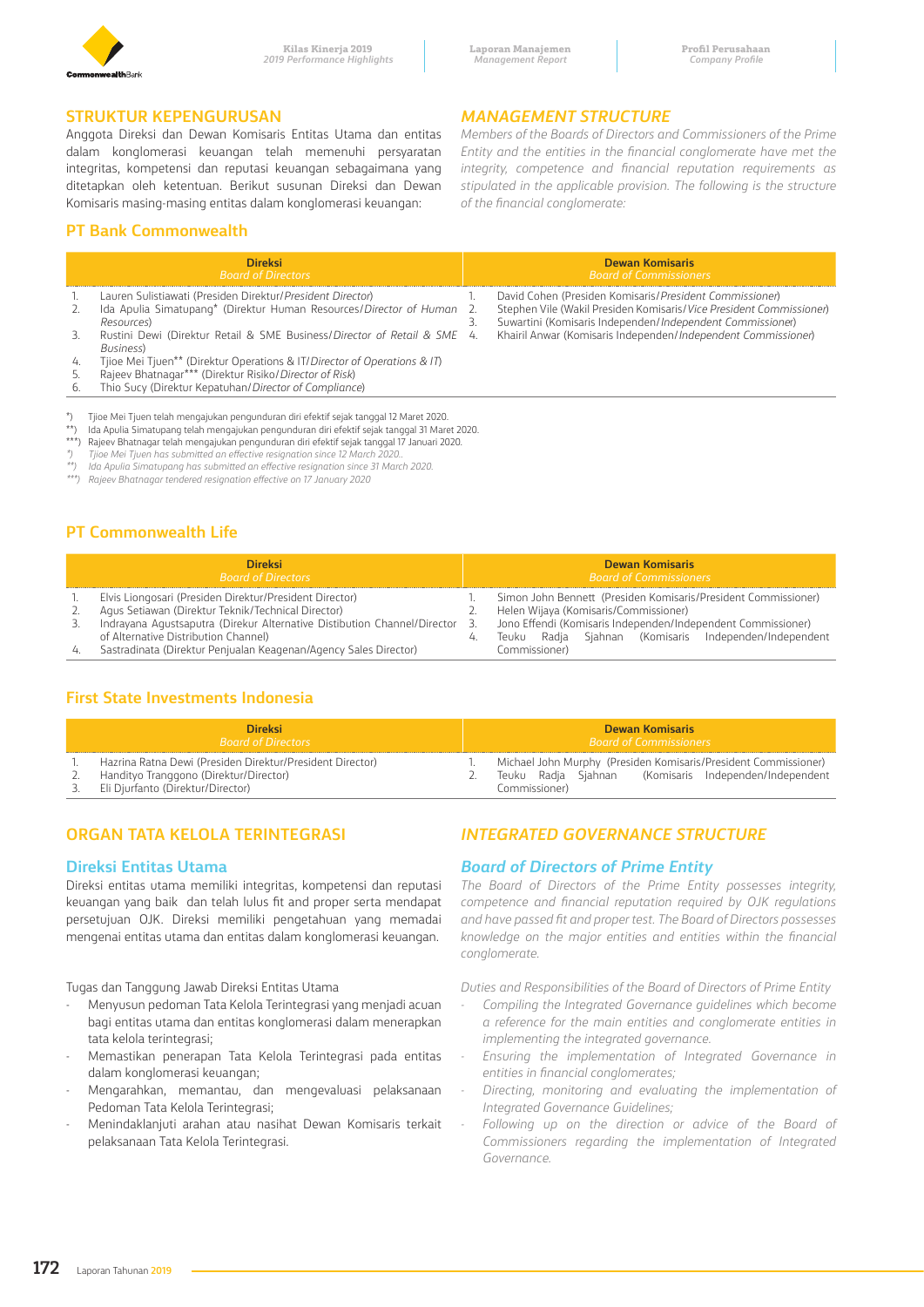### **Pelaksanaan Tugas dan Tanggung Jawab Direksi Entitas Utama di Tahun 2019**

Direksi Entitas Utama telah melaksanakan tugasnya terkait dengan penerapan tata kelola dalam konglomerasi keuangan. Selama tahun 2019, Direksi Entitas Utama telah menyelenggarakan 2 (dua) kali rapat. Satuan Kerja Terintegrasi yang terdiri dari Satuan Kerja Kepatuhan Terintegrasi, Satuan Audit Intern Terintegrasi, dan Satuan Manajemen Risiko Terintegrasi telah melakukan komunikasi dan koordinasi dengan masing-masing fungsi pada entitas dalam konglomerasi keuangan. Satuan Kerja Terintegrasi telah menyampaikan pelaksanaan tugasnya kepada Direksi melalui rapat Direksi Entitas Utama. Direksi Entitas Utama juga telah menindaklanjuti rekomendasi atau arahan Dewan Komisaris terkait pelaksanaan tata kelola terintegrasi.

### **Dewan Komisaris Entitas Utama**

Anggota Dewan Komisaris entitas utama berasal dari bankir nasional dan internasional yang memiliki integritas, kompetensi dan reputasi keuangan yang baik. Anggota Dewan Komisaris telah lulus fit and proper, dan mendapat persetujuan OJK.

### **Tugas dan Tanggung Jawab Dewan Komisaris Entitas Utama**

- Mengawasi penerapan Tata Kelola pada masing-masing entitas agar sesuai dengan Pedoman Tata Kelola Terintegrasi.
- Mengawasi pelaksanaan tugas dan tanggung jawab Direksi Entitas Utama, serta memberikan arahan atau nasihat kepada Direksi Entitas Utama atas pelaksanaan Pedoman Tata Kelola Terintegrasi.
- Mengevaluasi Pedoman Tata Kelola Terintegrasi dan mengarahkan dalam rangka penyempurnaan.

### **Pelaksanaan Tugas dan Tanggung Jawab Dewan Komisaris Entitas Utama di Tahun 2019**

Pengawasan atas pelaksanaan tata kelola terintegrasi pada konglomerasi keuangan telah dilakukan oleh Dewan Komisaris Entitas Utama melalui rapat Dewan Komisaris. Dewan Komisaris telah melakukan tugas dan tanggung jawabnya melalui rekomendasi kepada Direksi Entitas Utama, antara lain:

- Pelaksanaan penilaian self-assessment tata kelola terintegrasi;
- Pelaksanaan tugas Satuan Kerja Terintegrasi yaitu Satuan Kerja Audit Intern Terintegrasi, Satuan Kerja Kepatuhan Terintegrasi dan Satuan Manajemen Risiko Terintegrasi;
- Progres pelepasan kepemilikan saham Commonwealth Bank Australia pada PT Commonwealth Life.

### **Komite Tata Kelola Terintegrasi**

Pembentukan Komite Tata Kelola Terintegrasi dilakukan melalui Surat Keputusan Direksi No. SK-DIR/001/CBA-EU/2015 tanggal 22 Desember 2015 dan berdasarkan Keputusan Dewan Komisaris pada Rapat Dewan Komisaris Entitas Utama Grup CBA tanggal 29 Oktober 2015.

### **Struktur Keanggotaan Komite Tata Kelola Terintegrasi**

Anggota Komite Tata Kelola Terintegrasi terdiri dari Komisaris Independen entitas utama yaitu PT Bank Commonwealth, Komisaris Independen PT Commonwealth Life dan Komisaris Independen PT First State Investments Indonesia serta Pihak Independen Entitas Utama.

### *Implementation of Duties and Responsibilities of the Board of Directors of Prime Entity in 2019*

*The Prime Entity Board of Directors has carried out its duties related to the implementation of governance in financial conglomerates. During 2019, the Board of Directors of the Prime Entity held 2 (two) meetings. The Integrated Work Unit consisting of the Integrated Compliance Work Unit, the Integrated Internal Audit Unit, and the Integrated Risk Management Unit has carried out communication and coordination with each function in the entities in the financial conglomerate. The Integrated Work Unit has conveyed the implementation of its duties to the Directors through a meeting of the Directors of the Prime Entity. The Prime Entity Board of Directors has also followed up on the recommendations or direction by the Board of Commissioners regarding the implementation of integrated governance.*

### *The Board of Commissioners of Prime Entity*

*Members of the Board of Commissioners of Prime Entity have the experience as national and international bankers, and they have the integrity, competency and good financial reputation. Members of the Board of Commissioners have passed the fit and proper test, and have received the approval from the Financial Services Authority (OJK).*

### *Duties and Responsibilities of the Board of Commissioners of Prime Entity*

- *- Supervise the governance implementation in each entity in line with the Integrated Governance Guideline.*
- *- Supervise the duties and responsibilities implementation of the Board of Directors of Prime Entity, as well as providing directives or advices on the execution of the Integrated Governance Guideline.*
- *- Evaluate the Integrated Governance Guideline and provide directive for continuous improvements.*

### *Implementation of the Duties and Responsibilities of the Board of Commissioners of the Prime Entity in 2019*

*Supervision of the implementation of integrated governance in the financial conglomerate has been carried out by the Board of Commissioners of the Prime Entity through a Board of Commissioners meeting. The Board of Commissioners has carried out its duties and responsibilities through recommendations to the Board of Directors of the Prime Entity, including:*

- *- Implementation of integrated governance self-assessment;*
- *- Implementation of Integrated Work Unit tasks, namely Integrated Internal Audit Work Unit, Integrated Compliance Work Unit and Integrated Risk Management Unit;*
- *- Progress in releasing Commonwealth Bank Australia shares ownership in PT Commonwealth Life.*

### *Integrated Governance Committee*

*The Integrated Governance Committee was formed pursuant to the Board of Directors' Decision Letter No. SKDIR/001/CBA-EU/2015 dated 22 December 2015, based on the Decision of the Board of Commissioners at the meeting of the Board of Commissioners of Prime Entity of CBA Group dated 29 October 2015.*

### *Membership Structure of the Integrated Governance Committee*

*Members of the Integrated Governance Committee are composed of Independent Commissioner of the Prime Entity (PT Bank Commonwealth), Independent Commissioner of PT Commonwealth Life and Independent Commisioner of PT First State Investments Indonesia, as well as independent parties from the Prime Entity.*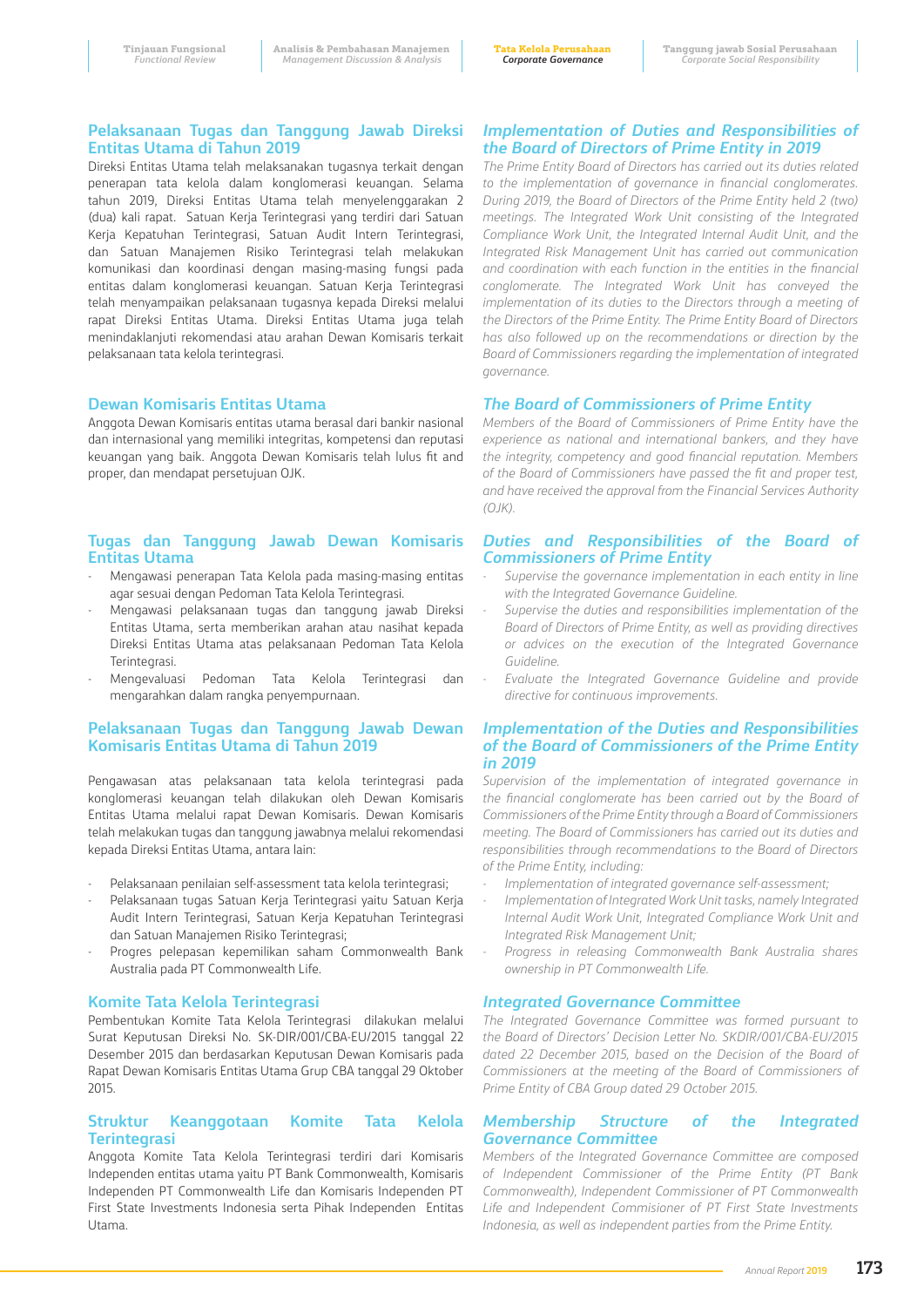

| Nama<br><b>Name</b>                                                                                                                                                                                                                                        | Position                                     |
|------------------------------------------------------------------------------------------------------------------------------------------------------------------------------------------------------------------------------------------------------------|----------------------------------------------|
| Suwartini - Komisaris Independen PT Bank Commonwealth<br>Independent Commissioner of PT Bank Commonwealth                                                                                                                                                  | Ketua Komite<br>Chairperson of the Committee |
| Jono Effendy - Komisaris Independen PT Commonwealth Life<br>Independent Commissioner of PT Commonwealth Life                                                                                                                                               | Anggota Komite<br>Member of the Committee    |
| Teuku Radja Sjahnan – Komisaris Independen First State Investments Indonesia dan Pihak Anggota Komite<br>Independen PT Bank Commonwealth<br>Independent Commissioner of First State Investments Indonesia and Independent Party of PT<br>Bank Commonwealth | Member of the Committee                      |

# **Profil Anggota Komite Tata Kelola Terintegrasi**

Profil Komite dapat dilihat pada bagian Komite Dewan Komisaris dalam Laporan Tata Kelola Bank.

### **Tugas dan Tanggungjawab Komite Tata Kelola Terintegrasi**

Tugas dan tanggung jawab Komite Tata Kelola Terintegrasi adalah sebagai berikut:

- 1. Mengevaluasi pelaksanaan Tata Kelola Terintegrasi melalui penilaian kecukupan pengendalian internal dan pelaksanaan fungsi kepatuhan secara terintegrasi.
- 2. Memberikan rekomendasi kepada Dewan Komisaris Entitas Utama untuk penyempurnaan Kebijakan Tata Kelola Terintegrasi yang disusun oleh Direksi Entitas Utama.

### **Pelaksanaan Tugas dan Tanggung Jawab Komite Tata Kelola Terintegrasi**

Komite Tata Kelola Terintegrasi telah menyelenggarakan rapat selama tahun 2019 yang dihadiri oleh seluruh anggota komite dan undangan. Rapat tersebut membahas antara lain:

- Penerapan tata kelola terintegrasi dalam konglomerasi keuangan yang tercermin pada hasil self-penilaian tata kelola terintegrasi semester I dan semester II 2019;
- Laporan Satuan Kerja Terintegrasi;
- Hal-hal lain terkait dengan penerapan tata kelola terintegrasi seperti pemenuhan terhadap ketentuan tata kelola pada masingmasing industri.

### **Komite Manajemen Risiko Terintegrasi**

PT Bank Commonwealth sebagai Entitas Utama memiliki Komite Manajemen Risiko Terintegrasi (KMRT) yang membantu pelaksanaan tugas dan tanggung jawab Direksi terkait manajemen risiko terintegrasi.

### **Komposisi dan Keanggotaan**

Komposisi keanggotaan KMRT terdiri dari: Direktur Entitas Utama yang membawahkan fungsi Manajemen Risiko sebagai ketua merangkap anggota KMRT; Direktur yang mewakili/ditunjuk dari LJK dalam Konglomerasi Keuangan; dan pejabat eksekutif terkait yang merupakan pejabat satu tingkat di bawah Direksi, antara lain pejabat eksekutif yang memimpin satuan kerja operasional dan/atau fungsi/ satuan kerja Manajemen Risiko. Jumlah dan komposisi anggota KMRT telah sesuai dengan ketentuan yang ditetapkan dengan memperhatikan keterwakilan masing-masing sektor jasa keuangan.

KMRT memiliki Piagam Komite yang mengatur tugas dan tanggung jawab komite, antara lain:

a. Memberikan rekomendasi kepada Direktur Entitas Utama

### *Integrated Governance Committee Members Profile*

*The profile of the Integrated Governance Committee Members can be seen in the Board of Commissioners Committee section in the Bank's GCG Report.*

### *Duties and Responsibilities of Integrated Governance Committee*

*The duties and responsibilities of the Integrated Governance Committee are as follows:*

- *1. Evaluate the implementation of the Integrated Governance by assessment on the adequate internal control and the implementation of compliance function.*
- *2. Provide recommendations to the Prime Entity's Board of Commissioners for improving the Integrated Governance policies prepared by the Prime Entity's Board of Directors.*

### *Implementation of the Duties and Responsibilities of the Integrated Governance Committee*

*The Integrated Governance Committee held a meeting during 2019 which was attended by all committee members and invitees. The meeting discussed, among others:*

- *- Implementation of integrated governance in financial conglomerates which was reflected in the results of selfassessment of integrated governance in semester I and semester II 2019;*
- *- Integrated Work Unit Report;*
- *- Other matters related to the implementation of integrated governance such as compliance with governance provisions in each industry.*

### *Integrated Risk Management Committee*

*As the Prime Entity, PT Bank Commonwealth has formed Integrated Risk Management Committee (KMRT) that assists the implementation of the Board of Directors' duties and responsibilities regarding integrated risk management.*

### *Composition and Membership*

*The membership of KMRT is composed of: the Prime Entity's Director in charge of the Risk Management function as the chairman and concurrently as a member of the KMRT; the Director appointed from the Financial Services Institution (LJK) in the Financial Conglomerate; and the related executive officer one level below the*  Board of Directors, including executive officers leading the work unit *operational and/or Risk Management function/unit. The number and composition of KMRT members are in accordance with the stipulated provisions by taking into account the representation of each financial service sector.*

*KMRT has a Committee Charter that regulates committee duties and responsibilities, among others:*

*a. Provide recommendations to the Prime Entity's Director*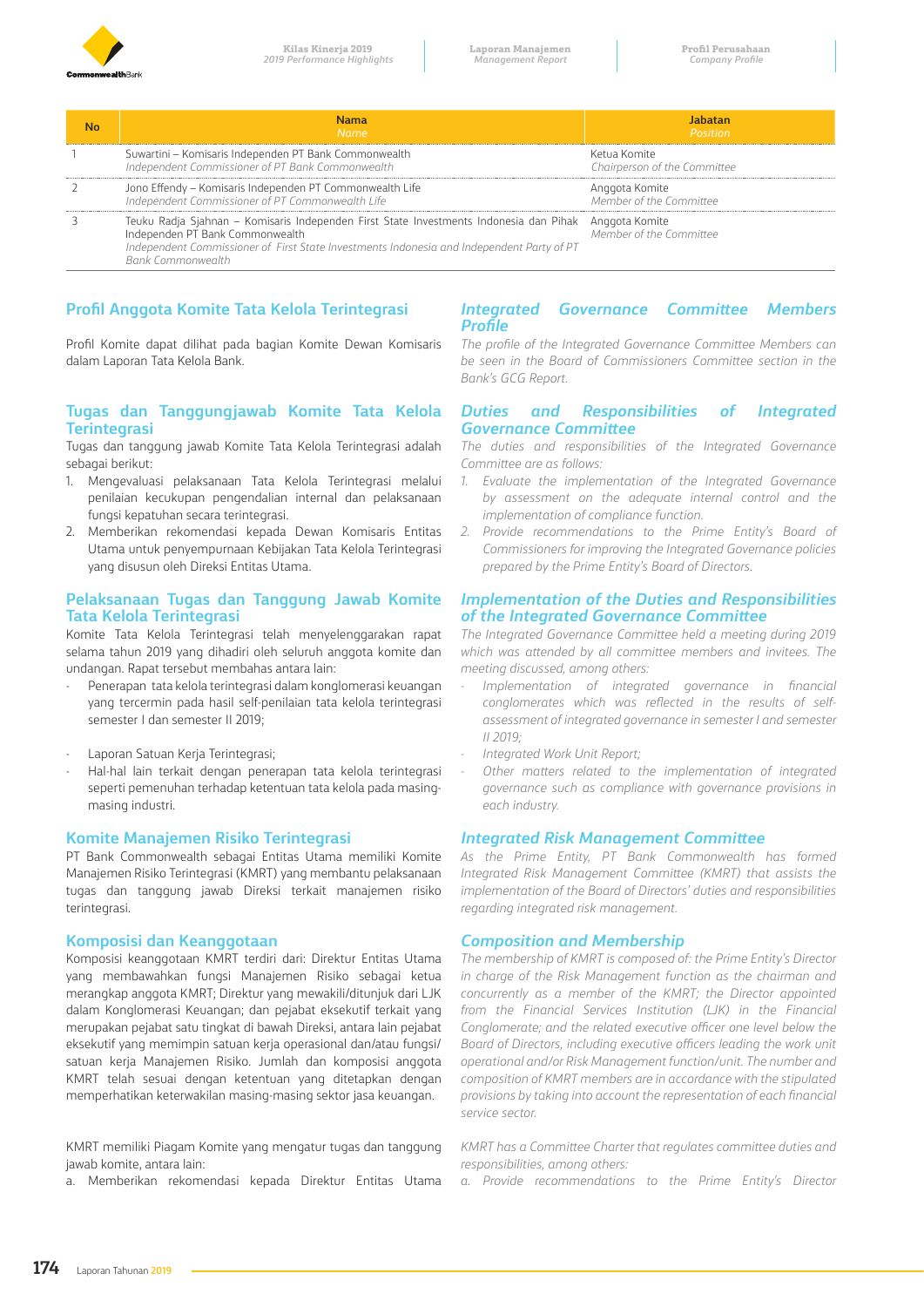- b. Mengevaluasi kesesuaian kebijakan Manajemen Risiko Terintegrasi dengan pelaksanaan kebijakan tersebut.
- c. Memantau dan mengevaluasi pelaksanaan tugas Satuan Kerja Manajemen Risiko Terintegrasi.
- d. Melakukan kajian pelaksanaan Manajemen Risiko Terintegrasi yang terdiri dari:
	- Laporan Profil Risiko, baik secara individu Lembaga Jasa Keuangan maupun profil risiko secara terintegrasi dengan perusahaan terelasi.
	- Laporan lainnya terkait dengan pengelolaan sepuluh jenis risiko yaitu risiko kredit, risiko pasar, risiko operasional, risiko likuiditas, risiko hukum, risiko kepatuhan, risiko reputasi, risiko stratejik, risiko transaksi intra-group dan risiko asuransi.
- e. Memantau kecukupan proses identifikasi, pengukuran, pemantauan, pengendalian sistem informasi Manajemen Risiko Terintegrasi.
- f. Melaksanakan Rapat Komite Manajemen Risiko Terintegrasi sekurang-kurangnya sekali dalam enam bulan.
- g. Membuat laporan berkala mengenai kegiatan Komite Manajemen Risiko Terintegrasi serta hal-hal yang diperlukan untuk menjadi perhatian Dewan Komisaris sekurang-kurangnya sekali dalam enam bulan.

Komite Manajemen Risiko Terintegrasi telah menyelenggarakan dua kali rapat selama 2019. Rapat dihadiri secara fisik oleh semua anggota komite dan pihak terkait lainnya dengan pembahasan topik/materi sebagai berikut:

- Tinjauan atas Profil Risiko Terintegrasi Bank yang mencakup sepuluh jenis risiko yaitu risiko kredit, pasar, likuiditas, operasional, hukum, kepatuhan, strategi, reputasi, transaksi intra-grup dan asuransi.
- Pemantauan permodalan terintegrasi Konglomerasi Keuangan terhadap ketentuan penyediaan modal minimum Konglomerasi Keuangan (*regulatory capita*l) yang dipersyaratkan oleh regulator untuk mengantisipasi potensi kerugian yang dapat timbul dari aktivitas usaha Konglomerasi Keuangan.

### **SATUAN KERJA KEPATUHAN TERINTEGRASI (SKKT)**

Sebagai bagian dari penerapan tata kelola terintegrasi, PT Bank Commonwealth memiliki Satuan Kerja Kepatuhan Terintegrasi yang didukung dengan sumber daya manusia dengan kompetensi dan pengalaman yang memadai. Satuan Kerja Kepatuhan Terintegrasi merupakan satuan kerja yang independen dan bertanggung jawab langsung kepada Direktur Kepatuhan PT Bank Commonwealth.

Tugas dan Tanggung Jawab SKKT adalah sebagai berikut:

- Memantau dan mengevaluasi pelaksanaan fungsi kepatuhan pada entitas dalam konglomerasi keuangan.
- Menyusun dan menyampaikan laporan pelaksanaan tugas dan tanggung jawabnya kepada Direktur yang membawahkan fungsi kepatuhan.

### **Pelaksanaan Tugas dan Tanggung Jawab SKKT di Tahun 2019**

- Melakukan komunikasi dan koordinasi dengan fungsi kepatuhan masing-masing entitas dalam konglomerasi keuangan.
- Melakukan penilaian risiko kepatuhan terintegrasi dan menyusun laporan profil risiko kepatuhan terintegrasi.
- Melakukan koordinasi dengan unit-unit terkait dan entitas dalam

*in preparing for integrated risk management policies and improvement of the policies.*

- *b. Evaluate the confirmity of the Integrated Risk Management policy with the implementation of the policy.*
- *c. Monitor and evaluate the implementation of the Integrated Risk Management Unit's duties.*
- *d. Review the implementation of Integrated Risk Management that includes:*
	- *• Individual Risk Profile Reports for Financial Services Institutions and integrated risk profiles with related companies.*
	- *• Other reports related to the management of 10 (ten) types of risks, namely credit, market, operational, liquidity, legal, compliance, reputation, strategic, intra-group transaction and insurance risks.*
- *e. Monitor the adequacy of the process of identifying, measuring, monitoring, controlling integrated Risk Management information systems.*
- *f. Conduct the Integrated Risk Management Committee Meeting at least once in six months.*
- *g. Submit periodic report on the Integrated Risk Management Committee's activities as well as matters that need the attention of the Board of Commissioners at least once every six months.*

*The Integrated Risk Management Committee held two meetings in 2019. Meetings physically saw the attendance of all members of the committee and other relevant parties by discussing the following topics/ materials:*

- *• Review on the Bank's Integrated Risk Profile that covers ten types of risks, namely credit, market, liquidity, operational, legal, compliance, strategy, reputation, intra-group transactions and insurance risks.*
- *• Monitor the integrated capital of the Financial Conglomerate against the provision of minimum capital of the Financial Conglomerate (regulatory capital) required by the regulator to anticipate potential losses that can arise from the business activities of the Financial Conglomerate.*

### *INTEGRATED COMPLIANCE WORK UNIT (SKKT)*

*As part of implementing integrated governance, Commonwealth Bank has an Integrated Compliance Work Unit that is supported by human resources with adequate competence and experience. The Integrated Compliance Work Unit is an independent work unit and reports directly to the Compliance Director of PT Bank Commonwealth.*

*Duties and Responsibilities of SKKT are as follows:*

- *- Monitor and evaluate the implementation of compliance functions in the financial conglomerate's entities.*
- *- Compile and submit reports on the implementation of duties and responsibilities to the Director in charge of the compliance function.*

### *Implementation of SKKT Duties and Responsibilities in 2019*

- *- Communicate and coordinate with the compliance function of each entity related to the implementation of the compliance function.*
- *- Carry out integrated compliance risk assessment and prepare for an integrated compliance risk profile report.*
- *- Coordinate with related units and entities in the financial*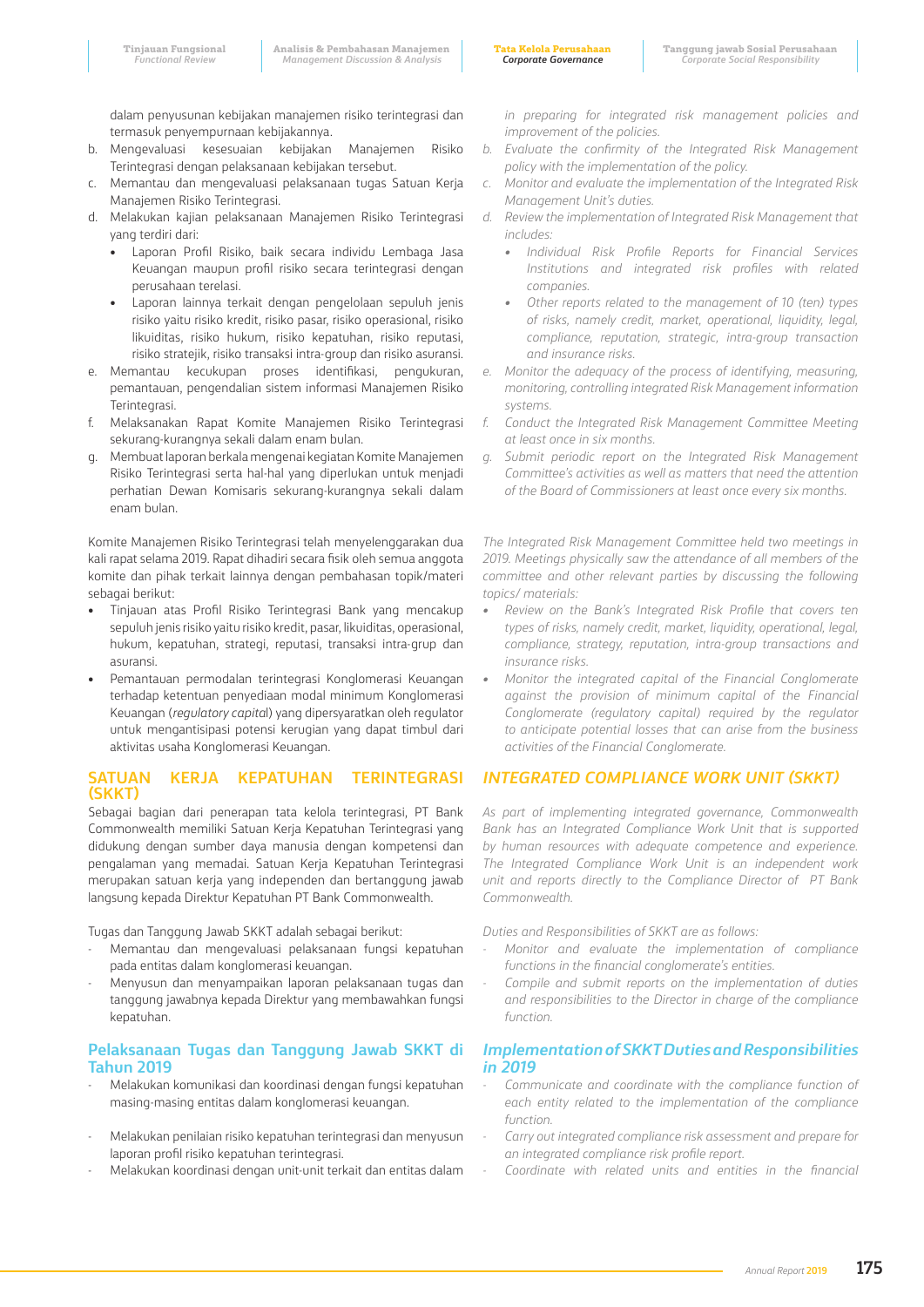

konglomerasi keuangan dalam penyusunan laporan penilaian sendiri (self-assessment) tata kelola terintegrasi dan laporan tata kelola tata kelola terintegrasi.

### **Satuan Manajemen Risiko Terintegrasi**

PT Bank Commonwealth sebagai Entitas Utama memiliki Satuan Kerja Manajemen Risiko Terintegrasi (SKMRT) yang independen dari satuan kerja operasional lainnya dan bertanggungjawab langsung kepada Direktur yang membawahkan fungsi manajemen risiko. Dalam melaksanakan tugasnya sebagai Satuan Kerja Manajemen Risiko Terintegrasi, SKMRT melakukan koordinasi dengan unit-unit yang menjalankan fungsi manajemen risiko di masing-masing entitas dalam konglomerasi keuangan.

Tugas dan Tanggung Jawab SKMRT adalah sebagai berikut:

- Memantau dan mengevaluasi pelaksanaan fungsi manajemen risiko pada entitas dalam konglomerasi keuangan.
- Memantau risiko pada konglomerasi keuangan berdasarkan hasil penilaian profil dan tingkat risiko baik pada masing-masing entitas maupun secara terintegrasi.
- Menyusun dan menyampaikan laporan profil risiko terintegrasi kepada Direktur Entitas Utama yang membawahkan fungsi manajemen risiko.

Berdasarkan laporan yang disampaikan SKMRT, Direktur yang membawahkan fungsi manajemen risiko Entitas Utama menyampaikan laporan profil risiko terintegrasi kepada Direksi Entitas Utama dan Dewan Komisaris Entitas Utama.

Pelaksanaan Tugas dan Tanggung Jawab SKMRT di Tahun 2019

- Melakukan koordinasi dengan entitas dalam konglomerasi keuangan terkait pelaksanaan fungsi manajemen risiko;
- Melakukan penilaian profil risiko dalam konglomerasi keuangan, tingkat risiko masing-masing risiko secara terintegrasi dan menyusun laporan profil risiko terintegrasi secara semesteran;
- Mengkaji laporan profil risiko yang disampaikan oleh entitas dalam konglomerasi keuangan;
- Memantau transaksi intra-grup dalam konglomerasi keuangan.

### **SATUAN KERJA AUDIT TERINTEGRASI (SKAIT)**

Pelaksanaan Satuan Kerja Audit Intern Terintegrasi (SKAIT) dilakukan oleh Satuan Kerja Audit Intern PT Bank Commonwealth selaku SKAI Entitas Utama. Kedudukan SKAIT adalah independen terhadap Satuan Kerja Operasional. SKAIT telah melakukan pemantauan atas pelaksanaan audit dan temuan-temuan audit di Lembaga Jasa Keuangan (LJK) dalam Konglomerasi Keuangan, seta melaporkan hasil pemantauannya kepada Komite Tata Kelola Terintegrasi.

### **Pelaksanaan Tugas dan Tanggung Jawab SKAIT di Tahun 2019**

- Melakukan pemantauan pelaksanaan audit intern pada entitas dalam Konglomerasi Keuangan secara berkala untuk mendapatkan informasi mengenai kemajuan pelaksanaan rencana audit, temuan-temuan utama, dan tindak lanjut rencana perbaikan atas hasil pemeriksaan.
- Melakukan koordinasi dengan perwakilan dari LJK secara berkala guna mendiskusikan hal-hal seperti perkembangan terakhir, temuan-temuan, topic terkini terkait dengan industri, dan lainnya.

*conglomerate in terms of preparing integrated governance self-assessment report and integrated governance governance report.*

### *Integrated Risk Management Unit*

*As the Prime Entity, PT Bank Commonwealth has an Integrated Risk Management Work Unit that is independent from other operational work units and is directly responsible to the Director in charge of the risk management function. In carrying out its duties, SKMRT coordinates with units that conduct risk management functions in each entity in the financial conglomerate.*

*SKMRT Duties and Responsibilities are as follows:*

- *- Monitor and evaluate the implementation of the risk management function in the financial conglomerate's entities.*
- *- Monitor risks in the financial conglomerate based on the appraisal results of the integrated risk profile and level in each entity.*
- *- Compile and submit an integrated risk profile report to the Prime Entity's Director in charge of the risk management function.*

*Based on the report submitted by the SKMRT, the Director in charge of the Prime Entity's Risk Management function submits an integrated risk profile report to the Prime Entity's Boards of Directors and Commissioners.*

*Implementation of SKMRT Duties and Responsibilities in 2019:*

- *- Coordinated with entities in the financial conglomerate regarding the implementation of the risk management function;*
- *- Assessed the financial conglomerate's risk profile, the level of integrated risk of each risk, and compile a semiannual integrated risk profile report;*
- *- Reviewed risk profile reports submitted by entities within the financial conglomerate;*
- *- Monitored intra-group transactions in the financial conglomerate.*

### *INTEGRATED AUDIT WORK UNIT (SKAIT)*

*The implementation of the Integrated Internal Audit Work Unit (SKAIT) is carried out by PT Bank Commonwealth Internal Audit Unit as the Prime Entity's SKAI carries out the Internal Audit Work Unit (SKAIT). This unit is independently positioned to the Operational Work Unit. The SKAIT has monitored the audit implementation and audit findings at the Financial Services Institution (LJK) in the Financial Conglomerate, and has reported the result of its monitoring to the Integrated Governance Committee.*

### *Implementation of Duties and Responsibilities of SKAIT in 2019*

- *- Monitored the implementation of internal audits on entities in the Financial Conglomerate periodically to obtain information on the progress of the implementation of the audit plan, main findings, and follow-up plans for improvement of the audit results.*
- *- Regularly coordinating with LJK representatives to discuss matters such as recent developments, findings, current topics related to industry, and others*